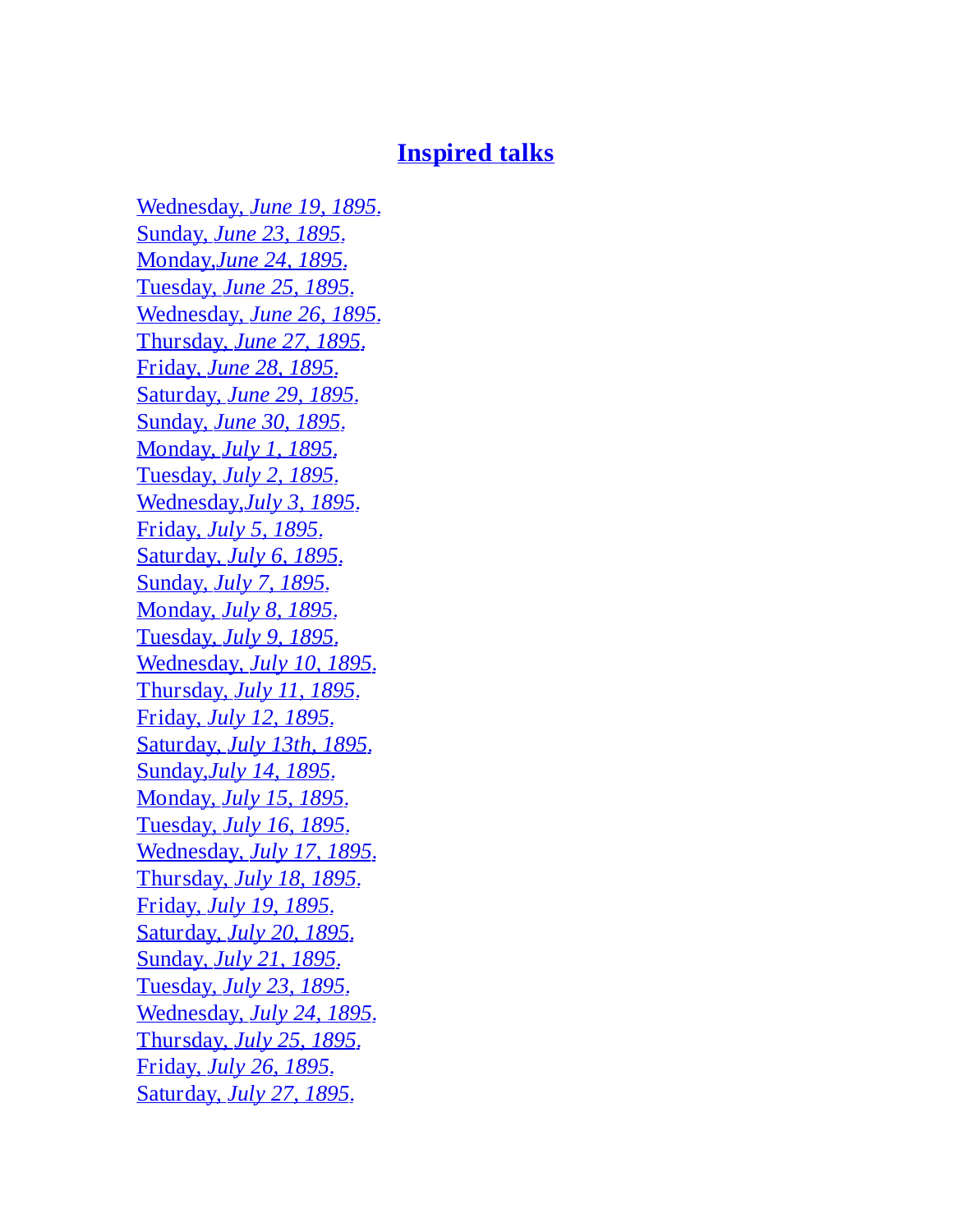[Sunday,](#page-55-0) *July 28, 1895*. [Monday,](#page-56-0)*July 29, 1895*. [Tuesday,](#page-59-0) *July 30, 1895*. [Wednesday,](#page-61-0)*July 31, 1895*. [Thursday,](#page-64-0) *August 1, 1895*. [Friday,](#page-66-0) *August 2, 1895*. [Saturday,](#page-68-0) *August 3, 1895*. [Sunday,](#page-70-0) *August 4, 1895*. [Monday,](#page-73-0) *August 5, 1895*. [Tuesday,](#page-76-0) *August 6, 1895*.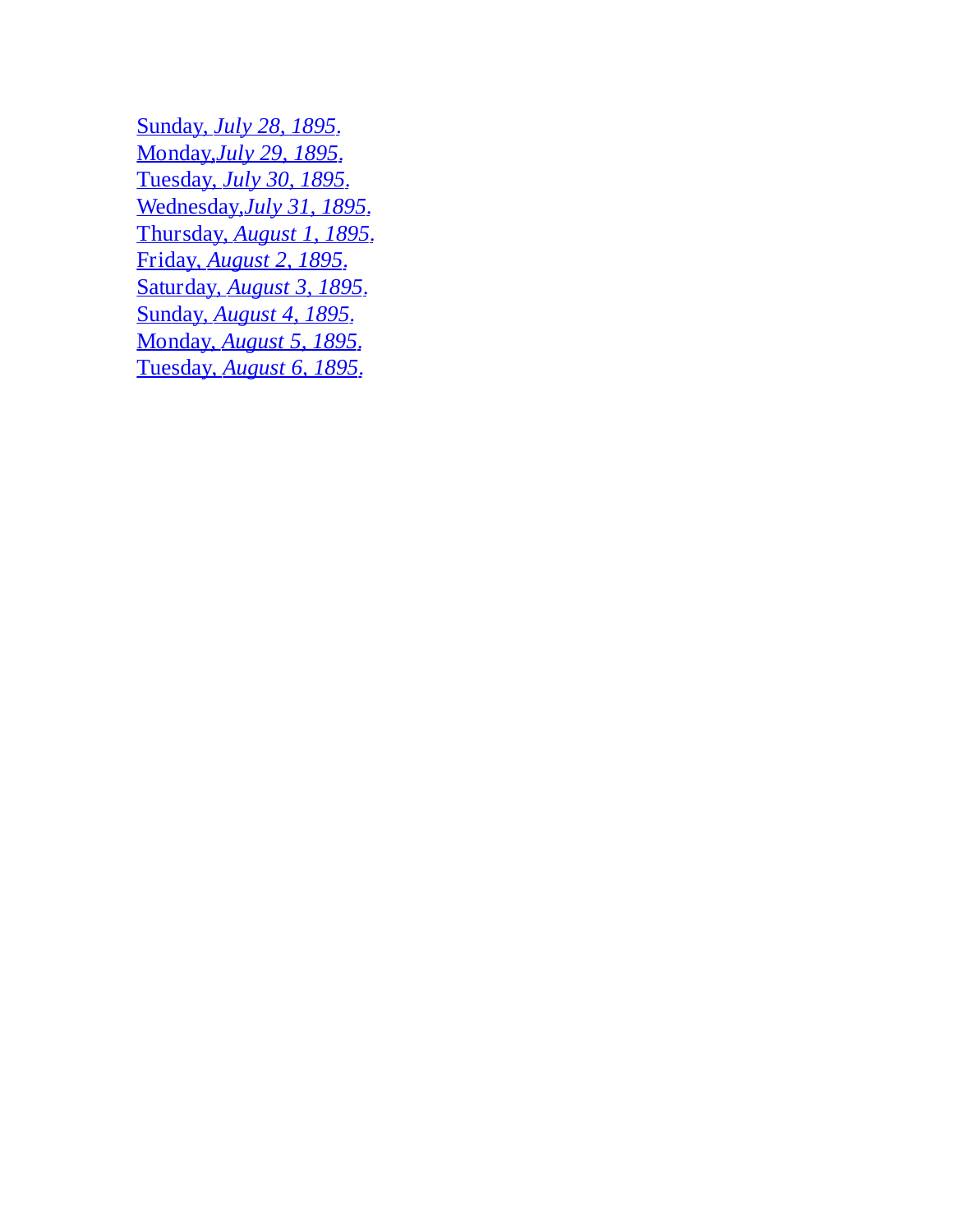## **[Wednesday,](#page-0-0)** *June 19, 1895***.**

#### (RECORDED BY MISS S. E. WALDO, A DISCIPLE)

<span id="page-2-0"></span>(*This day marks the beginning of the regular teaching given daily by Swami Vivekananda to his disciples at Thousand Island Park. We had not yet all assembled there, but the Master's heart was always in his work, so he commenced at once to teach the three or four who were with him. He came on this first morning with the Bible in his hand and opened to the Book of John, saying that since we were all Christians, it was proper that he should begin with the Christian scriptures*.)

"In the beginning was the Word, and the Word was with God, and the Word was God." The Hindu calls this Mâyâ, the manifestation of God, because it is the power of God. The Absolute reflecting through the universe is what we call nature. The Word has two manifestations — the general one of nature, and the special one of the great Incarnations of God — Krishna, Buddha, Jesus, and Ramakrishna. Christ, the special manifestation of the Absolute, is known and knowable. The absolute cannot be known: we cannot know the Father, only the Son. We can only see the Absolute through the "tint of humanity", through Christ.

In the first five verses of John is the whole essence of Christianity: each verse is full of the profoundest philosophy.

The Perfect never becomes imperfect. It is in the darkness, but is not affected by the darkness. God's mercy goes to all, but is not affected by their wickedness. The sun is not affected by any disease of our eyes which may make us see it distorted. In the twenty-ninth verse, "taketh away the sin of the world" means that Christ would show us the way to become perfect. God became Christ to show man his true nature, that we too are God. We are human coverings over the Divine; but as the divine Man, Christ and we are one.

The Trinitarian Christ is elevated above us; the Unitarian Christ is merely a moral man; neither can help us. The Christ who is the Incarnation of God, who has not forgotten His divinity, that Christ can help us, in Him there is no imperfection. These Incarnations are always conscious of their own divinity; they know it from their birth. They are like the actors whose play is over, but who, after their work is done, return to please others. These great Ones are untouched by aught of earth; they assume our form and our limitations for a time in order to teach us; but in reality they are never limited, they are ever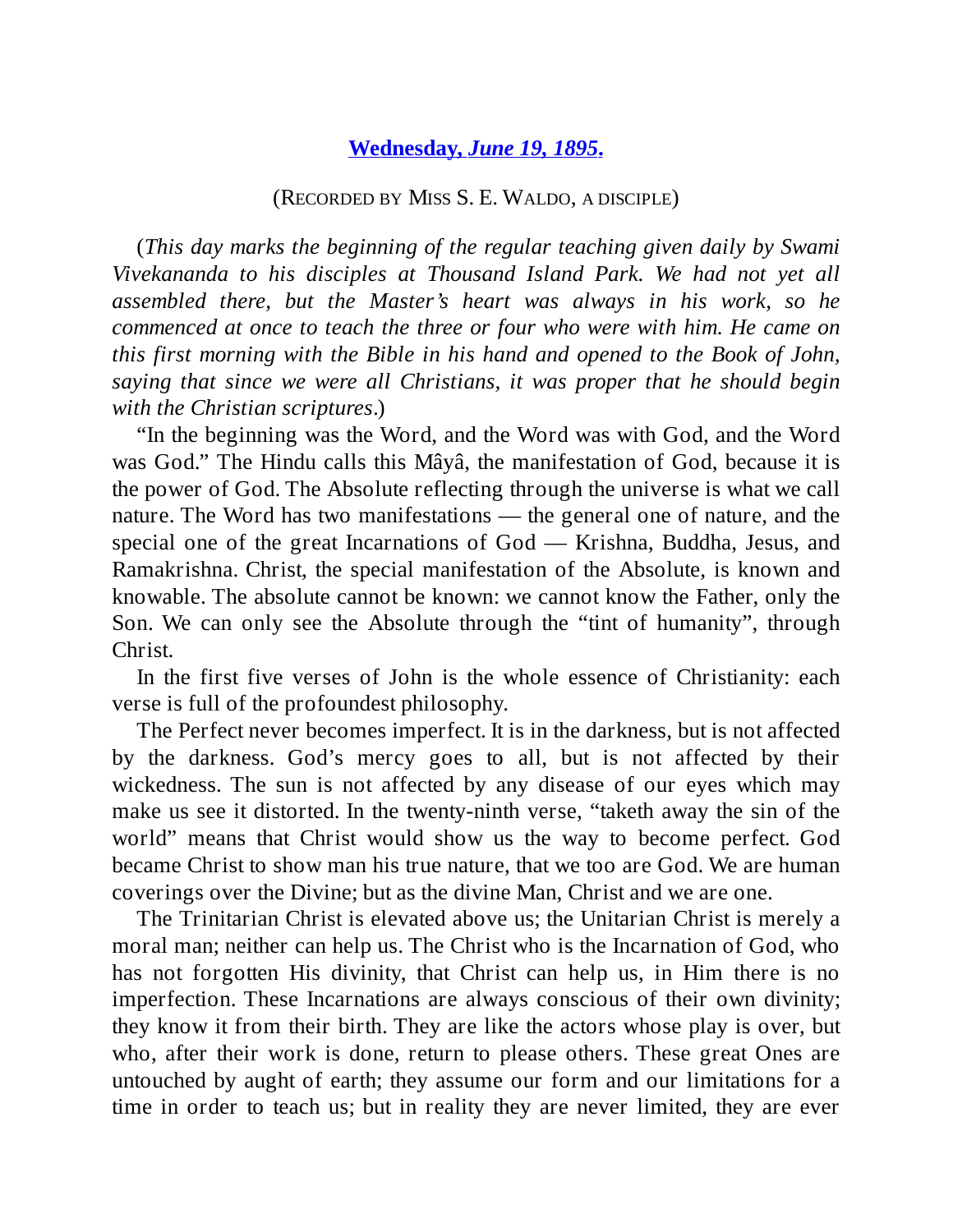free. . . .

Good is near Truth, but is not yet Truth. After learning not to be disturbed by evil, we have to learn not to be made happy by good. We must find that we are beyond both evil and good; we must study their adjustment and see that they are both necessary.

The idea of dualism is from the ancient Persians. Really good and evil are one (Because they are both chains and products of Maya.) and are in our own mind. When the mind is self-poised, neither good nor bad affects it. Be perfectly free; then neither can affect it, and we enjoy freedom and bliss. Evil is the iron chain, good is the gold one; both are chains. Be free, and know once for all that there is no chain for you. Lay hold of the golden chain to loosen the hold of the iron one, then throw both away. The thorn of evil is in our flesh; take another thorn from the same bush and extract the first thorn; then throw away both and be  $free...$ 

In the world take always the position of the giver. Give everything and look for no return. Give love, give help, give service, give any little thing you can, but *keep out barter*. Make no conditions, and none will be imposed. Let us give out of our own bounty, just as God gives to us.

The Lord is the only Giver, all the men in the world are only shopkeepers. Get His cheque, and it must be honoured everywhere.

"God is the inexplicable, inexpressible essence of love", to be known, but never defined.

\* \* \*

In our miseries and struggles the world seems to us a very dreadful place. But just as when we watch two puppies playing and biting we do not concern ourselves at all, realising that it is only fun and that even a sharp nip now and then will do no actual harm, so all our struggles are but play in God's eyes. This world is all for play and only amuses God; nothing in it can make God angry.

\* \* \*

"Mother! In the sea of life my bark is sinking.

The whirlwind of illusion, the storm of attachment is growing every moment.

My five oarsmen (senses) are foolish, and the helmsman (mind) is weak.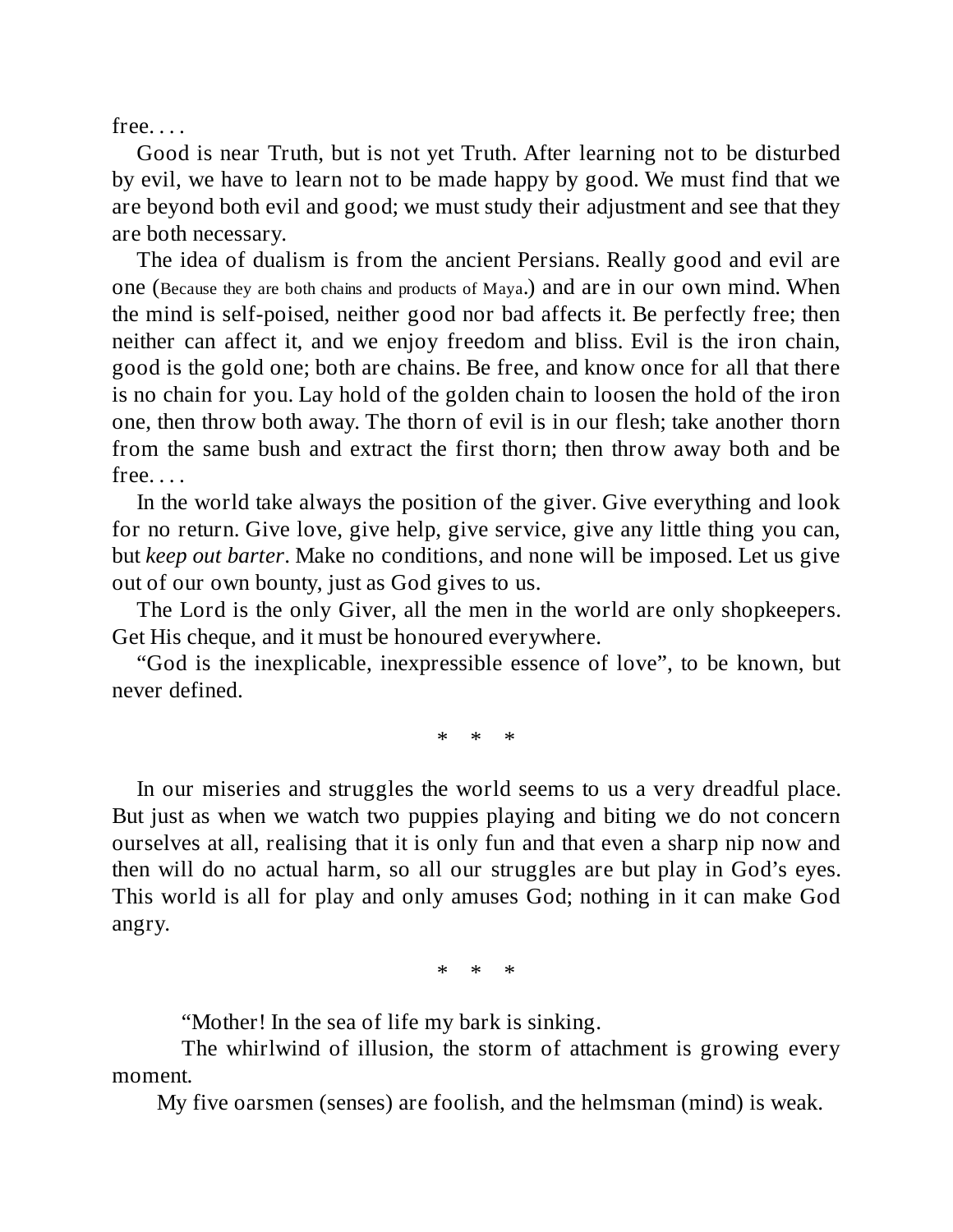My bearings are lost, my boat is sinking.

O Mother! Save me!"

"Mother, Thy light stops not for the saint or the sinner; it animates the lover and the murderer." Mother is ever manifesting through all. The light is not polluted by what it shines on, nor benefited by it. The light is ever pure, ever changeless. Behind every creature is the "Mother", pure, lovely, never changing. "Mother, manifested as light in all beings, we bow down to Thee!" She is equally in suffering, hunger, pleasure, sublimity. "When the bee sucks honey, the Lord is eating." Knowing that the Lord is everywhere, the sages give up praising and blaming. *Know* that nothing can hurt you. How? Are you not free? Are you not Âtman? He is the Life of our lives, the hearing of our ears, the sight of our eyes.

We go through the world like a man pursued by a policeman and see the barest glimpses of the beauty of it. All this fear that pursues us comes from believing in matter. Matter gets its whole existence from the presence of mind behind it. What we see is God percolating through nature. (Here "nature" means matter and mind.)

## **[Sunday,](#page-0-1)** *June 23, 1895***.**

## (RECORDED BY MISS S. E. WALDO, A DISCIPLE)

<span id="page-4-0"></span>Be brave and be sincere; then follow any path with devotion, and you *must* reach the Whole. Once lay hold of one link of the chain, and the whole chain must come by degrees. Water the roots of the tree (that is, reach the Lord), and the whole tree is watered; getting the Lord, we get all.

One-sidedness is the bane of the world. The more sides you can develop the more souls you have, and you can see the universe through all souls through the Bhakta (devotee) and the Jnâni (philosopher). Determine your own nature and stick to it. Nishthâ (devotion to one ideal) is the only method for the beginner; but with devotion and sincerity it will lead to all. Churches, doctrines, forms, are the hedges to protect the tender plant, but they must later be broken down that the plant may become a tree. So the various religions, Bibles, Vedas, dogmas — all are just tubs for the little plant; but it must get out of the tub. Nishthâ is, in a manner, placing the plant in the tub, shielding the struggling soul in its path. . . .

Look at the "ocean" and not at the "wave"; see no difference between ant and angel. Every worm is the brother of the Nazarene. How say one is greater and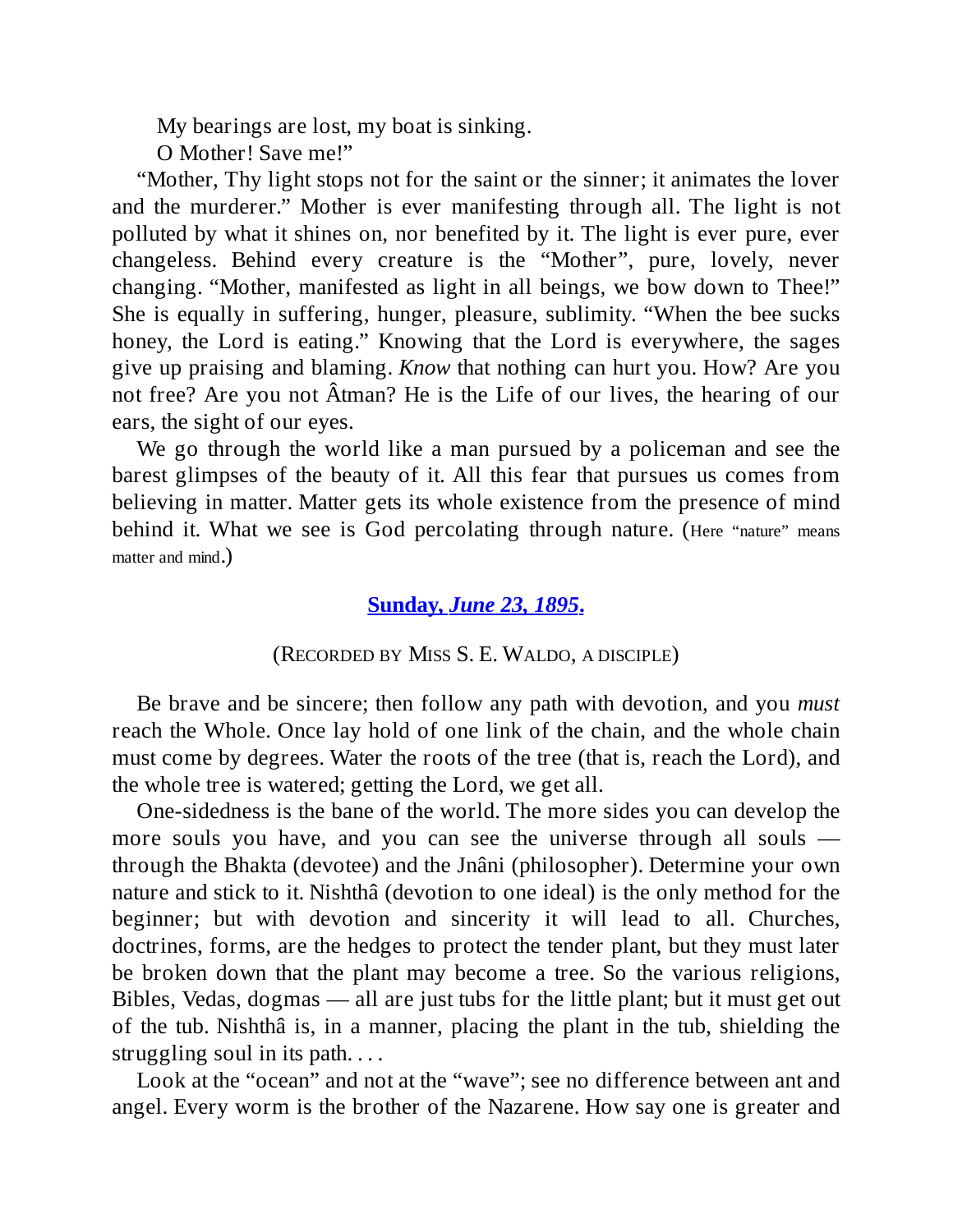one less? Each is great in his own place. We are in the sun and in the stars as much as here. Spirit is beyond space and time and is everywhere. Every mouth praising the Lord is my mouth, every eye seeing is my eye. We are confined nowhere; we are not body, the universe is our body. We are magicians waving magic wands and creating scenes before us at will. We are the spider in his huge web, who can go on the varied strands wheresoever he desires. The spider is now only conscious of the spot where he is, but he will in time become conscious of the whole web. We are now conscious only where the body is, we can use only one brain; but when we reach ultraconsciousness, we know all, we can use all brains. Even now we can "give the push" in consciousness, and it goes beyond and acts in the superconscious.

We are striving "to be" and nothing more, no "I" ever — just pure crystal, reflecting all, but ever the same, When that state is reached, there is no more doing; the body becomes a mere mechanism, pure without care for it; it cannot become impure.

Know you are the Infinite, then fear must die. Say ever, "I and my Father are one."

\* \* \*

In time to come Christs will be in numbers like bunches of grapes on a vine; then the play will be over and will pass out — as water in a kettle beginning to boil shows first one bubble, then another then more and more, until all is in ebullition and passes out as steam. Buddha and Christ are the two biggest "bubbles" the world has yet produced. Moses was a tiny bubble, greater and greater ones came. Sometime, however, all will be bubbles and escape; but creation, ever new, will bring new water to go through the process all over again.

## **[Monday,](#page-0-2)***June 24, 1895***.**

## (REcorded By MIss S. E. WAldo, A Disciple)

## <span id="page-5-0"></span>(*The reading today was from the Bhakti-Sutras by Nârada*.)

"Extreme love to God is Bhakti, and this love is the real immortality, getting which a man becomes perfectly satisfied, sorrows for no loss, and is never jealous; knowing which man becomes mad."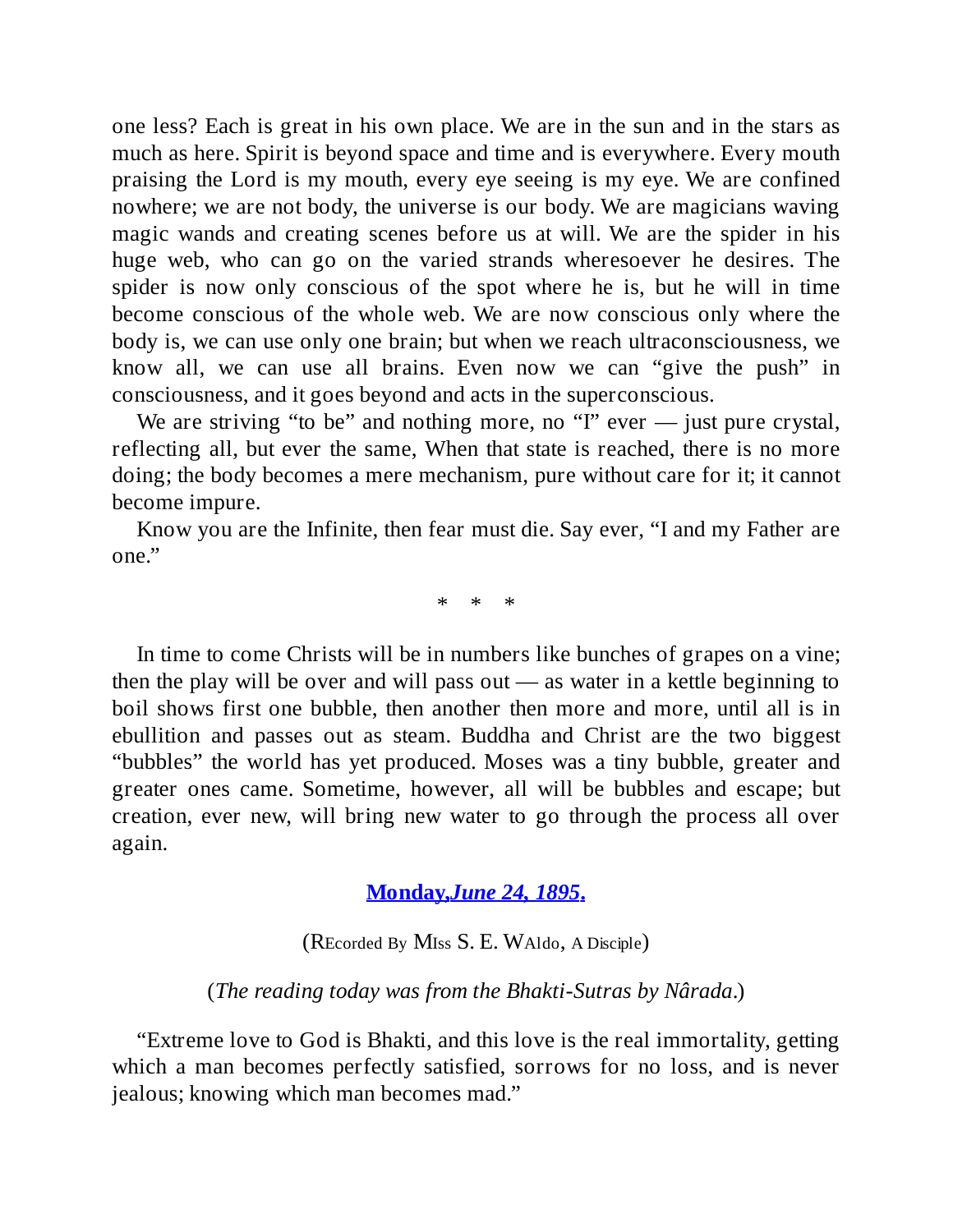My Master used to say, "This world is a huge lunatic asylum where all men are mad, some after money, some after women, some after name or fame, and a few after God. I prefer to be mad after God. God is the philosophers' stone that turns us to gold in an instant; the form remains, but the nature is changed — the human form remains, but no more can we hurt or sin."

"Thinking of God, some weep, some sing, some laugh, some dance, some say wonderful things, but all speak of nothing but God."

Prophets preach, but the Incarnations like Jesus, Buddha, Ramakrishna, can give religion; one glance, one touch is enough. That is the power of the Holy Ghost, the "laying on of hands"; the power was actually transmitted to the disciples by the Master — the "chain of Guru-power". That, the real baptism, has been handed down for untold ages.

"Bhakti cannot be used to fulfil any desires, itself being the check to all desires." Narada gives these as the signs of love: "When all thoughts, all words, and all deeds are given up unto the Lord, and the least forgetfulness of God makes one intensely miserable, then love has begun."

"This is the highest form of love because therein is no desire for reciprocity, which desire is in all human love."

"A man who has gone beyond social and scriptural usage, he is a Sannyâsin. When the whole soul goes to God, when we take refuge only in God, then we know that we are about to get this love."

Obey the scriptures until you are strong enough to do without them; then go beyond them. Books are not an end-all. Verification is the only proof of religious truth. Each must verify for himself; and no teacher who says, "I have seen, but *you* cannot", is to be trusted, only that one who says, "You can see too". All scriptures, all truths are Vedas in all times, in all countries; because these truths are to be *seen*, and any one may discover them.

"When the sun of Love begins to break on the horizon, we want to give up all our actions unto God; and when we forget Him for a moment, it grieves us greatly."

Let nothing stand between God and your love for Him. Love Him, love Him, love Him; and let the world say what it will. Love is of three sorts — one demands, but gives nothing; the second is exchange; and the third is love without thought of return — love like that of the moth for the light.

"Love is higher than work, than Yoga, than knowledge."

Work is merely a schooling for the doer; it can do no good to others. We must work out our own problem; the prophets only show us how to work.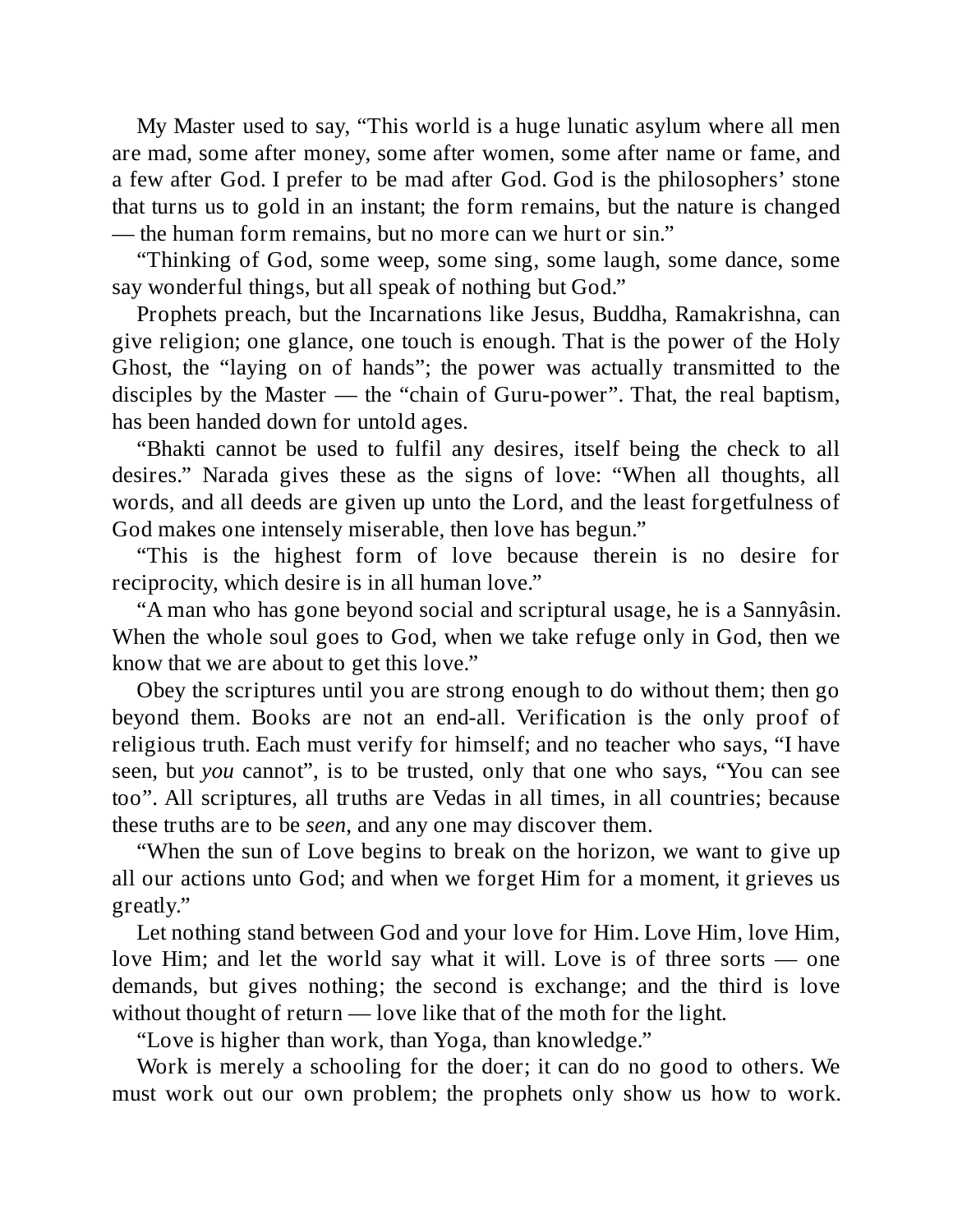"*What you think, you become*", so if you throw your burden on Jesus, you will have to think of Him and thus become like Him — you *love* Him.

"Extreme love and highest knowledge are one."

But theorising about God will not do; we must love and work. Give up the world and all worldly things, especially while the "plant" is tender. Day and night think of God and think of nothing else as far as possible. The daily necessary thoughts can all be thought through God. Eat to Him, drink to Him, sleep to Him, see Him in all. Talk of God to others; this is most beneficial.

Get the mercy of God and of His greatest children: these are the two chief ways to God. The company of these children of light is very hard to get; five minutes in their company will change a whole life; and if you really want it enough, one will come to you. The presence of those who love God makes a place holy, "such is the glory of the children of the Lord". They are He; and when they speak, their words are scriptures. The place where they have been becomes filled with their vibrations, and those going there feel them and have a tendency to become holy also.

"To such lovers there is no distinction of caste, learning, beauty, birth, wealth, or occupation; because all are His."

Give up all evil company, especially at the beginning. Avoid worldly company, that will distract your mind. *Give up all* "*me and mine*". To him who has nothing in the universe the Lord comes. Cut the bondage of all worldly affections; go beyond laziness and all care as to what becomes of you. Never turn back to see the result of what you have done. Give all to the Lord and go on and think not of it. The whole soul pours in a continuous current to God; there is no time to seek money, or name, or fame, no time to think of anything but God; then will come into our hearts that infinite, wonderful bliss of Love. All desires are but beads of glass. Love of God increases every moment and is ever new, to be known only by feeling it. Love is the easiest of all, it waits for no logic, it is natural. We need no demonstration, no proof. Reasoning is limiting something by our own minds. We throw a net and catch something, and then say that we have demonstrated it; but never, never can we catch God in a net.

Love should be unrelated. Even when we love wrongly, it is of the true love, of the true bliss; the power is the same, use it as we may. Its very nature is peace and bliss. The murderer when he kisses his baby forgets for an instant all but love. Give up all self, all egotism s get out of anger, lust, give *all* to God. "I am not, but Thou art; the old man is all gone, only Thou remainest." "I am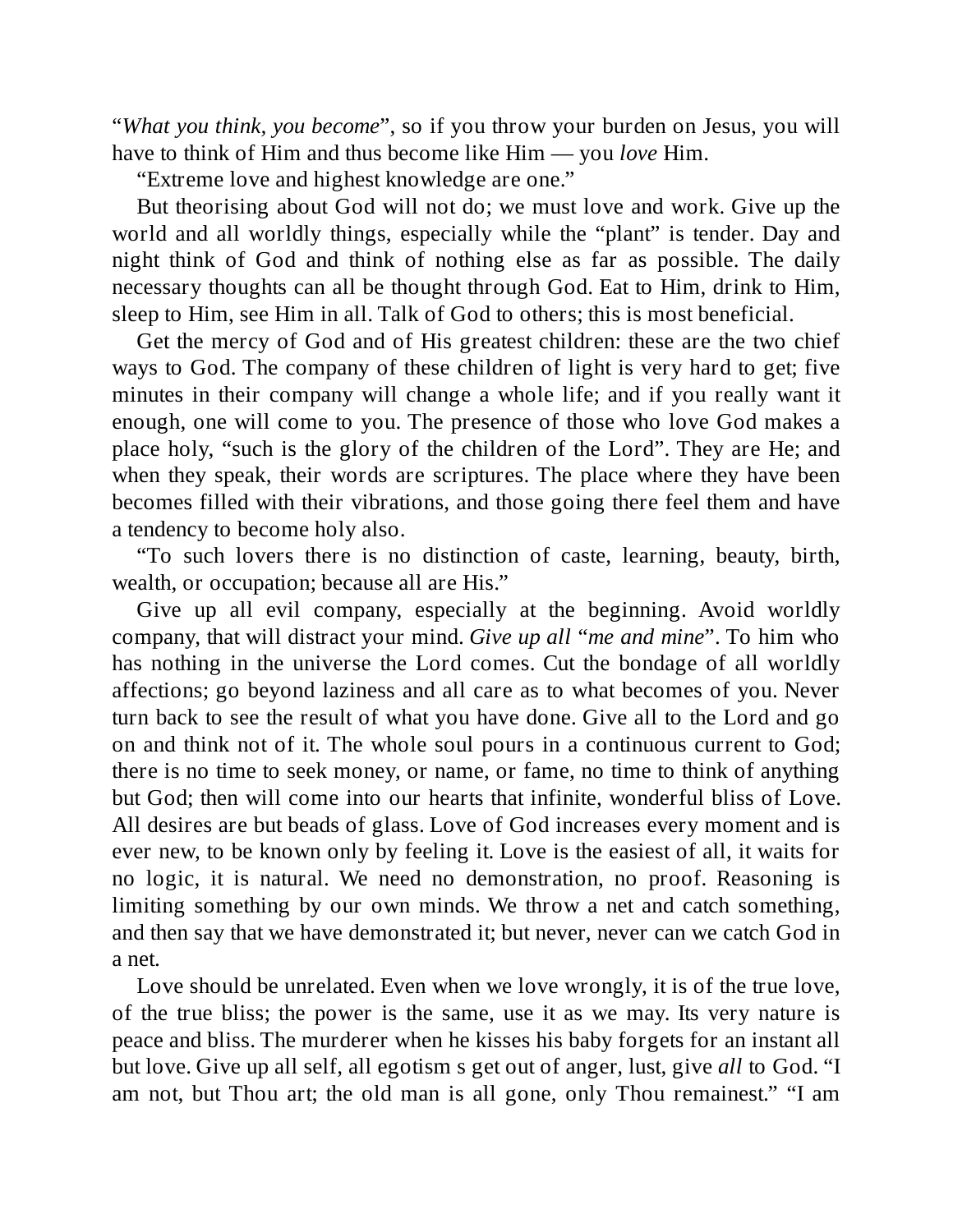Thou." Blame none; if evil comes, know the Lord is playing with you and be exceeding glad.

<span id="page-8-0"></span>Love is beyond time and space, it is absolute.

## **[Tuesday,](#page-0-3)** *June 25, 1895***.**

## (RECORDED BY MISS S. E. WALDO, A DISCIPLE)

After every happiness comes misery; they may be far apart or near. The more advanced the soul, the more quickly does one follow the other. *What we want is neither happiness nor misery*. Both make us forget our true nature; both are chains — one iron, one gold; behind both is the Atman, who knows neither happiness nor misery. These are *states* and states must ever change; but the nature of the Soul is bliss, peace, unchanging. We have not to get it, we have it; only wash away the dross and see it.

Stand upon the Self, then only can we truly love the world. Take a very, very high stand; knowing out universal nature, we must look with perfect calmness upon all the *panorama* of the world. It is but baby's play, and we know that, so cannot be disturbed by it. If the mind is pleased with praise, it will be displeased with blame. All pleasures of the senses or even of the mind are evanescent but within ourselves is the one true unrelated pleasure, dependent upon nothing. It is perfectly free, it is bliss. *The more our bliss is within, the more spiritual we are*. The pleasure of the Self is what the world calls religion.

The internal universe, the *real*, is infinitely greater than the external, which is only a shadowy projection of the true one. This world is neither true nor untrue, it is the shadow of truth. "Imagination is the gilded shadow of truth", says the poet.

We enter into creation, and then for us it becomes living. Things are dead in themselves; only we give them life, and then, like fools, we turn around and are afraid of them, or enjoy them. But be not like certain fisher-women, who, caught in a storm on their way home from market, took refuge in the house of a florist. They were lodged for the night in a room next to the garden where the air was full of the fragrance of flowers. In vain did they try to rest, until one of their number suggested that they wet their fishy baskets and place them near their heads. Then they all fell into a sound sleep.

The world is our fish basket, we must not depend upon it for enjoyment. Those who do are the Tâmasas or the bound. Then there are the Râjasas or the egotistical, who talk always about "I", "I". They do good work sometimes and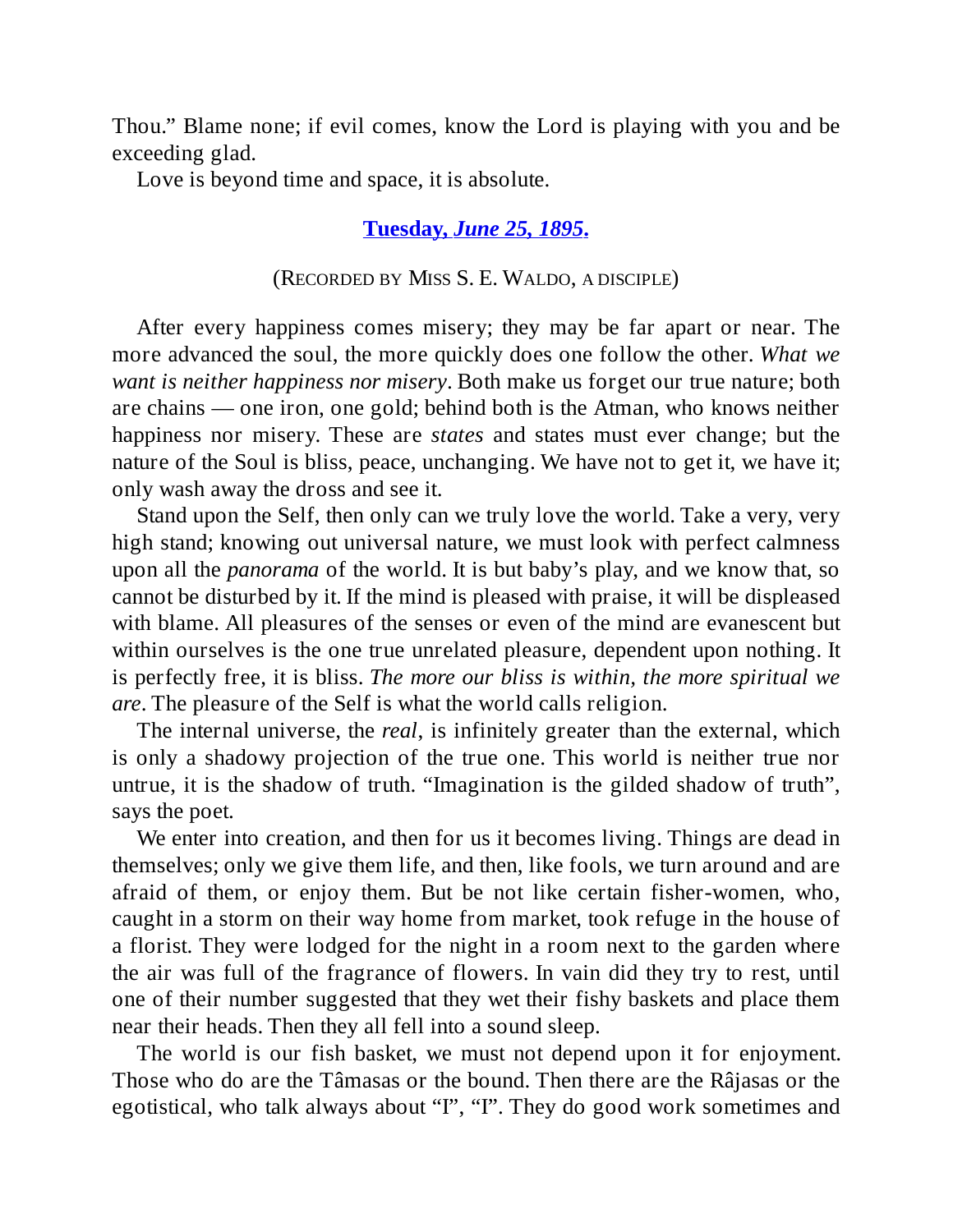may become spiritual. But the highest are the Sâttvikas, the introspective, those who live only in the Self. These three qualities, Tamas, Rajas, and Sattva (idleness, activity, and illumination), are in everyone, and different ones predominate at different times.

Creation is not a "making" of something, it is the struggle to regain the equilibrium, as when atoms of cork are thrown to the bottom of a pail of water and rush to rise to the top, singly or in clusters. *Life is and must be accompanied by evil*. A little evil is the source of life; the little wickedness that is in the world is very good; for when the balance is regained, the world will end, because sameness and destruction are one. When this world goes, good and evil go with it; but when we can transcend this world, we get rid of both good and evil and have bliss.

There is no possibility of ever having pleasure without pain, good without evil; for living itself is just the lost equilibrium. What we want is freedom, not life, nor pleasure, nor good. Creation is infinite, without beginning and without end — the ever-moving ripple in an infinite lake. There are yet unreached depths and others where the equilibrium has been regained; but the ripple is always progressing, the struggle to regain the balance is eternal. Life and death are only different names for the same fact, the two sides of the one coin. Both are Maya, the inexplicable state of striving at one time to live, and a moment later to die. Beyond this is the true nature, the Atman. While we recognise a God, it is really only the Self which we have separated ourselves from and worship as outside of us; but it is our true Self all the time — the one and only God.

To regain the balance we must counteract Tamas by Rajas; then conquer Rajas by Sattva, the calm beautiful state that will grow and grow until all else is gone. Give up bondage; become a son, be free, and then you can "see the Father", as did Jesus. Infinite strength is religion and God. Avoid weakness and slavery. You are only a soul, *if* you are free; there is immortality for you, *if* you are free; there is God, *if* He is free. . . .

The world for me, not I for the world. Good and evil are our slaves, not we theirs. It is the nature of the brute to remain where he is (not to progress); it is the nature of man to seek good and avoid evil; it is the nature of God to seek neither, but just to be eternally blissful. Let us be God! Make the heart like an ocean, go beyond all the trifles of the world, be mad with joy even at evil; see the world as a picture and then enjoy its beauty, knowing that nothing affects you. Children finding glass beads in a mud puddle, that is the good of the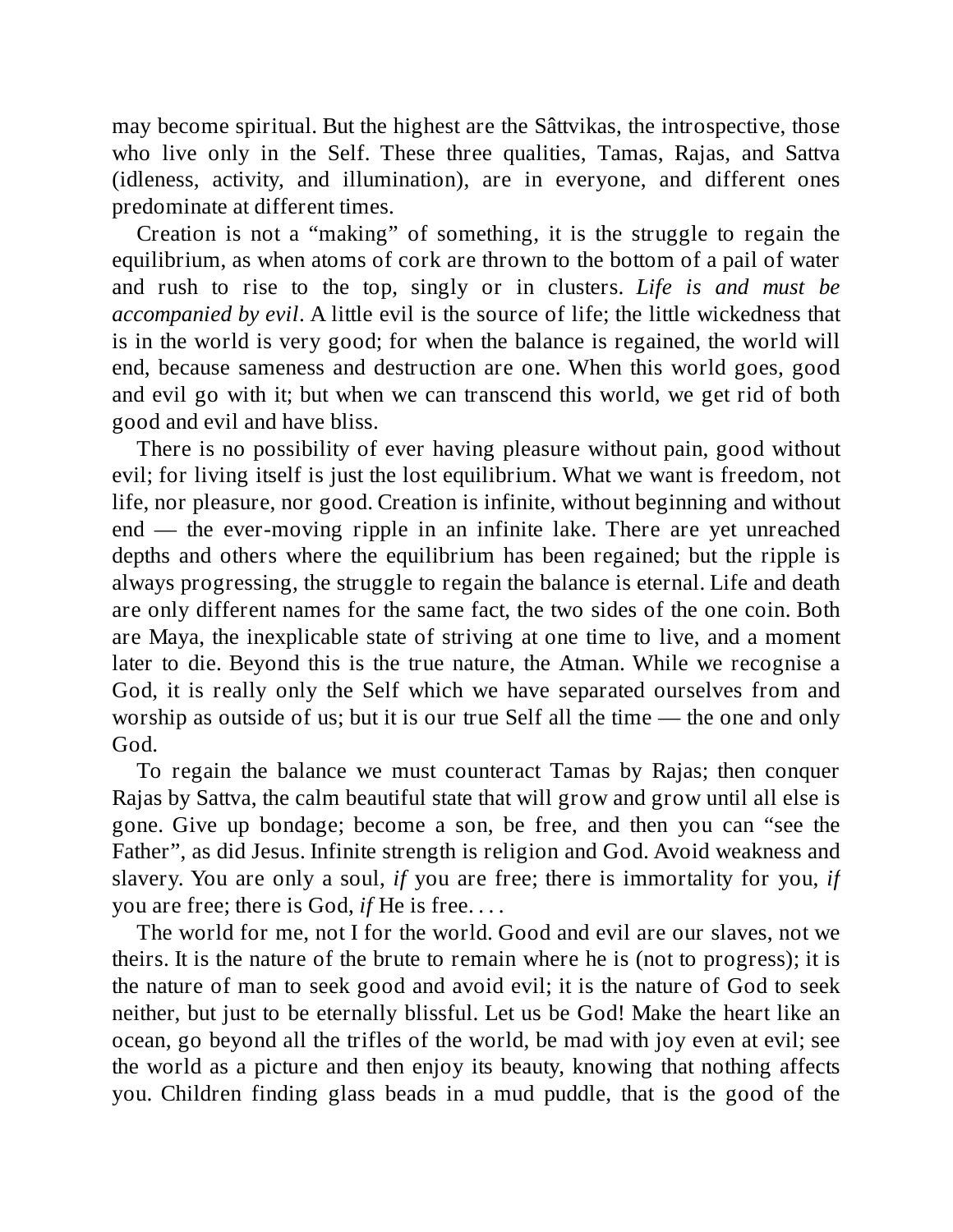world. Look at it with calm complacency; see good and evil as the same both are merely "God's play"; enjoy all.

\* \* \*

My Master used to say, "All is God; but tiger-God is to be shunned. All water is water; but we avoid dirty water for drinking."

The whole sky is the censer of God, and sun and moon are the lamps. What temple is needed? All eyes are Thine, yet Thou hast not an eye; all hands are Thine; yet Thou hast not a hand.

Neither seek nor avoid, take what comes. It is liberty to be affected by nothing; do not merely endure, be unattached. Remember the story of the bull. A mosquito sat long on the horn of a certain bull. Then his conscience troubled him, and he said, "Mr. Bull, I have been sitting here a long time, perhaps I annoy you. I am sorry, I will go away." But the bull replied, "Oh no, not at all! Bring your whole family and live on my horn; what can you do to me?"

## **[Wednesday,](#page-0-4)** *June 26, 1895***.**

## (RECORDED BY MISS S. E. WALDO, A DISCIPLE)

<span id="page-10-0"></span>Our best work is done, our greatest influence is exerted, when we are without thought of self. All great geniuses know this. Let us open ourselves to the one Divine Actor, and let Him act, and do nothing ourselves. "*O Arjuna! I have no duty in the whole world*", says Krishna. Be perfectly resigned, perfectly unconcerned; then alone can you do any true work. No eyes can see the real forces, we can only see the results. Put out self, lose it, forget it; just let God work, it is His business. We have nothing to do but stand aside and let God work. The more we go away, the more God comes in. Get rid of the little "I", and let only the great "I" live.

We are what our thoughts have made us; so take care of what you think. Words are secondary. Thoughts live, they travel far. Each thought we think is tinged with our own character, so that for the pure and holy man, even his jests or abuse will have the twist of his own love and purity and do good.

Desire nothing; think of God and look for no return. It is the desireless who bring results. The begging monks carry religion to every man's door; but they think that they do nothing, they claim nothing, their work is unconsciously done. If they should eat of the tree of knowledge, they would become egoists,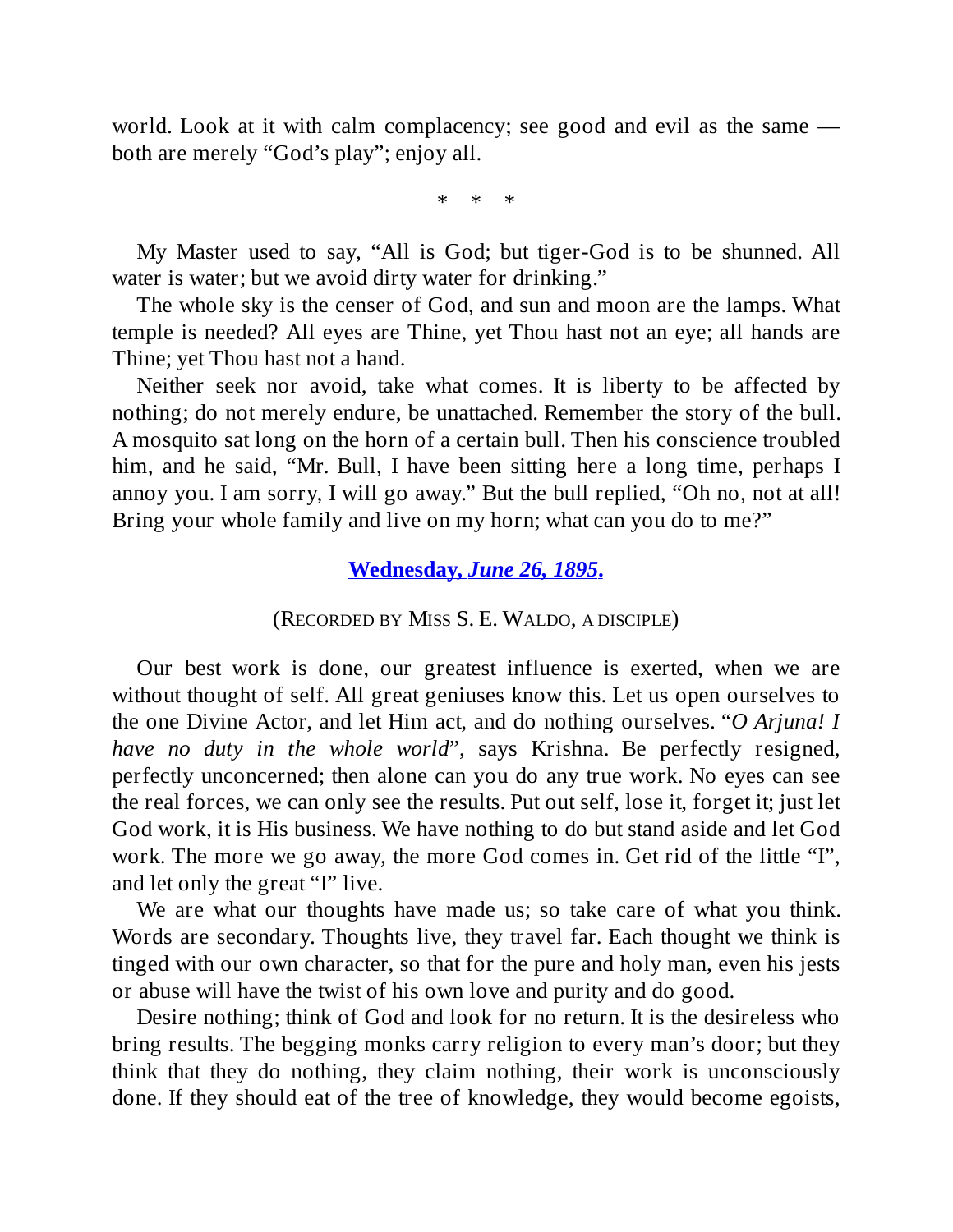and all the good they do would fly away. As soon as we say "I", we are humbugged all the time; and we call it "knowable", but it is only going round and round like a bullock tied to a tree. The Lord has hidden Himself best, and His work is best; so he who hides himself best, accomplishes most. Conquer *yourself*, and the whole universe is yours.

In the state of Sattva we see the very nature of things, we go beyond the senses and beyond reason. The adamantine wall that shuts us in is egoism; we refer everything to ourselves, thinking. "I do this, that, and the other." Get rid of this puny "I"; kill this diabolism in us; "Not I, but Thou" — say it, feel it, live it. Until we give up the world manufactured by the ego, never can we enter the kingdom of heaven. None ever did, none ever will. To give up the world is to forget the ego, to know it not at all — living *in* the body, but not *of* it. This rascal ego must be obliterated. Bless men when they revile you. Think how much good they are doing you; they can only hurt themselves. Go where people hate you, let them thrash the ego out of you, and you will get nearer to the Lord. Like the mother-monkey, we hug our "baby", the world, as long as we can, but at last when we are driven to put it under our feet and step on it then we are ready to come to God. Blessed it is to be persecuted for the sake of righteousness. Blessed are we if we cannot read, we have less to take us away from God.

Enjoyment is the million-headed serpent that we must tread under foot. We renounce and go on, then find nothing and despair; but hold on, *hold on*. The world is a demon. It is a kingdom of which the puny ego is king. Put it away and stand firm. Give up lust and gold and fame and hold fast to the Lord, and at last we shall reach a state of perfect indifference. The idea that the gratification of the senses constitutes enjoyment is purely materialistic. There is not one spark of real enjoyment there; all the joy there is, is a mere reflection of the true bliss.

Those who give themselves up to the Lord do more for the world than all the so-called workers. One man who has purified himself thoroughly accomplishes more than a regiment of preachers. *Out of purity and silence comes the word of power*.

"Be like a lily — stay in one place and expand your petals; and the bees will come of themselves." There was a great contrast between Keshab Chandra Sen and Shri Ramakrishna. The second never recognised any sin or misery in the world, no evil to fight against. The first was a great ethical reformer, leader, and founder of the Brahmo-Samaj. After twelve years the quiet prophet of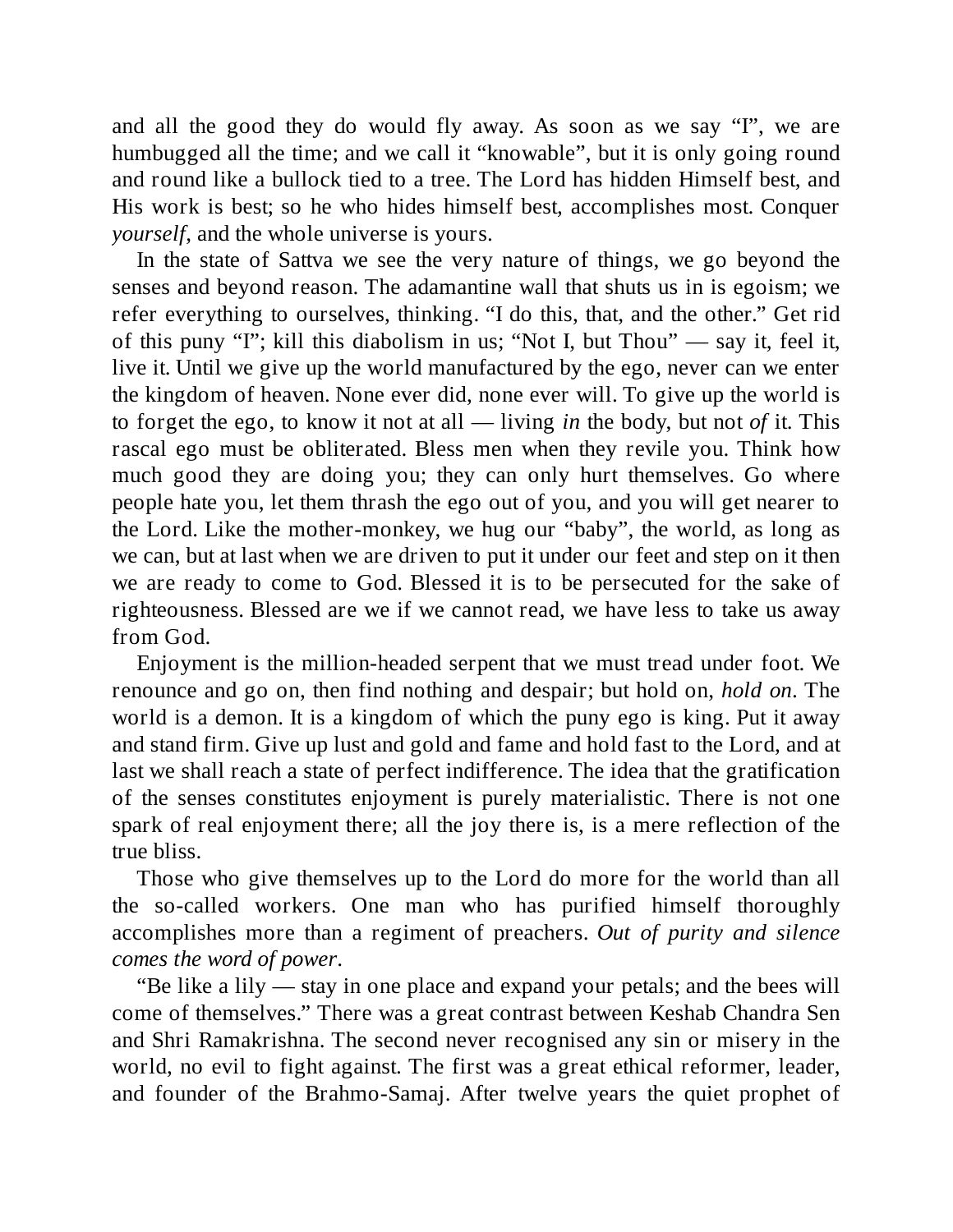Dakshineswar had worked a revolution not only in India, but in the world. The power is with the silent ones, who only live and love and then withdraw their personality. They never say "me" and "mine"; they are only blessed in being instruments. Such men are the makers of Christs and Buddhas, ever living fully identified with God, ideal existences, asking nothing, and not consciously doing anything. They are the real movers, the Jivanmuktas, (Literally, free even while living.) absolutely selfless, the little personality entirely blown away, ambition non-existent. They are all principle, no personality.

## **[Thursday,](#page-0-5)** *June 27, 1895***.**

#### (RECORDED BY MISS S. E. WALDO, A DISCIPLE)

## <span id="page-12-0"></span>(*The Swami brought the New Testament this morning and talked again on the book of John*.)

Mohammed claimed to be the "Comforter" that Christ promised to send. He considered it unnecessary to claim a supernatural birth for Jesus. Such claims have been common in all ages and in all countries. All great men have claimed gods for their fathers.

Knowing is only relative; we can be God, but never *know* Him. Knowledge is a lower state; Adam's fall was when he came to "know". Before that he was God, he was truth, he was purity. We are our own faces, but can see only a reflection, never the real thing. We are love, but when we think of it, we have to use a phantasm, which proves that matter is only externalised thought.

Nivritti is turning aside from the world. Hindu mythology says that the four first-created (The four first-created were Sanaka, Sanandana, Sanâtana, and Sanatkumâra.) were warned by a Swan (God Himself) that manifestation was only secondary; so they remained without creating. The meaning of this is that expression is degeneration, because Spirit can only be expressed by the letter and then the "letter killeth" (Bible, 2 Cor. III. 6.); yet principle is bound to be clothed in matter, though we know that later we shall lose sight of the real in the covering. Every great teacher understands this, and that is why a continual succession of prophets has to come to show us the principle and give it a new covering suited to the times. My Master taught that religion is one; all prophets teach the same; but they can only present the principle in a form; so they take it out of the old form and put it before us in a new one. When we free ourselves from name and form, especially from a body — when we need no body, good or bad — then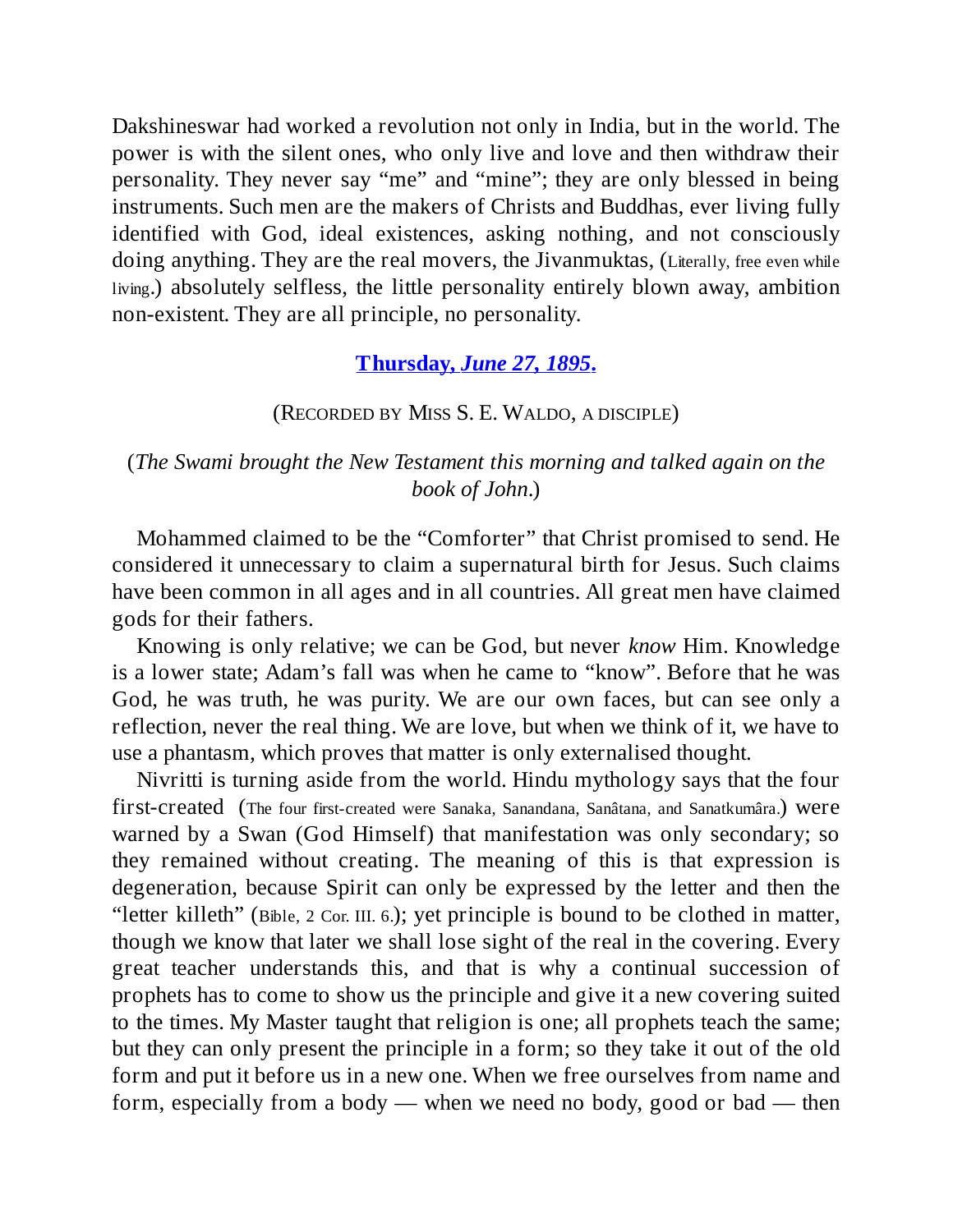only do we escape from bondage. Eternal progression is eternal bondage; annihilation of form is to be preferred. We must get free from any body, even a "god-body". God is the only real existence, there cannot be two. There is but One Soul, and I am That.

Good works are only valuable as a means of escape; they do good to the doer, never to any other.

Knowledge is mere classification. When we find many things of the same kind we call the sum of them by a certain name and are satisfied; we discover "facts", never "why". We take a circuit in a wider field of darkness and think we know something! No "why" can be answered in this world; for that we must go to God. The Knower can never be expressed; it is as when a grain of salt drops into the ocean, it is at once merged in the ocean.

Differentiation creates; homogeneity or sameness is God. Get beyond differentiation; then you conquer life and death and reach eternal sameness and are in God, are God. Get freedom, even at the cost of life. All lives belong to us as leaves to a book; but we are unchanged, the Witness, the Soul, upon whom the impression is made, as when the impression of a circle is made upon the eyes when a firebrand is rapidly whirled round and round. The Soul is the unity of all personalities, and because It is at rest, eternal, unchangeable. It is God, Atman. It is not life, but It is coined into life. It is not pleasure, but It is manufactured into pleasure. . . .

Today God is being abandoned by the world because He does not seem to be doing enough for the world. So they say, "Of what good is He?" Shall we look upon God as a mere municipal authority?

All we can do is to put down all desires, hates, differences; put down the lower self, commit mental suicide, as it were; keep the body and mind pure and healthy, but only as instruments to help us to God; that is their only true use. Seek truth for truth's sake alone, look not for bliss. It may come, but do not let that be your incentives. Have no motive except God. Dare to come to Truth even through hell.

## **[Friday,](#page-0-6)** *June 28, 1895***.**

## (RECORDED BY MISS S. E. WALDO, A DISCIPLE)

<span id="page-13-0"></span>(*The entire party went on a picnic for the day, and although the Swami taught constantly, as he did wherever he was, no notes were taken and no record, therefore, of what he said remains. As he began his breakfast before setting out,*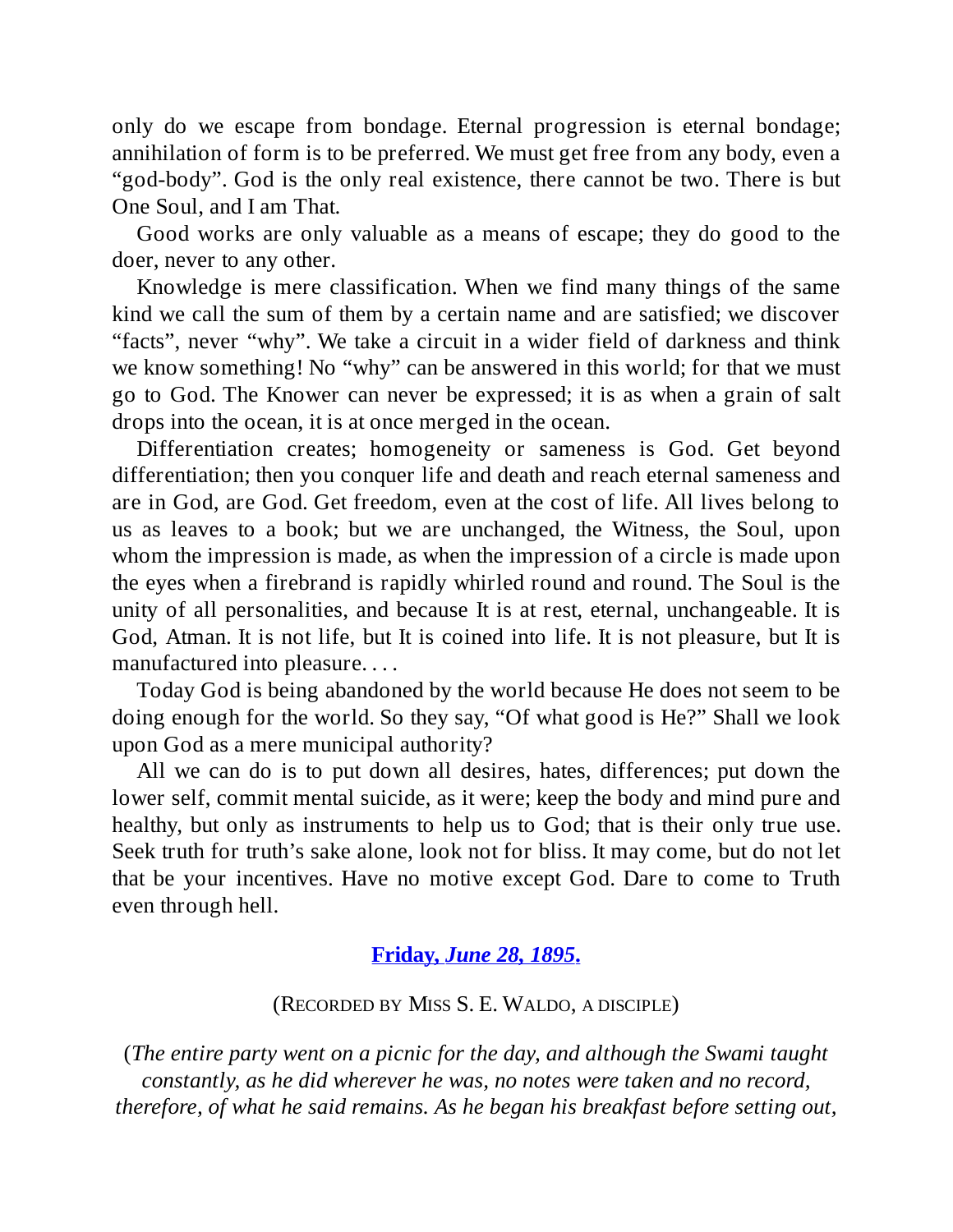### *however, he remarked:*)

<span id="page-14-0"></span>Be thankful for all food, it is Brahman. His universal energy is transmuted into our individual energy and helps us in all that we do.

**[Saturday,](#page-0-7)** *June 29, 1895***.**

## (RECORDED BY MISS S. E. WALDO, A DISCIPLE)

## (*The Swami came this morning with a Gita in his hand*.)

Krishna, the "Lord of souls", talks to Arjuna or Gudâkesha, "lord of sleep" (he who has conquered sleep). The "field of virtue" (the battlefield) is this world; the five brothers (representing righteousness) fight the hundred other brothers (all that we love and have to contend against); the most heroic brother, Arjuna (the awakened soul), is the general. We have to fight all sense-delights, the things to which we are most attached, to kill them. We have to stand alone; we are Brahman, all other ideas must be merged in this one.

Krishna did everything but without any attachment; he was in the world, but not of it. "Do all work but without attachment; work for work's sake, never for yourself."

Freedom can never be true of name and form; it is the clay out of which we (the pots) are made; then it is limited and not free, so that freedom can never be true of the related. One pot can never say "I am free" as a pot; only as it loses all ideas of form does it become free. The whole universe is only the Self with variations, the one tune made bearable by variation; sometimes there are discords, but they only make the subsequent harmony more perfect. In the universal melody three ideas stand out — freedom, strength, and sameness.

If your freedom hurts others, you are not free there. You must not hurt others.

"To be weak is to be miserable", says Milton. Doing and suffering are inseparably joined. (Often, too, the man who laughs most is the one who suffers most.) "To work you have the right, not to the fruits thereof."

\* \* \*

Evil thoughts, looked at materially, are the disease bacilli.

Each thought is a little hammer blow on the lump of iron which our bodies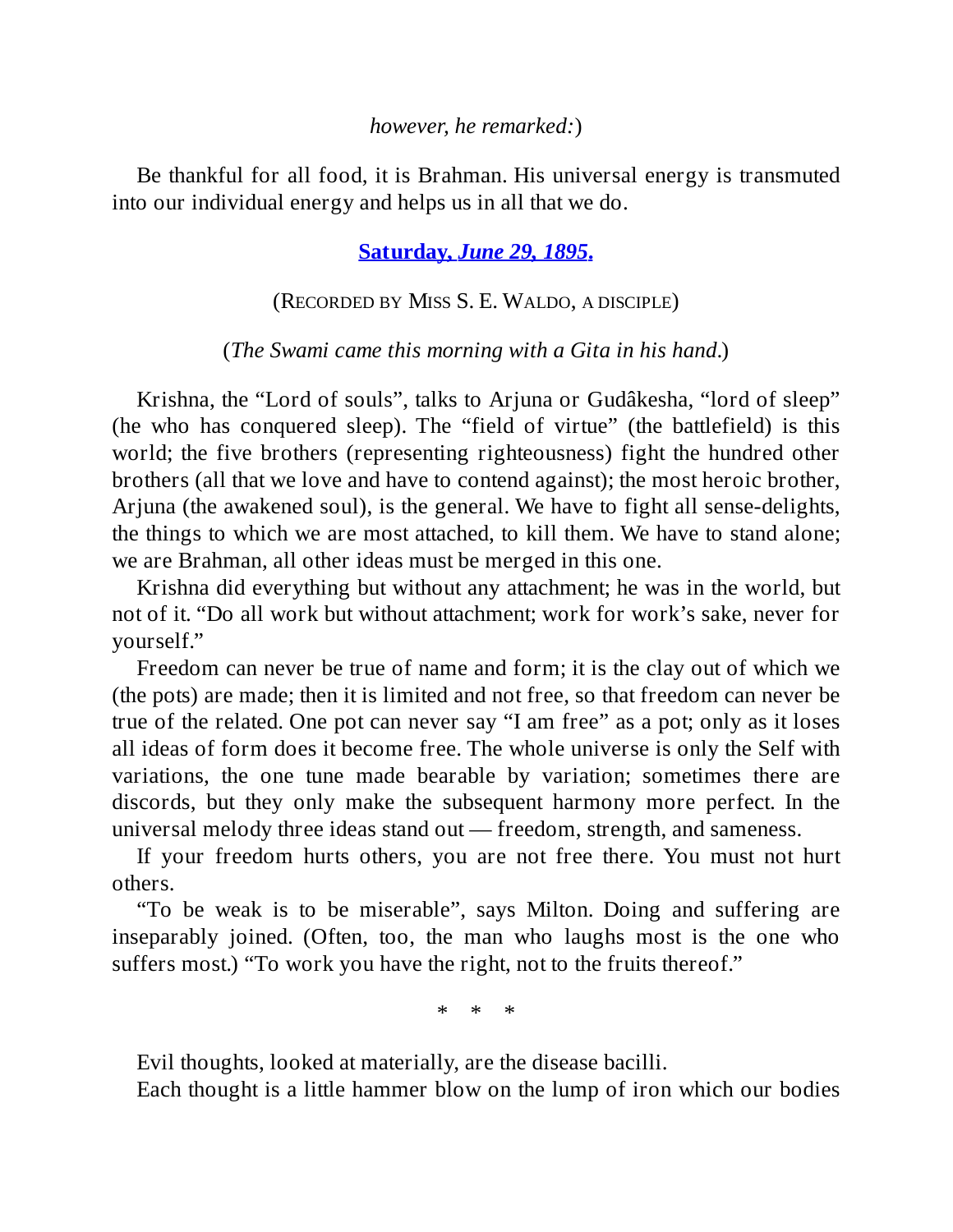are, manufacturing out of it what we want it to be.

We are heirs to all the good thoughts of the universe, if we open ourselves to them.

The book is all in us. Fool, hearest not thou? In thine own heart day and night is singing that Eternal Music — *Sachchidânanda*, *soham*, *soham* — Existence-Knowledge-Bliss Absolute, I am He, I am He.

The fountain of all knowledge is in every one of us, in the ant as in the highest angel. Real religion is one, but we quarrel with the forms, the symbols, the illustrations. The millennium exists already for those who find it; we have lost ourselves and then think the world is lost.

<span id="page-15-0"></span>Perfect strength will have no activity in this world; it only is, it does not act. While real perfection is only one, relative perfections must be many.

## **[Sunday,](#page-0-8)** *June 30, 1895***.**

(RECORDED BY MISS S. E. WALDO, A DISCIPLE)

To try to think without a phantasm is to try to make the impossible possible. We cannot think "mammalia" without a concrete example. So with the idea of God.

The great abstraction of ideas in the world is what we call God.

Each thought has two parts — the thinking and the word; and we must have both. Neither idealists nor materialists are right; we must take both idea and expression.

All knowledge is of the reflected, as we can only see our face in a mirror. No one will ever know his own Self or God; but we are that own Self, we are God.

In Nirvana you are when *you* are not. Buddha said, "You are best, you are real, when you are not" — when the little self is gone.

The Light Divine within is obscured in most people. It is like a lamp in a cask of iron, no gleam of light can shine through. Gradually, by purity and unselfishness we can make the obscuring medium less and less dense, until at last it becomes as transparent as glass. Shri Ramakrishna was like the iron cask transformed into a glass cask through which can be seen the inner light as it is. We are all on the way to become the cask of glass and even higher and higher reflections. As long as there is a "cask" at all, we must think through material means. No impatient one can ever succeed.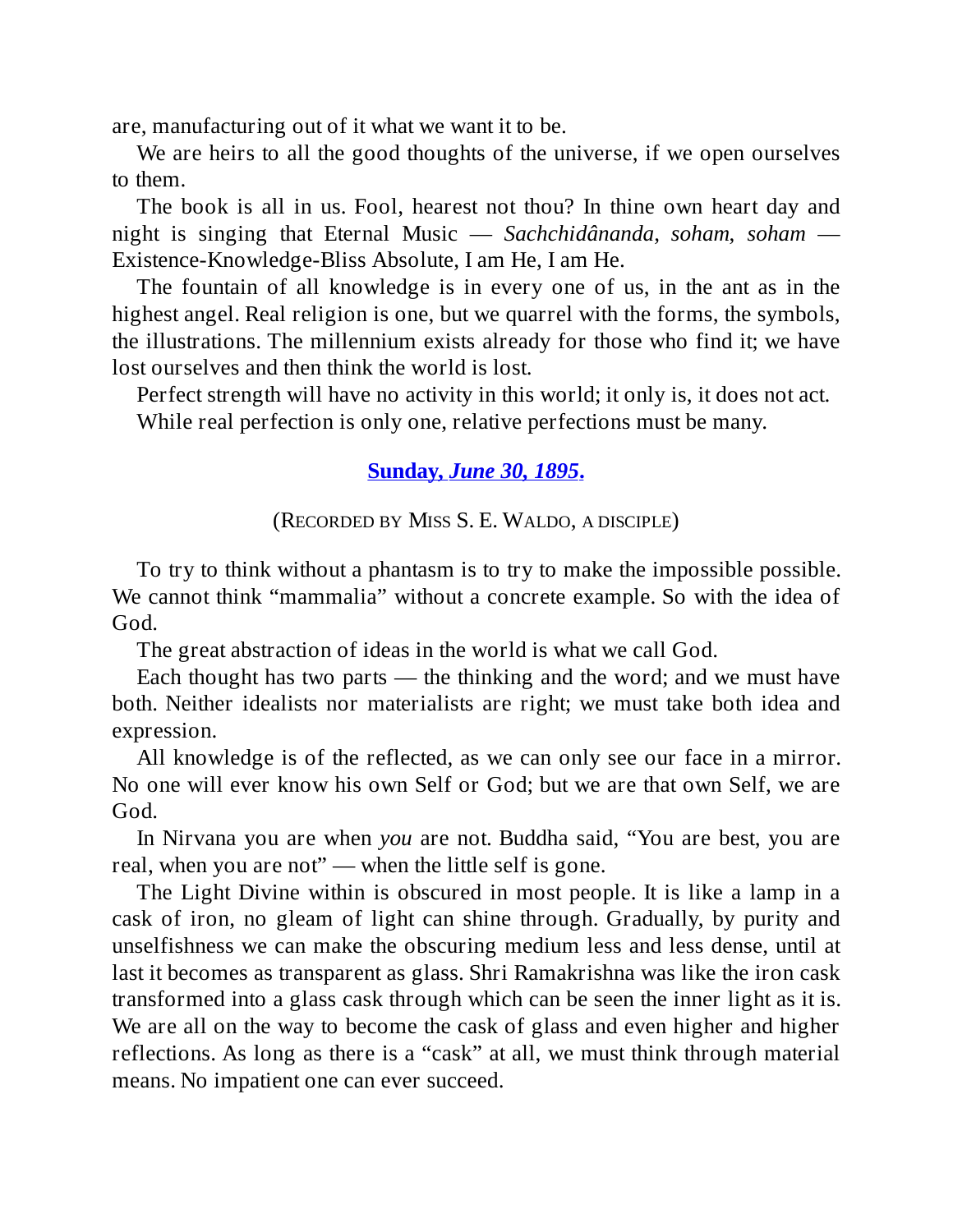\* \* \*

Great saints are the object-lessons of the Principle. But the disciples make the saint the Principle, and then they forget the Principle in the person.

The result of Buddha's constant inveighing against a personal God was the introduction of idols into India. In the Vedas they knew them not, because they saw God everywhere, but the reaction against the loss of God as Creator and Friend was to make idols, and Buddha became an idol — so too with Jesus. The range of idols is from wood and stone to Jesus and Buddha, but we must have idols.

\* \* \*

Violent attempts at reform always end by retarding reform. Do not say, "You are bad"; say only, "You are good, but be better."

Priests are an evil in every country, because they denounce and criticise, pulling at one string to mend it until two or three others are out of place. Love never denounces, only ambition does that. There is no such thing as "righteous" anger or justifiable killing.

If you do not allow one to become a lion, he will become a fox. Women are a power, only now it is more for evil because man oppresses woman; she is the fox, but when she is not longer oppressed, she will become the lion.

Ordinarily speaking, spiritual aspiration ought to be balanced through the intellect; otherwise it may degenerate into mere sentimentality....

All theists agree that behind the changeable there is an Unchangeable, though they vary in their conception of the Ultimate. Buddha denied this *in toto*. "There is no Brahman, no Atman, no soul," he said.

As a character Buddha was the greatest the world has ever seen; next to him Christ. But the teachings of Krishna as taught by the Gita are the grandest the world has ever known. He who wrote that wonderful poem was one of those rare souls whose lives sent a wave of regeneration through the world. The human race will never again see such a brain as his who wrote the Gita.

\* \* \*

There is only one Power, whether manifesting as evil or good. God and the devil are the same river with the water flowing in opposite directions.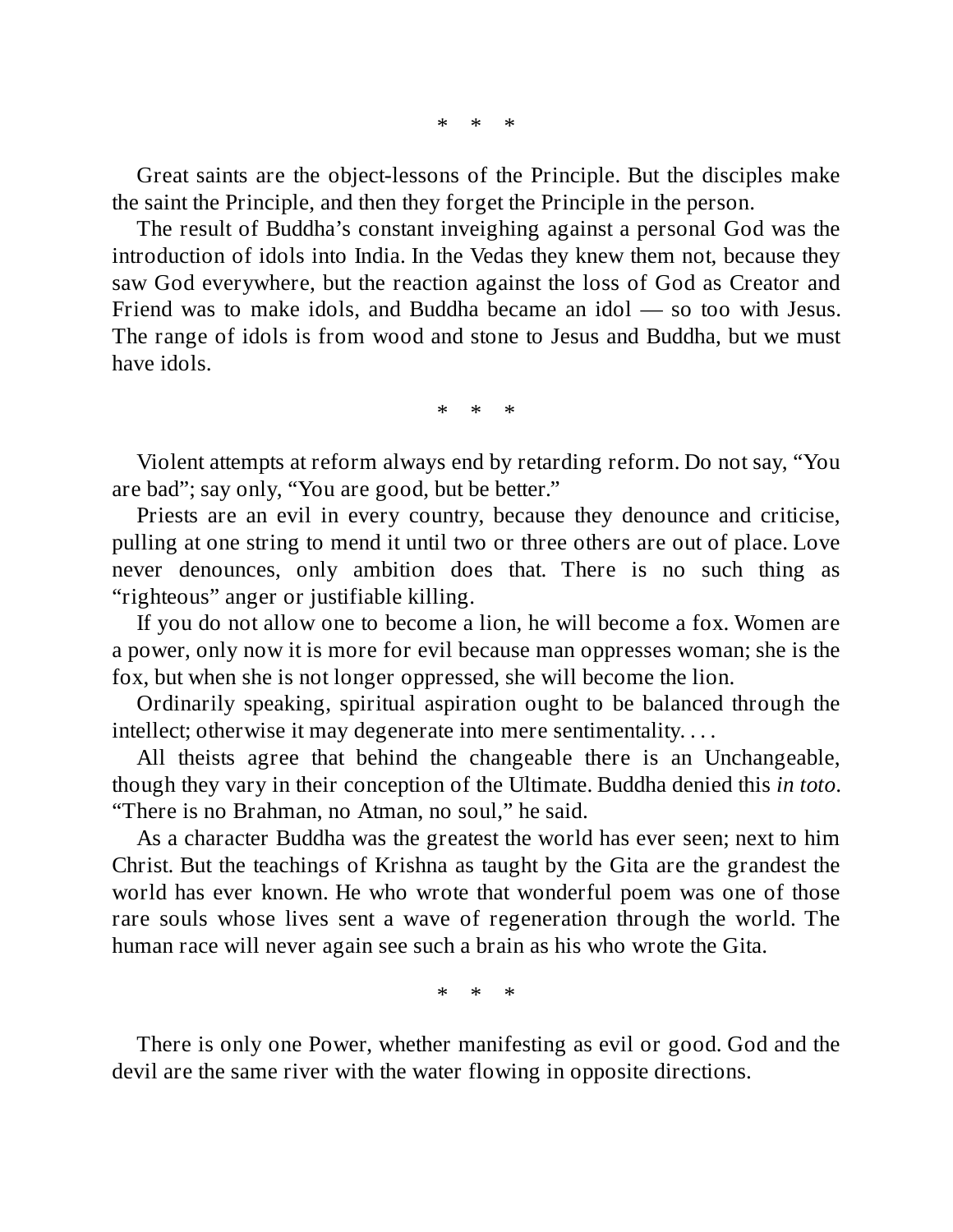## **[Monday,](#page-0-9)** *July 1, 1895***.**

### (RECORDED BY MISS S. E. WALDO, A DISCIPLE)

#### (*Shri Ramakrishna Deva*)

<span id="page-17-0"></span>Shri Ramakrishna was the son of a very orthodox Brahmin, who would refuse even a gift from any but a special caste of Brahmins; neither might he work, nor even be a priest in a temple, nor sell books, nor serve anyone. He could only have "what fell from the skies" (alms), and even then it must not come through a "fallen" Brahmin. Temples have no hold on the Hindu religion; if they were all destroyed, religion would not be affected a grain. A man must only build a house for "God and guests", to build for himself would be selfish; therefore he erects temples as dwelling places for God.

Owing to the extreme poverty of his family, Shri Ramakrishna was obliged to become in his boyhood a priest in a temple dedicated to the Divine Mother, also called Prakriti, or Kâli, represented by a female figure standing with feet on a male figure, indicating that until Maya lifts, we can know nothing. Brahman is neuter, unknown and unknowable, but to be objectified He covers Himself with a veil of Maya, becomes the Mother of the Universe, and so brings forth the creation. The prostrate figure (Shiva or God) has become Shava (dead or lifeless) by being covered by Maya. The Jnâni says, "I will uncover God by force" (Advaitism); but the dualist says, "I will uncover God by praying to Mother, begging Her to open the door to which She alone has the key."

The daily service of the Mother Kali gradually awakened such intense devotion in the heart of the young priest that he could no longer carry on the regular temple worship. So he abandoned his duties and retired to a small woodland in the temple compound, where he gave himself up entirely to meditation. These woods were on the bank of the river Ganga; and one day the swift current bore to his very feet just the necessary materials to build him a little enclosure. In this enclosure he stayed and wept and prayed, taking no thought for the care of his body or for aught except his Divine Mother. A relative fed him once a day and watched over him. Later came a Sannyasini or lady ascetic, to help him find his "Mother". Whatever teachers he needed came to him unsought; from every sect some holy saint would come and offer to teach him and to each he listened eagerly. But he worshipped only Mother; all to him was Mother.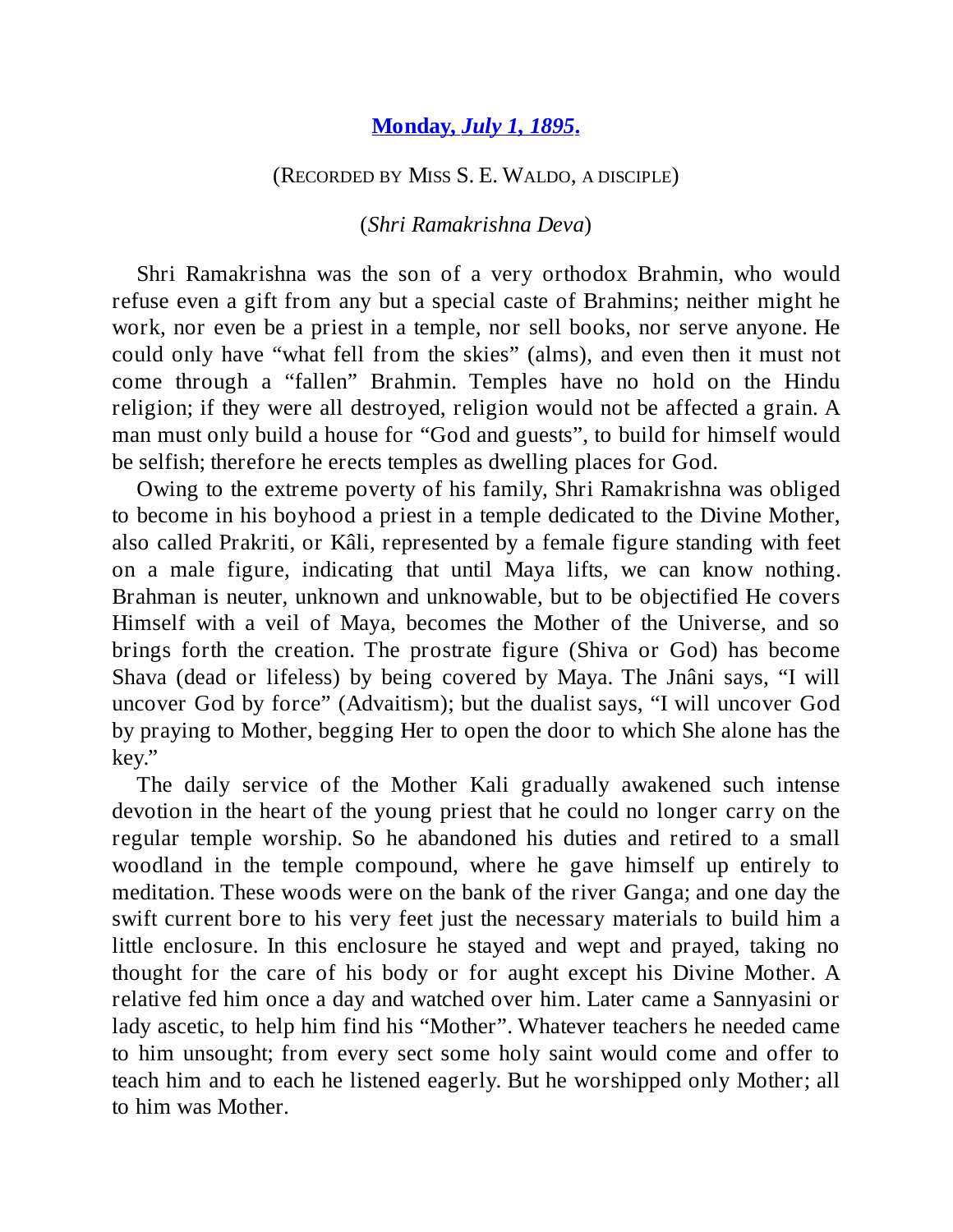Shri Ramakrishna never spoke a harsh word against anyone. So beautifully tolerant was he that every sect thought that he belonged to them. He loved everyone. To him all religions were true. He found a place for each one. He was free, but free in love, not in "thunder". The mild type creates, the thundering type spreads. Paul was the thundering type to spread the light. (And it has been said by many that Swami Vivekananda himself was a kind of St. Paul to Shri Ramakrishna.)

The age of St. Paul, however, is gone; we are to be the new lights for this day. A self-adjusting organisation is the great need of our time. When we can get one, that will be the last religion of the world. The wheel must turn, and we should help it, not hinder. The waves of religious thought rise and fall, and on the topmost one stands the "prophet of the period". Ramakrishna came to teach the religion of today, constructive, not destructive. He had to go afresh to Nature to ask for facts, and he got scientific religion which never says "believe", but "see"; "I see, and you too can see." Use the same means and you will reach the same vision. God will come to everyone, harmony is within the reach of all. Shri Ramakrishna's teachings are "the gist of Hinduism"; they were not peculiar to him. Nor did he claim that they were; he cared naught for name or fame.

He began to preach when he was about forty; but he never went out to do it. He waited for those who wanted his teachings to come to him. In accordance with Hindu custom, he was married by his parents in early youth to a little girl of five, who remained at home with her family in a distant village, unconscious of the great struggle through which her young husband was passing. When she reached maturity, he was already deeply absorbed in religious devotion. She travelled on foot from her home to the temple at Dakshineswar where he was then living; and as soon as she saw him, she recognised what he was, for she herself was a great soul, pure and holy, who only desired to help his work, never to drag him down to the level of the Grihastha (householder).

Shri Ramakrishna is worshipped in India as one of the great Incarnations, and his birthday is celebrated there as a religious festival. . . .

A curious round stone is the emblem of Vishnu, the omnipresent. Each morning a priest comes in, offers sacrifice to the idol, waves incense before it, then puts it to bed and apologises to God for worshipping Him in that way, because he can only conceive of Him through an image or by means of some material object. He bathes the idol, clothes it, and puts his divine self into the idol "to make it alive".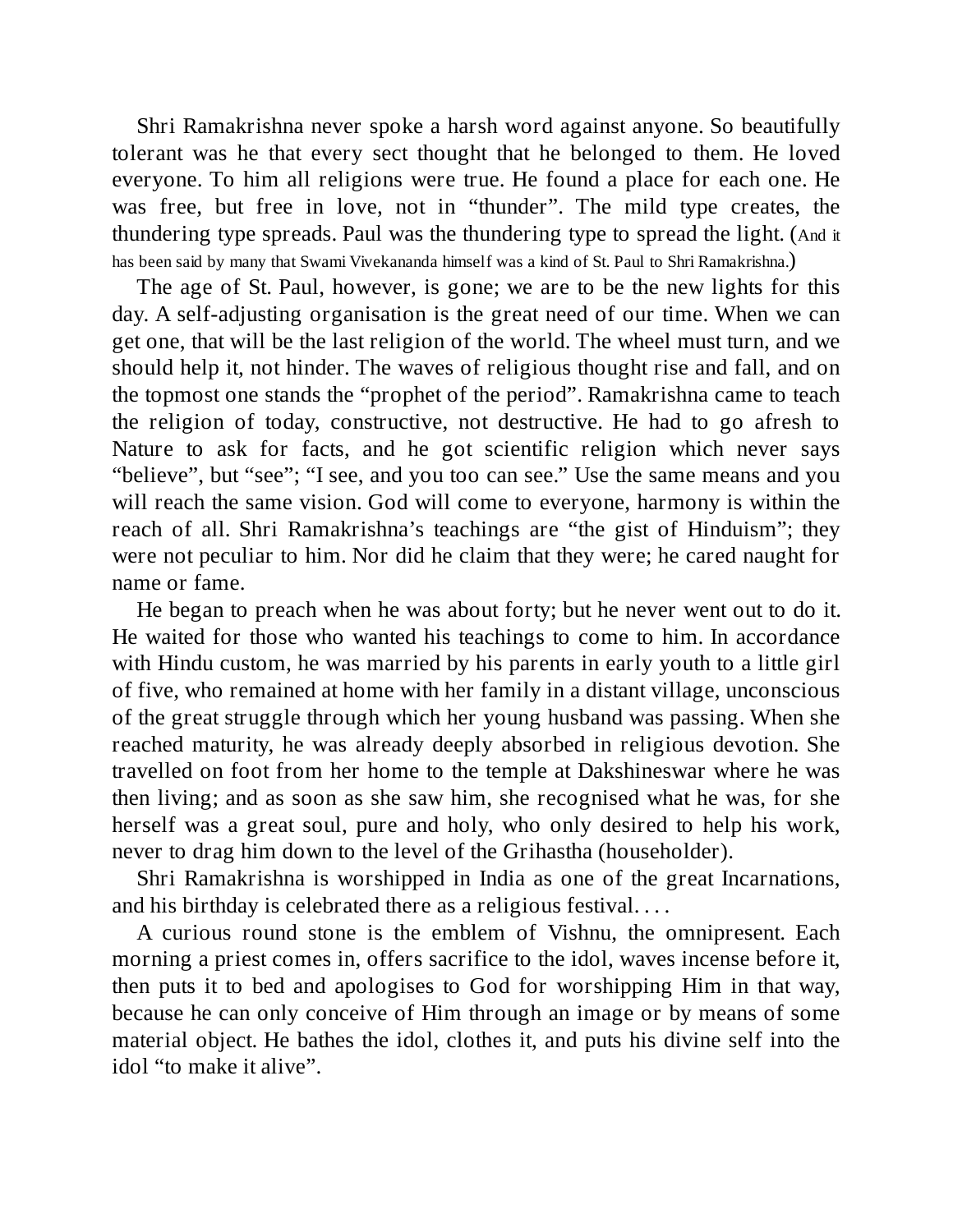\* \* \*

There is a sect which says, "It is weakness to worship only the good and beautiful, we ought also to love and worship the hideous and the evil." This sect prevails all over Tibet, and they have no marriage. In India proper they cannot exist openly, but organise secret societies. No decent men will belong to them except *sub rosa*. Thrice communism was tried in Tibet, and thrice it failed. They use Tapas and with immense success as far as power is concerned.

Tapas means literally "to burn". It is a kind of penance to "heat" the higher nature. It is sometimes in the form of a sunrise to sunset vow, such as repeating Om all day incessantly. These actions will produce a certain power that you can convert into any form you wish, spiritual or material. This idea of Tapas penetrates the whole of Hindu religion. The Hindus even say that God made Tapas to create the world. It is a mental instrument with which to do everything. "Everything in the three worlds can be caught by Tapas." . . .

People who report about sects with which they are not in sympathy are both conscious and unconscious liars. A believer in one sect can rarely see truth in others.

\* \* \*

<span id="page-19-0"></span>A great Bhakta (Hanuman) once said when asked what day of the month it was, "God is my eternal date, no other date I care for."

#### **[Tuesday,](#page-0-10)** *July 2, 1895***.**

(RECORDED BY MISS S. E. WALDO, A DISCIPLE)

(*The Divine Mother*.)

Shâktas worship the Universal Energy as Mother, the sweetest name they know; for the mother is the highest ideal of womanhood in India. When God is worshipped as "Mother", as Love, the Hindus call it the "right-handed" way, and it leads to spirituality but never to material prosperity. When God is worshipped on His terrible side, that is, in the "left-handed" way, it leads usually to great material prosperity, but rarely to spirituality; and eventually it leads to degeneration and the obliteration of the race that practices it.

Mother is the first manifestation of power and is considered a higher idea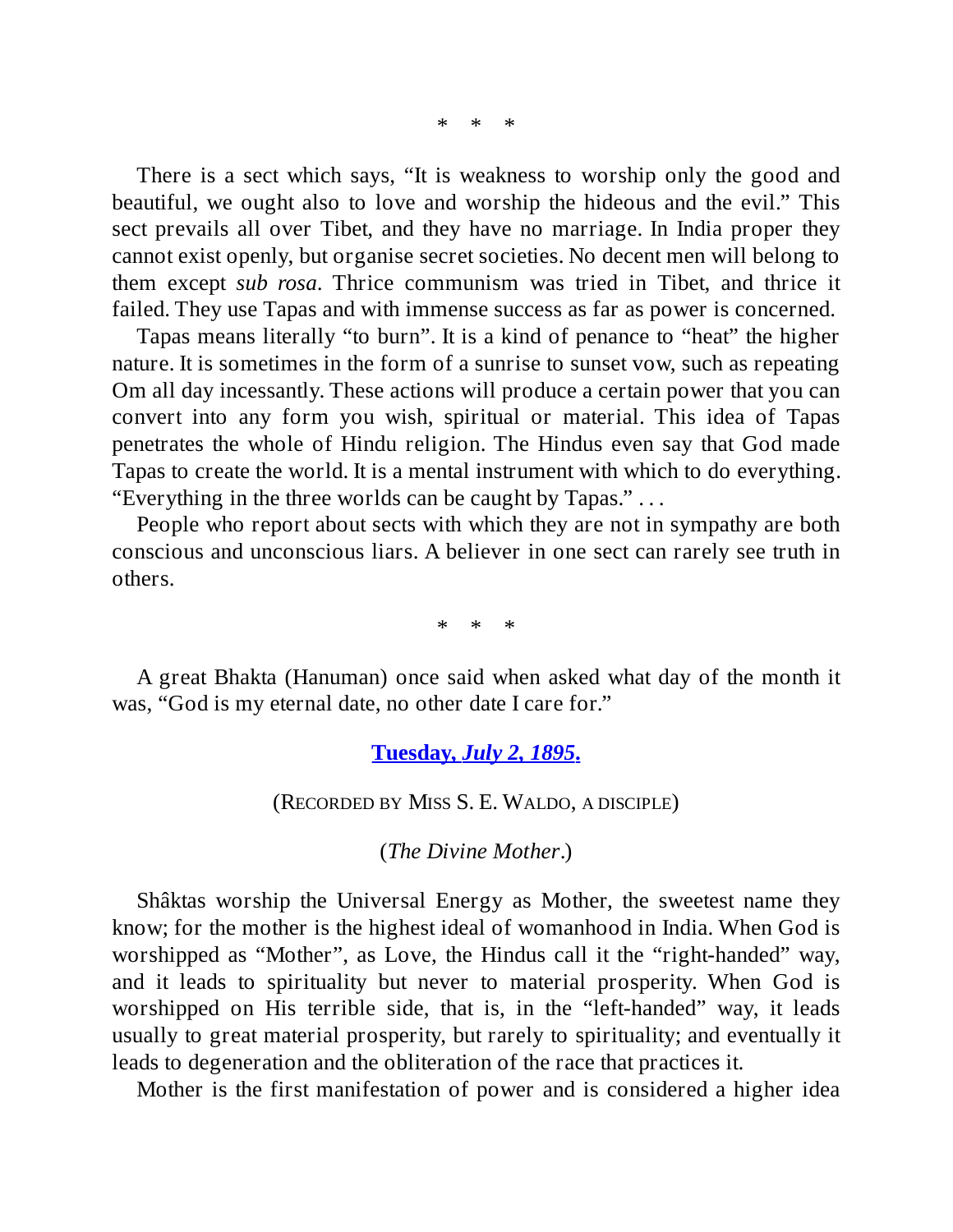than father. With the name of Mother comes the idea of Shakti, Divine Energy and Omnipotence, just as the baby believes its mother to be all-powerful, able to do anything. The Divine Mother is the Kundalini ("coiled up" power) sleeping in us; without worshipping Her we can never know ourselves. Allmerciful, all-powerful, omnipresent are attributes of Divine Mother. She is the sum total of the energy in the universe. Every manifestation of power in the universe is "Mother". She is life, She is intelligence, She is Love. She is in the universe yet separate from it. She is a person and can be seen and known (as Shri Ramakrishna saw and knew Her). Established in the idea of Mother, we can do anything. She quickly answers prayer.

She can show; Herself to us in any form at any moment. Divine Mother can have form (Rupa) and name (Nâma) or name without form; and as we worship Her in these various aspects we can rise to pure Being, having neither form nor name.

The sum total of all the cells in an organism is one person; so each soul is like one cell and the sum of them is God, and beyond that is the Absolute. The sea calm is the Absolute; the same sea in waves is Divine Mother. She is time, space, and causation. God is Mother and has two natures, the conditioned and the unconditioned. As the former, She is God, nature, and soul (man). As the latter, She is unknown and unknowable. Out of the Unconditioned came the trinity — God, nature, and soul, the triangle of existence. This is the Vishishtâdvaitist idea.

<span id="page-20-0"></span>A bit of Mother, a drop, was Krishna, another was Buddha, another was Christ. The worship of even one spark of Mother in our earthly mother leads to greatness. Worship Her if you want love and wisdom.

## **[Wednesday,](#page-0-11)***July 3, 1895***.**

### (RECORDED BY MISS S. E. WALDO, A DISCIPLE)

Generally speaking, human religion begins with fear. "The fear of the Lord is the beginning of wisdom." But later comes the higher idea. "Perfect love casteth out fear." Traces of fear will remain with us until we get knowledge, know what God is. Christ, being man, had to see impurity and denounced it; but God, infinitely higher, does not see iniquity and cannot be angry. Denunciation is never the highest. David's hands were smeared with blood; he could not build the temple. (Bible, Samuel, Chap. XVII — end.)

The more we grow in love and virtue and holiness, the more we see love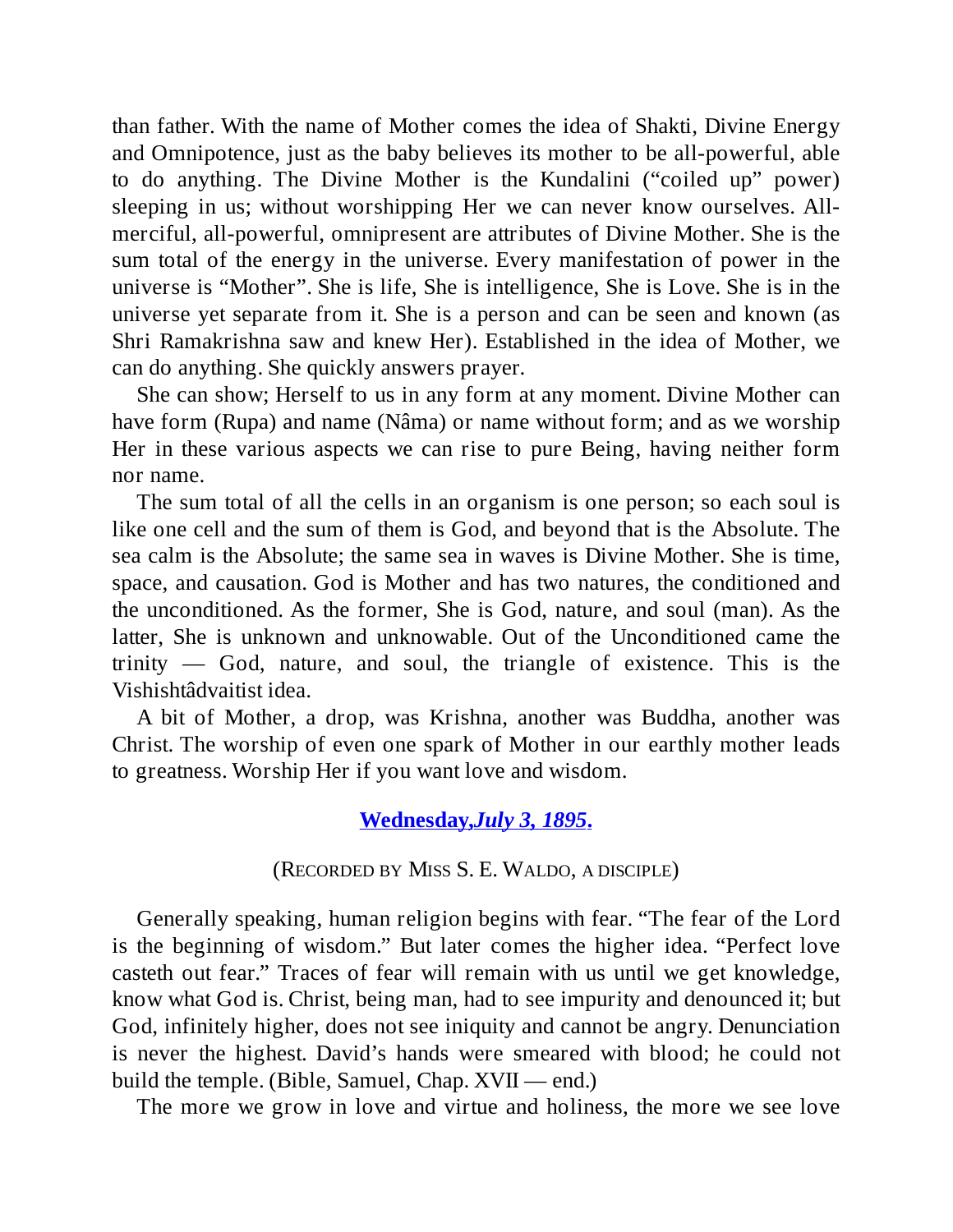and virtue and holiness outside. All condemnation of others really condemns ourselves. Adjust the microcosm (which is in your power to do) and the macrocosm will adjust itself for you. It is like the *hydrostatic paradox*, one drop of water can balance the universe. We cannot see outside what we are not inside. The universe is to us what the huge engine is to the miniature engine; and indication of any error in the tiny engine leads us to imagine trouble in the huge one.

Every step that has been really gained in the world has been gained by love; criticising can never do any good, it has been tried for thousand of years. Condemnation accomplishes nothing.

A real Vedantist must sympathise with all. Monism, or absolute oneness is the very soul of Vedanta. Dualists naturally tend to become intolerant, to think theirs as the only way. The Vaishnavas in India, who are dualists, are a most intolerant sect. Among the Shaivas, another dualistic sect, the story is told of a devotee by the name of Ghantâkarna or the Bell-eared, who was so devout a worshipper of Shiva that he did not wish even to hear the name of any other deity; so he wore two bells tied to his ears in order to drown the sound of any voice uttering other Divine names. On account of his intense devotion to Shiva, the latter wanted to teach him that there was no difference between Shiva and Vishnu, so He appeared before him as half Vishnu and half Shiva. At that moment the devotee was waving incense before Him, but so great was the bigotry of Ghantakarna that when he saw the fragrance of the incense entering the nostril of Vishnu, he thrust his finger into it to prevent the god from enjoying the sweet smell. . . .

The meat-eating animal, like the lion, gives one blow and *subsides*, but the patient bullock goes on all day, eating and sleeping as it walks. The "live Yankee" cannot compete with the rice-eating Chinese coolie. While military power dominates, meat-eating still prevail; but with the advance of science, fighting will grow less, and then the vegetarians will come in.

\* \* \*

We divide ourselves into two to love God, myself loving my Self. God has created me and I have created God. We create God in our image; it is we who create Him to be our master, it is not God who makes us His servants. When we know that we are one with God, that we and He are friends, then come equality and freedom. So long as you hold yourself separated by a hair's breadth from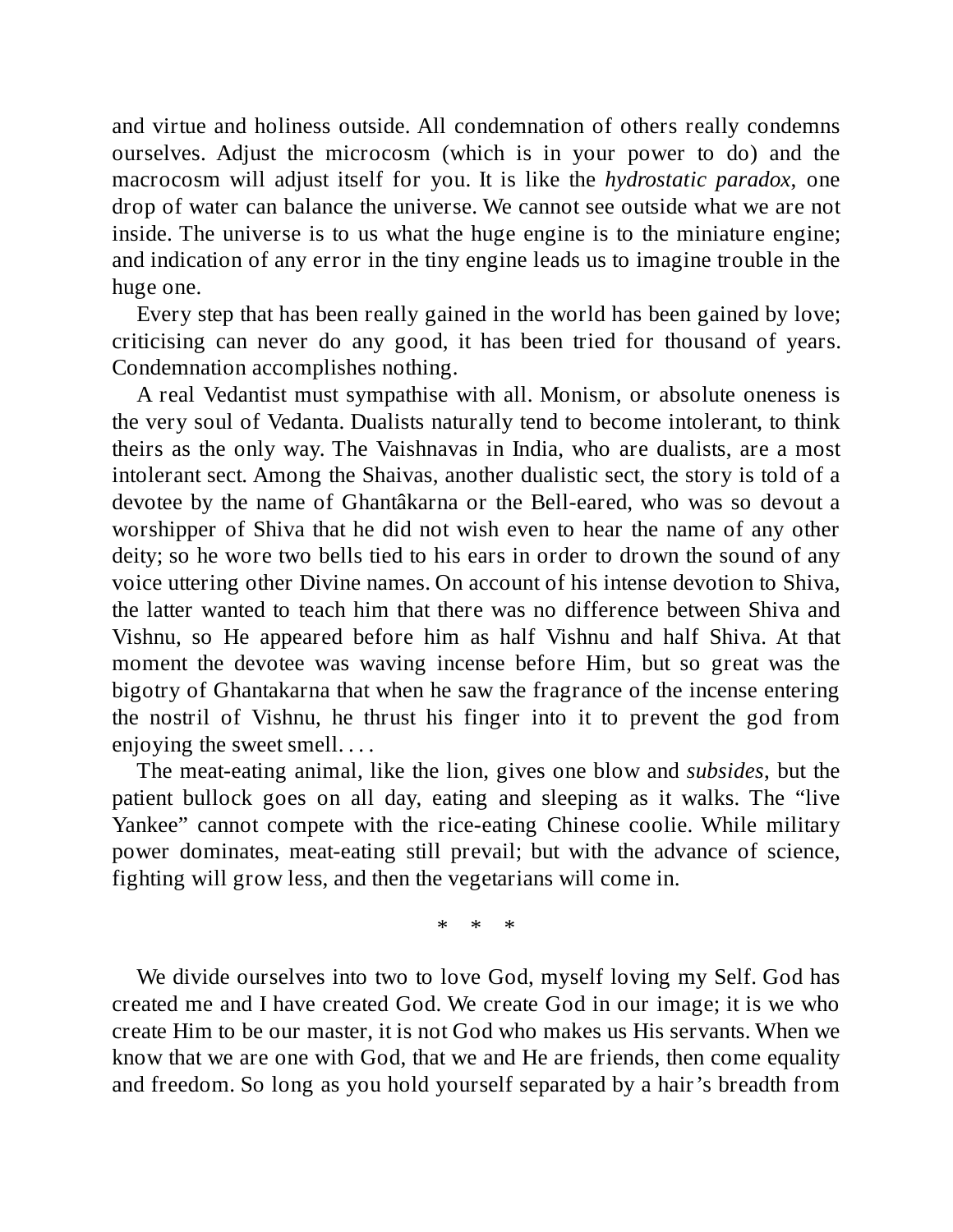this Eternal One, fear cannot go.

Never ask that foolish question, what good will it do to the world? Let the world go. Love and ask nothing; love and look for nothing further. Love and forget all the "isms". Drink the cup of love and become mad. Say "Thine, O Thine for ever O Lord!" and plunge in, forgetting all else. The very idea of God is love. Seeing a cat loving her kittens stand and pray. God has become manifest there; literally believe this. Repeat "I am Thine, I am Thine", for we can see God everywhere. Do not seek for Him, just see Him.

"May the Lord ever keep you alive, Light of the world, Soul of the universe!" . . .

The Absolute cannot be worshipped, so we must worship a manifestation, such a one as has our nature. Jesus had our nature; he became the Christ; so can we, and so *must* we. Christ and Buddha were the names of a state to be attained; Jesus and Gautama were the persons to manifest it. "Mother" is the first and highest manifestation, next the Christs and Buddhas. We make our own environment, and we strike the fetters off. The Atman is the fearless. When we pray to a God outside, it is good, only we do not know what we do. When we know the Self, we understand. The highest expression of love is unification.

"There was a time when I was a woman and he was a man.

Still love grew until there was neither he nor I;

Only I remember faintly there was a time when there were two.

But love came between and made them one."

— *Persian Sufi Poem*

Knowledge exists eternally and is co-existent with God. The man who discovers a spiritual law is inspired, and what he brings is revelation; but revelation too is eternal, not to be crystallised as final and then blindly followed. The Hindus have been criticised so many years by their conquerors that they (the Hindus) dare to criticise their religion themselves, and this makes them free. Their foreign rulers struck off their fetters without knowing it. The most religious people on earth, the Hindus have actually no sense of blasphemy; to speak of holy things in any way is to them in itself a sanctification. Nor have they any artificial respect for prophets or books, or for hypocritical piety.

The Church tries to fit Christ into it, not the Church into Christ; so only those writings were preserved that suited the purpose in hand. Thus the books are not to be depended upon and book-worship is the worst kind of idolatry to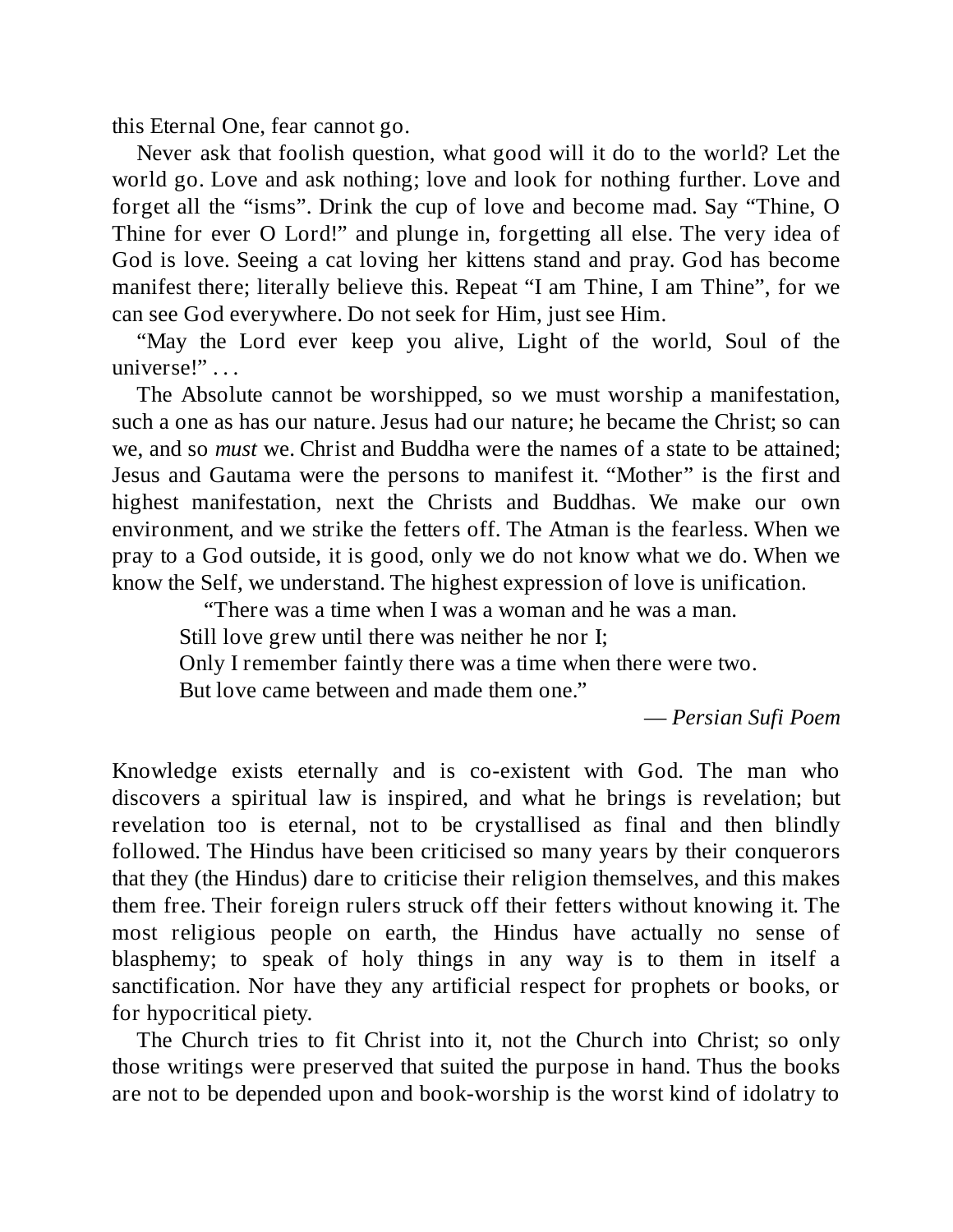bind our feet. All has to conform to the book — science, religion, philosophy; it is the most horrible tyranny, this tyranny of the Protestant Bible. Every man in Christian countries has a huge cathedral on his head and on top of that a book, and yet man lives and grows! Does not this prove that man is God?

Man is the highest being that exists, and this is the greatest world. We can have no conception of God higher than man, so our God is man, and man is God. When we rise and go beyond and find something higher, we have to jump out of the mind, out of body and the imagination and leave this world; when we rise to be the Absolute, we are no longer in this world. Man is the apex of the only world we can ever know. All we know of animals is only by analogy, we judge them by what we do and feel ourselves.

The sum total of knowledge is ever the same, only sometimes it is more manifested and sometimes less. The only source of it is within, and there only is it found.

\* \* \*

All poetry, painting, and music is feeling expressed through words, through colour, through sound. . . .

Blessed are those upon whom their sins are quickly visited, their account is the sooner balanced! Woe to those whose punishment is deferred, it is the greater!

Those who have attained sameness are said to be living in God. All hatred is killing the "Self by the self", therefore love is the law of life. To rise to this is to be perfect; but the more perfect we are, less work (so-called) can we do. The Sâttvika see and know that all is mere child's play and do not trouble themselves about anything.

<span id="page-23-0"></span>It is easy to strike a blow, but tremendously hard to stay the hand, stand still, and say, "In Thee, O Lord, I take refuge", and then wait for Him to act.

#### **[Friday,](#page-0-12)** *July 5, 1895***.**

## **(RECORDED BY MISS S. E. WALDO, A DISCIPLE)**

Until you are ready to change any minute, you can never see the truth; but you must hold fast and be steady in the search for truth. . . .

Chârvâkas, a very ancient sect in India, were rank materialists. They have died out now, and most of their books are lost. They claimed that the soul,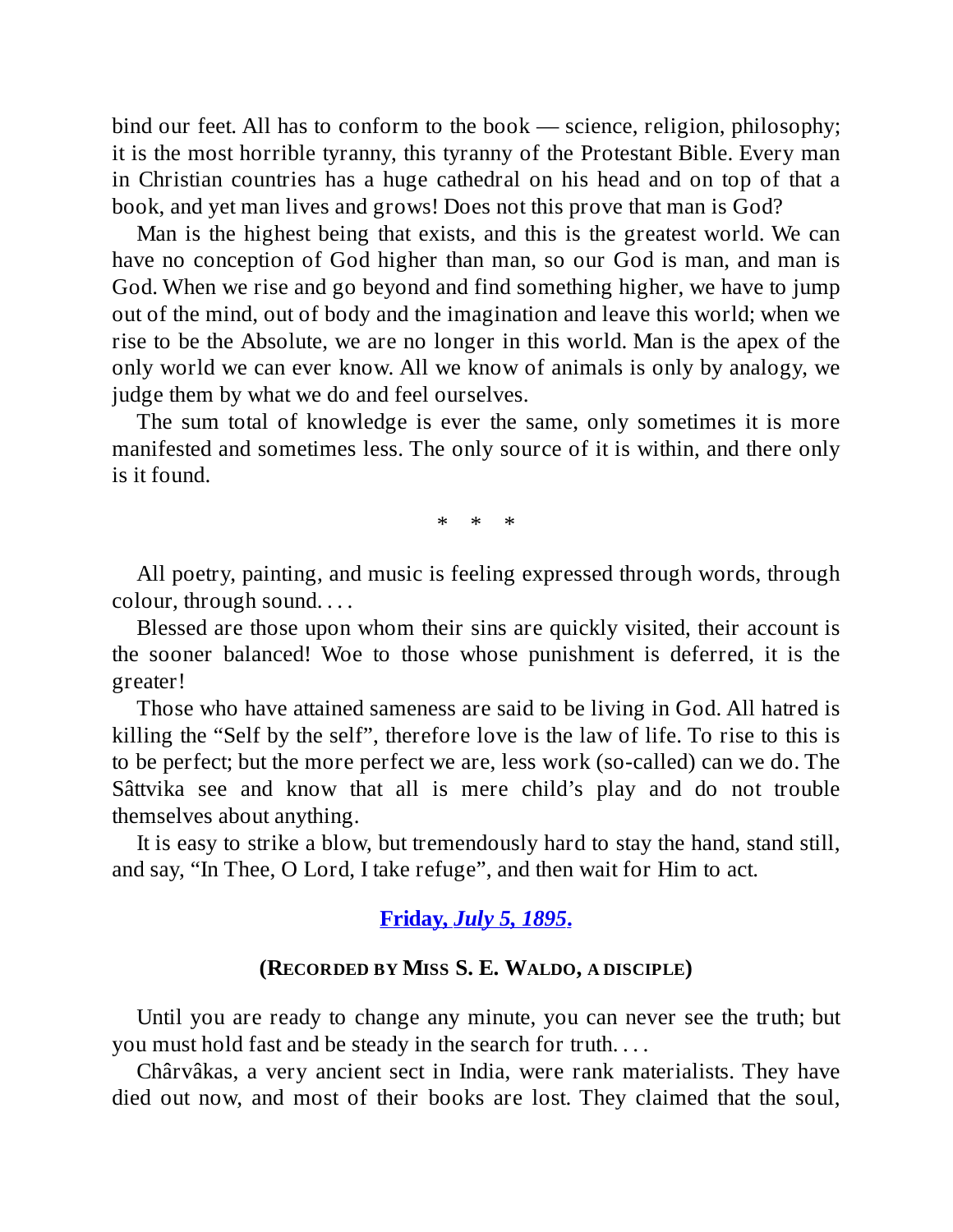being the product of the body and its forces, died with it; that there was no proof of its further existence. They denied inferential knowledge accepting only perception by the senses.

\* \* \*

Samâdhi is when the Divine and human are in one, or it is "bringing sameness". . . .

Materialism says, the voice of freedom is a delusion. Idealism says, the voice that tells of bondage is delusion. Vedanta says, you are free and not free at the same time — never free on the earthly plane, but ever free on the spiritual.

Be beyond both freedom and bondage.

We are Shiva, we are immortal knowledge beyond the senses.

Infinite power is back of everyone; pray to Mother, and it will come to you.

"O Mother, giver of Vâk (eloquence), Thou self-existent, come as the Vak upon my-lips," (Hindu invocation).

<span id="page-24-0"></span>"That Mother whose voice is in the thunder, come Thou in me! Kali, Thou time eternal, Thou force irresistible, Shakti, Power!"

## **[Saturday,](#page-0-13)** *July 6, 1895***.**

#### (RECORDED BY MISS S. E. WALDO, A DISCIPLE)

#### (*Today we had Shankaracharya's commentary on Vyâsa's Vedânta Sutras*.)

Om tat sat! According to Shankara, there are two phases of the universe, one is I and the other thou; and they are as contrary as light and darkness, so it goes without saying that neither can be derived from the other. On the subject, the object has been superimposed; the subject is the only reality, the other a mere appearance. The opposite view is untenable. Matter and the external world are but the soul in a certain state; in reality there is only one.

All our world comes from truth and untruth coupled together. Samsâra (life) is the result of the contradictory forces acting upon us, like the diagonal motion of a ball in a parallelogram of forces. The world is God and is real, but that is not the world we see; just as we see silver in the mother-of-pearl where it is not. This is what is known as Adhyâsa or superimposition, that is, a relative existence dependent upon a real one, as when we recall a scene we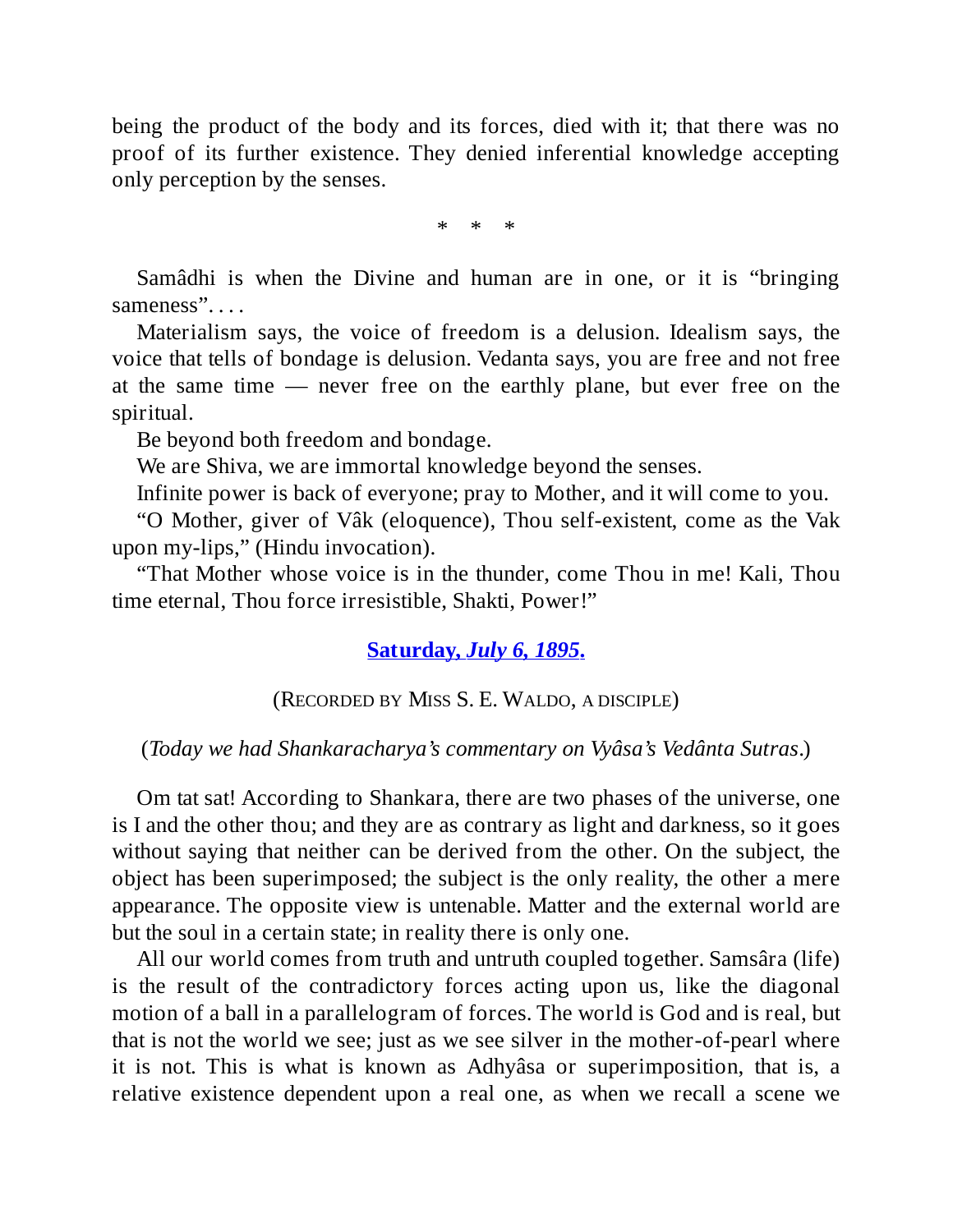have seen; for the time it exists for us, but that existence is not real. Or some say, it is as when we imagine heat in water, which does not belong to it; so really it is something which has been put where it does not belong, "taking the thing for what it is not". We see reality, but distorted by the medium through which we see it.

You can never know yourself except as objectified. When we mistake one thing for another, we always take the thing before us as the real, never the unseen; thus we mistake the object for the subject. The Atman never becomes the object. Mind is the internal sense, the outer senses are its instruments. In the subject is a trifle of the objectifying power that enables him to know "I am"; but the subject is the object of its own Self, never of the mind or the senses. You can, however, superimpose one idea on another idea, as when we say, "The sky is blue", the sky itself being only an idea. Science and nescience there are, but the Self is never affected by any nescience. Relative knowledge is good, because it leads to absolute knowledge; but neither the knowledge of the senses, nor of the mind, nor even of the Vedas is true, since they are all within the realm of relative knowledge. First get rid of the delusion, "I am the body", then only can we want real knowledge. Man's knowledge is only a higher degree of brute knowledge.

\* \* \*

One part of the Vedas deals with Karma — form and ceremonies. The other part deals with the knowledge of Brahman and discusses religion. The Vedas in this part teach of the Self; and because they do, their knowledge is approaching real knowledge. Knowledge of the Absolute depends upon no book, nor upon anything; it is absolute in itself. No amount of study will give this knowledge; is not theory, it is realization. Cleanse the dust from the mirror, purify your own mind, and in a flash you know that you are Brahman.

God exists, not birth nor death, not pain nor misery, nor murder, nor change, nor good nor evil; all is Brahman. We take the "rope for the serpent", the error is ours. . . . We can only do good when we love God and He reflects our love. The murderer is God, and the "clothing of murderer" is only superimposed upon him. Take him by the hand and tell him the truth.

Soul has no caste, and to think it has is a delusion; so are life and death, or any motion or quality. The Atman never changes, never goes nor comes. It is the eternal Witness of all Its own manifestations, but we take It for the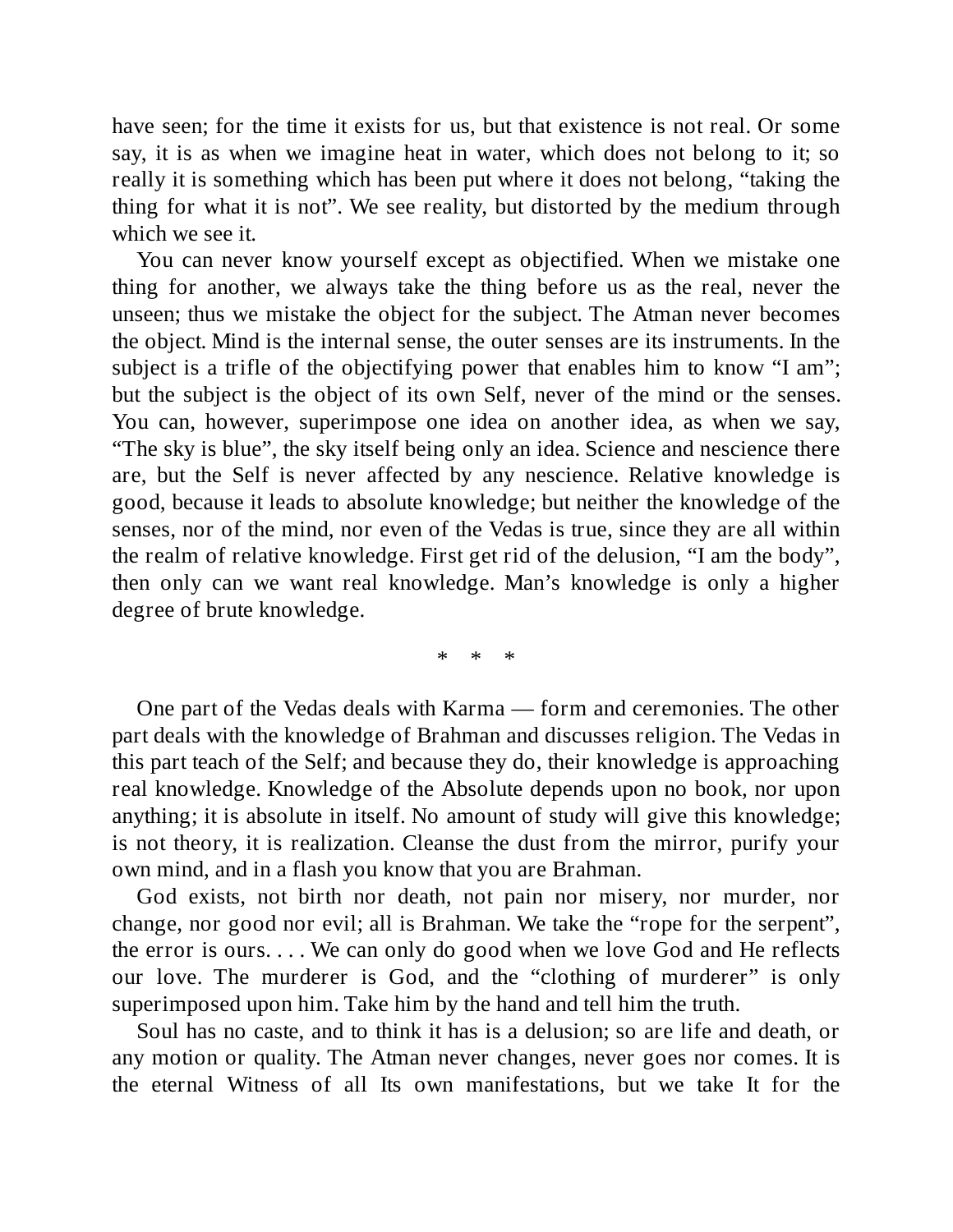manifestation; an eternal illusion, without beginning or end, ever going on. The Vedas, however, have to come down to our level, for if they told us the highest truth in the highest way, we could not understand it.

Heaven is a mere superstition arising from desire, and desire is ever a yoke, a degeneration. Never approach any thing except as God; for if we do, we see evil, because we throw a veil of delusion over what we look at, and then we see evil. Get free from these illusions; be blessed. Freedom is to lose all illusions.

In one sense Brahman is known to every human being; he knows, "I am"; but man does not know himself as he is. We all know we are, but not how we are. All lower explanations are partial truths; but the flower, the essence of the Vedas, is that the Self in each of us is Brahman. Every phenomenon is included in birth, growth, and death — appearance, continuance and disappearance. Our own realisation is beyond the Vedas, because even they depend upon that. The highest Vedanta is the philosophy of the Beyond.

To say that creation has any beginning is to lay the axe at the root of all philosophy.

Maya is the energy of the universe, potential and kinetic. Until Mother releases us, we cannot get free.

<span id="page-26-0"></span>The universe is ours to enjoy. But want nothing. To want is weakness. Want makes us beggars, and we are sons of the king, not beggars.

#### **[Sunday,](#page-0-14)** *July 7, 1895***.**

(RECORDED BY MISS S. E. WALDO, A DISCIPLE)

Infinite manifestation dividing itself in portion still remains infinite, and each portion is infinite.

Brahman is the same in two forms — changeable and unchangeable, expressed and unexpressed. Know that the Knower and the known are one. The Trinity — the Knower, the known, and knowing — is manifesting as this universe. That God the Yogi sees in meditation, he sees through the power of his own Self.

What we call nature, fate, is simply God's will.

So long as enjoyment is sought, bondage remains. Only imperfection can enjoy, because enjoyment is the fulfilling of desire. The human soul enjoys nature. The underlying reality of nature, soul, and God is Brahman; but It (Brahman) is unseen, until we bring It out. It may be brought out by *Pramantha* or friction, just as we can produce fire by friction. The body is the lower piece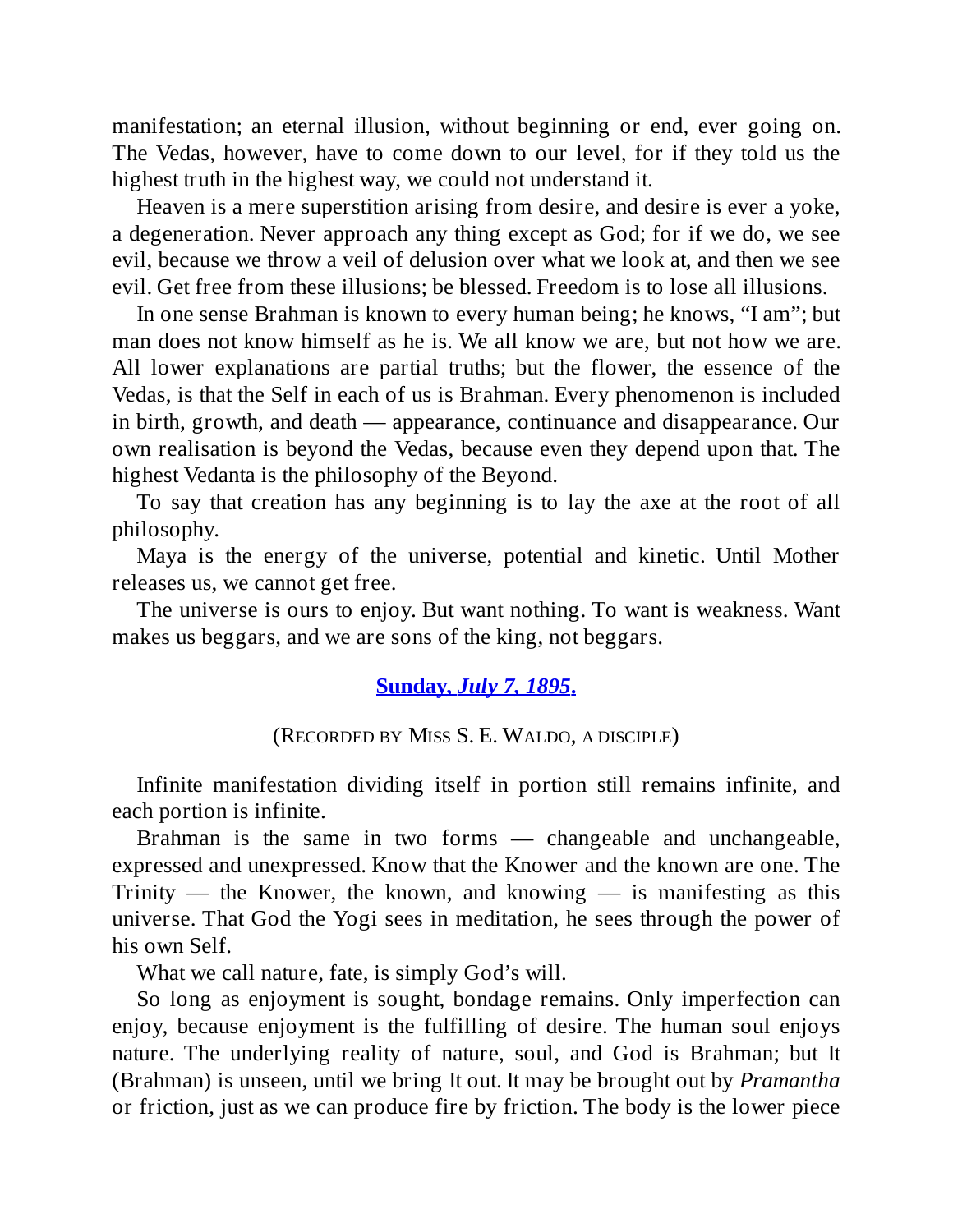of wood, Om is the pointed piece and Dhyâna (meditation) is the friction. When this is used, that light which is the knowledge of Brahman will burst forth in the soul. Seek it through Tapas. Holding the body upright, sacrifice the organs of sense in the mind. The sense-centres are within, and their organs without; drive them into the mind and through Dhârâna (concentration) fix the mind in Dhyana. Brahman is omnipresent in the universe as is butter in milk, but friction makes It manifest in one place. As churning brings out the butter in the milk, so Dhyana brings the realisation of Brahman in the soul.

All Hindu philosophy declares that there is a sixth sense, the superconscious, and through it comes inspiration.

 $\ast$ 

The universe is motion, and friction will eventually bring everything to an end; then comes a rest; and after that all begins again. . . .

So long as the "skin sky" surrounds man, that is, so long as he identifies himself with his body, he cannot see God.

Sunday AFTERNOON

There are six schools of philosophy in India that are regarded as orthodox, because they believe in the Vedas.

Vyasa's philosophy is *par excellence* that of the Upanishads. He wrote in Sutra form, that is, in brief algebraical symbols without nominative or verb. This caused so much ambiguity that out of the Sutras came dualism, monodualism, and monism or "roaring Vedanta"; and all the great commentators in these different schools were at times "conscious liars" in order to make the texts suit their philosophy.

The Upanishads contain very little history of the doings of any man, but nearly all other scriptures are largely personal histories. The Vedas deal almost entirely with philosophy. Religion without philosophy runs into superstition; philosophy without religion becomes dry atheism.

Vishishta-advaita is qualified Advaita (monism). Its expounder was Râmânuja. He says, "Out of the ocean of milk of the Vedas, Vyasa has churned this butter of philosophy, the better to help mankind." He says again, "All virtues and all qualities belong to Brahman, Lord of the universe. He is the greatest Purusha. Madhva is a through-going dualist or Dvaitist. He claims that even women might study the Vedas. He quotes chiefly from the Purânas. He says that Brahman means Vishnu, not Shiva at all, because there is no salvation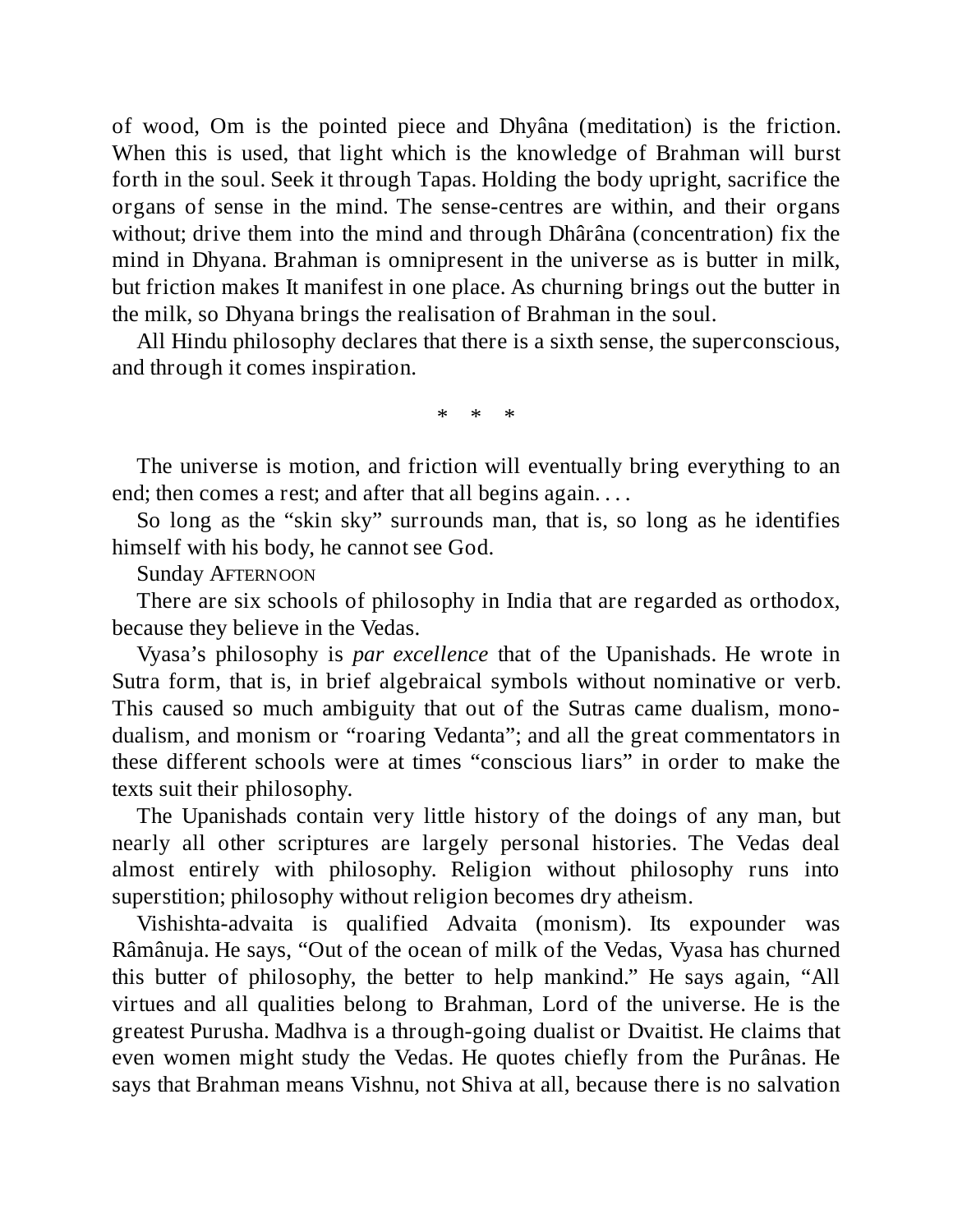<span id="page-28-0"></span>except through Vishnu.

## **[Monday,](#page-0-15)** *July 8, 1895***.**

## (RECORDED BY MISS S. E. WALDO, A DISCIPLE)

There is no place for reasoning in Madhva's explanation, it is all taken from the revelation in the Vedas.

Ramanuja says, the Vedas are the holiest study. Let the sons of the three upper castes get the Sutra (The holy thread.) and at eight, ten, or eleven years of age begin the study, which means going to a Guru and learning the Vedas word for word, with perfect intonation and pronunciation.

Japa is repeating the Holy Name; through this the devotee rises to the Infinite. This boat of sacrifice and ceremonies is very frail, we need more than that to know Brahman, which alone is freedom. Liberty is nothing more than destruction of ignorance, and that can only go when we know Brahman. It is not necessary to go through all these ceremonials to reach the meaning of the Vedanta. Repeating Om is enough.

Seeing difference is the cause of all misery, and ignorance is the cause of seeing difference. That is why ceremonials are not needed, because they increase the idea of inequality; you practice them to get rid of something or to obtain something.

Brahman is without action, Atman is Brahman, and we are Atman; knowledge like this takes off all error. It must be heard, apprehended intellectually, and lastly realised. Cogitating is applying reason and establishing this knowledge in ourselves by reason. Realising is making it a part of our lives by constant thinking of it. This constant thought or Dhyana is as oil that pours in one unbroken line from vessel to vessel; Dhyana rolls the mind in this thought day and night and so helps us to attain to liberation. Think always "Soham, Soham"; this is almost as good as liberation. Say it day and night; realisation will come as the result of this continuous cogitation. This absolute and continuous remembrance of the Lord is what is meant by Bhakti.

This Bhakti is indirectly helped by all good works. Good thoughts and good works create less differentiation than bad ones; so indirectly they lead to freedom. Work, but give up the results to the Lord. Knowledge alone can make us perfect. He who follows the God of Truth with devotion, to him the God of Truth reveals Himself. . . . We are lamps, and our burning is what we call "life". When the supply of oxygen gives out, then the lamp must go out. All we can do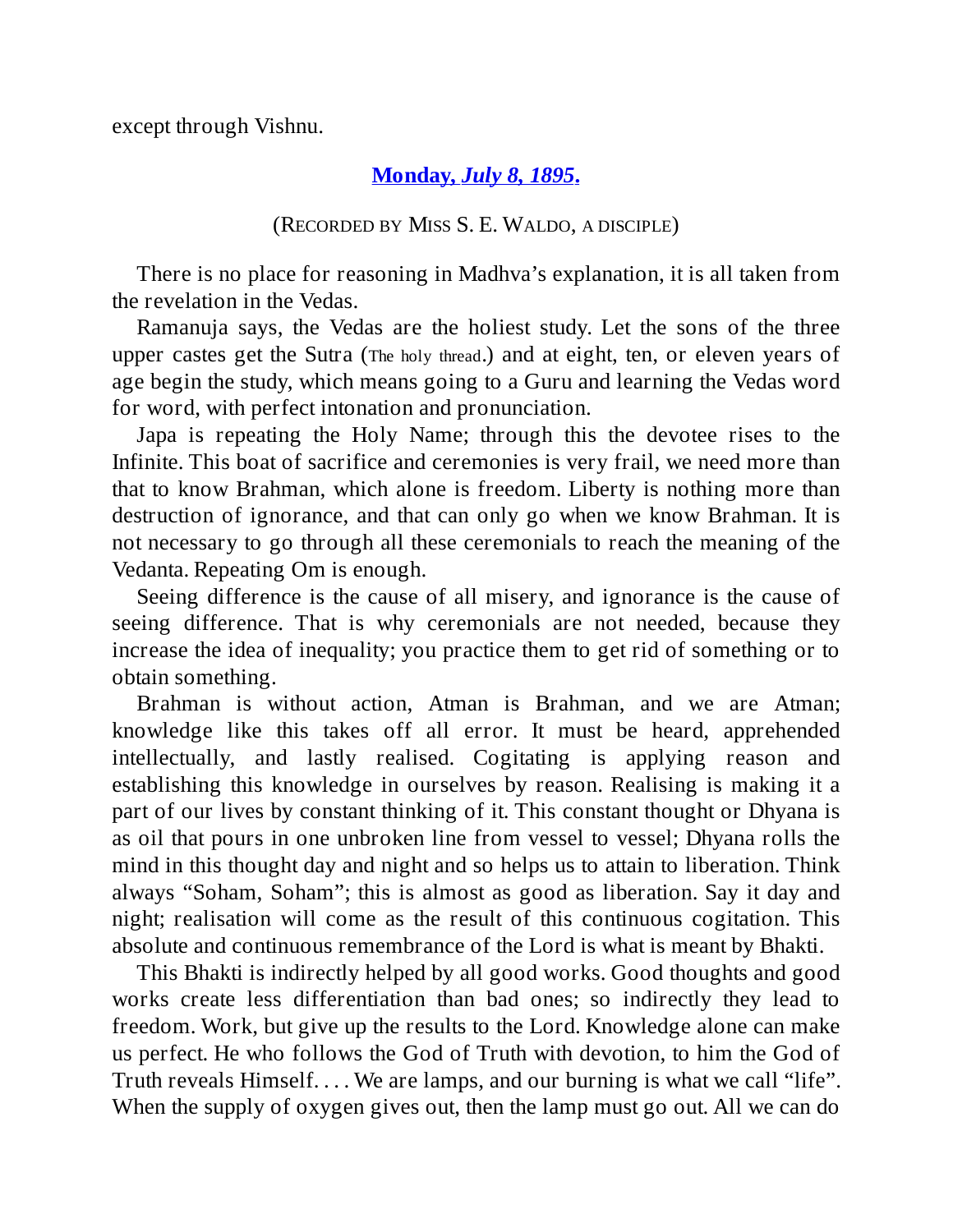<span id="page-29-0"></span>is to keep the lamp clean. Life is a product, a compound, and as such must resolve itself into its elements.

## **[Tuesday,](#page-0-16)** *July 9, 1895***.**

### (RECORDED BY MISS S. E. WALDO, A DISCIPLE)

Man as Atman is really free; as man he is bound, changed by every physical condition. As man, he is a machine with an idea of freedom; but this human body is the best and the human mind the highest mind there is. When a man attains to the Atman state, he can take a body, making it to suit himself; he is above law. This is a statement and must be proved. Each one must prove it for himself; we may satisfy ourselves, but we cannot satisfy another. Râja-Yoga is the only science of religion that can be demonstrated; and only what I myself have proved by experience, do I teach. The full ripeness of reason is intuition, but intuition cannot antagonise reason.

Work purifies the heart and so leads to Vidyâ (wisdom). The Buddhists said, doing good to men and to animals were the only works; the Brahmins said that worship and all ceremonials were equally "work" and purified the mind. Shankara declares that "all works, good and bad, are against knowledge". Actions tending to ignorance are sins, not directly, but as causes, because they tend to increase Tamas and Rajas. With Sattva only, comes wisdom. Virtuous deeds take off the veil from knowledge, and knowledge alone can make us see God.

Knowledge can never be created, it can only be discovered; and every man who makes a great discovery is inspired. Only, when it is a spiritual truth he brings, we call him a prophet; and when it is on the physical plane, we call him a scientific man, and we attribute more importance to the former, although the source of all truth is one.

Shankara says, Brahman is the *essence, the reality of all knowledge*, and that all manifestations as knower, knowing, and known are mere imaginings in Brahman. Ramanuja attributes consciousness to God; the real monists attribute nothing, not even existence in any meaning that we can attach to it. Ramanuja declares that God is the essence of conscious knowledge. Undifferentiated consciousness, when differentiated, becomes the world. . . .

Buddhism, one of the most philosophical religions in the world, spread all through the populace, the common people of India. What a wonderful culture there must have been among the Aryans twenty-five hundred years ago, to be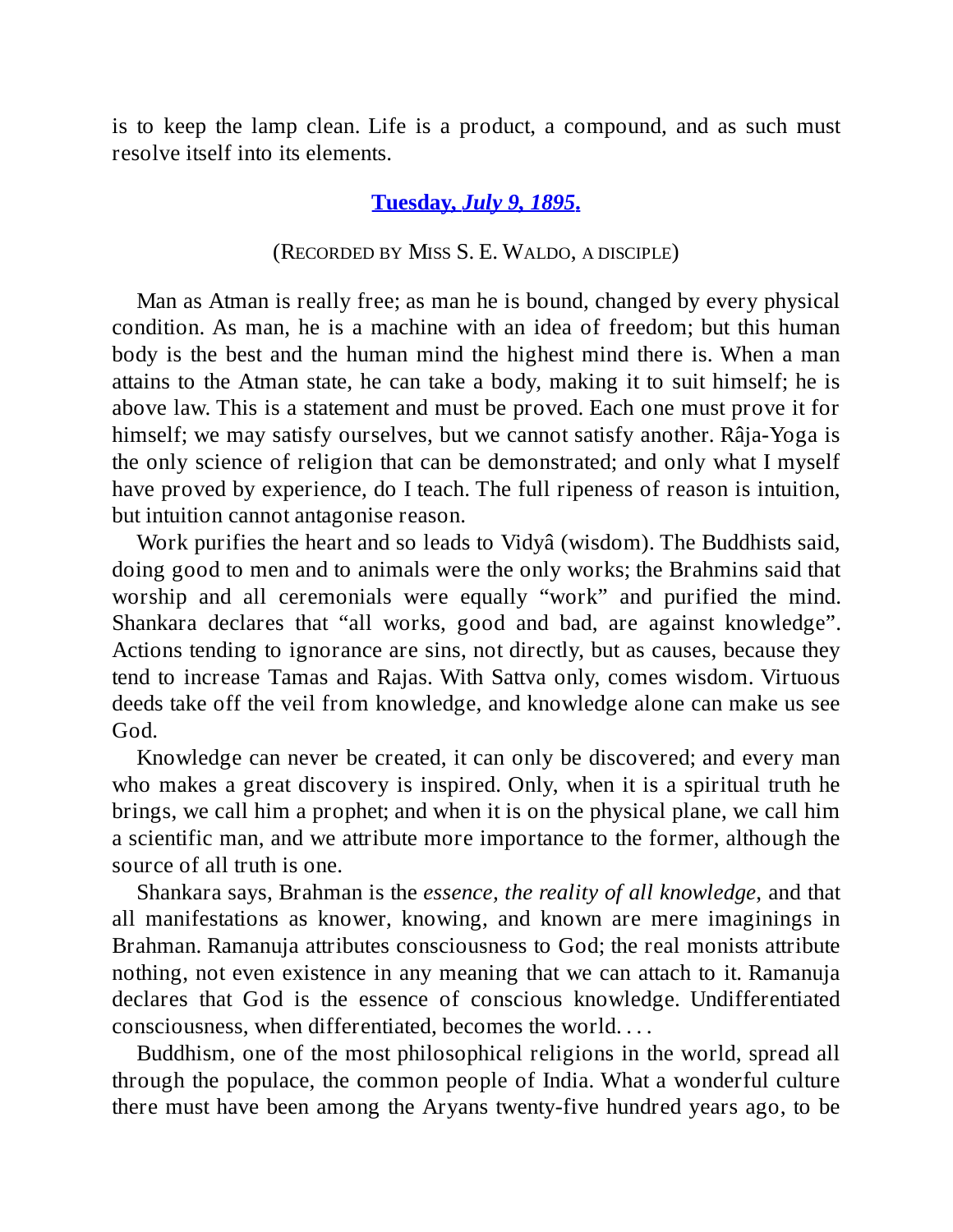able to grasp ideas!

Buddha was the only great Indian philosopher who would not recognise caste, and not one of his followers remains in India. All the other philosophers pandered more or less to social prejudices; no matter how high they soared, still a bit of the vulture remained in them. As my Master used to say, "The vulture soars high out of sight in the sky, but his eye is ever on a bit of carrion on the earth."

\* \* \*

The ancient Hindus were wonderful scholars, veritable living encyclopaedias. They said, "Knowledge in books and money in other people's hands is like no knowledge and no money at all."

<span id="page-30-0"></span>Shankara was regarded by many as an incarnation of Shiva.

## **[Wednesday,](#page-0-17)** *July 10, 1895***.**

#### (RECORDED BY MISS S. E. WALDO, A DISCIPLE)

There are sixty-five million Mohammedans in India, some of them Sufis. Sufis identify man with God, and through them this idea came into Europe. They say, "I am that Truth"; but they have an *esoteric* as well as an *exoteric* doctrine, although Mohammed himself did not hold it.

"*Hashshashin*" has become our word "assassin", because an old sect of Mohammedanism killed nonbelievers as a part of its creed.

A pitcher of water has to be present in the Mohammedan worship as a symbol of God filling the universe.

The Hindus believe that there will be ten Divine Incarnations. Nine have been and the tenth is still to come.

\* \* \*

Shankara sometimes resorts to sophistry in order to prove that the ideas in the books go to uphold his philosophy. Buddha was more brave and sincere than any teacher. He said: "Believe no book; the Vedas are all humbug. If they agree with me, so much the better for the books. I am the greatest book; sacrifice and prayer are useless." Buddha was the first human being to give to the world a complete system of morality. He was good for good's sake, he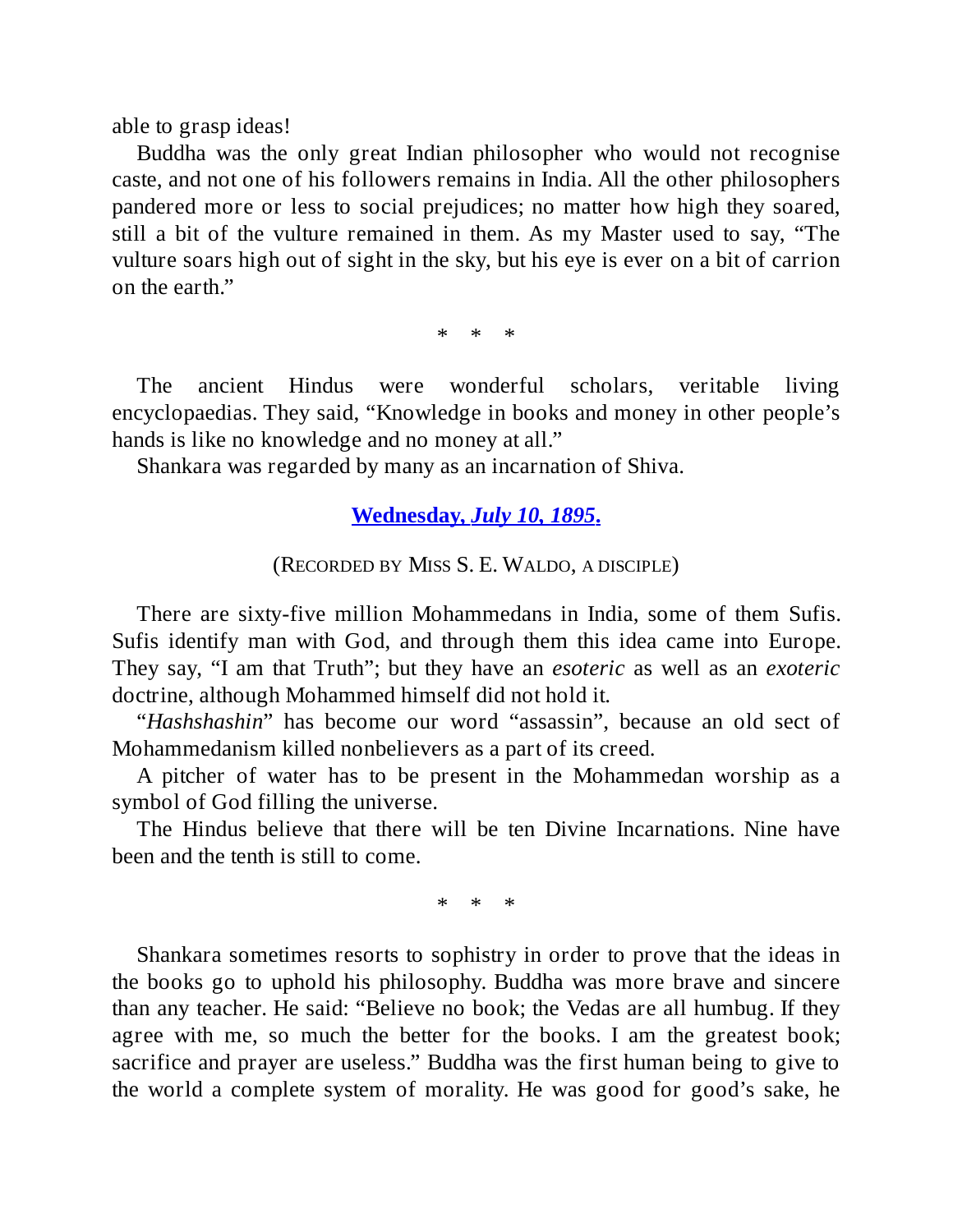loved for love's sake.

Shankara says: God is to be reasoned on, because the Vedas say so. Reason helps inspiration; books and realised reason — or individualized perception both are proofs of God. The Vedas are, according to him, a sort of incarnation of universal knowledge. The proof of God is that He brought forth the Vedas, and the proof of the Vedas is that such wonderful books could only have been given out by Brahman. They are the mine of all knowledge, and they have come out of Him as a man breathes out air; therefore we know that He is infinite in power and knowledge. He may or may not have created the world, that is a trifle; to have produced the Vedas is more important! The world has come to know God through the Vedas; no other way there is.

And so universal is this belief, held by Shankara, in the all-inclusiveness of the Vedas that there is even a Hindu proverb that if a man loses his cow, he goes to look for her in the Vedas!

Shankara further affirms that obedience to ceremonial is not knowledge. Knowledge of God is independent of moral duties, or sacrifice or ceremonial, or what we think or do not think, just as the stump is not affected when one man takes it for a ghost and another sees it as it is.

Vedanta is necessary because neither reasoning nor books can show us God. He is only to be realised by superconscious perception, and Vedanta teaches how to attain that. You must get beyond personal God (Ishvara) and reach the Absolute Brahman. God is the perception of every being: He is all there is to he perceived. That which says "I" is Brahman, but although we, day and night, perceive Him; we do not know that we are perceiving Him. As soon as we become aware of this truth, all misery goes; so we must get knowledge of the truth. Reach unity; no more duality will come. But knowledge does not come by sacrifice, but by seeking, worshipping, knowing the Atman.

Brahmavidyâ is the highest knowledge, knowing the Brahman; lower knowledge is science. This is the teaching of the Mundakopanishad or the Upanishad for Sannyâsins. There are two sorts of knowledge — principal and secondary. The unessential is that part of the Vedas dealing with worship and ceremonial, also all secular knowledge. The essential is that by which we reach the Absolute. It (the Absolute) creates all from Its own nature; there is nothing to cause, nothing outside. It is all energy, It is all there is. He who makes all sacrifices to himself, the Atman, he alone knows Brahman. Fools think outside worship the highest; fools think works can give us God. Only those who go through the Sushumnâ (the "path" of the Yogis) reach the Atman. They must go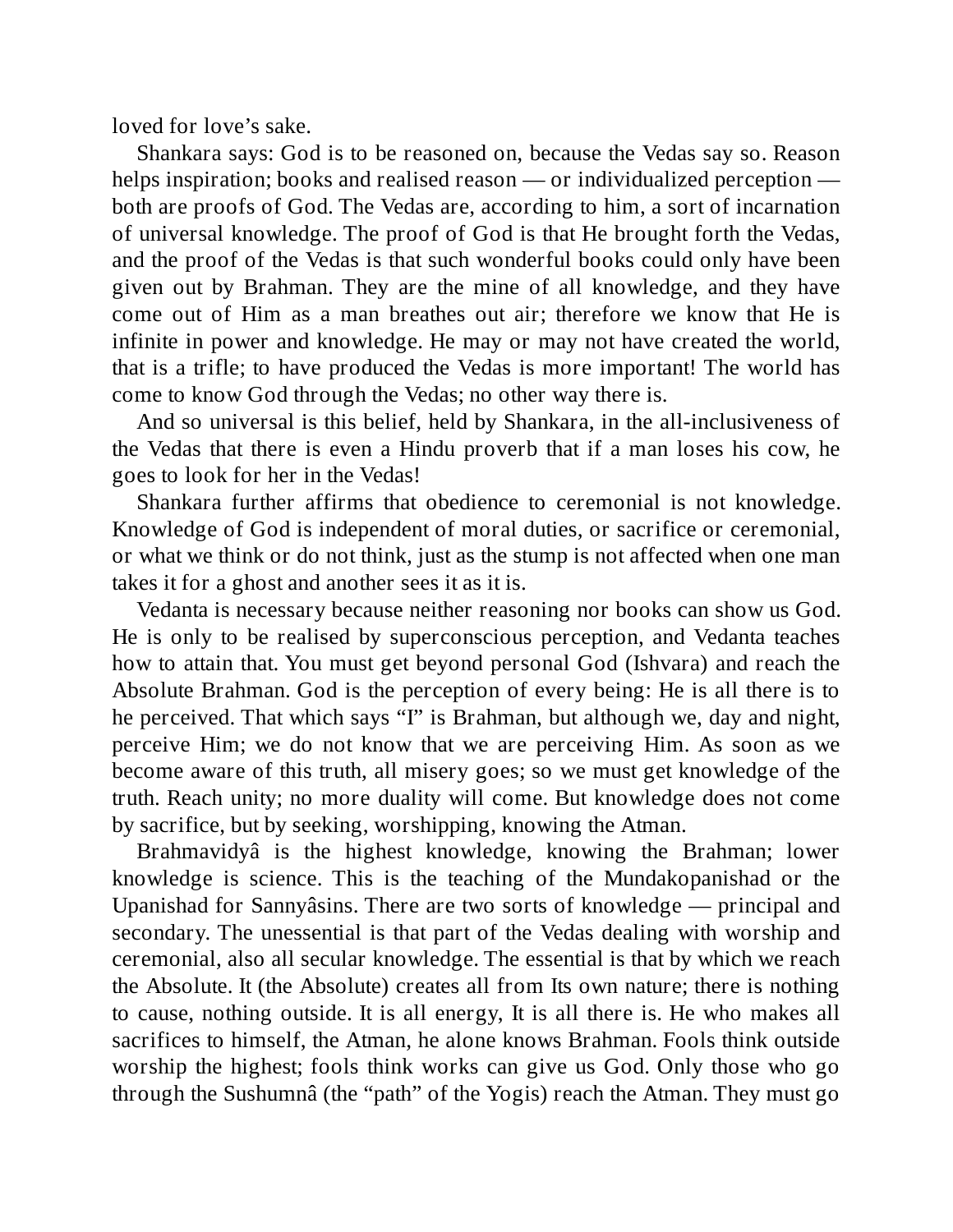to a Guru to learn. Each part has the same nature as the whole; all springs from the Atman. Meditation is the arrow, the whole soul going out to God is the bow, which speeds the arrow to its mark, the Atman. As finite, we can never express the Infinite, but we are the Infinite. Knowing this we argue with no one.

<span id="page-32-0"></span>Divine wisdom is to be got by devotion, meditation, and chastity. "Truth alone triumphs, and not untruth. Through truth alone the way is spread to Brahman" — where alone love and truth are.

## **[Thursday,](#page-0-18)** *July 11, 1895***.**

#### (RECORDED BY MISS S. E. WALDO, A DISCIPLE)

Without mother-love no creation could continue. Nothing is entirely physical, nor yet entirely metaphysical; one presupposes the other and explains the other. All Theists agree that there is a background to this visible universe, they differ as to the nature or character of that background. Materialists say there is no background.

In all religions the superconscious state is identical. Hindus, Christians, Mohammedans, Buddhists, and even those of no creed, all have the very same experience when they transcend the body....

The purest Christians in the world were established in India by the Apostle Thomas about twenty-five years after the death of Jesus. This was while the Anglo-Saxons were still savages, painting their bodies and living in caves. The Christians in India once numbered about three millions, but now there are about one million.

Christianity is always propagated by the sword. How wonderful that the disciples of such a gentle soul should kill so much! The three missionary religions are the Buddhist, Mohammedan, and Christian. The three older ones, Hinduism, Judaism and Zoroastrianism, never sought to make converts. Buddhists never killed, but converted three-quarters of the world at one time by pure gentleness.

The Buddhists were the most logical agnostics. You can really stop nowhere between nihilism and absolutism. The Buddhists were intellectually alldestroyers, carrying their theory to its ultimate logical issue. The Advaitists also worked out their theory to its logical conclusion and reached the Absolute — one identified Unit Substance out of which all phenomena are being manifested. Both Buddhists and Advaitists have a feeling of identity and nonidentity at the same time; one of these feelings must be false, and the other true.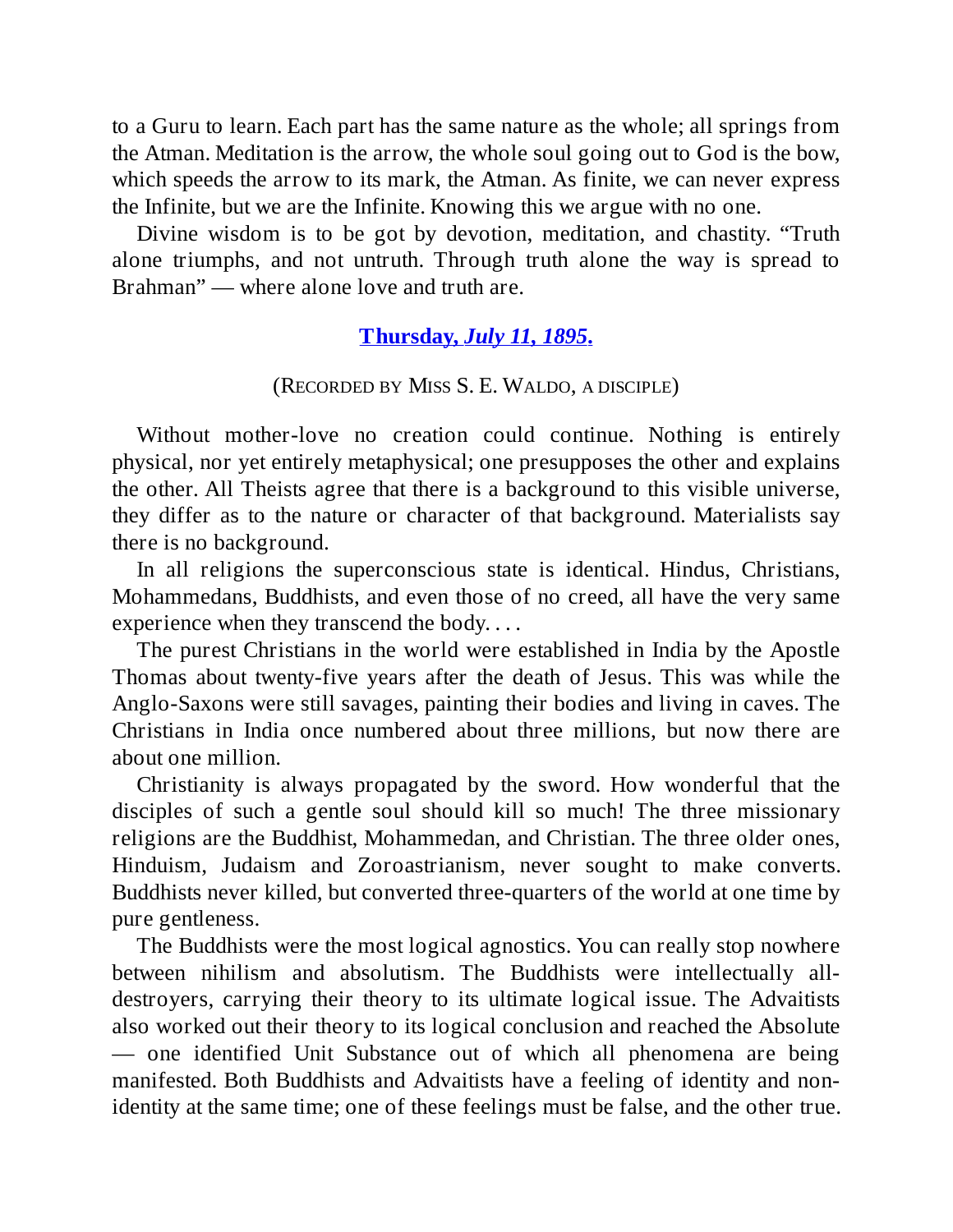The nihilist puts the reality in non-identity, the realist puts the reality in identity; and this is the fight which occupies the whole world. This is the "tug-of-war".

The realist asks, "How does the nihilist get any idea of identity?" How does the revolving light appear a circle? A point of rest alone explains motion. The nihilist can never explain the genesis of the delusion that there is a background; neither can the idealist explain how the One becomes the many. The only explanation must come from beyond the sense-plane; we must rise to the superconscious, to a state entirely beyond sense-perception. That metaphysical power is the further instrument that the idealist alone can use. He can experience the Absolute; the man Vivekananda can resolve himself into the Absolute and then come back to the man again. For him, then the problem is solved and secondarily for others, for he can show the way to others. Thus religion begins where philosophy ends. The "good of the world" will be that what is now superconscious for us will in ages to come be the conscious for all. Religion is therefore the highest work the world has; and because man has unconsciously felt this, he has clung through all the ages to the idea of religion.

Religion, the great milch cow, has given many kicks, but never mind, it gives a great deal of milk. The milkman does not mind the kick of the cow which gives much milk. Religion is the greatest child to be born, the great "moon of realisation"; let us feed it and help it grow, and it will become a giant. King Desire and King Knowledge fought, and just as the latter was about to be defeated, he was reconciled to Queen Upanishad and a child was born to him, Realisation, who saved the victory to him.(From the *Prabodhachandrodaya*, a Vedantic Sanskrit masque.)

Love concentrates all the power of the will without effort, as when a man falls in love with a woman.

The path of devotion is natural and pleasant. Philosophy is taking the mountain stream back to its force. It is a quicker method but very hard. Philospophy says, "Check everything." Devotion says, "Give the stream, have eternal self-surrender." It is a longer way, but easier and happier.

"Thine am I for ever; henceforth whatever I do, it is Thou doing it. No more is there any me or mine."

"Having no money to give, no brains to learn, no time to practice Yoga, to Thee, O sweet One, I give myself, to Thee my body and mind."

No amount of ignorance or wrong ideas can put a barrier between the soul and God. Even if there be no God, still hold fast to love. It is better to die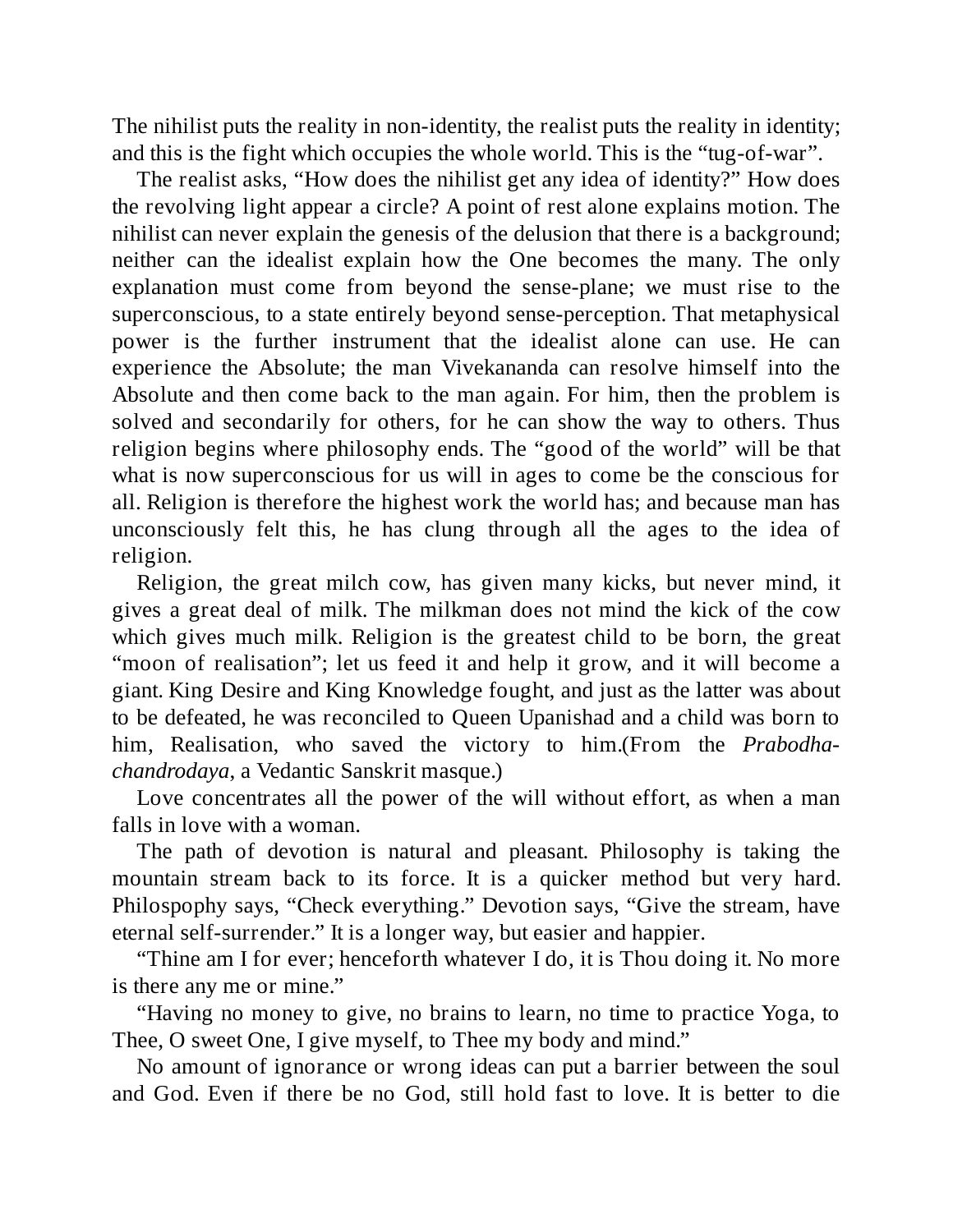seeking a God than as a dog seeking only carrion. Choose the highest ideal, and give your life up to that. "Death being so certain, it is the highest thing to give up life for a great purpose."

Love will painlessly attain to philosophy; then after knowledge comes Parâbhakti (supreme devotion).

Knowledge is critical and makes a great fuss over everything; but Love says, "God will show His real nature to me" and accepts all.

#### RABBIA

Rabbia, sick upon her bed, By two saints was visited — Holy Malik, Hassan wise — Men of mark in Moslem eyes.

Hassan said, "Whose prayer is pure Will God's chastisements endure." Malik, from a deeper sense Uttered his experience: "He who loves his master's choice Will in chastisement *rejoice*."

Rabbia saw some selfish will In their maxims lingering still, And replied "O men of grace, He who sees his Master's face, Will not in his prayers recall That he is chastised at all !"

— *Persian Poem*

## **[Friday,](#page-0-19)** *July 12, 1895***.**

#### **(RECORDED BY MISS S. E. WALDO, A DISCIPLE)**

(*Shankara's Commentary*.)

<span id="page-34-0"></span>Fourth Vyasa Sutra. "Âtman (is) the aim of all."

Ishvara is to be known from the Vedanta; all Vedas point to Him (Who is the Cause; the Creator, Preserver and Destroyer). Ishvara is the unification of the Trinity, known as Brahmâ, Vishnu, and Shiva, which stand at the head of the Hindu Pantheon. "Thou art our Father who takest us to the other shore of the dark ocean" (Disciple's words to the Master).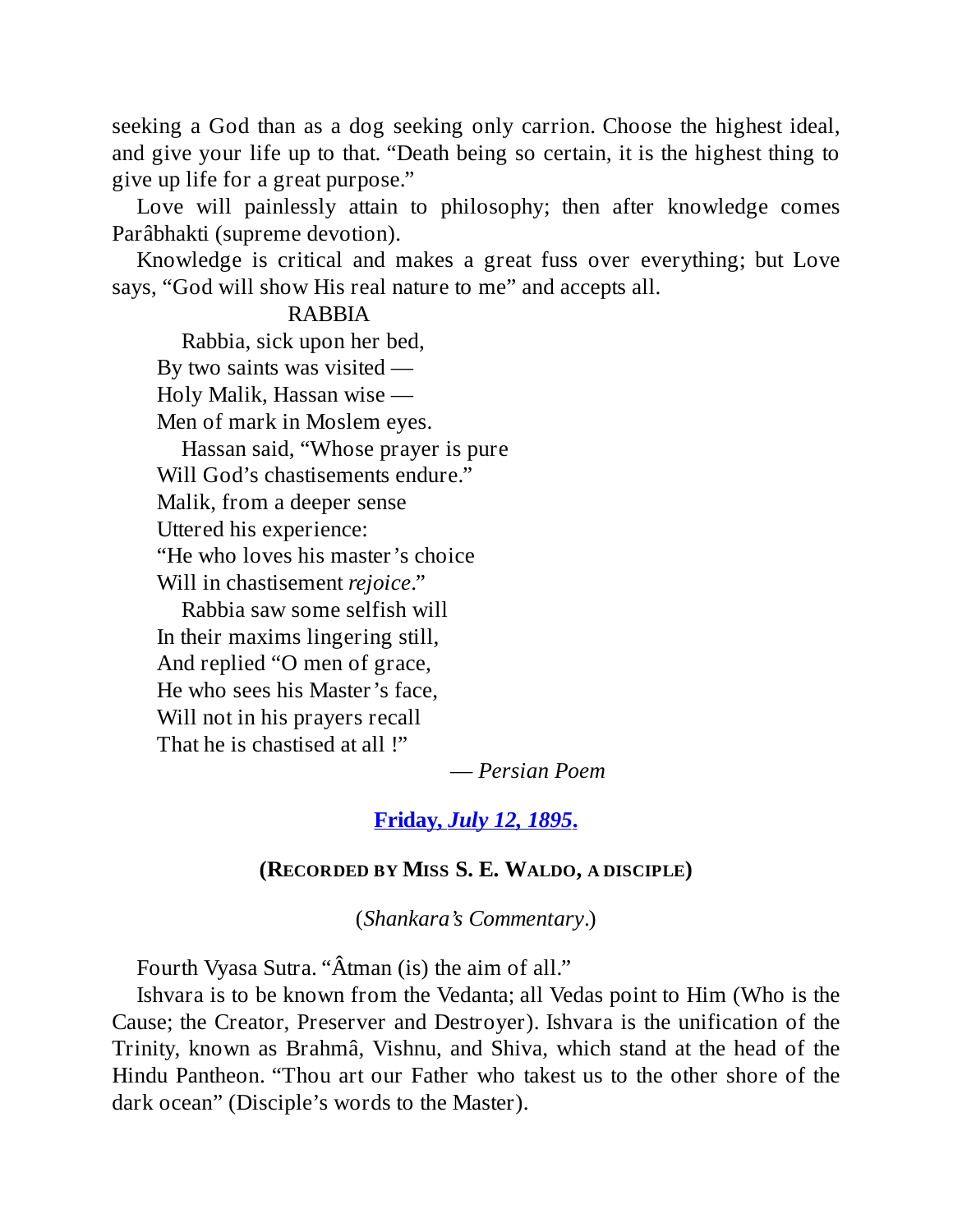The Vedas cannot show you Brahman, you are That already; they can only help to take away the veil that hides the truth from our eyes. The first veil to vanish is ignorance; and when that is gone, sin goes; next desire ceases, selfishness ends, and all misery disappears. This cessation of ignorance can only come when I know that God and I are one; in other words, identify yourself with Atman, not with human limitations. *Dis*-identify yourself with the body, and all pain will cease. This is the secret of healing. The universe is a case of hypnotisation; de-hypnotise yourself and cease to suffer.

In order to be free we have to pass through vice to virtue, and then get rid of both. Tamas is to be conquered by Rajas, both are to be submerged in Sattva; then go beyond the three qualities. Reach a state where your very breathing is a prayer.

Whenever you learn (gain anything) from another man's words, know that you had the experience in a previous existence, because experience is the only teacher.

With all powers comes further misery, so kill desire. Getting any desire is like putting a stick into a nest of hornets. Vairâgya is finding, out that desires are but gilded balls of poison.

"Mind is not God" (Shankara). "Tat tvam asi" "Aham Brahmâsmi" ("That thou art", "I am Brahman"). When a man realises this, all the knots of his heart are cut asunder, all his doubts vanish". Fearlessness is not possible as long as we have even God *over us*; we must *be* God. What is disjoined will be for ever disjoined; if you are separate from God, then you can never be one with Him, and vice versa. If by virtue you are joined to God, when that ceases, disjunction will come. The junction is eternal, and virtue only helps to remove the veil. We are *âzâd* (free), we must realise it. "Whom the Self chooses" means we are the Self and choose ourselves.

Does seeing depend upon our own efforts or does it depend upon something outside? It depends upon ourselves; our efforts take off the dust, the mirror does not change. There is neither knower, knowing, nor known. "He who knows that he does not know, knows It." He who has a theory knows nothing.

The idea that we are bound is only an illusion.

Religion is not of this world; it is "heart-cleansing", and its effect on this world is secondary. Freedom is inseparable from the nature of the Atman. This is ever pure, ever perfect, ever unchangeable. This Atman you can never know. We can say nothing about the Atman but "not this, not this".

"Brahman is that which we can never drive out by any power of mind or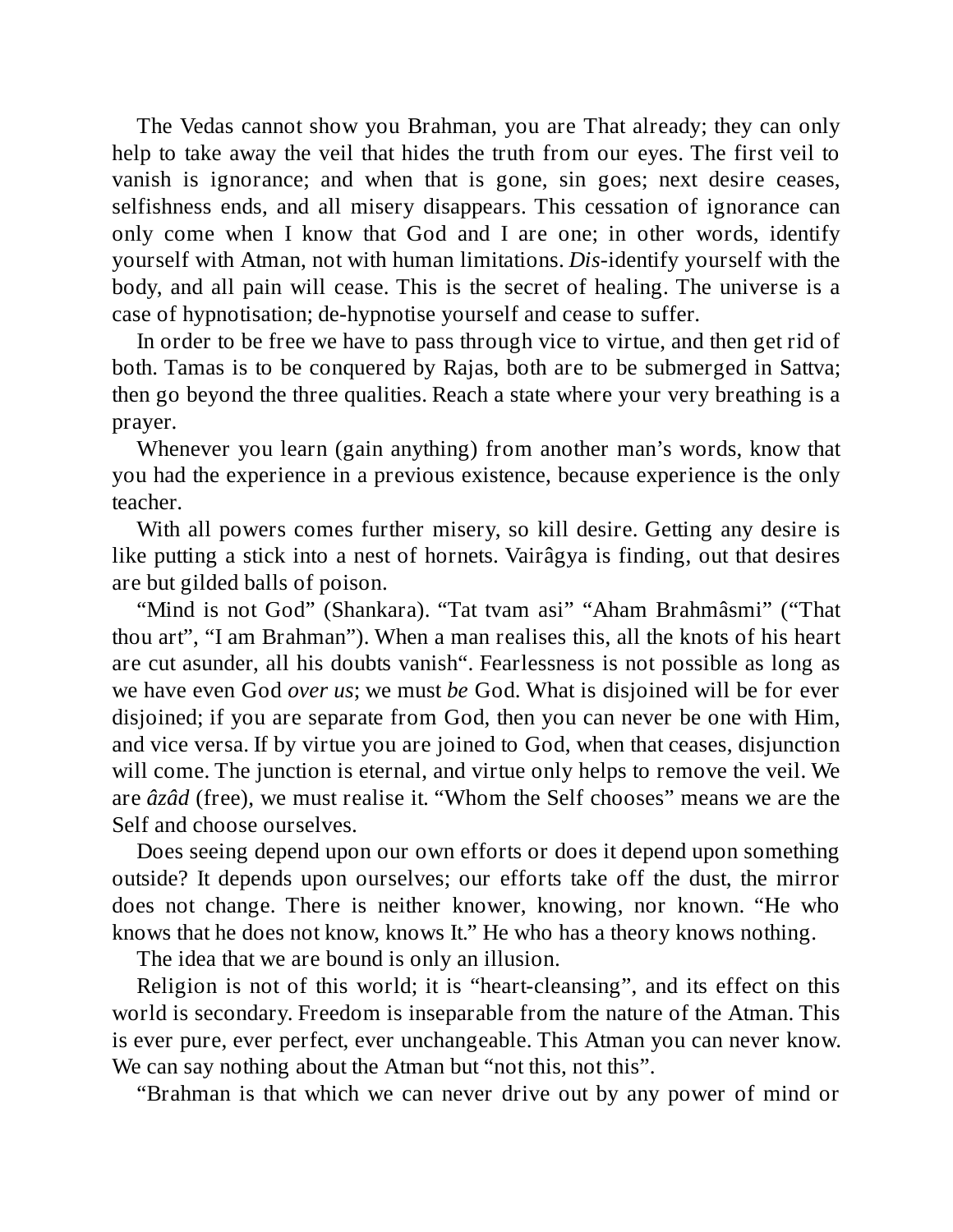imagination." (Shankara).

\* \* \*

The universe is thought, and the Vedas are the words of this thought. We can create and uncreate this whole universe. Repeating the words, the unseen thought is aroused, and as a result a seen effect is produced. This is the claim of a certain sect of Karmis. They think that each one of us is a creator. Pronounce the words, the thought which corresponds will arise, and the result will become visible. "Thought is the power of the word, the word is the expression of the thought," say Mimâmsakas, a Hindu philosophical sect.

# **[Saturday,](#page-0-0)** *July 13th, 1895***.**

### (RECORDED BY MISS S. E. WALDO, A DISCIPLE)

Everything we know is a compound, and all sense-knowledge comes through analysis. To think that mind is a simple, single, or independent is dualism. Philosophy is not got by studying books; the more you read books, the more muddled becomes the mind. The idea of unthinking philosophers was that the mind was a simple, and this led them to believe in free-will. Psychology, the analysis of the mind, shows the mind to be a compound, and every compound must be held together by some outside force; so the will is bound by the combination of outside forces. Man cannot even will to eat unless he is hungry. Will is subject to desire. But we are free; everyone feels it.

The agnostic says this idea is a delusion. Then, how do you prove the world? Its only proof is that we all see it and feel it; so just as much we all feel freedom. If universal consensus affirms this world, then it must be accepted as affirming freedom; but freedom is not of the will as it is. The constitutional belief of man in freedom is the basis of all reasoning. Freedom is of the will as it was before it became bound. The very idea of free-will shows every moment man's struggle against bondage. The free can be only one, the Unconditioned, the Infinite, the Unlimited. Freedom in man is now a memory, an attempt towards freedom.

Everything in the universe is struggling to complete a circle, to return to its source, to return to its only real Source, Atman. The search for happiness is a struggle to find the balance, to restore the equilibrium. Morality is the struggle of the bound will to get free and is the proof that we have come from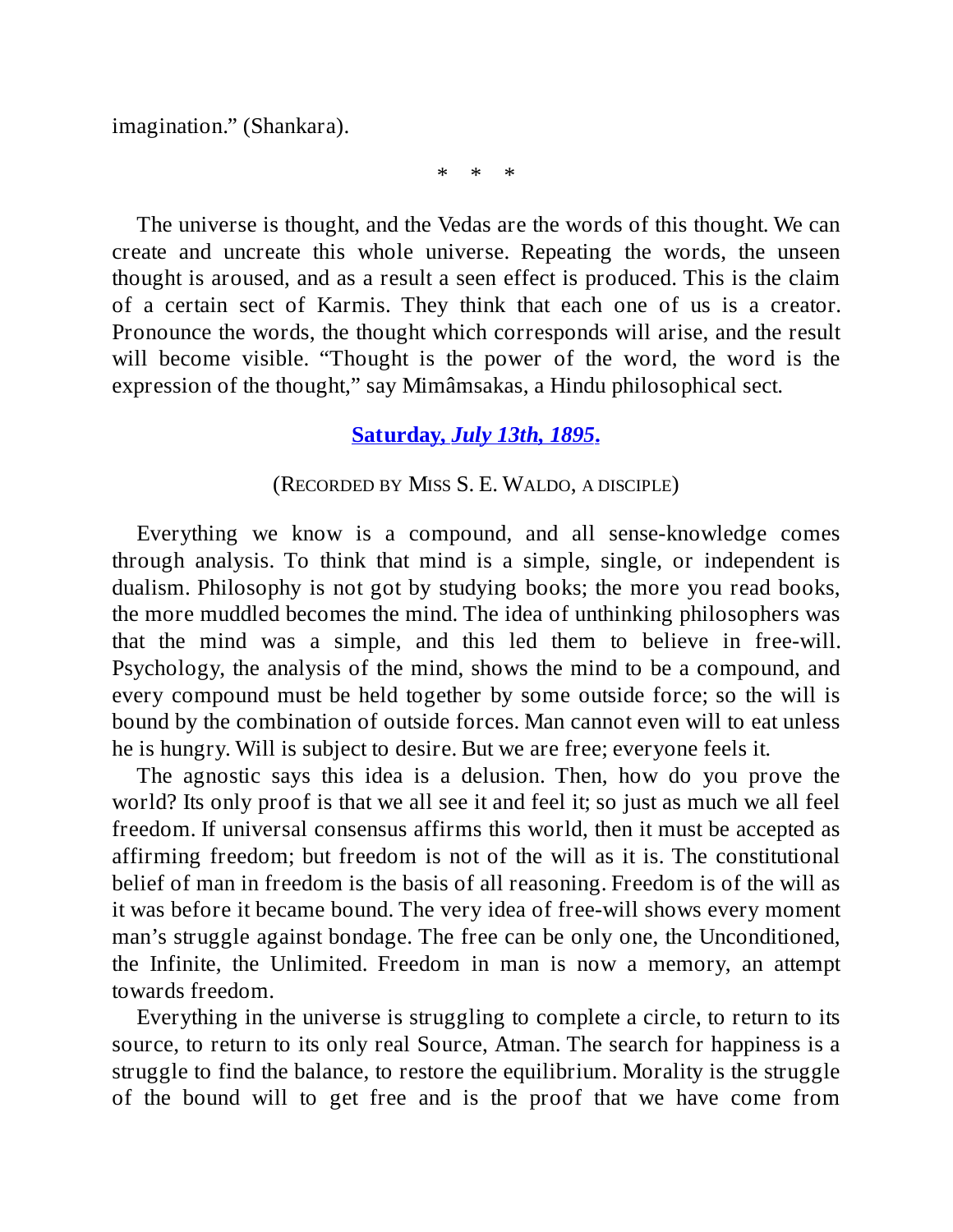perfection. . . .

The idea of duty is the midday sun of misery scorching the very soul. "O king, drink this one drop of nectar and be happy." ("I am not the doer", this is the nectar.)

Let there be action without reaction; action is pleasant, all misery is reaction. The child puts its hand in the flame, that is pleasure; but when its system reacts, then comes the pain of burning. When we can stop that reaction, then we have nothing to fear. Control the brain and do not let it read the record; be the witness and do not react, only thus can you be happy. The happiest moments we ever know are when we entirely forget ourselves. Work of your own free will, not from duty. We have no duty. This world is just a gymnasium in which we play; our life is an eternal holiday.

The whole secret of existence is to have no fear. Never fear what will become of you, depend on no one. Only the moment you reject all help are you free. The full sponge can absorb no more.

\* \* \*

Even fighting in self-defence is wrong, though it is higher than fighting in aggression. There is no "righteous" indignation, because indignation comes from not recognising sameness in all things.

## **[Sunday,](#page-0-1)***July 14, 1895***.**

(RECORDED BY MISS S. E. WALDO, A DISCIPLE)

Philosophy in India means that through which we see God, the rationale of religion; so no Hindu could ever ask for a link between religion and philosophy.

Concrete, generalised, abstract are the three stages in the process of philosophy. The highest abstraction in which all things agree is the One. In religion we have first, symbols and forms; next, mythologies; and last, philosophy. The first two are for the time being; philosophy is the underlying basis of all, and the others are only stepping stones in the struggle to reach the Ultimate.

In Western religion the idea is that without the New Testament and Christ there could be no religion. A similar belief exists in Judaism with regard to Moses and the Prophets, because these religions are dependent upon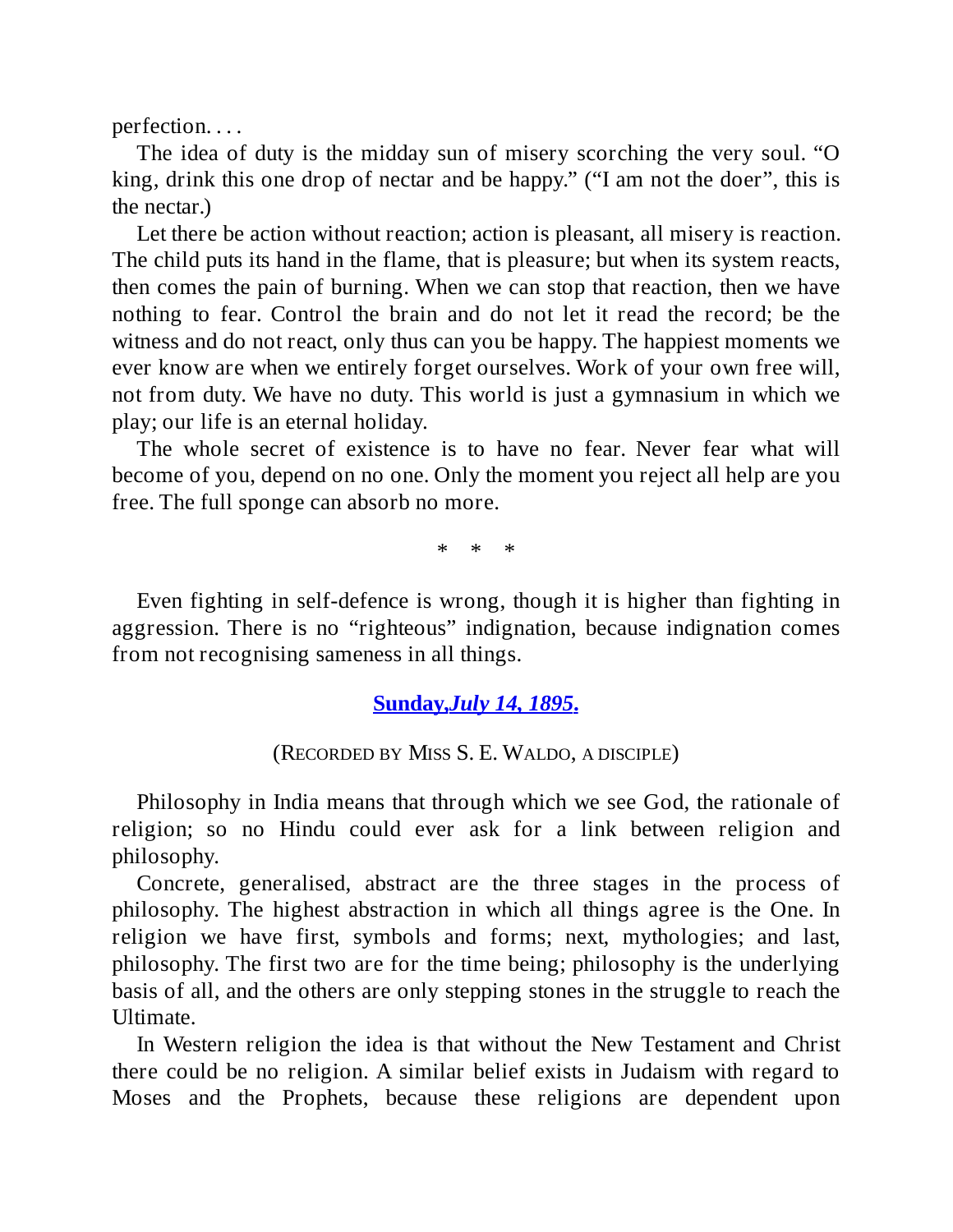mythology only. Real religion, the highest, rises above mythology; it can never rest upon that. Modern science has really made the foundations of religion strong. That the whole universe is one, is scientifically demonstrable. What the metaphysicians call "being", the physicist calls "matter", but there is no real fight between the two, for both are one. Though an atom is invisible, unthinkable, yet in it are the whole power and potency of the universe. That is exactly what the Vedantist says of Atman. All sects are really saying the same thing in different words.

Vedanta and modern science both posit a self-evolving Cause. In Itself are all the causes. Take for example the potter shaping a pot. The potter is the primal cause, the clay the material cause, and the wheel the instrumental cause; but the Atman is all three. Atman is cause and manifestation too. The Vedantist says the universe is not real, it is only apparent. Nature is God seen through nescience. The Pantheists say, God has become nature or this world; the Advaitists affirm that God is appearing as this world, but He is not this world.

We can only know experience as a mental process, a fact in the mind as well as a mark in the brain. We cannot push the brain back or forward, but we can the mind; it can stretch over all time — past, present, and future; and so facts in the mind are eternally preserved. All facts are already generalised in mind, which is omnipresent.

Kant's great achievement was the discovery that "time, space, and causation are modes of thought," but Vedanta taught this ages ago and called it "Maya." Schopenhauer stands on reason only and rationalises the Vedas. . . . Shankara maintained the orthodoxy of the Vedas.

 $\star$ 

"Treeness" or the idea of "tree", found out among trees is knowledge, and the highest knowledge is One. . . .

Personal God is the last generalization of the universe, only hazy, not clearcut and philosophic. . . .

Unity is self-evolving, out of which everything comes.

Physical science is to find out facts, metaphysics is the thread to bind the flowers into a bouquet. Every abstraction is metaphysical; even putting manure at the root of a tree involves a process of abstraction. . . .

Religion includes the concrete, the more generalized and the ultimate unity. Do not stick to particularisations. Get to the principle, to the One. . . .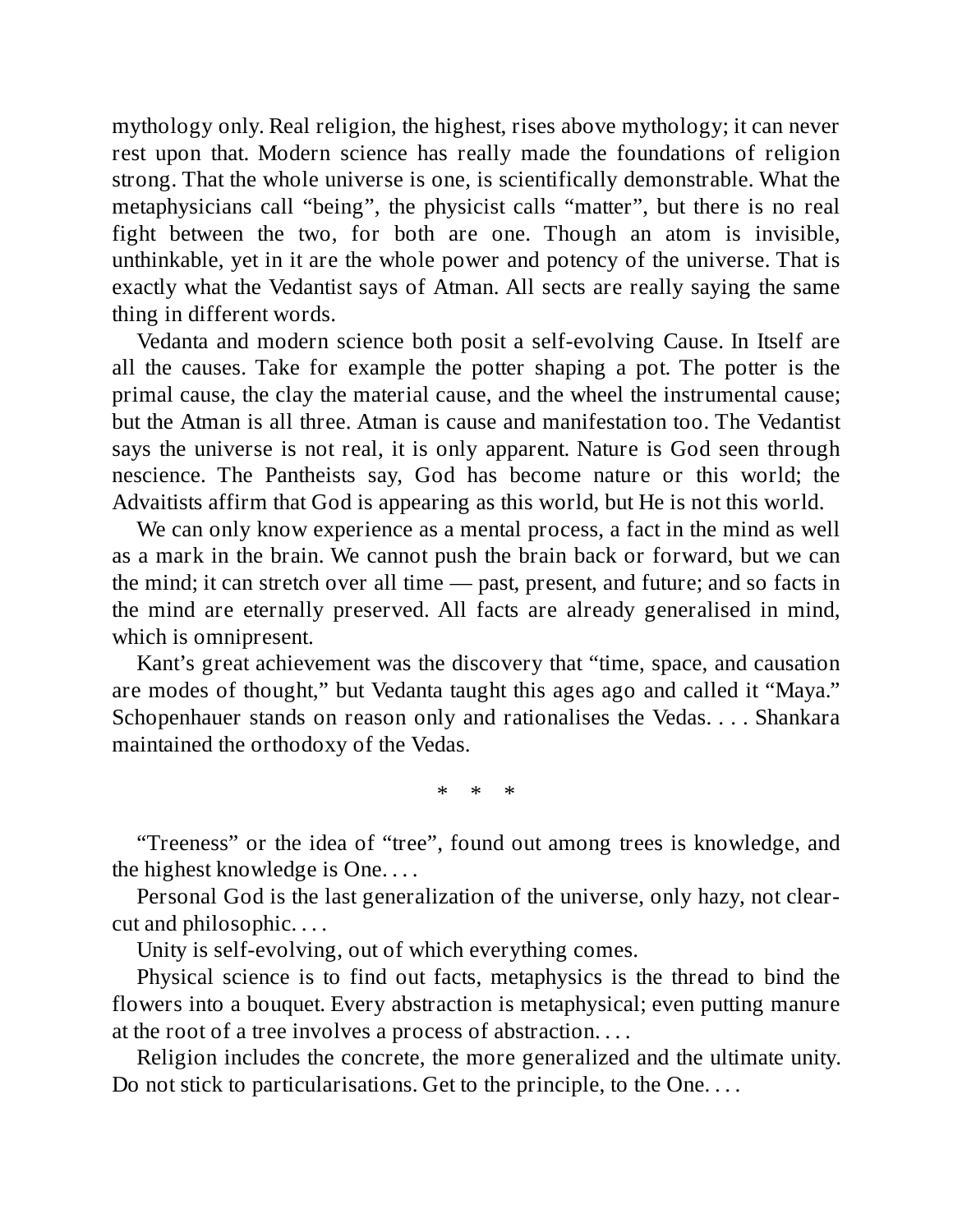Devils are machines of darkness, angels are machines of light; but both are machines. Man alone is alive. Break the machine, strike the balance and then man can become free. This is the only world where man can work out his salvation.

"Whom the Self chooses" is true. Election is true, but put it within. As an external and fatalistic doctrine, it is horrible.

## **[Monday,](#page-0-2)** *July 15, 1895***.**

### (RECORDED BY MISS S. E. WALDO, A DISCIPLE)

Where there is polyandry, as in Tibet, women are physically stronger than the men. When the English go there, these women carry large men up the mountains.

In Malabar, although of course polyandry does not obtain there, the women lead in everything. Exceptional cleanliness is apparent everywhere and there is the greatest impetus to learning. When I myself was in that country, I met many women who spoke good Sanskrit, while in the rest of India not one woman in a million can speak it. Mastery elevates, and servitude debases. Malabar has never been conquered either by the Portuguese or by the Mussulmans.

The Dravidians were a non-Aryan race of Central Asia who preceded the Aryans, and those of Southern India were the most civilised. Women with them stood higher than men. They subsequently divided, some going to Egypt, others to Babylonia, and the rest remaining in India.

### **[Tuesday,](#page-0-3)** *July 16, 1895***.**

#### (RECORDED BY MISS S. E. WALDO, A DISCIPLE)

### (*Shankara*)

The "unseen cause" (Or mass of subtle impressions.) leads us to sacrifice and worship, which in turn produce seen results; but to attain liberation we must first hear, then think or reason, and then meditate upon Brahman.

The result of works and the result of knowledge are two different things. "Do" and "Do not do" are the background of all morality, but they really belong only to the body and the mind. All happiness and misery are inextricably connected with the senses, and body is necessary to experience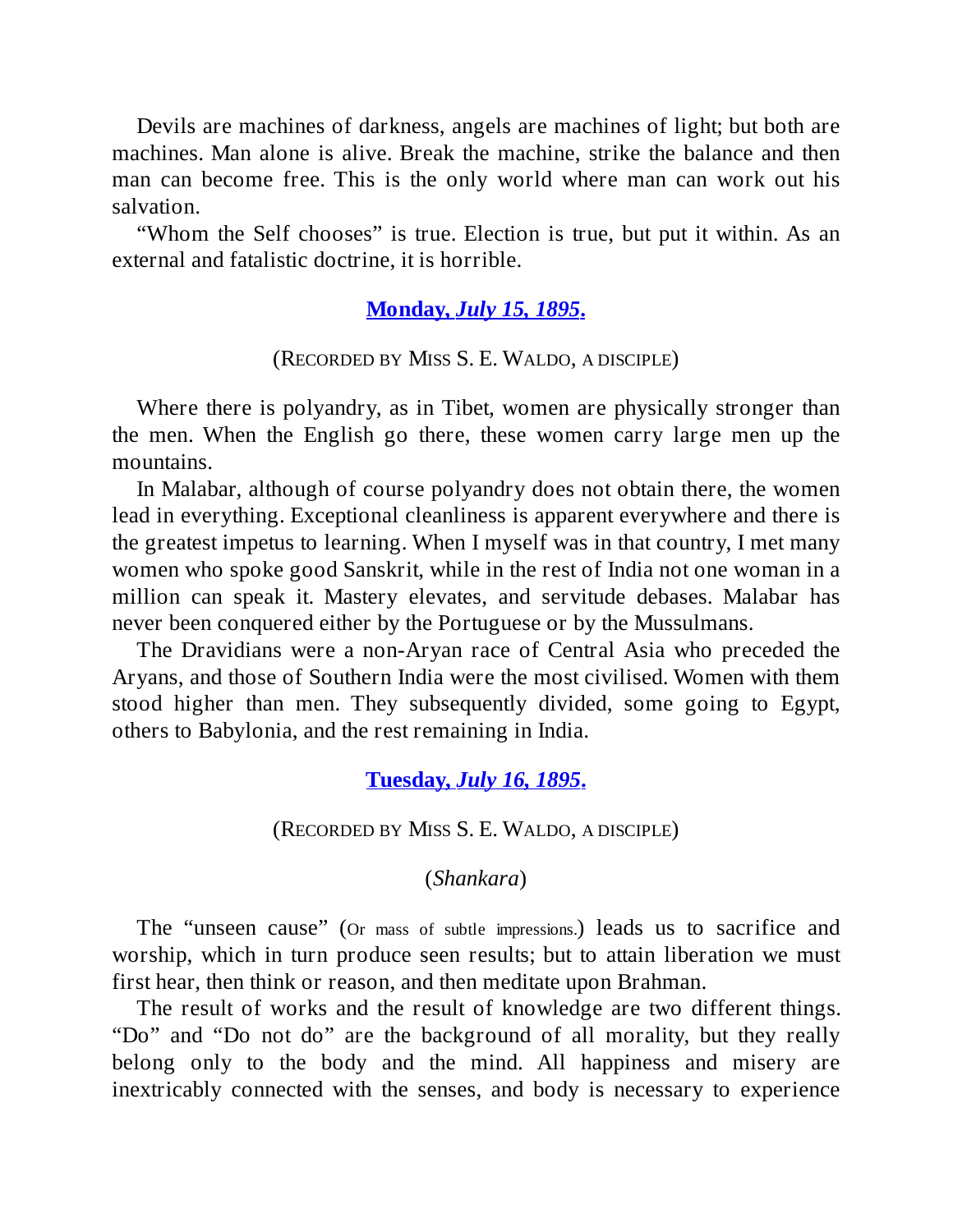them. The higher the body, the higher the standard of virtue, even up to Brahma; but all have bodies. As long as there is a body, there must be pleasure and pain; only when one has got rid of the body can one escape them. The Atman is bodiless, says Shankara.

No law can make you free, you are free. Nothing can give you freedom, if you have it not already. The Atman is self-illumined. Cause and effect do not reach there, and this disembodiedness is freedom. Beyond what was, or is, or is to be, is Brahman. As an effect, freedom would have no value; it would be a compound, and as such would contain the seeds of bondage. It is the one real factor. Not to be attained, hut the real nature of the soul.

Work and worship, however, are necessary to take away the veil, to lift oh the bondage and illusion. They do not give us freedom; but all the same, without effort on our own part we do not open our eyes and see what we are. Shankara says further that Advaita-Vedanta is the crowning glory of the Vedas; hut the lower Vedas are also necessary, because they teach work and worship, and through these many come to the Lord. Others may come without any help but Advaita. Work and worship lead to the same result as Advaita.

Books cannot teach God, but they can destroy ignorance; their action is negative. To hold to the books and at the same time open the way to freedom is Shankara's great achievement. But after all, it is a kind of hair-splitting. Give man first the concrete, then raise him to the highest by slow degrees. This is the effort of the various religions and explains their existence and why each is suited to some stage of development. The very books are a part of the ignorance they help to dispel. Their duty is to drive out the ignorance that has come upon knowledge. "Truth shall drive out untruth." You are free and cannot he made so. So long as you have a creed, you have no God. "He who knows he knows, knows nothing." Who can know the Knower? There are two eternal facts in existence, God and the universe, the former unchangeable, the latter changeable. The world exists eternally. Where your mind cannot grasp the amount of change, you call it eternally. . . . You see the stone or the bas-relief on it, but not both at once; yet both are one.

\* \* \*

Can you make yourself at rest even for a second? All Yogis say you can. . . . *The greatest sin is to think yourself weak. No one is greater*: realise you are Brahman. Nothing has power except what you give it. We are beyond the sun,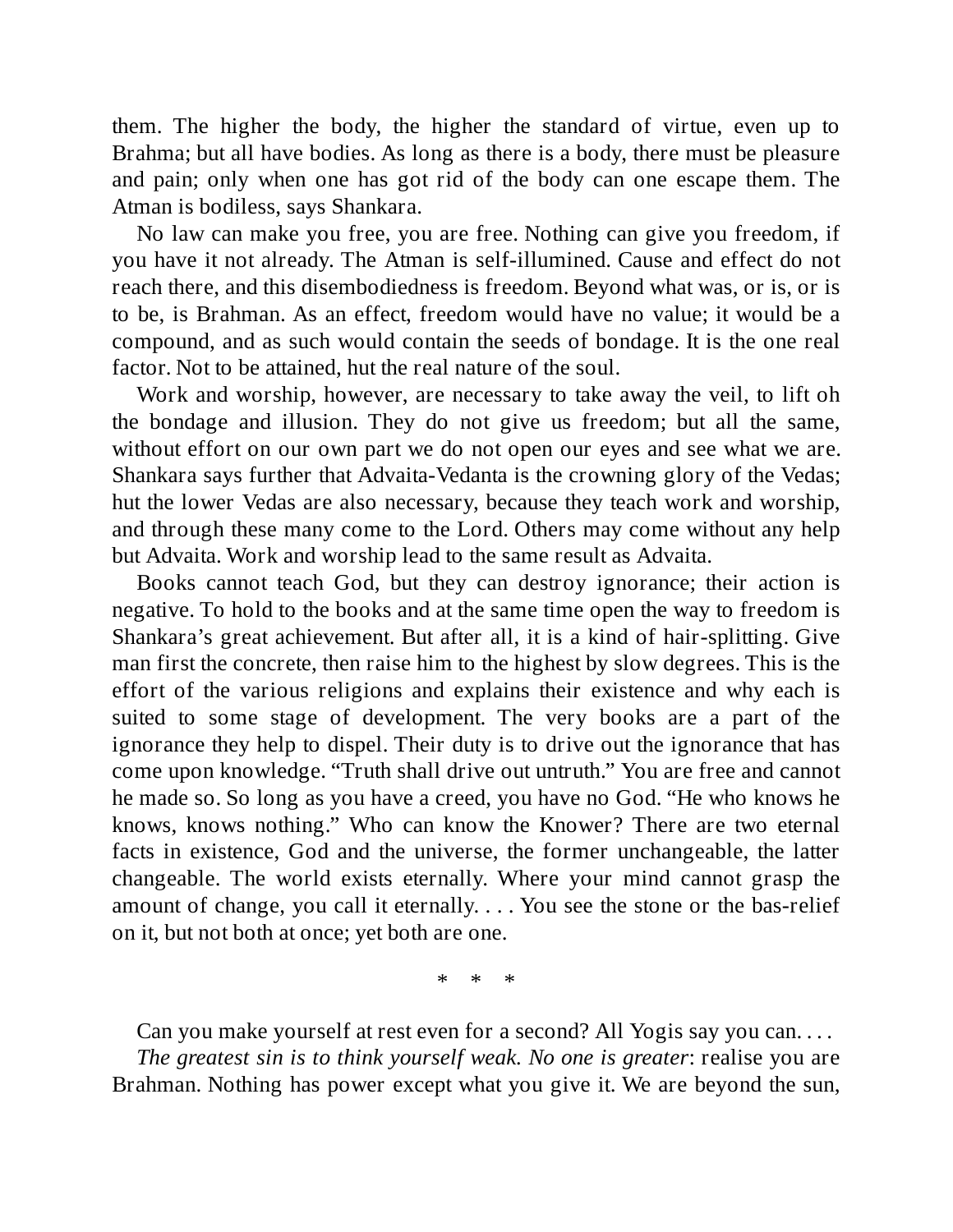the stars, the universe. Teach the Godhood of man. Deny evil, create none. Stand up and say, I am the master, the master of all. We forge the chain, and we alone can break it.

No action can give you freedom; only knowledge can make you free, Knowledge is irresistible; the mind cannot take it or reject it. When it comes the mind has to accept it; so it is not a work of the mind; only, its expression comes in the mind.

Work or worship is to bring you back to your own nature. It is an entire illusion that the Self is the body; so even while living here in the body, we can be free. The body has nothing in common with the Self. Illusion is taking the real for the unreal — not "nothing at all".

## **[Wednesday,](#page-0-4)** *July 17, 1895***.**

### (RECORDED BY MISS S. E. WALDO, A DISCIPLE)

Râmânuja divides the universe into Chit, Achit, and Ishvara — man, nature, and God; conscious, subconscious, and superconscious. Shankara, on the contrary, says that Chit, the soul, is the same as God. God *is* truth, *is* knowledge, *is* infinity; these are not qualities. Any thought of God is a qualification, and all that can be said of Him is "Om tat sat".

Shankara further asks, can you see existence separate from everything else? Where is the differentiation between two objects? Not in sense-perception, else all would be one in it. We have to perceive in sequence. In getting knowledge of what a thing is, we get also something which it is not. The differentiae are in the memory and are got by comparison with what is stored there. Difference is not in the nature of a thing, it is in the brain. Homogeneous one is outside, differentiae are inside (in the mind); so the idea of "many" is the creation of the mind.

Differentiae become qualities when they are separate but joined in one object. We cannot say positively what differentiation is. All that we see and feel about things is pure and simple existence, "*isness*". All else is in us. Being is the only positive proof we have of anything. All differentiation is really "secondary reality", as the snake in the rope, because the serpent, too, had a certain reality, in that *something* was seen although misapprehended. When the knowledge of the rope becomes negative, the knowledge of the snake becomes positive, and vice versa; but the fact that you see only one does not prove that the other is non-existent. The idea of the world is an obstruction covering the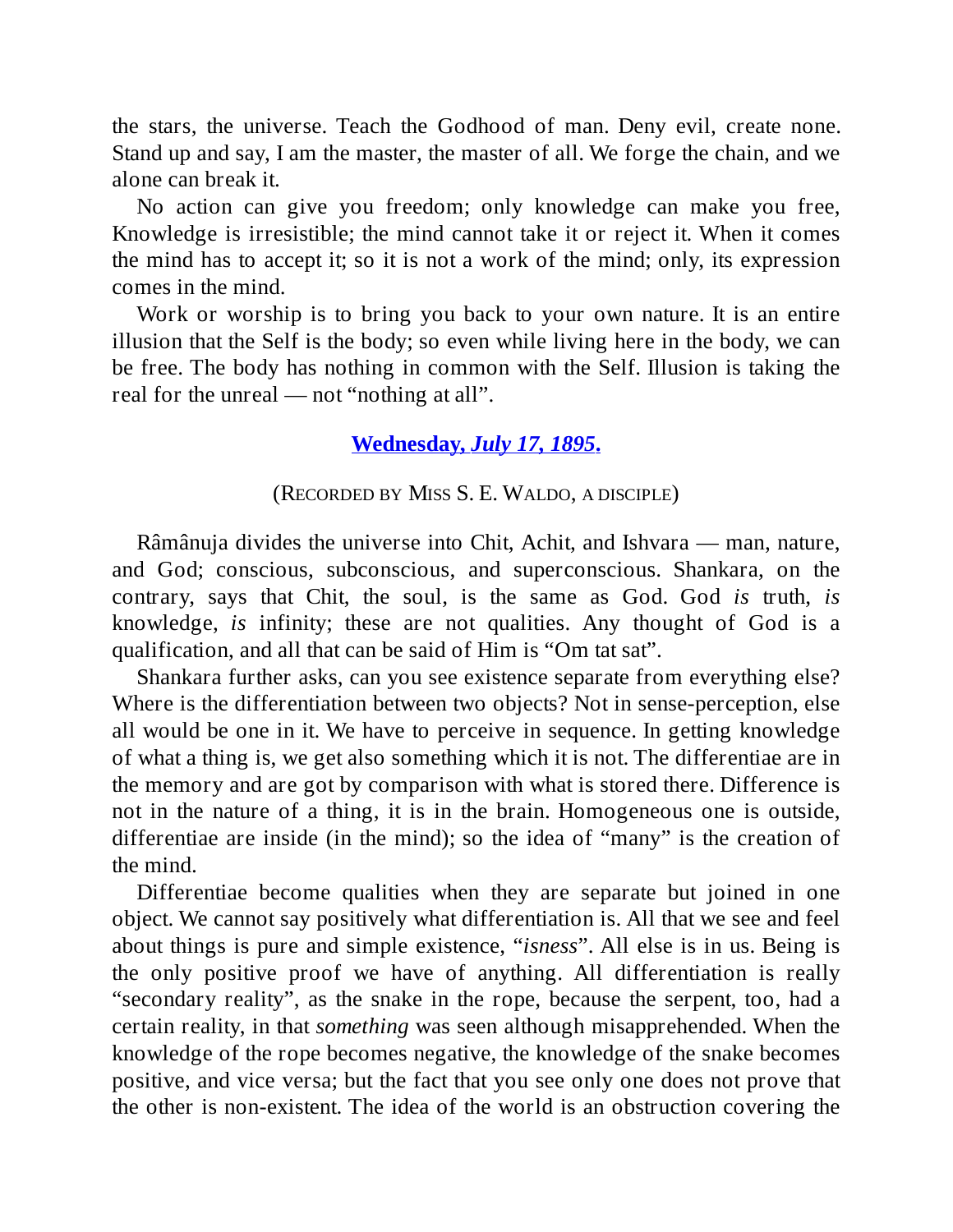idea of God and is to be removed, but it does have an existence.

Shankara says again, perception is the last proof of existence. It is selfeffulgent and self-conscious, because to go beyond the senses we should still need perception. Perception is independent of the senses, of all instruments, unconditioned. There can be no perception without consciousness; perception has self-luminosity, which in a lesser degree is called consciousness. Not one act of perception can be unconscious; in fact, consciousness is the nature of perception. Existence and perception are one thing, not two things joined together. That which is infinite; so, as perception is the last it is eternal. It is always subjective; is its own perceiver. Perception is not: perception brings mind. It is absolute, the only knower, so perception is really the Atman. Perception itself perceives, but the Atman cannot be a knower, because a "knower" becomes such by the action of knowledge; but, Shankara says, "This Atman is not I", because the consciousness "I am" (Aham) is not in the Atman. We are but the reflections of that Atman; and Atman and Brahman are one.

When you talk and think of the Absolute, you have to do it in the relative; so all these logical arguments apply. In Yoga, perception and realisation are one. Vishishtâdvaita, of which Ramanuja is the exponent, is seeing partial unity and is a step toward Advaita. Vishishta means differentiation. Prakriti is the nature of the world, and change comes upon it. Changeful thoughts expressed in changeful words can never prove the Absolute. You reach only something that is minus certain qualities, not Brahman Itself; only a verbal unification, the highest abstraction, but not the nonexistence of the relative.

## **[Thursday,](#page-0-5)** *July 18, 1895***.**

## (RECORDED BY MISS S. E. WALDO, A DISCIPLE)

(*The lesson today was mainly Shankara's argument against the conclusion of the Sânkhya philosophy*.)

The Sankhyas say that consciousness is a compound, and beyond that, the last analysis gives us the Purusha, Witness, but that there are many Purushas each of us is one. Advaita, on the contrary, affirms that Purushas can be only One, that Purusha cannot be conscious, unconscious, or have any qualification, for either these qualities would bind, or they would eventually cease; so the One must be without any qualities, even knowledge, and It cannot be the cause of the universe or of anything. "In the beginning, existence only, One without a second", says the Vedas.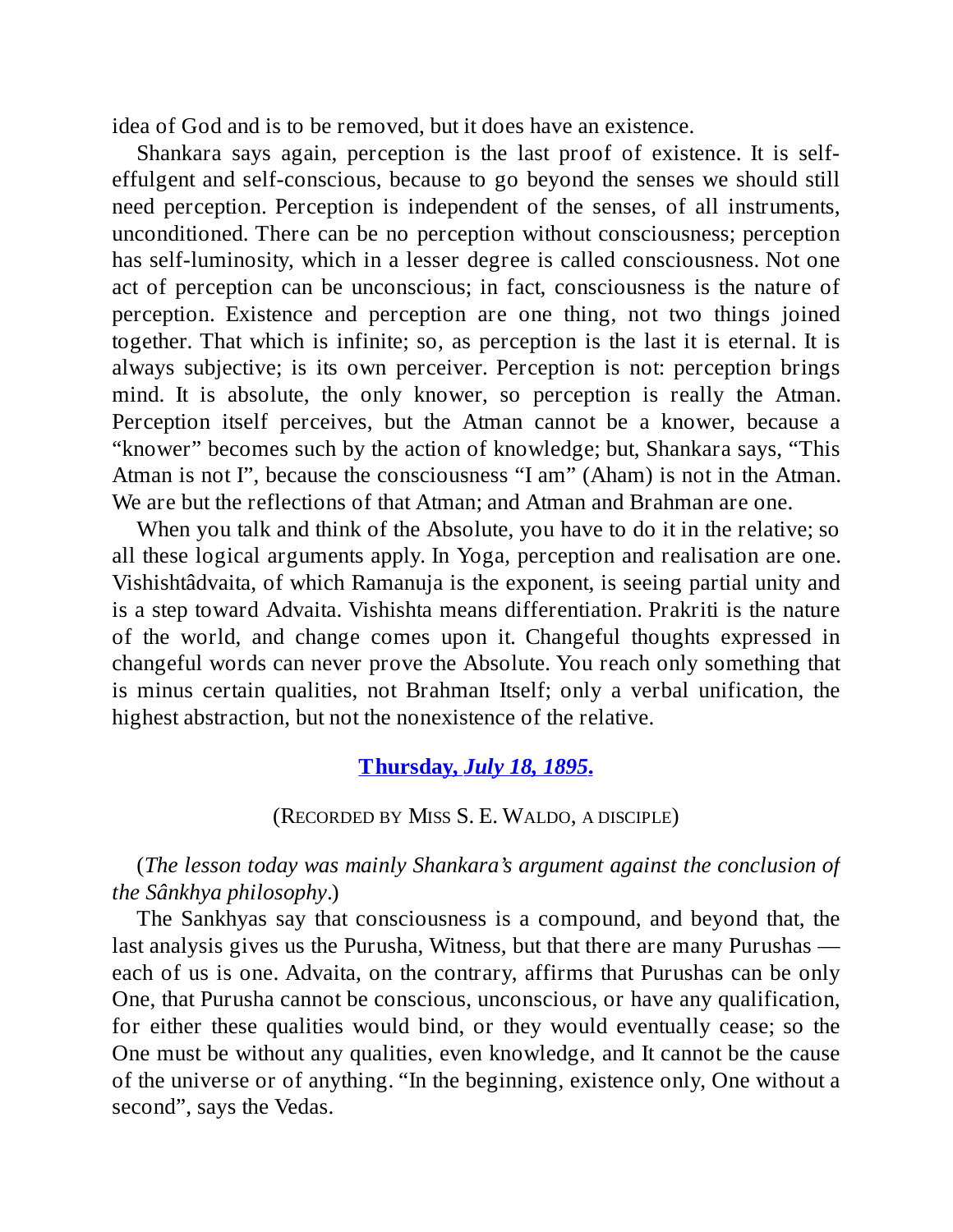\* \* \*

The presence of Sattva with knowledge does not prove that Sattva is the cause of knowledge; on the contrary, Sattva calls out what was already existing in man, as the fire heats an iron ball placed near it by arousing the heat latent in it, not by entering into the ball.

Shankara says, knowledge is not a bondage, because it is the nature of God. The world ever is, whether manifested or unmanifested; so an eternal object exists.

*Jnâna-bala-kriyâ* (knowledge, power, activity) is God. Nor does He need form, because the finite only needs form to interpose as an obstruction to catch and hold infinite knowledge; but God really needs no such help. There is no "moving soul", there is only one Atman. Jiva (individual soul) is the conscious ruler of this body, in whom the five life principles come into unity, and yet that very Jiva is the Atman, because all is Atman. What you think about it is your delusion and not in the Jiva. You are God, and whatever else you may think is wrong. You must worship the Self in Krishna, not Krishna as Krishna. Only by worshipping the Self can freedom be won. Even personal God is but the Self objectified. "Intense search after my own reality is Bhakti", says Shankara.

All the means we take to reach God are true; it is only like trying to find the pole-star by locating it through the stars that are around it.

\* \* \*

The Bhagavad-Gita is the best authority on Vedanta.

**[Friday,](#page-0-6)** *July 19, 1895***.**

(RECORDED BY MISS S. E. WALDO, A DISCIPLE)

So long as I say "you", I have the right to speak of God protecting us. When I see another, I must take all the consequences and put in the third, the ideal, which stands between us; that is the apex of the triangle. The vapour becomes snow, then water, then Ganga; but when it is vapour, there is no Ganga, and when it is water, we think of no vapour in it. The idea of creation or change is inseparably connected with will. So long as we perceive this world in motion, we have to conceive will behind it. Physics proves the utter delusion of the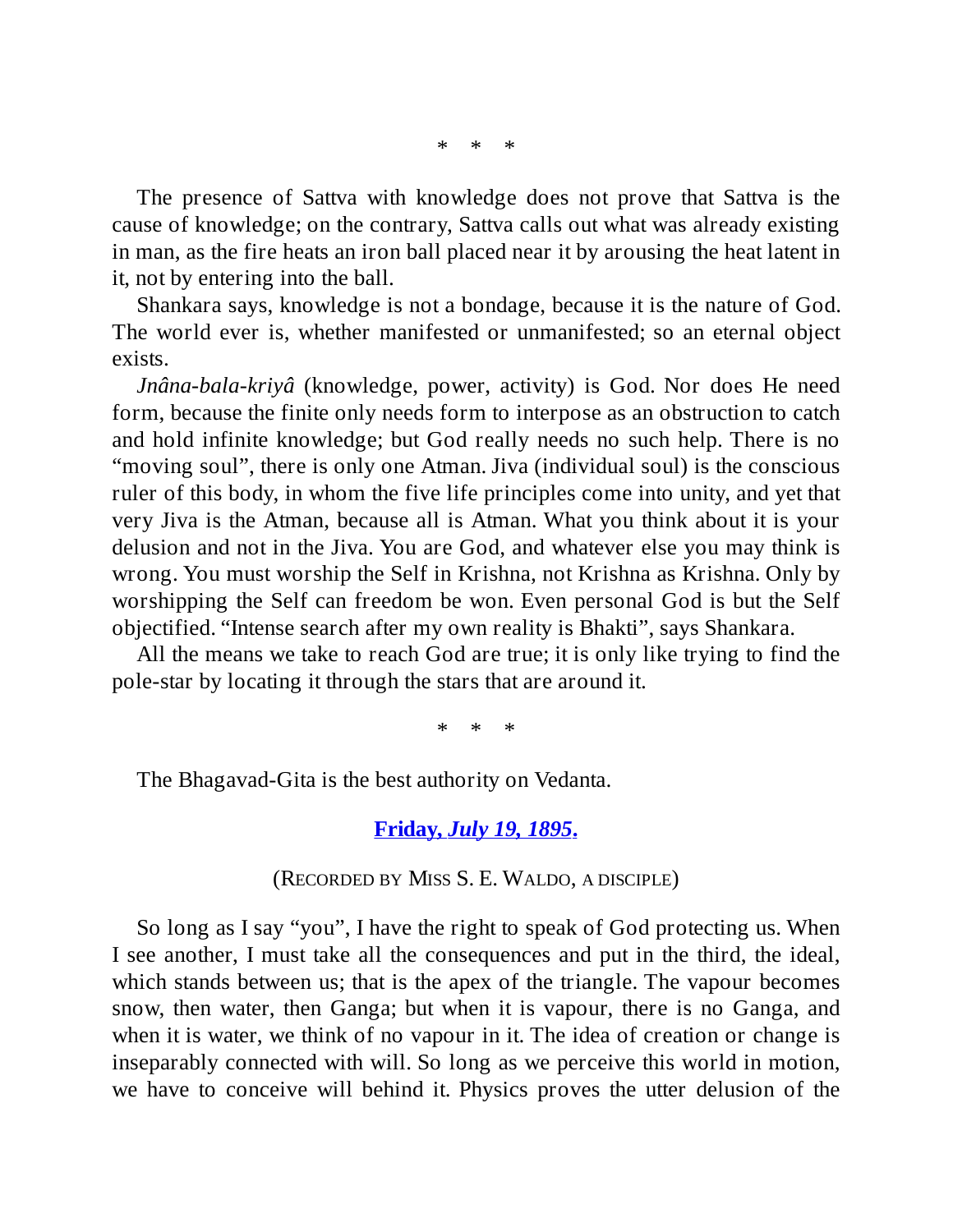senses; nothing really is as ever see, hear, feel, smell, taste it. Certain vibrations producing certain results affect our senses; we know only relative truth.

The Sanskrit word for truth is "isness" (Sat). From our present standpoint, this world appears to us as will and consciousness. Personal God is as much an entity for Himself as we are for ourselves, and no more. God can also be seen as a form, just as we are seen. As men, we must have a God; as God, we need none. This is why Shri Ramakrishna constantly saw the Divine Mother ever present with him, more real than any other thing around him; but in Samâdhi all went but the Self. Personal God comes nearer and nearer until He melts away, and there is no more Personal God and no more "I", all is merged in Self.

Consciousness is a bondage. The argument from design claims that intelligence precedes form; but if intelligence is the cause of anything, it itself is in its turn an effect. It is Maya. God creates us, and we create God, and this is Maya. The circle is unbroken; mind creates body, and body creates mind; the egg brings the chicken, the chicken the egg; the tree the seed, the seed the tree. The world is neither entirely differentiated nor yet entirely homogeneous. Man is free and must rise above both sides. Both are right in their place; but to reach truth, "isness", we must transcend all that we now know of existence, will, consciousness, doing, going, knowing. There is no real individuality of the Jiva (separate soul); eventually it, as a compound, will go to pieces. Only that which is beyond further analysis is "simple", and that alone is truth, freedom, immortality, bliss. All struggles for the preservation of this illusive individuality are really vices. All struggles to lose this individuality are virtues. Everything in the universe is trying to break down this individuality, either consciously or unconsciously. All morality is based upon the destruction of separateness or false individuality, because that is the cause of all sin. Morality exists first; later, religion codifies it. Customs come first, and then mythology follows to explain them. While things are happening, they come by a higher law than reasoning; that arises later in the attempt to understand them. Reasoning is not the motive power, it is "chewing the cud" afterwards. Reason is the historian of the actions of the human beings.

\* \* \*

Buddha was a great Vedantist (for Buddhism was really only an offshoot of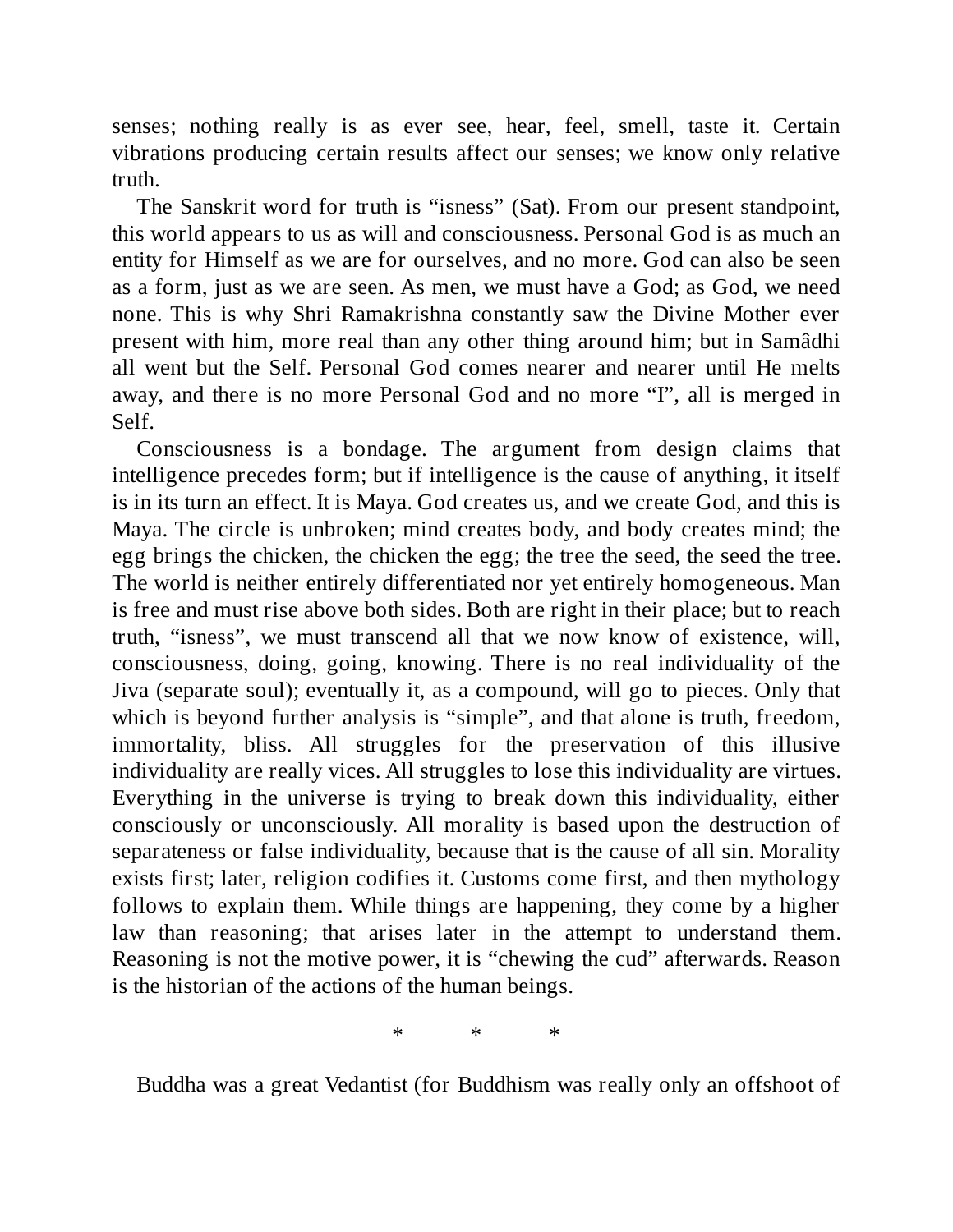Vedanta), and Shankara is often called a "hidden Buddhist". Buddha made the analysis, Shankara made the synthesis out of it. Buddha never bowed down to anything — neither Veda, nor caste, nor priest, nor custom. He fearlessly reasoned so far as reason could take him. Such a fearless search for truth and such love for every living thing the world has never seen. Buddha was the Washington of the religious world; he conquered a throne only to give it to the world, as Washington did to the American people. He sought nothing for himself.

# **[Saturday,](#page-0-7)** *July 20, 1895***.**

# (RECORDED BY MISS S. E. WALDO, A DISCIPLE)

Perception is our only real knowledge or religion. Talking about it for ages will never make us know our soul. There is no difference between theories and atheism. In fact, the atheist is the truer man. Every step I take in the light is mine for ever. When you go to a country and see it, then it is yours. We have each to see for ourselves; teachers can only "bring the food", we must eat it to be nourished. Argument can never prove God save as a logical conclusion.

It is impossible to find God outside of ourselves. Our own souls contribute all the divinity that is outside of us. We are the greatest temple. The objectification is only a faint imitation of what we see within ourselves.

Concentration of the powers of the mind is our only instrument to help us see God. If you know one soul (your own), you know all souls, past, present, and to come. The will concentrates the mind, certain things excite and control this will, such as reason, love, devotion, breathing. The concentrated mind is a lamp that shows us every corner of the soul.

No one method can suit all. These different methods are not steps necessary to be taken one after another. Ceremonials are the lowest form; next God external, and after that God internal. In some cases gradation may be needed, but in many only one way is required. It would be the height of folly to say to everyone, "You must pass through Karma and Bhakti before you can reach Jnana."

Stick to your reason until you reach something higher; and you will know it to be higher, because it will not jar with reason. The stage beyond consciousness is inspiration (Samâdhi); but never mistake hysterical trances for the real thing. It is a terrible thing to claim this inspiration falsely, to mistake instinct for inspiration. There is no external test for inspiration, we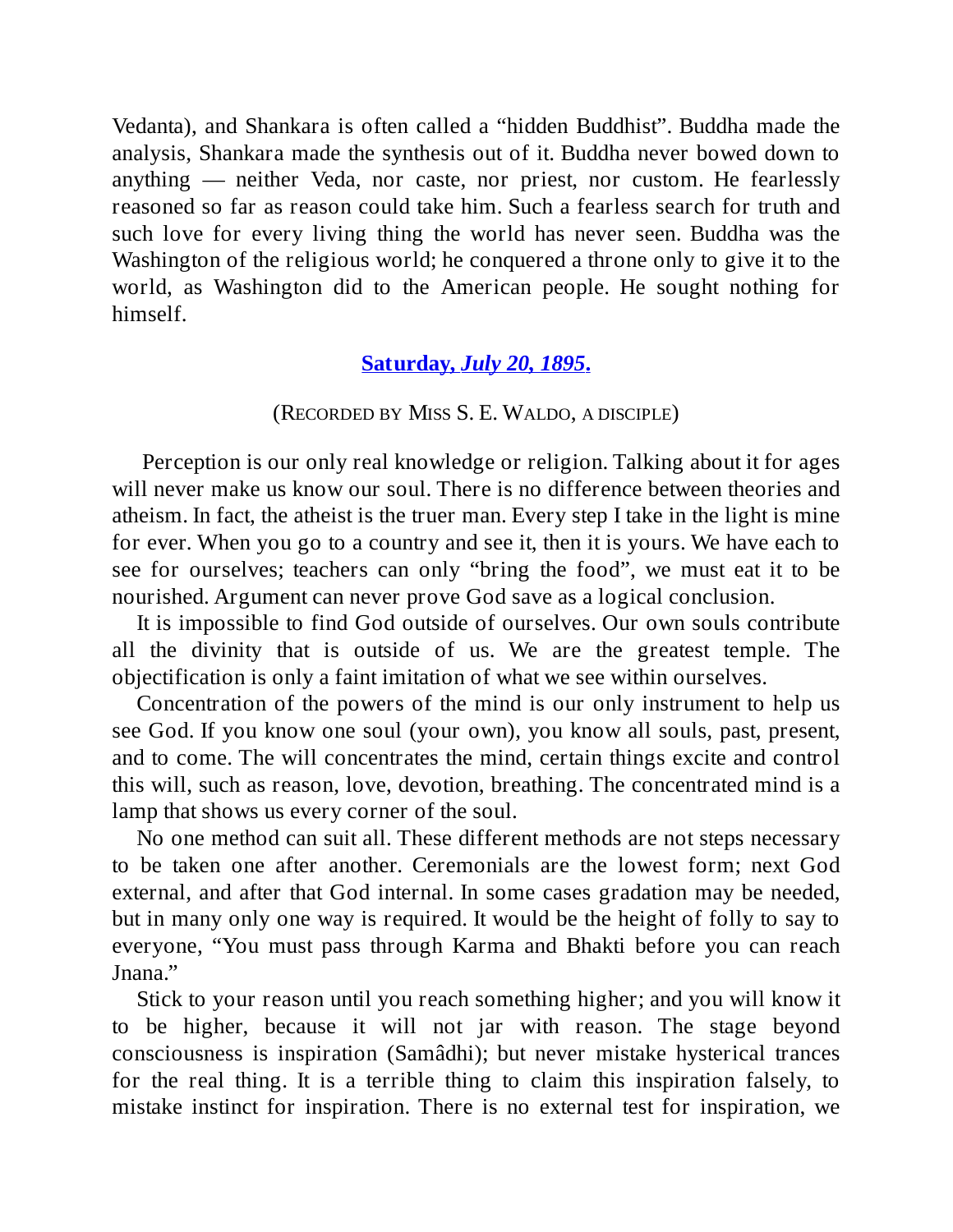know it ourselves; our guardian against mistake is negative — the voice of reason. All religion is going beyond reason, but reason is the only guide to get there. Instinct is like ice, reason is the water, and inspiration is the subtlest form or vapour; one follows the other. Everywhere is this eternal sequence unconsciousness, consciousness, intelligence — matter, body, mind — and to us it seems as if the chain began with the particular link we first lay hold of. Arguments on both sides are of equal weight, and both are true. We must reach beyond both, to where there is neither the one nor the other. These successions are all Maya.

Religion is above reason, supernatural. Faith is not belief, it is the grasp on the Ultimate, an illumination. First hear, then reason and find out all that reason can give about the Atman; let the flood of reason flow over It, then take what remains. If nothing remains, thank God you have escaped a superstition. When you have determined that nothing *can* take away the Atman, that It stands every test, hold fast to this and teach it to all. Truth cannot be partial; it is for the good of all. Finally, in perfect rest and peace meditate upon It, concentrate your mind upon It, make yourself one with It. Then no speech is needed; silence will carry the truth. Do not spend your energy in talking, but meditate in silence; and do not let the rush of the outside world disturb you. When your mind is in the highest state, you are unconscious of it. Accumulate power in silence and become a dynamo of spirituality. What can a beggar give? Only a king can give, and he only when he wants nothing himself.

Hold your money merely as custodian for what is God's. Have no attachment for it. Let name and fame and money go; they are a terrible bondage. Feel the wonderful atmosphere of freedom. You are free, free, free! Oh, blessed am I! Freedom am I! I am the Infinite! In my soul I can find no beginning and no end. All is my Self. Say this unceasingly.

# **[Sunday,](#page-0-8)** *July 21, 1895***.**

(RECORDED BY MISS S. E. WALDO, A DISCIPLE)

(*Patanjali's Yoga Aphorisms*)

*Yoga* is the science of restraining the Chitta (mind) from breaking into Vrittis (modifications). Mind is a mixture of sensation and feelings, or action and reaction; so it cannot be permanent. The mind has a fine body and through this it works on the gross body. Vedanta says that behind the mind is the real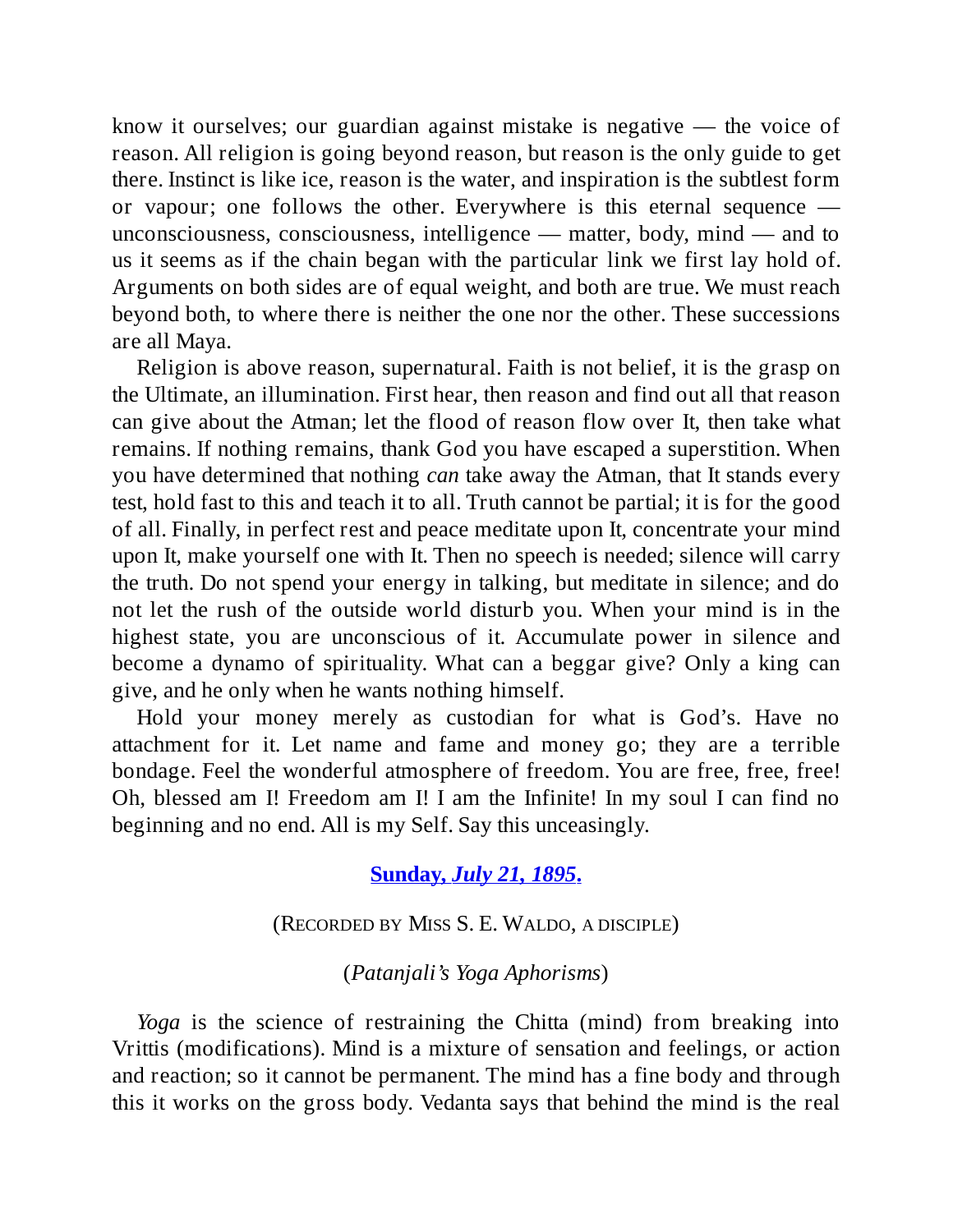Self. It accepts the other two, but posits a third, the Eternal, the Ultimate, the last analysis, the unit, where there is no further compound. Birth is *re*-composition, death is *de*-composition, and the final analysis is where Atman is found; there being no further division possible, the perdurable is reached.

The whole ocean is present at the back of each wave, and all manifestations are waves, some very big, some small; yet all are the ocean in their essence, the whole ocean; but as waves each is a part. When the waves are stilled, then all is one; "a spectator without a spectacle", says Patanjali. When the mind is active, the Atman is mixed up with it. The repetition of old forms in quick succession is memory.

Be unattached. Knowledge is power, and getting one you get the other. By knowledge you can even banish the material world. When you can mentally get rid of one quality after another from any object until all are gone, you can at will make the object itself disappear from your consciousness.

Those who are ready, advance very quickly and can become Yogis in six months. The less developed may take several years; and anyone by faithful work and by giving up everything else and devoting himself solely to practice can reach the goal in twelve years. Bhakti will bring you there without any of these mental gymnastics, but it is a slower way.

Ishvara is the Atman as seen or grasped by mind. His highest name is Om; so repeat it, meditate on it, and think of all its wonderful nature and attributes. Repeating the Om continually is the only true worship. It is not a word, it is God Himself.

Religion gives you nothing new; it only takes off obstacles and lets you see your Self. Sickness is the first great obstacle; a healthy body is the best instrument. Melancholy is an almost insuperable barrier. If you have once known Brahman, never after can you be melancholy. Doubt, want of perseverance, mistaken ideas are other obstacles.

\* \* \*

Prânas are subtle energies, sources of motion. There are ten in all, five inward and five outward. One great current flows upwards, and the other downwards. Prânâyâma is controlling the Pranas through breathing. Breath is the fuel, Prana is the steam, and the body is the engine. Pranayama has three parts, Puraka (in-breathing), Kumbhaka (holding the breath), Rechaka (outbreathing). . . .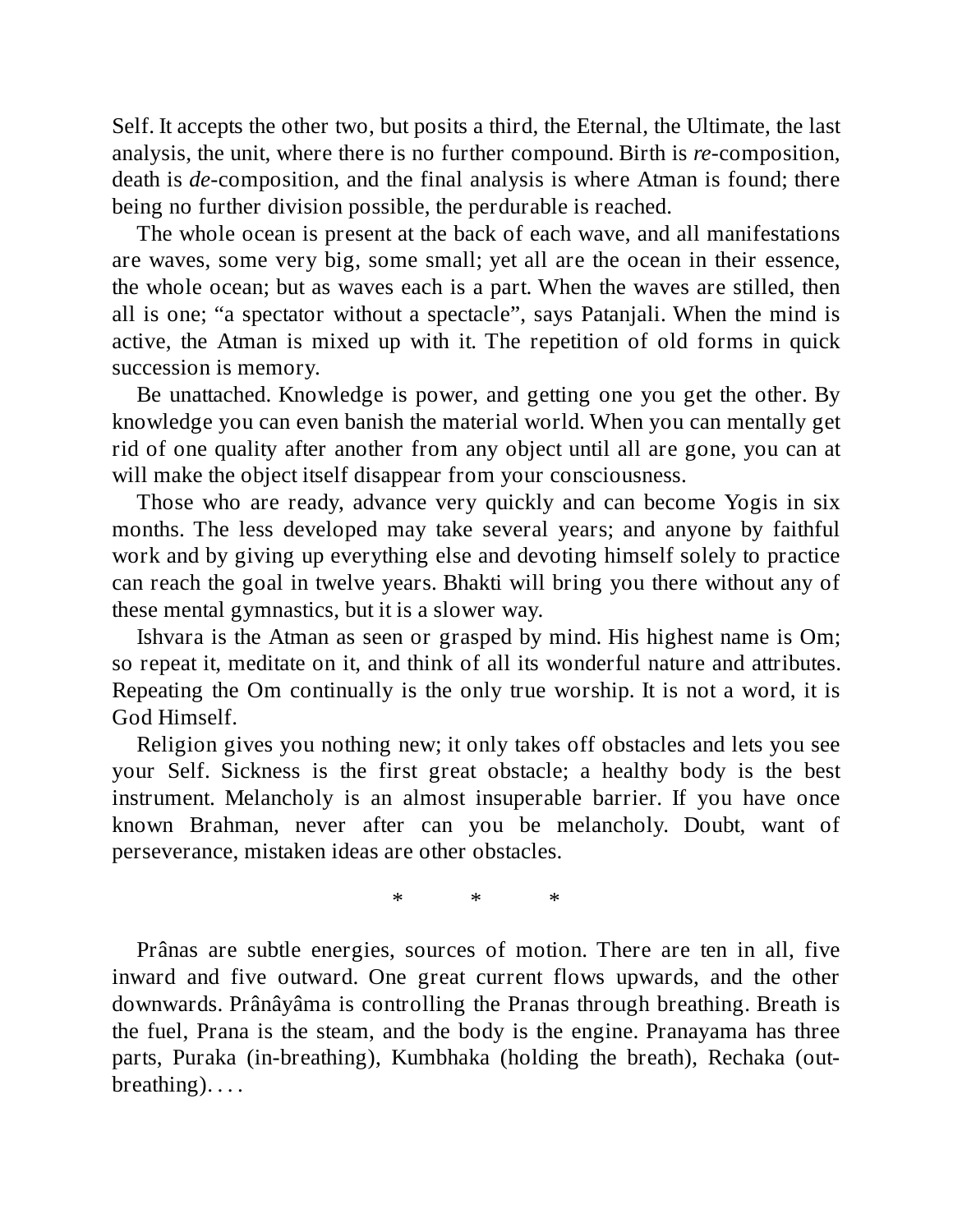The Guru is the conveyance in which the spiritual influence is brought to you. Anyone can teach, but the spirit must be passed on by the Guru to the Shishya (disciple), and that will fructify. The relation between Shishyas is that of brotherhood, and this is actually accepted by law in India. The Guru passes the thought power, the Mantra, that he has received from those before him; and nothing can be done without a Guru. In fact, great danger ensues. Usually without a Guru, these Yoga practices lead to lust; but with one, this seldom happens. Each Ishta has a Mantra. The Ishta is the ideal peculiar to the particular worshipper; the Mantra is the external word to express it. Constant repetition of the word helps to fix the ideal firmly in the mind. This method of worship prevails among religious devotees all over India.

# **[Tuesday,](#page-0-9)** *July 23, 1895***.**

### (RECORDED BY MISS S. E. WALDO, A DISCIPLE)

## (*Bhagavad-Gita, Karma-Yoga*)

To attain liberation through work, join yourself to work but without desire, looking for no result. Such work leads to knowledge, which in turn brings emancipation. To give up work before you *know*, leads to misery. Work done for the Self gives no bondage. Neither desire pleasure nor fear pain from work. It is the mind and body that work, not I. Tell yourself this unceasingly and realise it. Try not to know that you work.

Do all as a sacrifice or offering to the Lord. Be in the world, but not of it, like the lotus leaf whose roots are in the mud but which remains always pure. Let your love go to all, whatever they do to you. A blind man cannot see colour, so how can we see evil unless it is in us? We compare what we see outside with what we find in ourselves and pronounce judgment accordingly. If we are pure, we cannot see impurity. It may exist, but not for us. See only God in every man, woman and child; see it by the *antarjyotis*, "inner light", and seeing that, we can see naught else. Do not want this world, because what you desire you get. Seek the Lord and the Lord only. The more power there is, the more bondage, the more fear. How much more afraid and miserable are we than the ant! Get out of it all and come to the Lord. Seek the science of the maker and not that of the made.

"I am the doer and the deed." "He who can stem the tide of lust and anger is a great Yogi."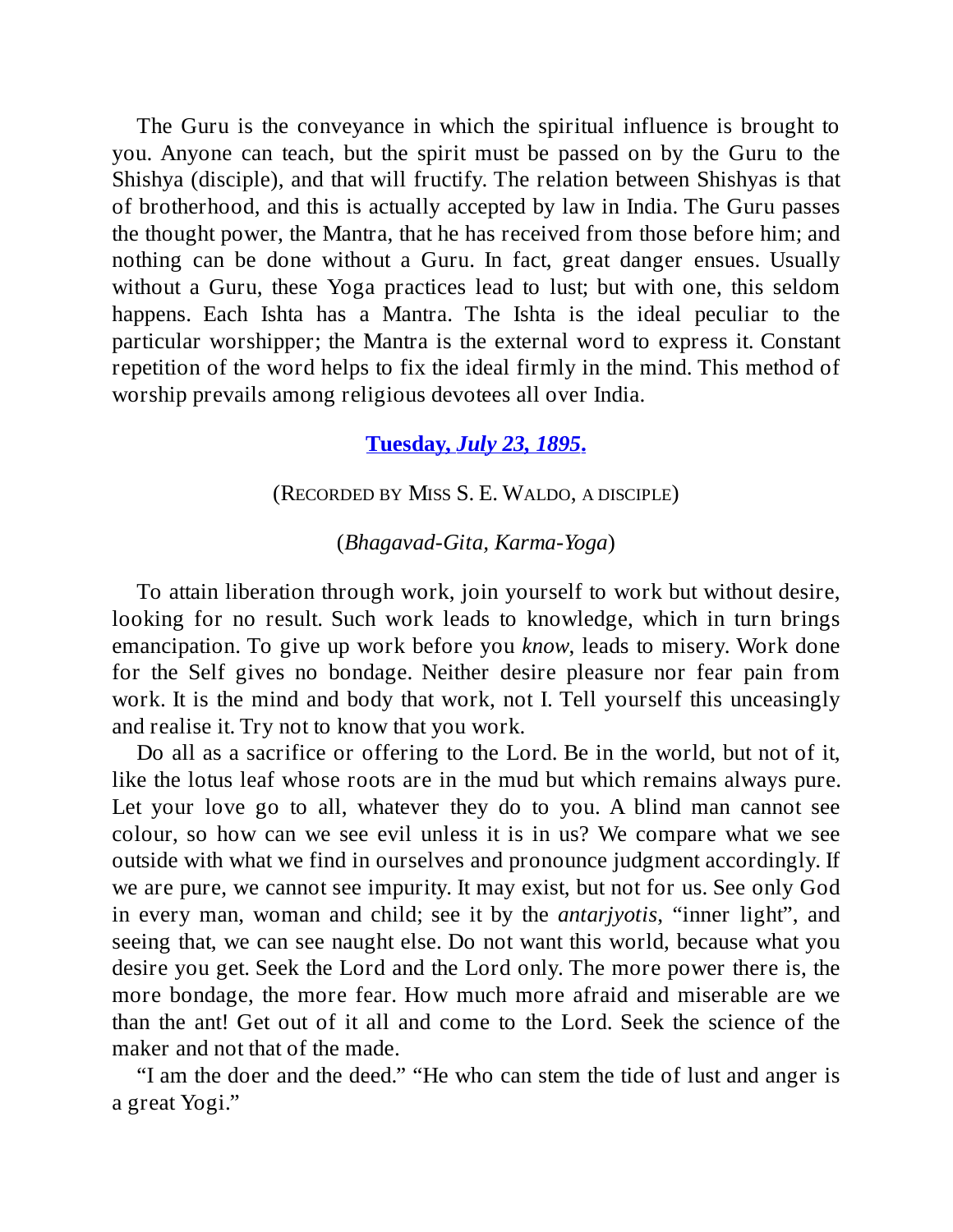"Only by practice and non-attachment can we conquer mind." . . .

Our Hindu ancestors sat down and thought on God and morality, and so have we brains to use for the same ends; but in the rush of trying to get gain, we are likely to lose them again.

\* \* \*

The body has in itself a certain power of curing itself and many things can rouse this curative power into action, such as mental conditions, or medicine, or exercise, etc. As long as we are disturbed by physical conditions, so long we need the help of physical agencies. Not until we have got rid of bondage to the nerves, can we disregard them.

There is the unconscious mind, but it is below consciousness, which is just one part of the human organism. Philosophy is guess-work about the mind. Religion is based upon sense contact, upon seeing, the only basis of knowledge. What comes in contact with the superconscious mind is fact. Âptas are those who have "sensed" religion. The proof is that if you follow their method, you too will see. Each science requires its own particular method and instruments. An astronomer cannot show you the rings of Saturn by the aid of all the pots and pans in the kitchen. He needs a telescope. So, to see the great facts of religion, the methods of those who have already seen must be followed. The greater the science the more varied the means of studying it. Before we came into the world, God provided the means to get out; so all we have to do is to find the means. But do not fight over methods. Look only for realisation and choose the best method you can find to suit you. Eat the mangoes and let the rest quarrel over the basket. See Christ, then you will be a Christian. All else is talk; the less talking the better.

The message makes the messenger. The Lord makes the temple; not vice versa.

Learn until "the glory of the Lord shines through your face", as it shone through the face of Shvetaketu.

Guess against guess makes fight; but talk of what you have been, and no human heart can resist it. Paul was converted against his will by realisation.

Tuesday AFTERNOON. (*After dinner there was a short conversation in the course of which the Swami said*:)

Delusion creates delusion. Delusion creates itself and destroys itself, such is Maya. All knowledge (so-called), being based on Maya, is a vicious circle, and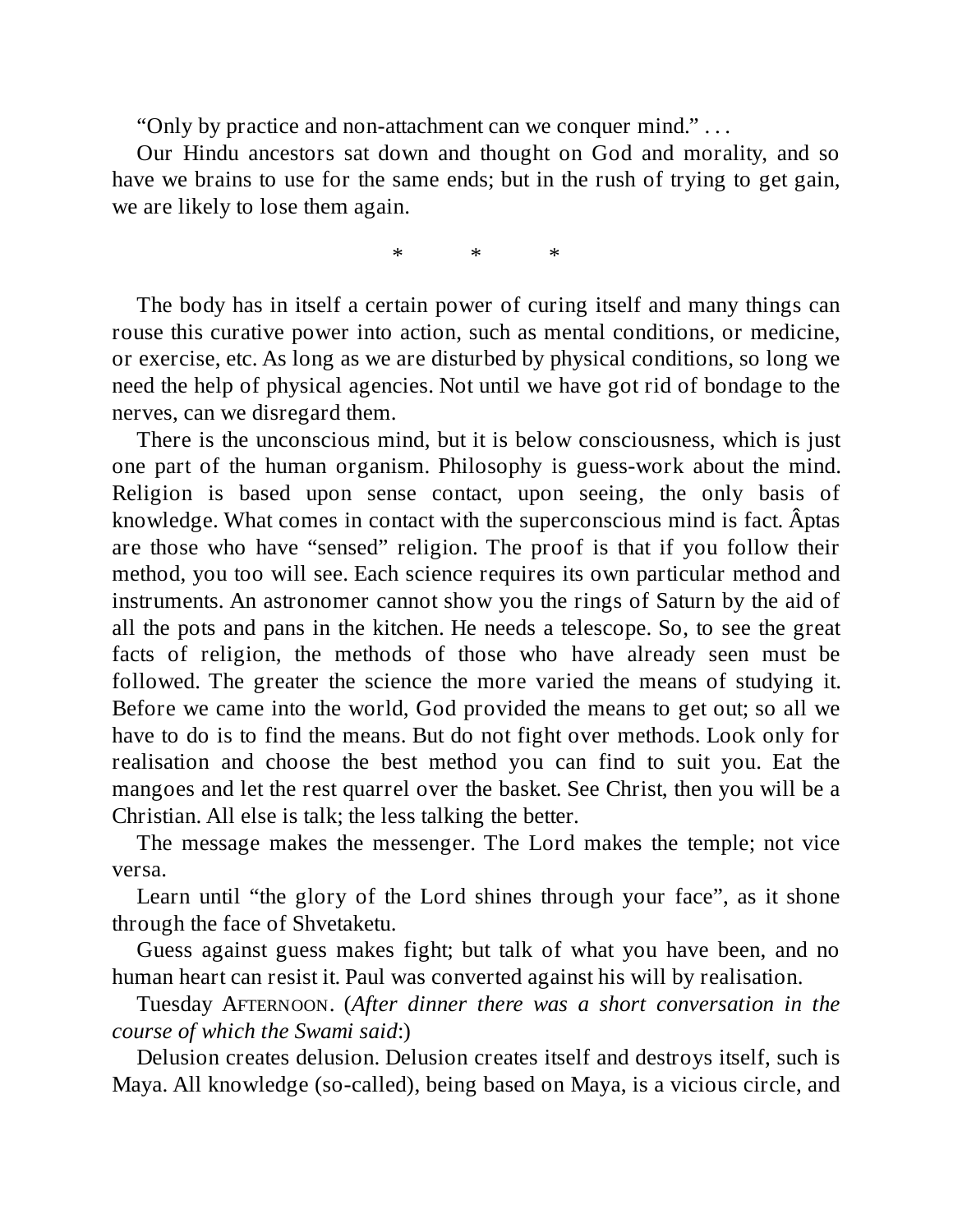in time that very knowledge destroys itself. "Let go the rope", delusion cannot touch the Atman. When we lay hold of the rope — identify ourselves with Maya — she has power over us. Let go of it, be the Witness only, then you can admire the picture of the universe undisturbed.

**[Wednesday,](#page-0-10)** *July 24, 1895***.**

(RECORDED BY MISS S. E. WALDO, A DISCIPLE)

The powers acquired by the practice of Yoga are not obstacles for the Yogi who is perfect, but are apt to be so for the beginner, through the wonder and pleasure excited by their exercise. Siddhis are the powers which mark success in the practice; and they may be produced by various means, such as the repetition of a Mantra, by Yoga practice, meditation, fasting, or even by the use of herbs and drugs. The Yogi, who has conquered all interest in the powers acquired and who renounces all virtue arising from his actions, comes into the "cloud of virtue" (name of one of the states of Samadhi) and radiates holiness as a cloud rains water.

Meditation is on a series of objects, concentration is on one object.

Mind is cognised by the Atman, but it is not self-illuminated. The Atman cannot be the cause of anything. How can it be? How can the Purusha join itself to Prakriti (nature)? It does not; it is only illusively thought to do so. . . .

Learn to help without pitying or feeling that there is any misery. Learn to be the same to enemy and to friend; then when you can do that and no longer have any desire, the goal is attained.

Cut down the banyan tree of desire with the axe of non-attachment, and it will vanish utterly. It is all illusion. "He from whom blight and delusion have fallen, he who has conquered the evils of association, he alone is *âzâd* (free)."

To love anyone personally is bondage. Love all alike, then all desires fall off.

Time, the "eater of everything", comes, and all has to go. Why try to improve the earth, to paint the butterfly? It all has to go at last. Do not be mere white mice in a treadmill, working always and never accomplishing anything. Every desire is fraught with evil, whether the desire itself be good or evil. It is like a dog jumping for a piece of meat which is ever receding from his reach, and dying a dog's death at last. Do not be like that. Cut off all desire.

\* \* \*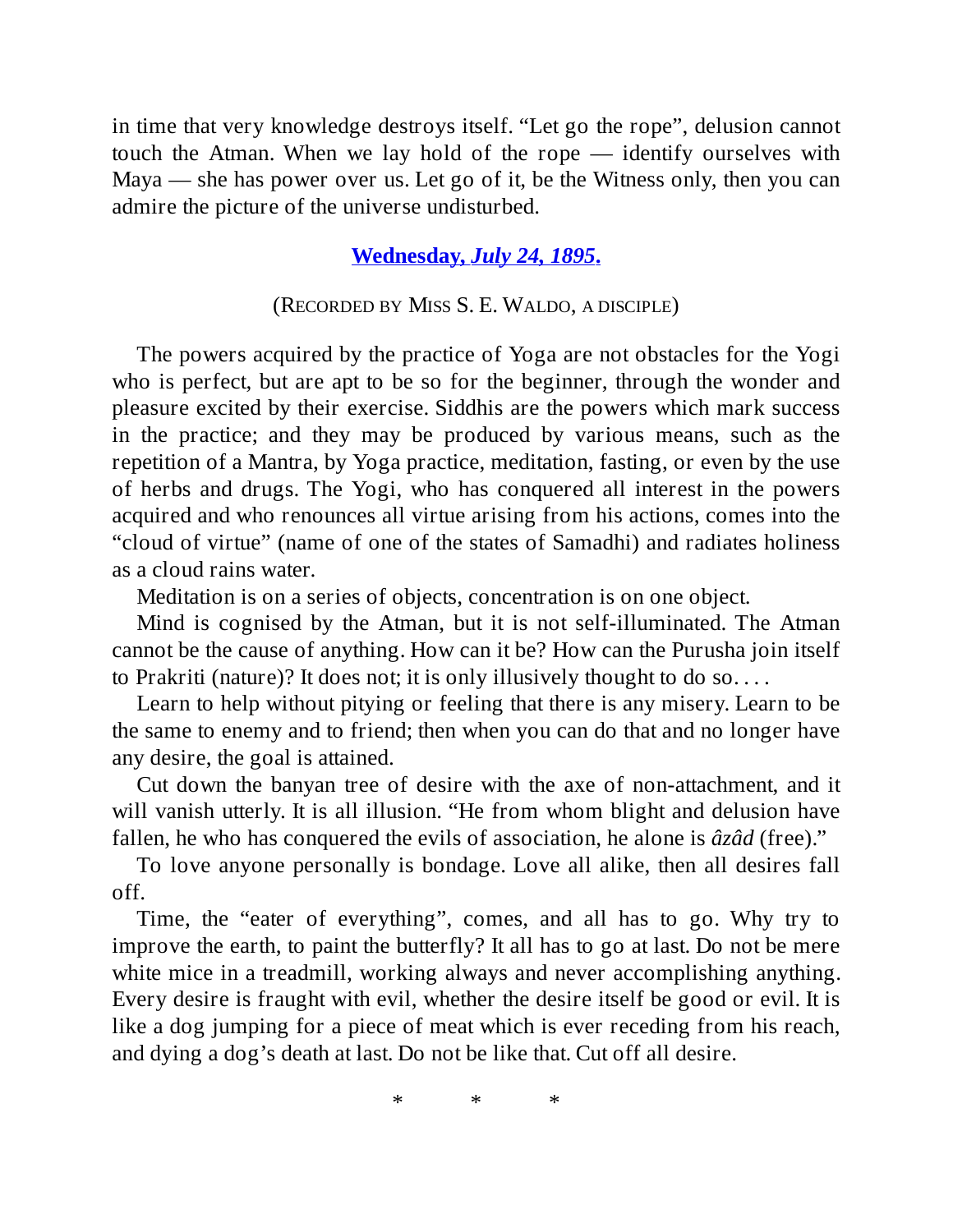Paramâtman as ruling Maya is Ishvara; Paramâtman as under Maya is Jivâtman. Maya is the sum total of manifestation and will utterly vanish.

Tree-nature is Maya, it is really God-nature which we see under the veil of Maya. The "why" of anything is in Maya. To ask why Maya came is a useless question, because the answer can never be given in Maya, and beyond Maya who will ask it? Evil creates "why", not "why" the evil, and it is evil that asks "why". Illusion destroys illusion. Reason itself, being based upon contradiction, is a circle and has to kill itself. Sense-perception is an inference, and yet all inference comes from perception.

Ignorance reflecting the light of God is seen; but by itself it is zero. The cloud would not appear except as the sunlight falls on it.

There were four travellers who came to a high wall. The first one climbed with difficulty to the top and without looking back, jumped over. The second clambered up the wall, looked over, and with a shout of delight disappeared. The third in his turn climbed to the top, looked where his companions had gone, laughed with joy, and followed them. But the fourth one came back to tell what had happened to his fellow-travellers. The sign to us that there is something beyond is the laugh that rings back from those great ones who have plunged from Maya's wall.

\* \* \*

Separating ourselves from the Absolute and attributing certain qualities to It give us Ishvara. It is the Reality of the universe as seen through our mind. Personal devil is the misery of the world seen through the minds of the superstitious.

**[Thursday,](#page-0-11)** *July 25, 1895***.**

(RECORDED BY MISS S. E. WALDO, A DISCIPLE)

(*Patanjali's Yoga Aphorisms*)

"Things may be done, caused to be done, or approved of", and the effect upon us is nearly equal.

Complete continence gives great intellectual and spiritual power. The Brahmachârin must be sexually pure in thought, word, and deed. Lose regard for the body; get rid of the consciousness of it so far as possible.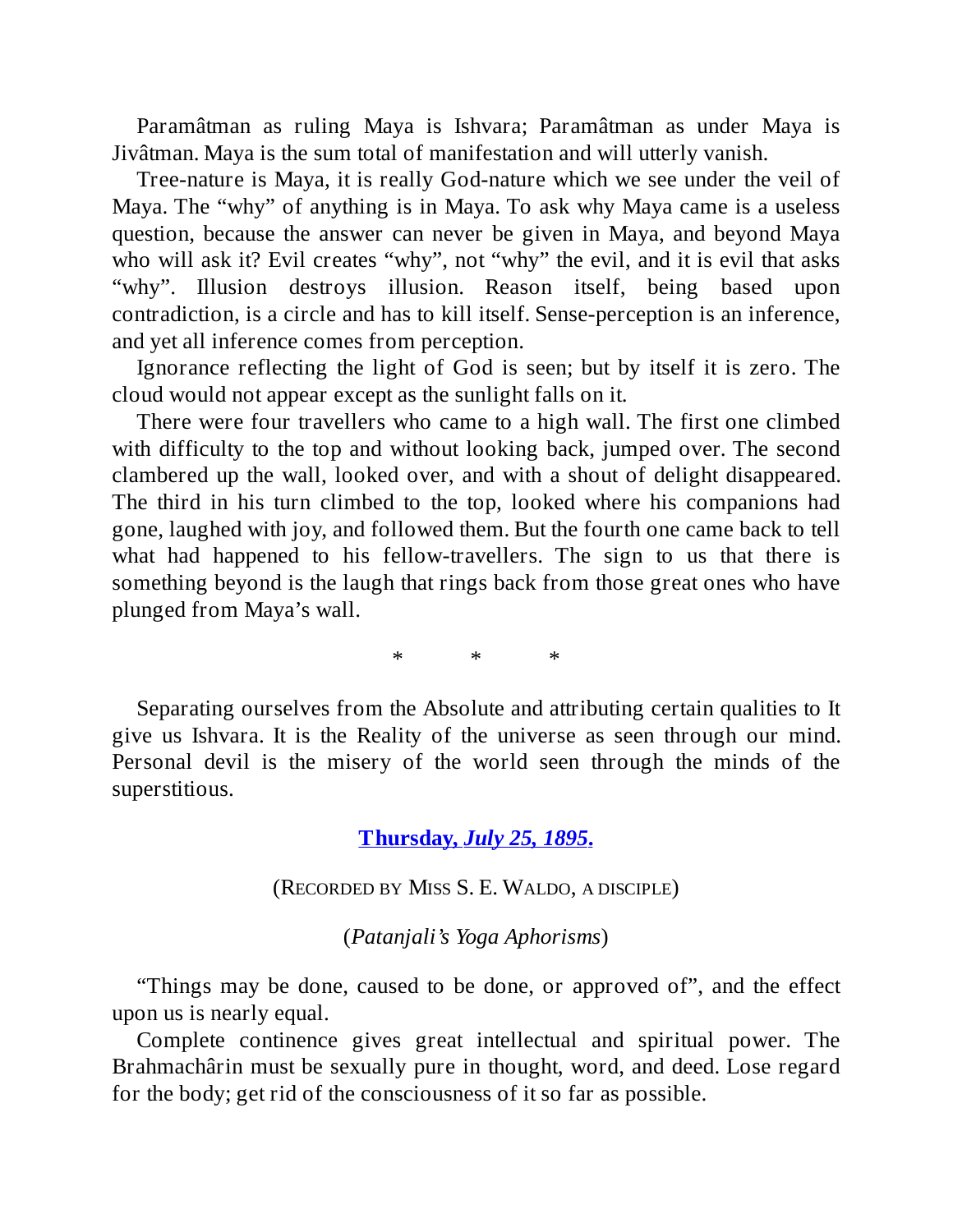Âsana (posture) must be steady and pleasant; and constant practice, identifying the mind with the Infinite, will bring this about.

Continual attention to one object is contemplation.

When a stone is thrown into still water, many circles are made, each distinct but all interacting; so with our minds; only in us the action is unconscious, while with the Yogi it is conscious. We are spiders in a web, and Yoga practice will enable us like the spider to pass along any strand of the web we please. Non-Yogis are bound to the particular spot where they are.

\* \* \*

To injure another creates bondage and hides the truth. Negative virtues are not enough; we have to conquer Maya, and then she will follow us. We only deserve things when they cease to bind us. When the bondage ceases, really and truly, all things come to us. Only those who want nothing are masters of nature.

Take refuge in some soul who has already broken his bondage, and in time he will free you through his mercy. Higher still is to take refuge in the Lord (Ishvara), but it is the most difficult; only once in a century can one be found who has really done it. Feel nothing, know nothing, do nothing, have nothing, give up all to God, and say utterly, "Thy will be done". We only dream this bondage. Wake up and let it go. Take refuge in God, only so can we cross the desert of Maya. "Let go thy hold, Sannyasin bold, say, Om tat sat, Om!"

It is our privilege to be allowed to be charitable, for only so can we grow. The poor man suffers that we may be helped; let the giver kneel down and give thanks, let the receiver stand up and permit. See the Lord back of every being and give to Him. When we cease to see evil, the world must end for us, since to rid us of that mistake is its only object. To think there is any imperfection creates it. Thoughts of strength and perfection alone can cure it. Do what good you can, some evil will inhere in it; but do all without regard to personal result, give up all results to the Lord, then neither good nor evil will affect you.

Doing work is not religion, but work done rightly leads to freedom. In reality all pity is darkness, because whom to pity? Can you pity God? And is there anything else? Thank God for giving you this world as a moral gymnasium to help your development, but never imagine you can help the world. Be grateful to him who curses you, for he gives you a mirror to show what cursing is, also a chance to practise self-restraint; so bless him and be glad. Without exercise, power cannot come out; without the mirror, we cannot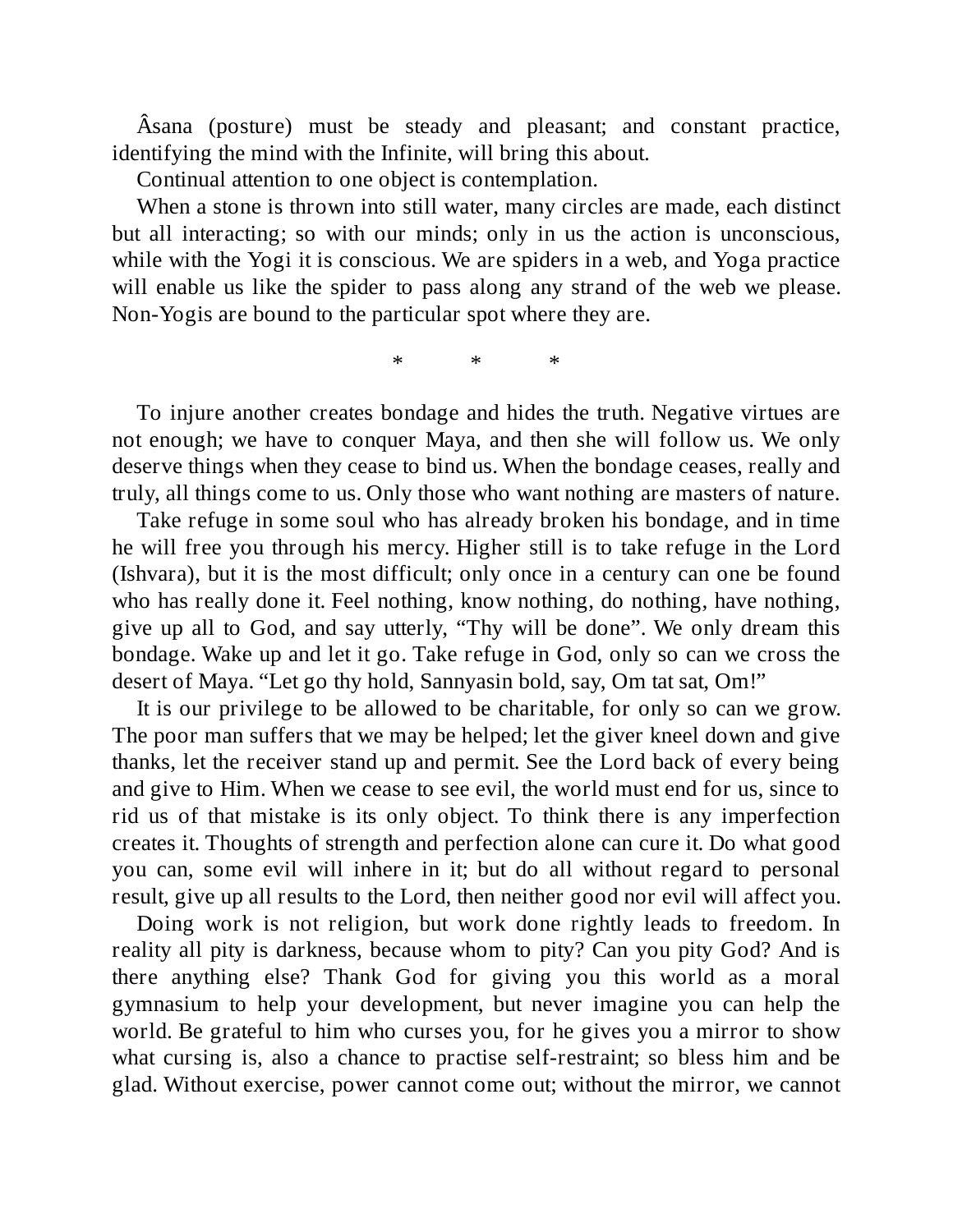see ourselves.

*Unchaste imagination is as bad as unchaste action*. Controlled desire leads to the highest result. Transform the sexual energy into spiritual energy, but do not emasculate, because that is throwing away the power. The stronger this force, the more can be done with it. Only a powerful current of water can do hydraulic mining.

What we need today is to know there is a God and that we can see and feel Him here and now. A Chicago professor says, "Take care of this world, God will take care of the next." What nonsense! If we can take care of this world, what need of a gratuitous Lord to take care of the other!

# **[Friday,](#page-0-12)** *July 26, 1895***.**

(RECORDED BY MISS S. E. WALDO, A DISCIPLE)

(*Brihadâranyakopanishad*.)

Love all things only through and for the Self. Yâjnavalkya said to Maitreyi, his wife, "Through the Atman we know all things." The Atman can never be the object of knowledge, nor can the Knower be known. He who knows he is the Atman, he is law unto himself. He knows he is the universe and its creator. . . .

Perpetuating old myths in the form of allegories and giving them undue importance fosters superstition and is really weakness. Truth must have no compromise. Teach truth and make no apology for any superstition; neither drag truth to the level of the listener.

**[Saturday,](#page-0-13)** *July 27, 1895***.**

(RECORDED BY MISS S. E. WALDO, A DISCIPLE)

(*Kathopanishad*)

Learn not the truth of the Self save from one who has realised it; in all others it is mere talk. Realisation is beyond virtue and vice, beyond future and past; beyond all the pairs of opposites. "The stainless one sees the Self, and an eternal calm comes in the Soul." Talking, arguing, and reading books, the highest flights of the intellect, the Vedas themselves, all these cannot give knowledge of the Self.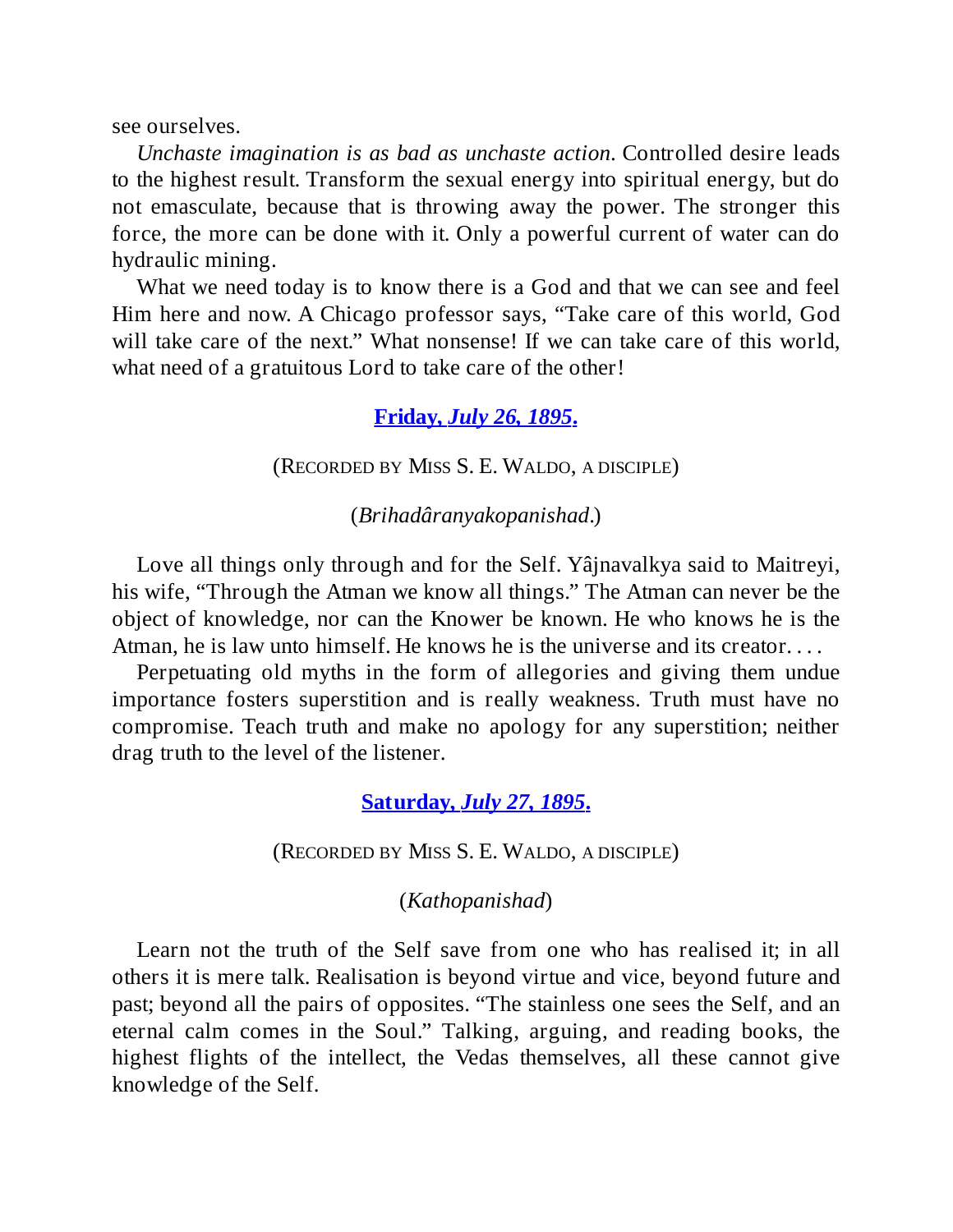In us are two — The God-soul and the man-soul. The sages know that the latter is but the shadow, that the former is the only real Sun.

Unless we join the mind with the senses, we get no report from eyes, nose, ears, etc. The external organs are used by the power of the mind. Do not let the senses go outside, and then you can get rid of body and the external world.

This very "x" which we see here as an external world, the departed see as heaven or hell according to their own mental states. Here and hereafter are two dreams, the latter modelled on the former; get rid of both, all is omnipresent, all is now. Nature, body, and mind go to death, not we; we never go nor come. The man Swami Vivekananda is in nature, is born, and dies; but the self which we see as Swami Vivekananda is never born and never dies. It is the eternal and unchangeable Reality.

The power of the mind is the same whether we divide it into five senses or whether we see only one. A blind man says, "Everything has a distinct echo, so I clap my hands and get that echo, and then I can tell everything that is around me." So in a fog the blind man can safely lead the seeing man. Fog or darkness makes no difference to him.

Control the mind, cut off the senses, then you are a Yogi; after that, all the rest will come. Refuse to hear, to see, to smell, to taste; take away the mental power from the external organs. You continually do it unconsciously as when your mind is absorbed; so you can learn to do it consciously. The mind can put the senses where it pleases. Get rid of the fundamental superstition that we are obliged to act through the body. We are not. Go into your own room and get the Upanishads out of your own Self. You are the greatest book that ever was or ever will be, the infinite depository of all that is. Until the inner teacher opens, all outside teaching is in vain. It must lead to the opening of the book of the heart to have any value.

The will is the "still small voice", the real Ruler who says "do" and "do not". It has done all that binds us. The ignorant will leads to bondage, the knowing will can free us. The will can be made strong in thousands of ways; every way is a kind of Yoga, but the systematised Yoga accomplishes the work more quickly. Bhakti, Karma, Raja, and Jnana-Yoga get over the ground more effectively. Put on all powers, philosophy, work, prayer, meditation — crowd all sail, put on all head of steam  $-$  reach the goal. The sooner, the better....

Baptism is external purification symbolising the internal. It is of Buddhist origin.

The Eucharist is a survival of a very ancient custom of savage tribes. They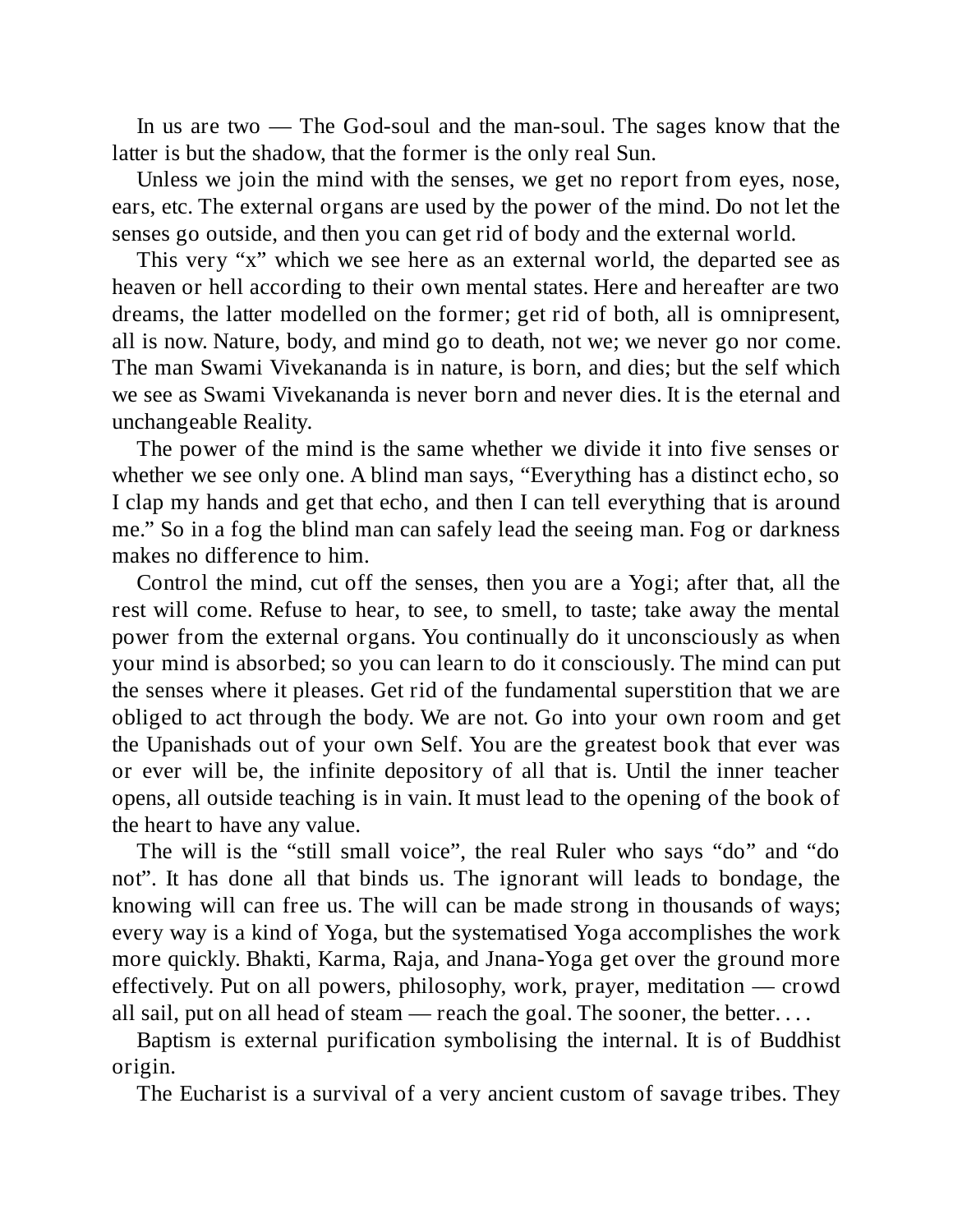sometimes killed their great chiefs and ate their flesh in order to obtain in themselves the qualities that made their leaders great. They believed that in such a way the characteristics that made the chief brave and wise would become theirs and make the whole tribe brave and wise, instead of only one man. Human sacrifice was also a Jewish idea and one that clung to them despite many chastisements from Jehovah. Jesus was gentle and loving, but to fit him into Jewish beliefs, the idea of human sacrifice, in the form of atonement or as a human scapegoat, had to come in. This cruel idea made Christianity depart from the teachings of Jesus himself and develop a spirit of persecution and bloodshed. . . .

Say, "it is my nature", never say, "It is my duty" — to do anything whatever.

"Truth alone triumphs, not untruth." Stand upon Truth, and you have got God.

\* \* \*

From the earliest times in India the Brahmin caste have held themselves beyond all law; they claim to be gods. They are poor, but their weakness is that they seek power. Here are about sixty millions of people who are good and moral and hold no property, and they are what they are because from their birth they are taught that they are above law, above punishment. They feel themselves to be "twice-born", to be sons of God.

### **[Sunday,](#page-1-0)** *July 28, 1895***.**

(RECORDED BY MISS S. E. WALDO, A DISCIPLE)

(*Avadhuta Gita or "Song of the Purified" by Dattâtreya* (Dattatreya, the son of Atri and Anasuyâ, was an incarnation of Brahmâ, Vishnu and Shiva.))

"All knowledge depends upon calmness of mind."

"He who has filled the universe, He who is Self in self, how shall I salute Him!"

To know the Atman as my nature is both knowledge and realisation. "I am He, there is not the least doubt of it."

"No thought, no word, no deed, creates a bondage for me. I am beyond the senses, I am knowledge and bliss."

There is neither existence nor non-existence, all is Atman. Shake off all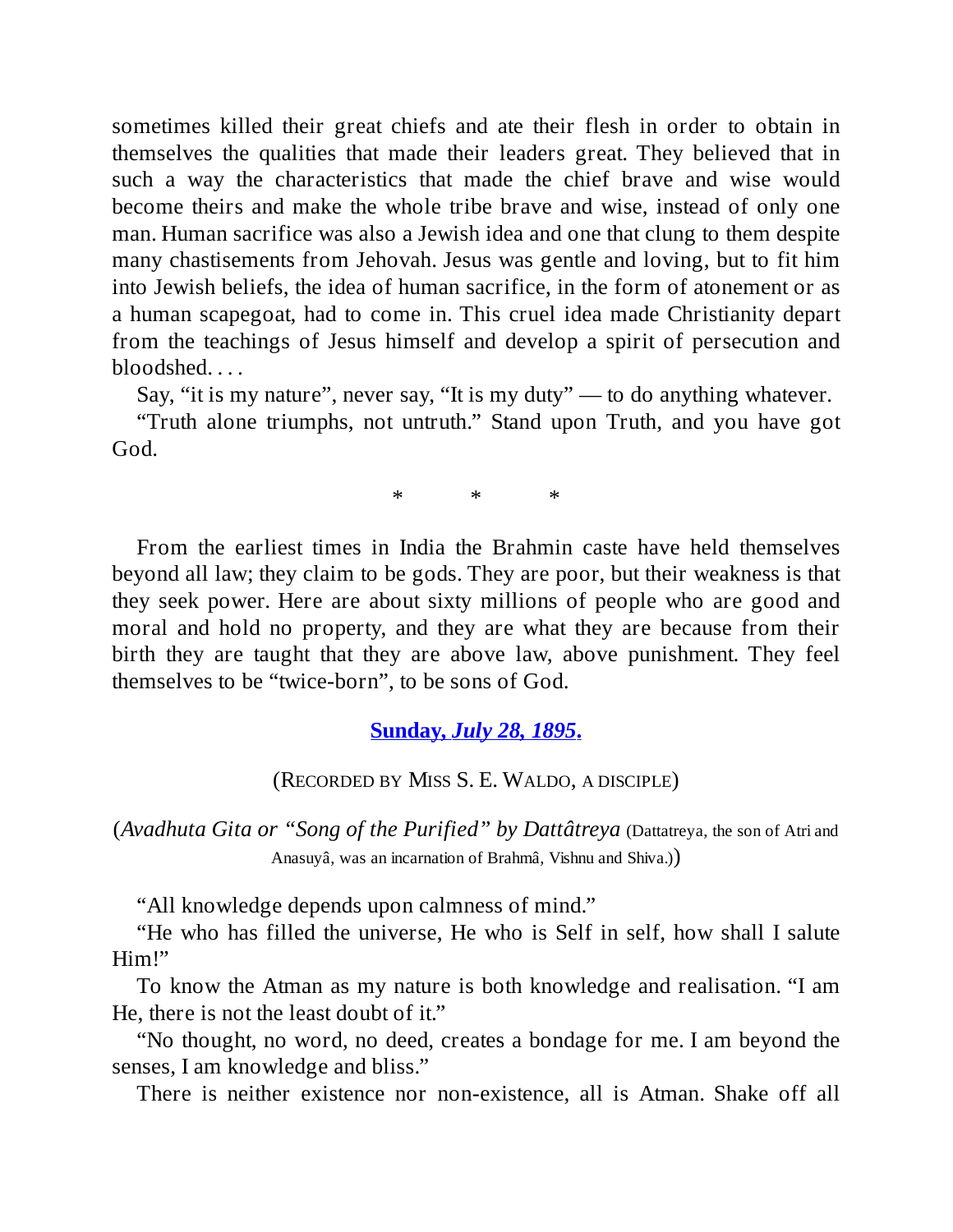ideas of relativity; shake off all superstitions; let caste and birth and Devas and all else vanish. Why talk of being and becoming? Give up talking of dualism and Advaitism! When were you two, that you talk of two or one? The universe is this Holy One and He alone. Talk not of Yoga to make you pure; you are pure by your very nature. None can teach you.

Men like him who wrote this song are what keep religion alive. They have actually realised; they care for nothing, feel nothing done to the body, care not for heat and cold or danger or anything. They sit still and enjoy the bliss of Atman, while red-hot coals burn their body, and they feel them not.

"When the threefold bondage of knower, knowledge, and known ceases, there is the Atman."

"Where the delusion of bondage and freedom ceases, there the Atman is."

"What if you have controlled the mind, what if you have not? What if you have money, what if you have not? You are the Atman ever pure. Say, 'I am the Atman. No bondage ever came near me. I am the changeless sky; clouds of belief may pass over me, but they do not touch me.'"

"Burn virtue, burn vice. Freedom is baby talk. I am that immortal Knowledge. I am that purity."

"No one was ever bound, none was ever free. There is none but me. I am the Infinite, the Ever-free. Talk not to me! What can change me, the essence of knowledge! Who can teach, who can be taught?"

Throw argument, throw philosophy into the ditch.

"Only a slave sees slaves, the deluded delusion, the impure impurity."

Place, time causation are all delusions. It is your disease that you think you are bound and will be free. You are the Unchangeable. Talk not. Sit down and let all things melt away, they are but dreams. There is no differentiation, no distinction, it is all superstition; therefore be silent and know what you are.

"I am the essence of bliss." Follow no ideal, you are all there is. Fear naught, you are the essence of existence. Be at peace. Do not disturb yourself. You never were in bondage, you never were virtuous or sinful. Get rid of all these delusions and be at peace. Whom to worship? Who worships? All is the Atman. To speak, to think is superstition. Repeat over and over, "I am Atman", "I am Atman". Let everything else go.

# **[Monday,](#page-1-1)***July 29, 1895***.**

(RECORDED BY MISS S. E. WALDO, A DISCIPLE)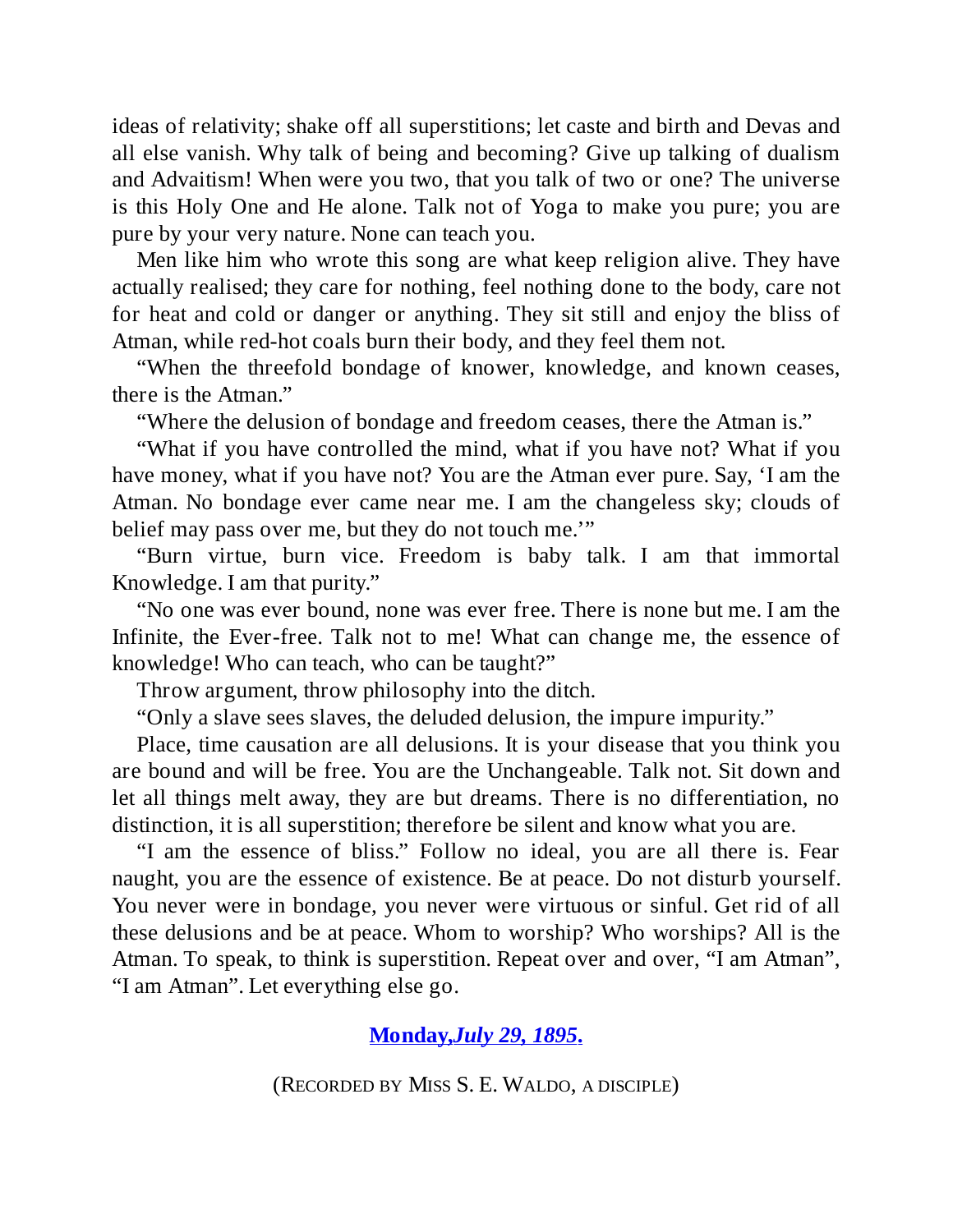We sometimes indicate a thing by describing its surroundings. When we say "Sachchidananda" (Existence-Knowledge-Bliss), we are merely indicating the shores of an indescribable Beyond. Not even can we say "is" about it, for that too is relative. Any imagination, any concept is in vain. Neti, neti ("Not this, not this") is all that can be said, for even to think is to limit and so to lose.

The senses cheat you day and night. Vedanta found that out ages ago; modern science is just discovering the same fact. A picture has only length and breadth, and the painter copies nature in her cheating by artificially giving the appearance of depth. No two people see the same world. The highest knowledge will show you that there is no motion, no change in anything; that the very idea of it is all Maya. Study nature as a whole, that is, study motion. Mind and body are not our real self; both belong to nature, but eventually we can know the *ding an sich*. Then mind and body being transcended, all that they conceive goes. When you cease utterly to know and see the world, then you realise Atman. The superseding of relative knowledge is what we want. There is no infinite mind or infinite knowledge, because both mind and knowledge are limited. We are now seeing through a veil; then we reach the "x", which is the Reality of all our knowing.

If we look at a picture through a pin-hole in a cardboard, we get an utterly mistaken notion; yet what we see is really the picture. As we enlarge the hole, we get a clearer and clearer idea. Out of the reality we manufacture the different views in conformity with our mistaken perceptions of name and form. When we throw away the cardboard, we see the same picture, but we see it as it is. We put in all the attributes, all the errors; the picture itself is unaltered thereby. That is because Atman is the reality of all; all we see is Atman, but not as we see it, as name and form; they are all in our veil, in Maya.

They are like spots in the object-glass of a telescope, yet it is the light of the sun that shows us the spots; we could not even see the illusion save for the background of reality which is Brahman. Swami Vivekananda is just the speck on the object-glass; I am Atman, real, unchangeable, and that reality alone enables me to see Swami Vivekananda. Atman is the essence of every hallucination; but the sun is never identified with the spots on the glass, it only shows them to us. Our actions, as they are evil or good, increase or decrease the "spots"; but they never affect the God within us. Perfectly cleanse the mind of spots and instantly we see, "I and my father are one".

We first perceive, then reason later. We must have this perception as a fact, and it is called religion, realisation. No matter if one never heard of creed or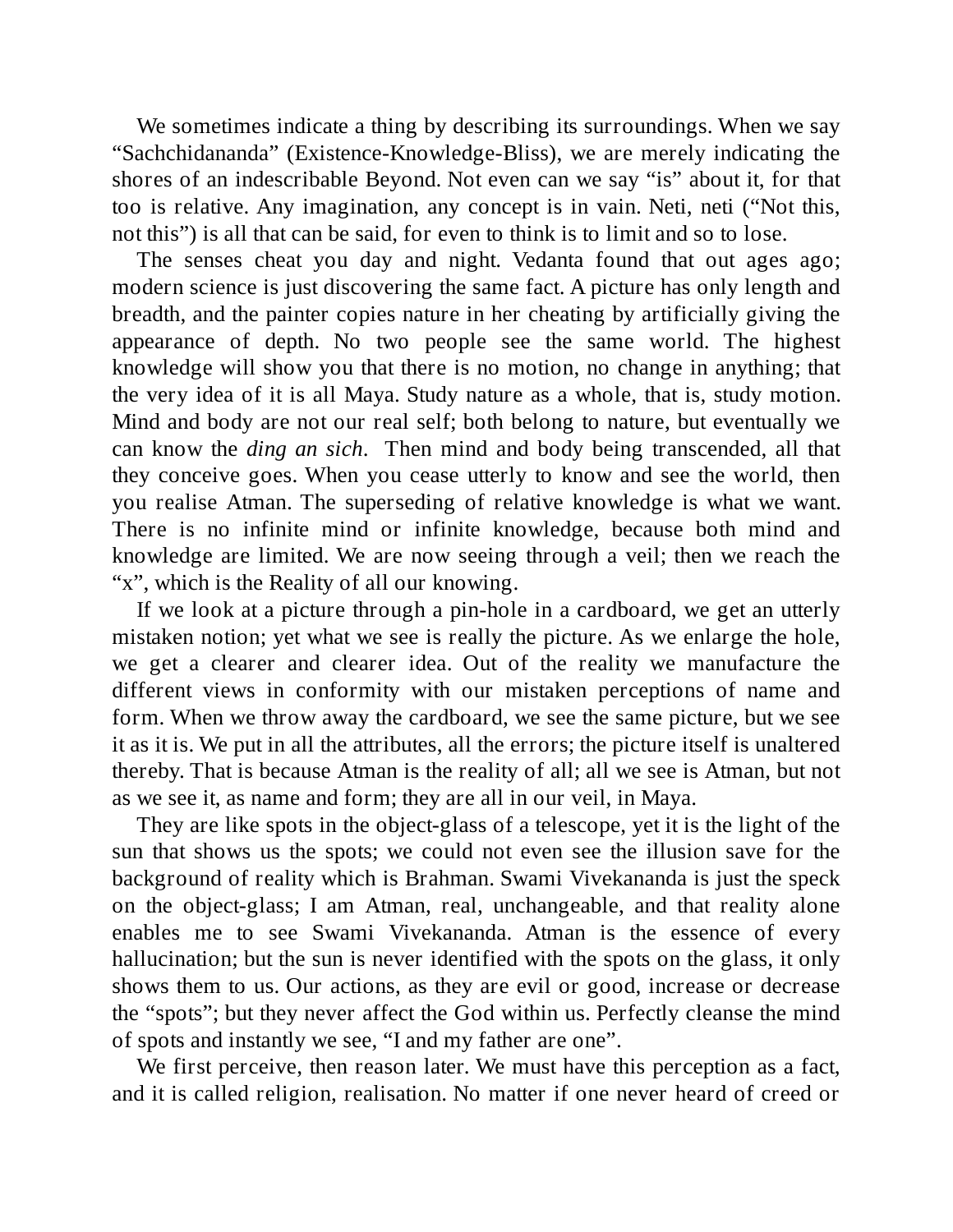prophet or book. Let him get this realisation, and he needs no more. Cleanse the mind, this is all of religion; and until we ourselves clear off the spots, we cannot see the Reality as it is. The baby sees no sun; he has not yet the measure of it in himself. Get rid of the defects within yourself, and you will not be able to see any without. A baby sees robbery done, and it means nothing to him. Once you find the hidden object in a puzzle picture, you see it ever more; so when once you are free and stainless, you see only freedom and purity in the world around. That moment all the knots of the heart are cut asunder, all crooked places are made straight, and this world vanishes as a dream. And when we awake, we wonder how we ever came to dream such trash!

"Getting whom, misery mountain high has no power to move the soul."

With the axe of knowledge cut the wheels asunder, and the Atman stands free, even though the old momentum carries on the wheel of mind and body. The wheel can now only go straight, can only do good. If that body does anything bad, know that the man is not Jivanmukta; he lies if he makes that claim. But it is only when the wheels have got a good straight motion (from cleansing the mind) that the axe can be applied. All purifying action deals conscious or unconscious blows on delusion. To call another a sinner is the worst thing you can do. Good action done ignorantly produces the same result and helps to break the bondage.

To identify the sun with the spots on the object-glass is the fundamental error. Know the sun, the "I", to be ever unaffected by anything, and devote yourself to cleansing the spots. Man is the greatest being that ever can be. The highest worship there is, is to worship man as Krishna, Buddha, Christ. What you want, you create. Get rid of desire. . . .

The angels and the departed are all here, seeing this world as heaven. The same "x" is seen by all according to their mental attitude. The best vision to be had of the "x" is here on this earth. Never want to go to heaven, that is the worst delusion. Even here, too much wealth and grinding poverty are both bondages and hold us back from religion. Three great gifts we have: first, a human body. (The human mind is the nearest reflection of God, we are "His own image".) Second, the desire to be free. Third, the help of a noble soul, who has crossed the ocean of delusion, as a teacher. When you have these three, bless the Lord; you are sure to be free.

What you only grasp intellectually may be overthrown by a new argument; but what you realise is yours for ever. Talking, talking religion is but little good. Put God behind everything — man, animal, food, work; make this a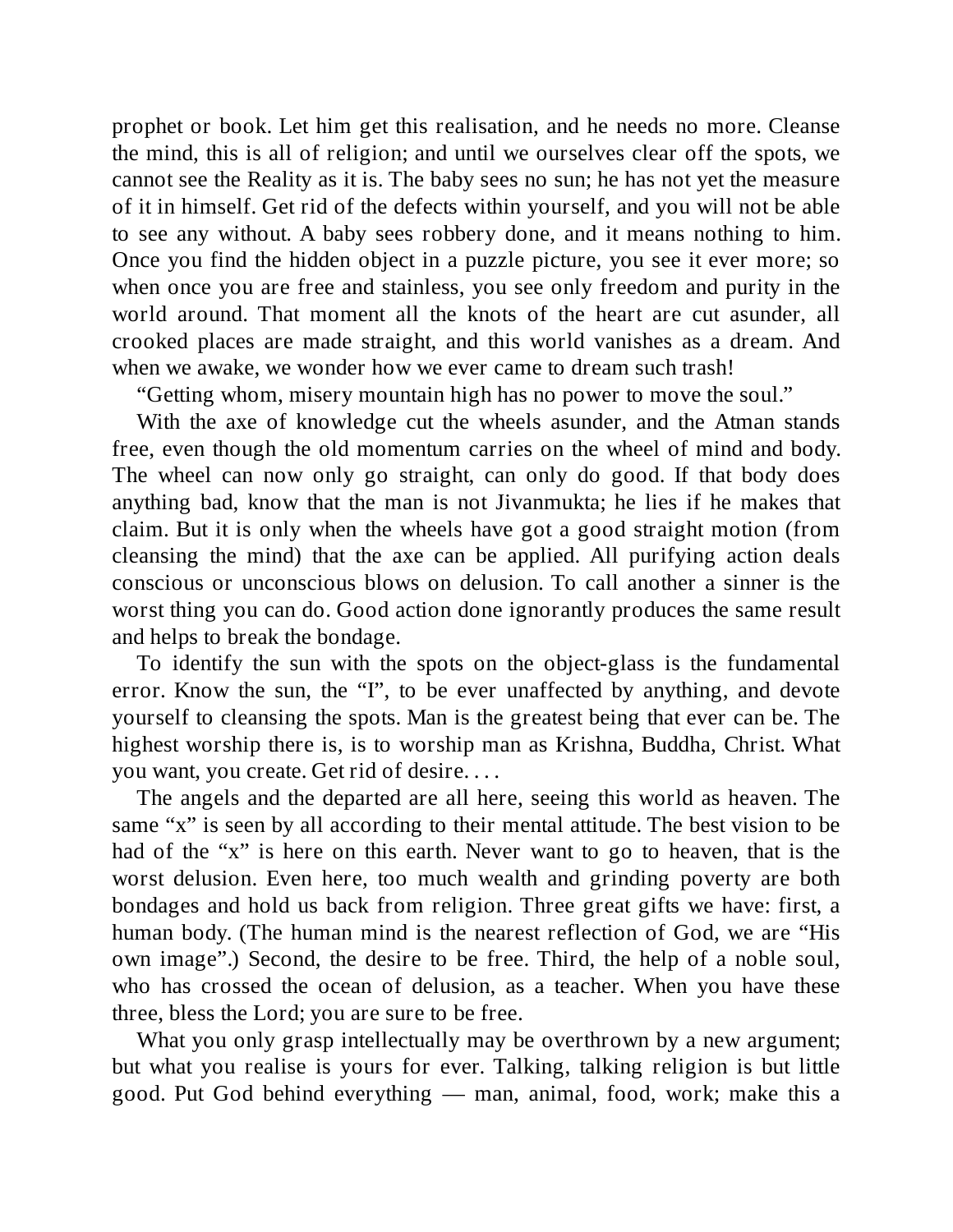habit.

Ingersoll once said to me: "I believe in making the most out of this world, in squeezing the orange dry, because this world is all we are sure of." I replied: "I know a better way to squeeze the orange of this world than you do, and I get more out of it. I *know* I cannot die, so I am not in a hurry; I know there is no fear, so I enjoy the squeezing. I have no duty, no bondage of wife and children and property; I can love all men and women. Everyone is God to me. Think of the joy of loving man as God! Squeeze your orange this way and get ten thousandfold more out of it. Get every single drop."

That which seems to be the will is the Atman behind, it is really free.

Monday AFTERNOON.

Jesus was imperfect because he did not live up fully to his own ideal, and above all because he did not give woman a place equal to man. Women did everything for him, and yet he was so bound by the Jewish custom that not one was made an apostle. Still he was the greatest character next to Buddha, who in his turn was not fully perfect. Buddha, however, recognised woman's right to an equal place in religion, and his first and one of his greatest disciples was his own wife, who became the head of the whole Buddhistic movement among the women of India. But we ought not to criticise these great ones, we should only look upon them as far above ourselves. Nonetheless we must not pin our faith to any man, however great; we too must become Buddhas and Christs.

No man should be judged by his defects. The great virtues a man has are his especially, his errors are the common weaknesses of humanity and should never be counted in estimating his character.

\* \* \*

*Vira*, the Sanskrit word for "heroic", is the origin of our word "virtue", because in ancient times the best fighter was regarded as the most virtuous man.

## **[Tuesday,](#page-1-2)** *July 30, 1895***.**

### (RECORDED BY MISS S. E. WALDO, A DISCIPLE)

Christs and Buddhas are simply occasions upon which to objectify our own inner powers. We really answer our own prayers.

It is blasphemy to think that if Jesus had never been born, humanity would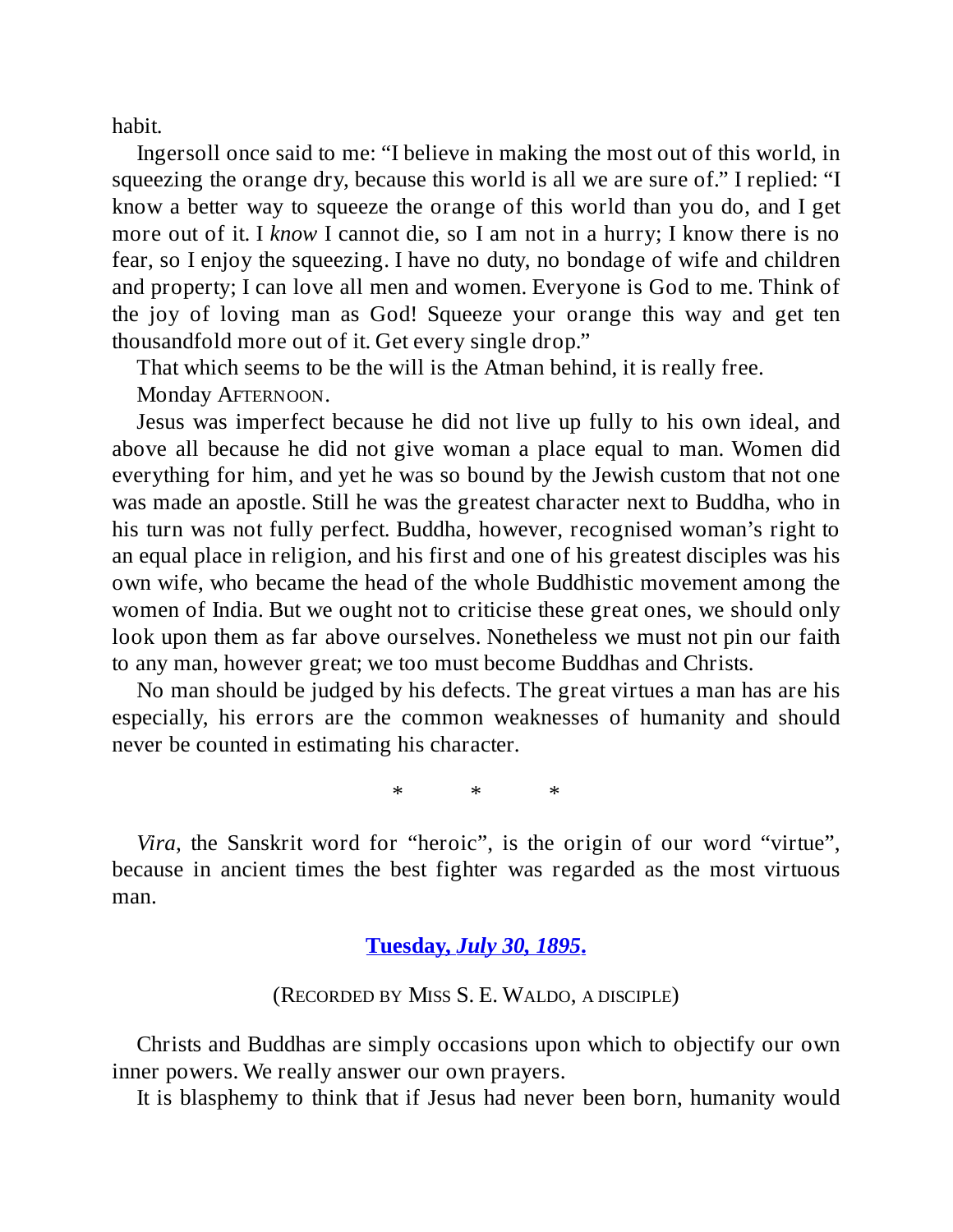not have been saved. It is horrible to forget thus the divinity in human nature, a divinity that must come out. Never forget the glory of human nature. We are the greatest God that ever was or ever will be. Christs and Buddhas are but waves on the boundless ocean which *I am*. Bow down to nothing but your own higher Self. Until you know that you are that very God of gods, there will never be any freedom for you.

All our past actions are really good, because they lead us to what we ultimately become. Of whom to beg? I am the real existence, and all else is a dream save as it is I. I am the whole ocean; do not call the little wave you have made "I"; know it for nothing but a wave. Satyakâma (lover of truth) heard the inner voice telling him, "You are the infinite, the universal is in you. Control yourself and listen to the voice of your true Self."

The great prophets who do the fighting have to be less perfect than those who live silent lives of holiness, thinking great thoughts and so helping the world. These men, passing out one after another, produce as final outcome the man of power who preaches.

\* \* \*

Knowledge exists, man only discovers it. The Vedas are the eternal knowledge through which God created the world. They talk high philosophy — the highest — and make this tremendous claim....

Tell the truth boldly, whether it hurts or not. Never pander to weakness. If truth is too much for intelligent people and sweeps them away, let them go; the sooner the better. Childish ideas are for babies and savages; and these are not all in the nursery and the forests, some of them have fallen into the pulpits.

It is bad to stay in the church after you are grown up spiritually. Come out and die in the open air of freedom.

All progression is in the relative world. The human form is the highest and man the greatest being, because here and now we can get rid of the relative world entirely, can actually attain freedom, and this is the goal. Not only we can, but some have reached perfection; so no matter what finer bodies come, they could only be on the relative plane and could do no more than we, for to attain freedom is all that can be done.

The angels never do wicked deeds, so they never get punished and never get saved. Blows are what awaken us and help to break the dream. They show us the insufficiency of this world and make us long to escape, to have freedom. . .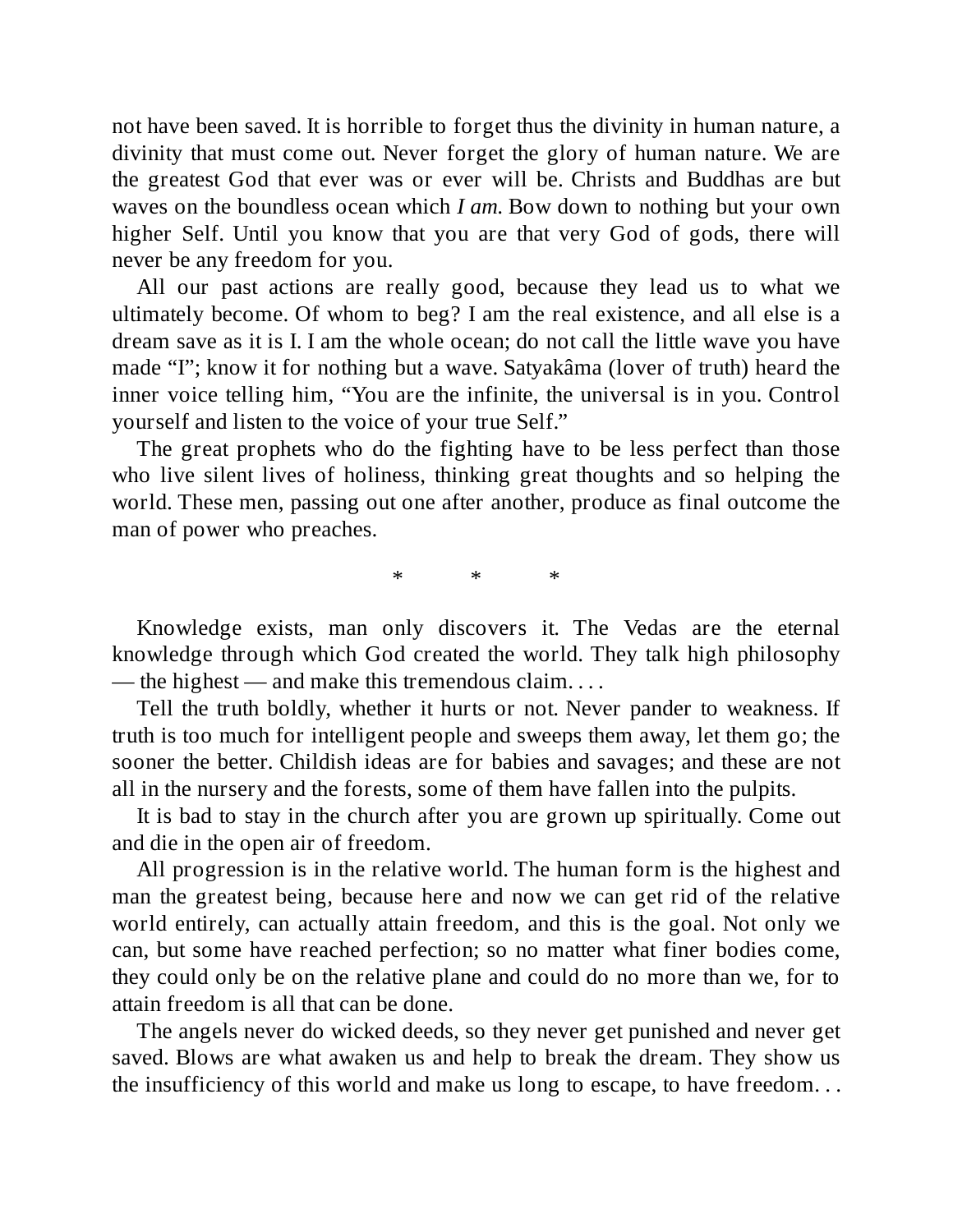A thing dimly perceived we call by one name; the same thing when fully perceived we call by another. The higher the moral nature, the higher the perception and the stronger the will.

Tuesday AFTERNOON.

.

The reason of the harmony between thought and matter is that they are two sides of one thing, call it "x", which divides itself into the internal and the external.

The English word "paradise" comes from the Sanskrit *para-desa*, which was taken over into the Persian language and means literally "the land beyond", or the other world. The old Aryans always believed in a soul, never that man was the body. Their heavens and hells were all temporary, because no effect can outlast its cause and no cause is eternal; therefore all effects must come to an end.

The whole of the Vedanta Philosophy is in this story: Two birds of golden plumage sat on the same tree. The one above, serene, majestic, immersed in his own glory; the one below restless and eating the fruits of the tree, now sweet, now bitter. Once he ate an exceptionally bitter fruit, then he paused and looked up at the majestic bird above; but he soon forgot about the other bird and went on eating the fruits of the tree as before. Again he ate a bitter fruit, and this time he hopped up a few boughs nearer to the bird at the top. This happened many times until at last the lower bird came to the place of the upper bird and lost himself. He found all at once that there had never been two birds, but that he was all the time that upper bird, serene, majestic, and immersed in his own glory.

# **[Wednesday,](#page-1-3)***July 31, 1895***.**

(RECORDED BY MISS S. E. WALDO, A DISCIPLE)

Luther drove a nail into religion when he took away renunciation and gave us morality instead. Atheists and materialists can have ethics, but only believers in the Lord can have religion.

The wicked pay the price of the great soul's holiness. Think of that when you see a wicked man. Just as the poor man's labour pays for the rich man's luxury, so is it in the spiritual world. The terrible degradation of the masses in India is the price nature pays for the production of great souls like Mirâ-bâi, Buddha, etc.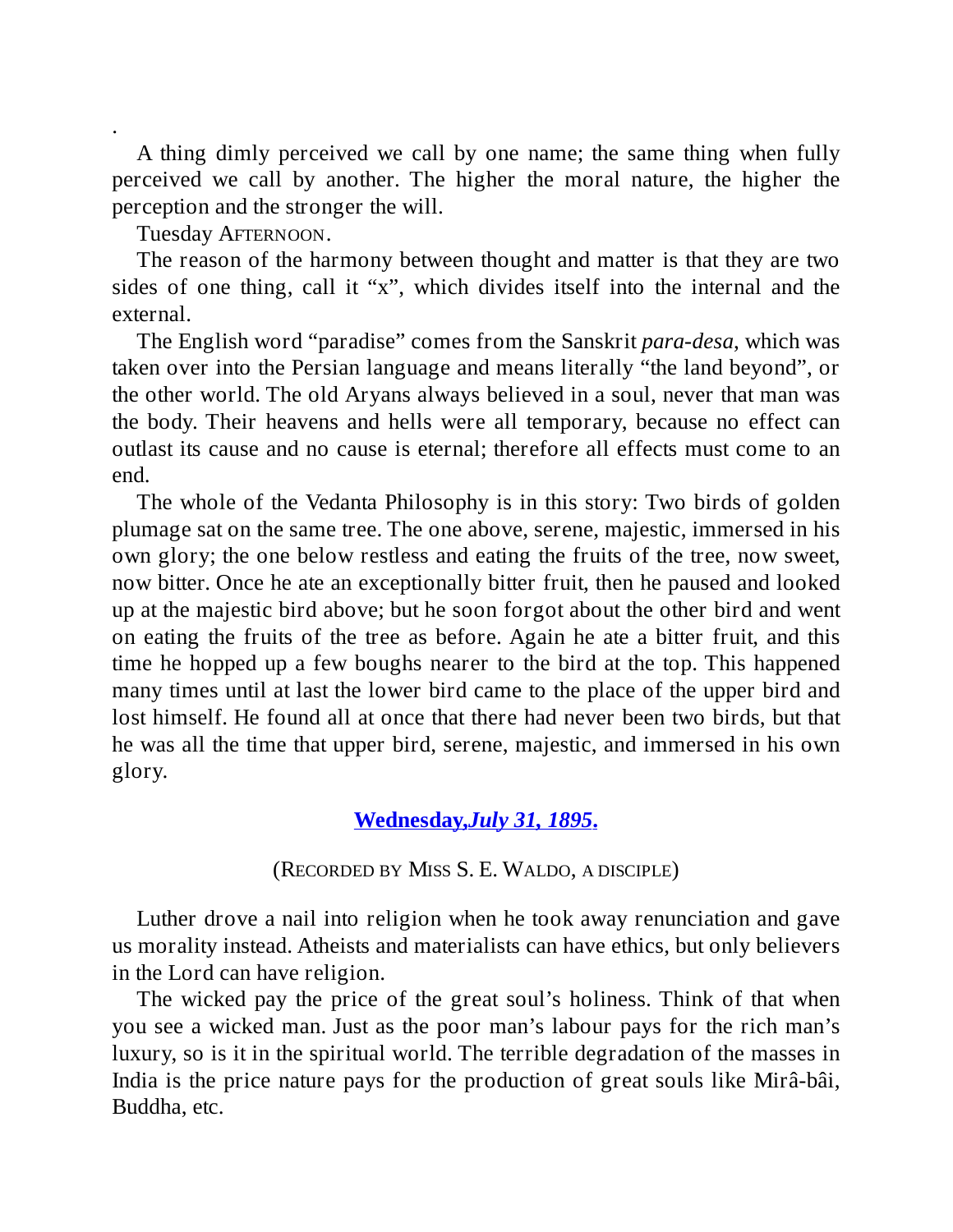"I am the holiness of the holy" (Gita). I am the root, each uses it in his own way, but all is I. "I do everything, you are but the occasion."

Do not talk much, but feel the spirit within you; then you are a Jnani. This is knowledge, all else is ignorance. All that is to be known is Brahman. It is the all. . . .

Sattva binds through the search for happiness and knowledge, Rajas binds through desire, Tamas binds through wrong perception and laziness. Conquer the two lower by Sattva, and then give up all to the Lord and be free.

The Bhakti-Yogi realises Brahman very soon and goes beyond the three qualities. (Gita, Chapter XII.)

The will, the consciousness, the senses, desire, the passions, all these combined make what we call the "soul".

There is first, the apparent self (body); second, the mental self who mistakes the body for himself (the Absolute bound by Maya); third, the Atman, the ever pure, the ever free. Seen partially, It is nature; seen wholly, all nature goes, even the memory of it is lost. There is the changeable (mortal), the eternally changeable (nature), and the Unchangeable (Atman).

Be perfectly hopeless, that is the highest state. What is there to hope for? Burst asunder the bonds of hope, stand on your Self, be at rest, never mind what you do, give up all to God, but have no hypocrisy about it.

Svastha, the Sanskrit word for "standing on your own Self", is used colloquially in India to inquire, "Are you well, are you happy?" And when Hindus would express, "I saw a thing", they say, "I saw a word-meaning (Padârtha)." Even this universe is a "word-meaning".

\* \* \*

A perfect man's body mechanically does right; it can do only good because it is fully purified. The past momentum that carries on the wheel of body is all good. All evil tendencies are burnt out.

\* \* \*

"That day is indeed a bad day when we do not speak of the Lord, not a stormy day."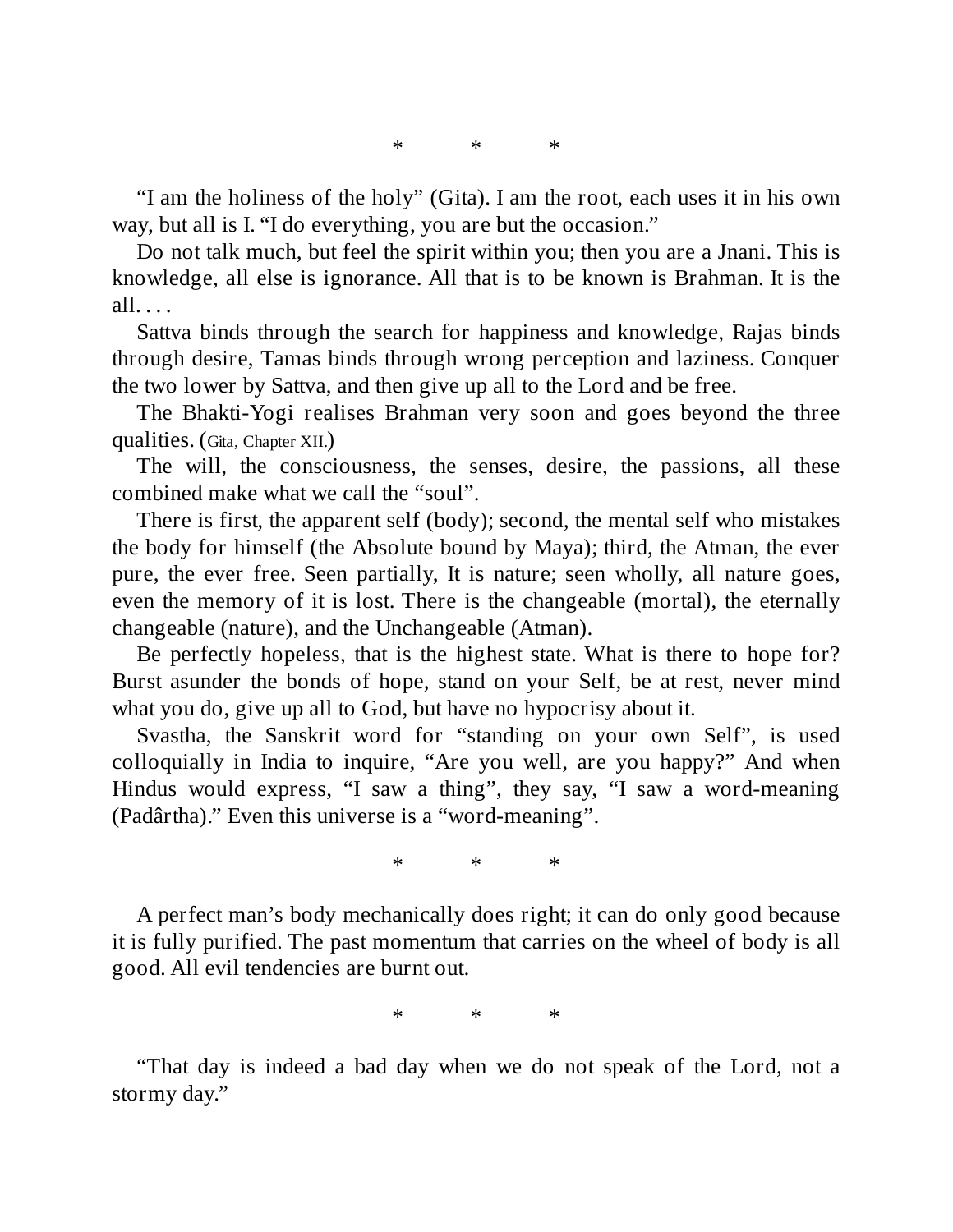Only love for the Supreme Lord is true Bhakti. Love for any other being, however great, is not Bhakti. The "Supreme Lord" here means Ishvara, the concept of which transcends what you in the West mean by the personal God. "He from whom this universe proceeds, in whom it rests, and to whom it returns, He is Ishvara, the Eternal, the Pure, the All-Merciful, the Almighty, the Ever-Free, the All-Knowing, the Teacher of all teachers, the Lord who of His own nature is inexpressible Love."

Man does not manufacture God out of his own brain; but he can only see God in the light of his own capacity, and he attributes to Him the best of all he knows. Each attribute is the whole of God, and this signifying the whole by one quality is the metaphysical explanation of the personal God. Ishvara is without form yet has all forms, is without qualities yet has all qualities. As human beings, we have to see the trinity of existence — God, man, nature; and we cannot do otherwise.

But to the Bhakta all these philosophical distinctions are mere idle talk. He cares nothing for argument, he does not reason, he "senses", he perceives. He wants to love himself in pure love of God, and there have been Bhaktas who maintain that this is more to be desired than liberation, who say, "I do not want to *be* sugar. I want to taste sugar; I want to love and enjoy the Beloved."

In Bhakti-Yoga the first essential is to want God honestly and intensely. We want everything but God, because our ordinary desires are fulfilled by the external world. So long as our needs are confined within the limits of the physical universe, we do not feel any need for God; it is only when we have had hard blows in our lives and are disappointed with everything here that we feel the need for something higher; then we seek God.

Bhakti is not destructive; it teaches that all our faculties may become means to reach salvation. We must turn them all towards God and give to Him that love which is usually wasted on the fleeting objects of sense.

Bhakti differs from your Western idea of religion in that Bhakti admits no elements of fear, no Being to be appeased or propitiated. There are even Bhaktas who worship God as their own child, so that there may remain no feeling even of awe or reverence. There can be no fear in true love, and so long as there is the least fear, Bhakti cannot even begin. In Bhakti there is also no place for begging or bargaining with God. The idea of asking God for anything is sacrilege to a Bhakta. He will not pray for health or wealth or even to go to heaven.

One who wants to love God, to be a Bhakta, must make a bundle of all these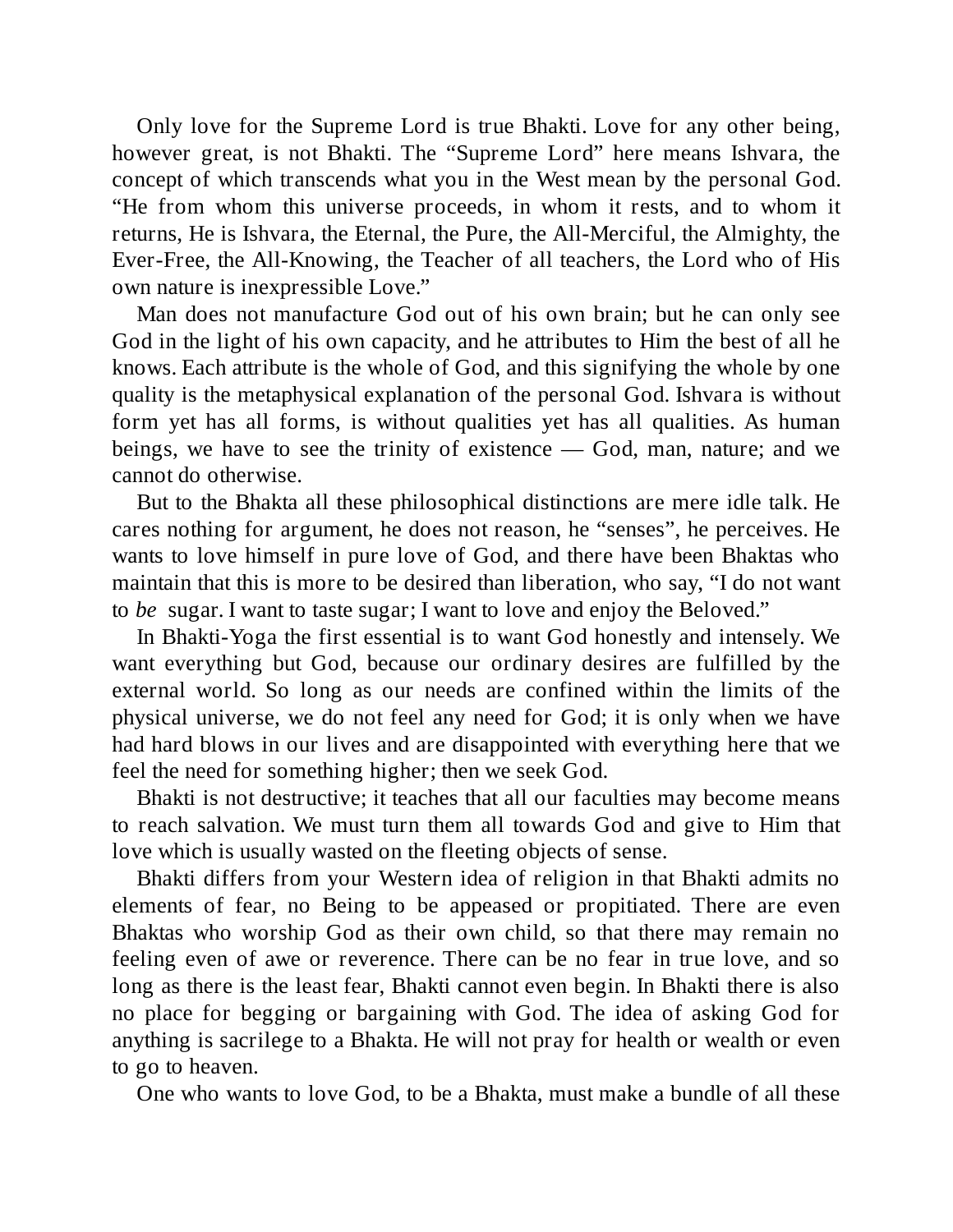desires and leave them outside the door and then enter. He who wants to enter the realms of light must make a bundle of all "shop-keeping" religion and cast it away before he can pass the gates. It is not that you do not get what you pray for; you get everything, but it is low, vulgar, a beggar's religion. "Fool indeed is he, who, living on the banks of the Ganga, digs a little well for water. Fool indeed is the man who, coming to a mine of diamonds, begins to search for glass beads." These prayers for health and wealth and material prosperity are not Bhakti. They are the lowest form of Karma. Bhakti is a higher thing. We are striving to come into the presence of the King of kings. We cannot get there in a beggar's dress. If we wanted to enter the presence of an emperor, would we be admitted in a beggar's rags? Certainly not. The lackey would drive us out of the gates. This is the Emperor of emperors and never can we come before Him in a beggar's garb. Shop-keepers never have admission there, buying and selling will not do there at all. You read in the Bible that Jesus drove the buyers and sellers out of the temple.

So it goes without saying that the first task in becoming a Bhakta is to give up all desires of heaven and so on. Such a heaven would be like this place, this earth, only a little better. The Christian idea of heaven is a place of intensified enjoyment. How can that be God? All this desire to go to heaven is a desire for enjoyment. This has to be given up. The love of the Bhakta must be absolutely pure and unselfish, seeking nothing for itself either here or hereafter.

"Giving up the desire of pleasure and pain, gain or loss, worship God day and night; not a moment is to be lost in vain."

"Giving up all other thoughts, the whole mind day and night worships God. Thus being worshipped day and night, He reveals Himself and makes His worshippers feel Him."

## **[Thursday,](#page-1-4)** *August 1, 1895***.**

### (RECORDED BY MISS S. E. WALDO, A DISCIPLE)

The real Guru is the one through whom we have our spiritual descent. He is the channel through which the spiritual current flows to us, the link which joins us to the whole spiritual world. Too much faith in personality has a tendency to produce weakness and idolatry, but intense love for the Guru makes rapid growth possible, he connects us with the internal Guru. Adore your Guru if there be real truth in him; that Guru-bhakti (devotion to the teacher) will quickly lead you to the highest.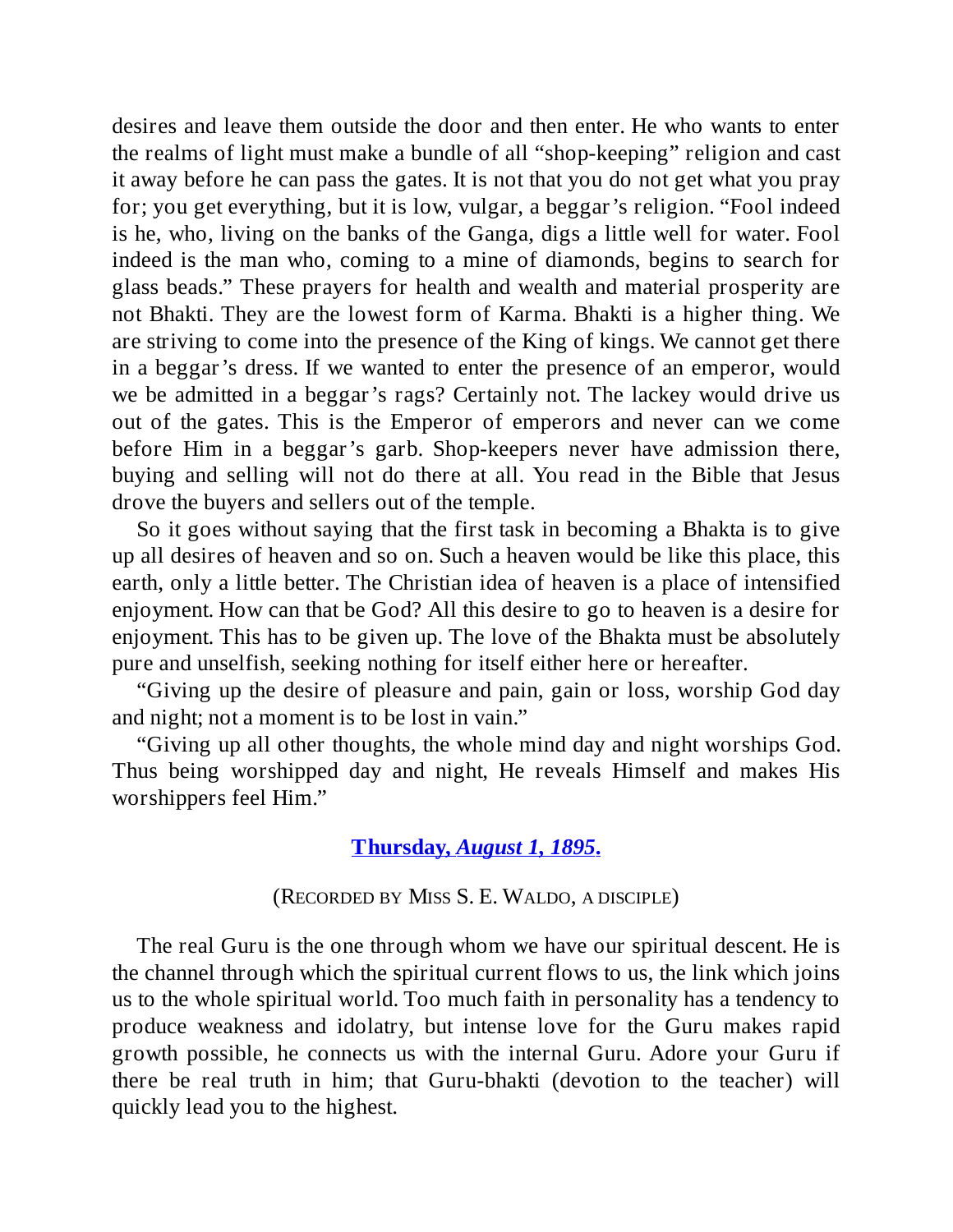Sri Ramakrishna's purity was that of a baby. He never touched money in his life, and lust was absolutely annihilated in him. Do not go to great religious teachers to learn physical science, their whole energy has gone to the spiritual. In Sri Ramakrishna Paramahamsa the man was all dead and only God remained; he actually could not see sin, he was literally "of purer eyes than to behold iniquity". The purity of these few Paramahamsa (Monks of the highest order) is all that holds the world together. If they should all die out and leave it, the world would go to pieces. They do good by simply being, and they know it not; they just are....

Books suggest the inner light and the method of bringing that out, but we can only understand them when we have earned the knowledge ourselves. When the inner light has flashed for you, let the books go, and look only within. You have in you all and a thousand times more than is in all the books. Never lose faith in yourself, you can do anything in this universe. Never weaken, all power is yours.

If religion and life depend upon books or upon the existence of any prophet whatsoever, then perish all religion and books! Religion is in us. No books or teachers can do more than help us to find it, and even without them we can get all truth within. You have gratitude for books and teachers without bondage to them; and worship your Guru as God, but do not obey him blindly; love him all you will, but think for yourself. No blind belief can save you, work out your own salvation. Have only one idea of God — that He is an eternal help.

Freedom and highest love must go together, then neither can become a bondage. We can give nothing to God; He gives all to us. He is the Guru of Gurus. Then we find that He is the "Soul of our souls", our very Self. No wonder we love Him, He is the Soul of our souls; whom or what else can we love? We want to be the "steady flame, burning without heat and without smoke". To whom can you do good, when you see only God? You cannot do good to God! All doubt goes, all is, "sameness". If you do good at all, you do it to yourself; feel that the receiver is the higher one. You serve the other because you are lower than he, not because he is low and you are high. Give as the rose gives perfume, because it is its own nature, utterly unconscious of giving.

The great Hindu reformer, Raja Ram Mohan Roy, was a wonderful example of this unselfish work. He devoted his whole life to helping India. It was he who stopped the burning of widows. It is usually believed that this reform was due entirely to the English; but it was Raja Ram Mohan Roy who started the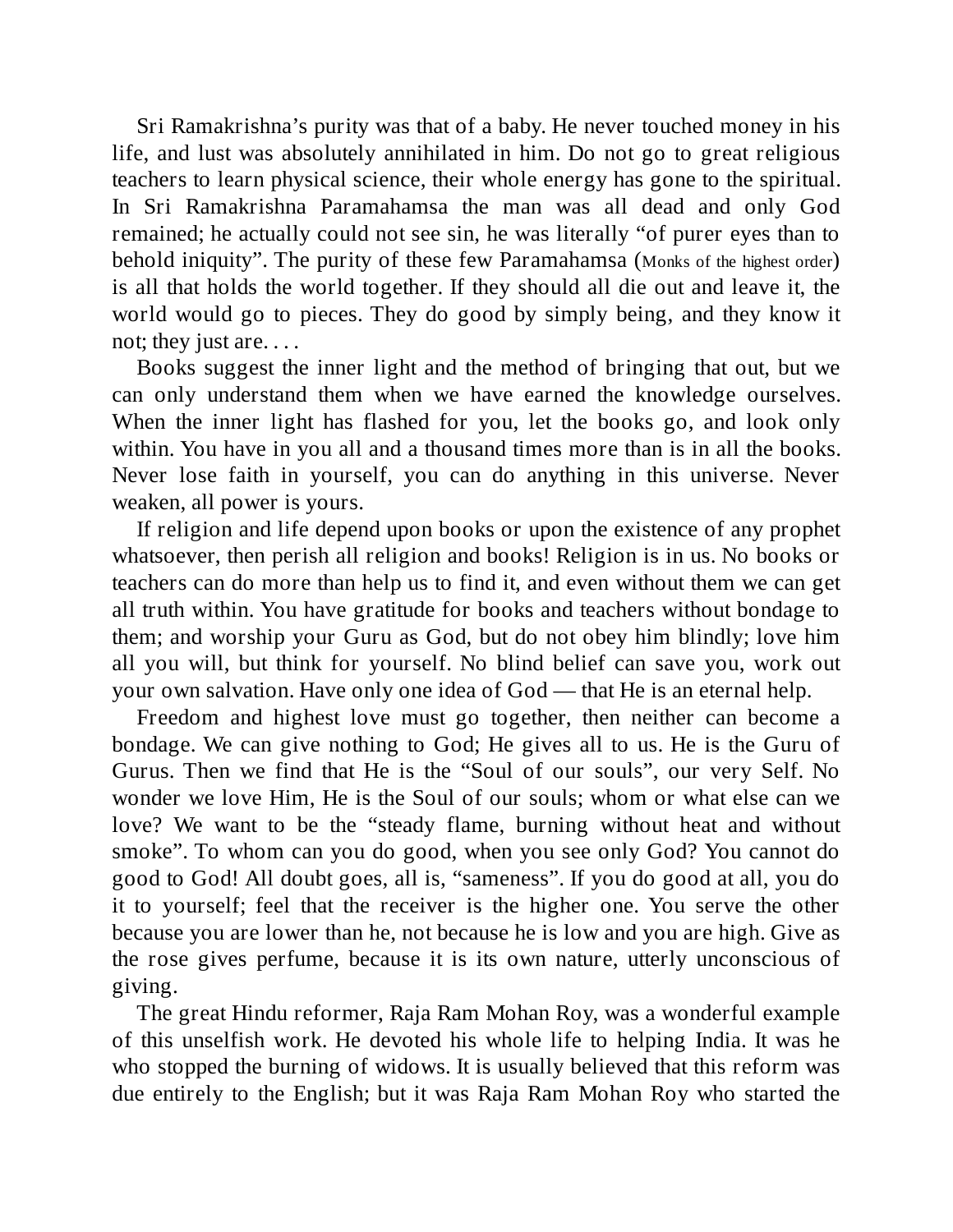agitation against the custom and succeeded in obtaining the support of the Government in suppressing it. Until he began the movement, the English had done nothing. He also founded the important religious Society called the Brahmo-Samaj, and subscribed a hundred thousand dollars to found a university. He then stepped out and told them to go ahead without him. He cared nothing for fame or for results to himself.

Thursday AFTERNOON.

There are endless series of manifestations, like "merry-go-round", in which the souls ride, so to speak. The series are eternal; individual souls get out, but the events repeat themselves eternally; and that is how one's past and future can be read, because all is really present. When the soul is in a certain chain, it has to go through the experiences of that chain. From one series souls go to other series; from some series they escape for ever by realising that they are Brahman. By getting hold of one prominent event in a chain and holding on to it, the whole chain can be dragged in and read. This power is easily acquired, but it is of no real value; and to practise it takes just so much from our spiritual forces. Go not after these things, worship God.

# **[Friday,](#page-1-5)** *August 2, 1895***.**

(RECORDED BY MISS S. E. WALDO, A DISCIPLE)

Nishthâ (devotion to one ideal) is the beginning of realisation. "Take the honey out of all flowers; sit and be friendly with all, pay reverence to all, say to all, 'Yes, brother, yes, brother', but keep firm in your own way." A higher stage is actually to take the position of the other. If I am all, why can I not really and actively sympathise with my brother and see with his eyes? While I am weak, I must stick to one course (Nishthâ), but when I am strong, I can feel with every other and perfectly sympathise with his ideas.

The old idea was: "Develop one idea at the expense of all the rest". The modern way is "harmonious development". A third way is to "develop the mind and control it", then put it where you will; the result will come quickly. This is developing yourself in the truest way. Learn concentration and use it in any direction. Thus you lose nothing. He who gets the whole must have the parts too. Dualism is included in Advaitism (monism).

"I first saw him and he saw me. There was a flash of eye from me to him and from him to me."

This went on until the two souls became so closely united that they actually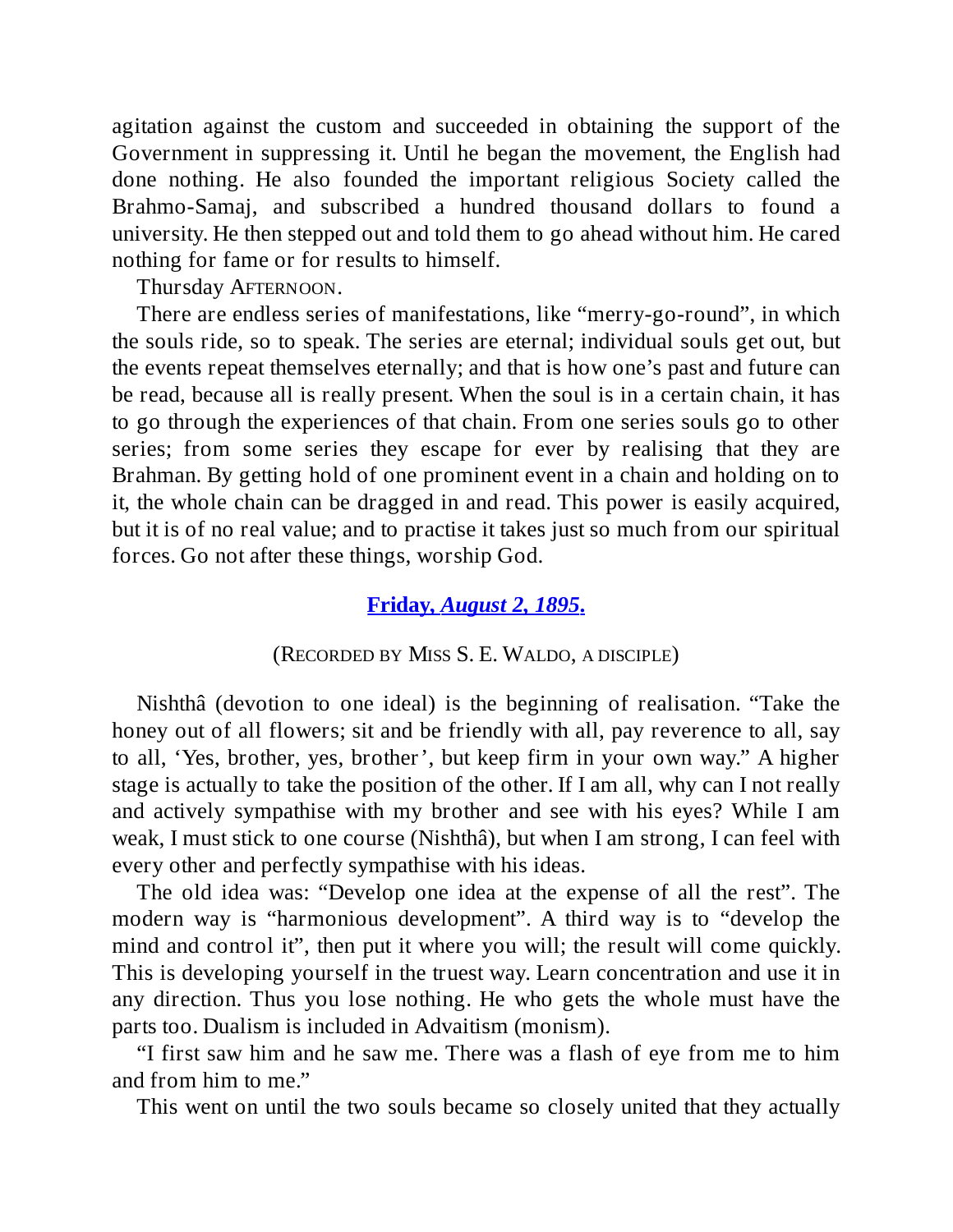became one. . . .

There are two kinds of Samadhi  $-$  I concentrate on myself, then I concentrate and there is a unity of subject and object.

You must be able to sympathise fully with each particular, then at once to jump back to the highest monism. After having perfected yourself, you limit yourself voluntarily. Take the whole power into each action. Be able to become a dualist for the time being and forget Advaita, yet be able to take it up again at will.

\* \* \*

Cause and effect are all Maya, and we shall grow to understand that all we see is as disconnected as the child's fairy tales now seem to us. There is really no such thing as cause and effect and we shall come to know it. Then if you can, lower your intellect to let any allegory pass through your mind without questioning about connection. Develop love of imagery and beautiful poetry and then enjoy all mythologies as poetry. Come not to mythology with ideas of history and reasoning. Let it flow as a current through your mind, let it be whirled as a candle before your eyes, without asking who holds the candle, and you will get the circle; the residuum of truth will remain in your mind.

The writers of all mythologies wrote in symbols of what they saw and heard, they painted flowing pictures. Do not try to pick out the themes and so destroy the pictures; take them as they are and let them act on you. Judge them only by the effect and get the good out of them.

\* \* \*

Your own will is all that answers prayer, only it appears under the guise of different religious conceptions to each mind. We may call it Buddha, Jesus, Krishna, Jehovah, Allah, Agni, but it is only the Self, the "I"....

Concepts grow, but there is no historical value in the allegories which present them. Moses' visions are more likely to be wrong than ours are, because we have more knowledge and are less likely to be deceived by illusions.

Books are useless to us until our own book opens; then all other books are good so far as they confirm our book. It is the strong that understand strength, it is the elephant that understands the lion, not the rat. How can we understand Jesus until we are his equals? It is all in the dream to feed five thousand with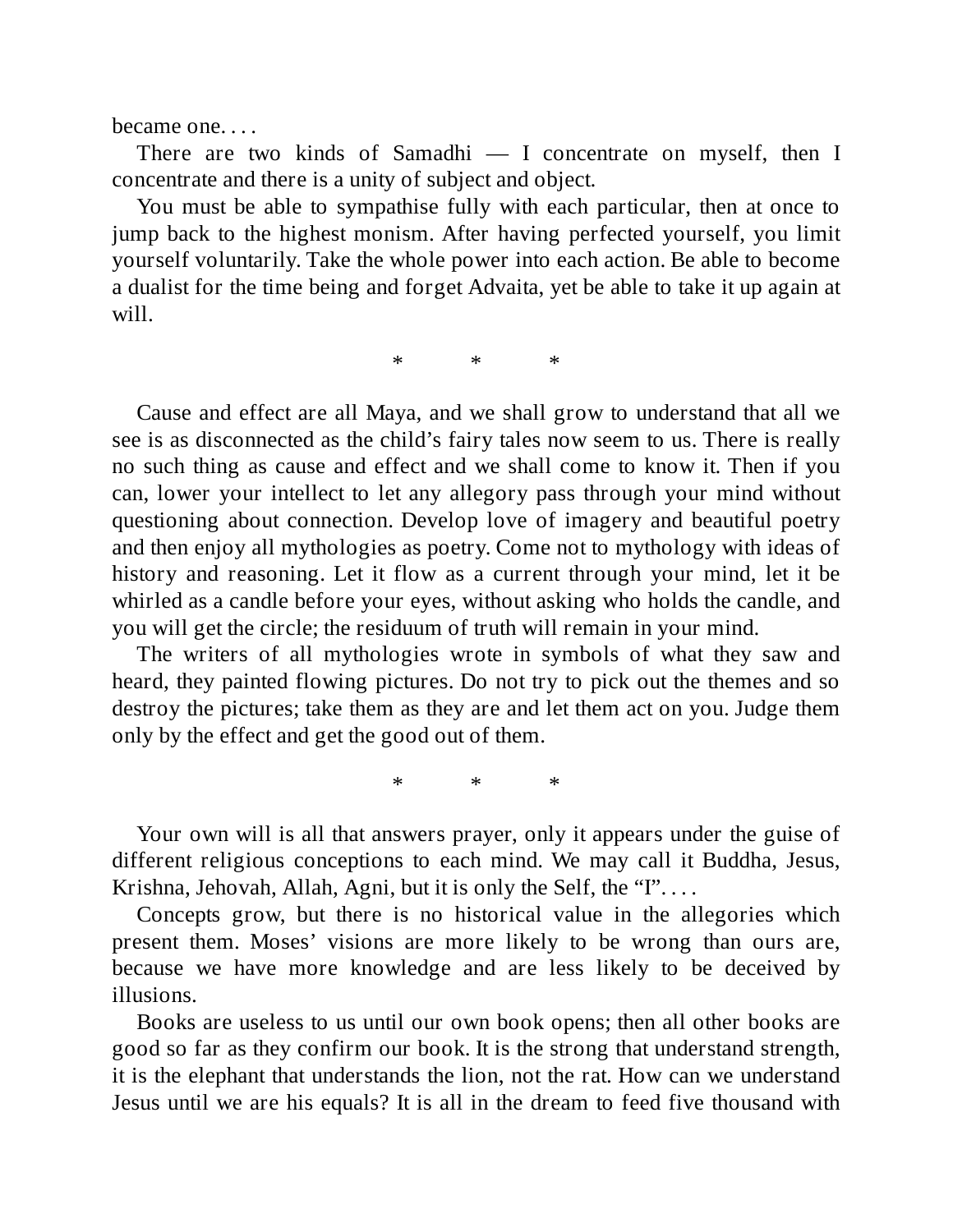two loaves, or to feed two with five loaves; neither is real and neither affects the other. Only grandeur appreciates grandeur, only God realises God. The dream is only the dreamer, it has no other basis. It is not one thing and the dreamer another. The keynote running through the music is — "I am He, I am He", all other notes are but variations and do not affect the real theme. We are the living books and books are but the words we have spoken. Everything is the living God, the living Christ; see it as such. Read man, he is the living poem. We are the light that illumines all the Bibles and Christs and Buddhas that ever were. Without that, these would be dead to us, not living.

Stand on your own Self.

The dead body resents nothing; let us make our bodies dead and cease to identify ourselves with them.

### **[Saturday,](#page-1-6)** *August 3, 1895***.**

(RECORDED BY MISS S. E. WALDO, A DISCIPLE)

Individuals who are to get freedom in this life have to live thousands of years in one lifetime. They have to be ahead of their times, but the masses can only crawl. Thus we have Christs and Buddhas. . . .

There was once a Hindu queen, who so much desired that all her children should attain freedom in this life that she herself took all the care of them; and as she rocked them to sleep, she sang always the one song to them — "Tat tvam asi, Tat tvam asi" ("That thou art, That thou art").

Three of them became Sannyasins, but the fourth was taken away to be brought up elsewhere to become a king. As he was leaving home, the mother gave him a piece of paper which he was to read when he grew to manhood. On that piece of paper was written, "God alone is true. All else is false. The soul never kills or is killed. Live alone or in the company of holy ones." When the young prince read this, he too at once renounced the world and became a Sannyasin.

Give up, renounce the world. Now we are like dogs strayed into a kitchen and eating a piece of meat, looking round in fear lest at any moment some one may come and drive them out. Instead of that, be a king and know you own the world. This never comes until you give it up and it ceases to bind. Give up mentally, if you do not physically. Give up from the heart of your hearts. Have Vairâgya (renunciation). This is the real sacrifice, and without it, it is impossible to attain spirituality. Do not desire, for what you desire you get, and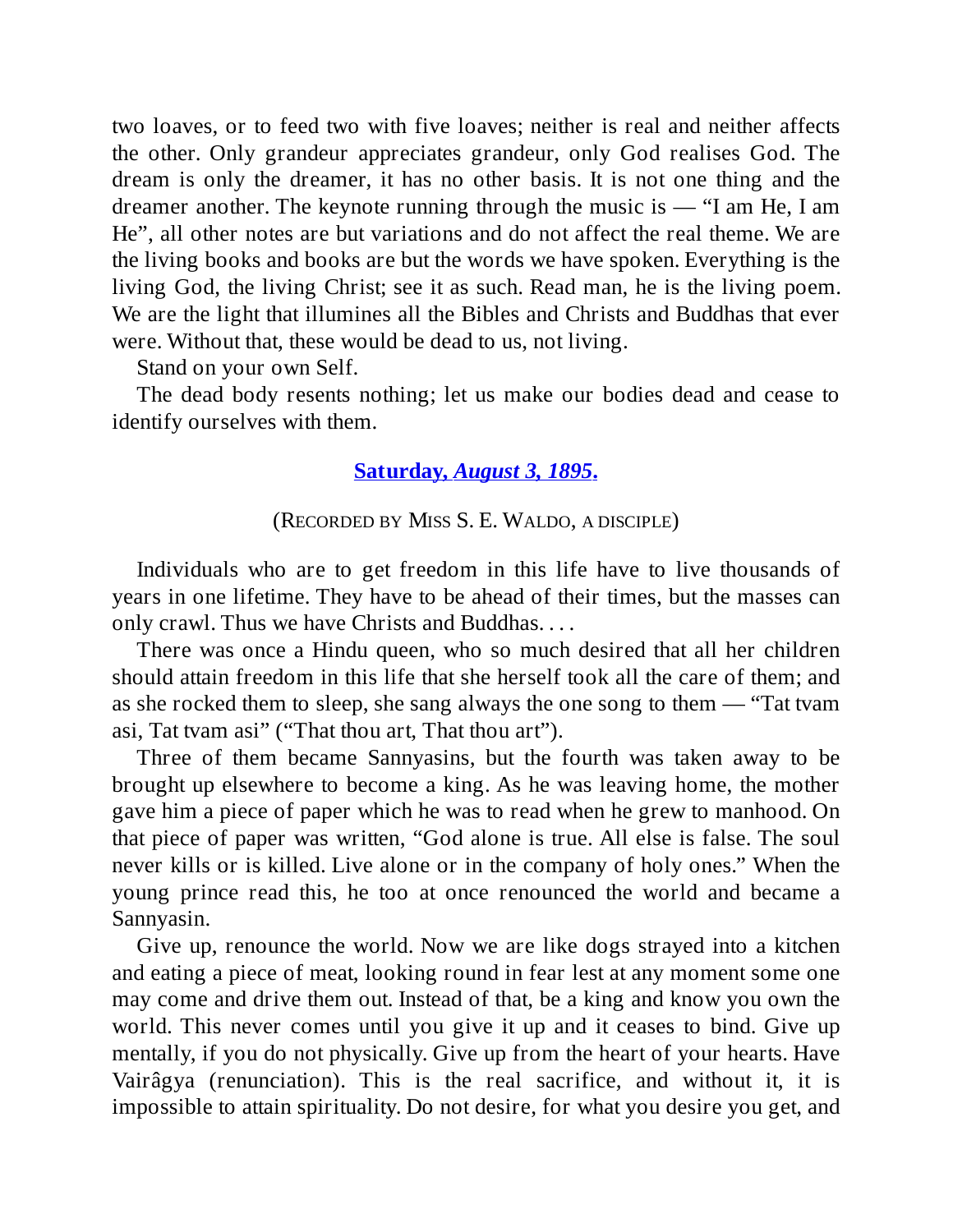with it comes terrible bondage. It is nothing but bringing "noses on us," as in the case of the man who had three boons to ask. We never get freedom until we are self-contained. "Self is the Saviour of self, none else."

Learn to feel yourself in other bodies, to know that we are all one. Throw all other nonsense to the winds. Spit out your actions, good or bad, and never think of them again. What is done is done. Throw off superstition. Have no weakness even in the face of death. Do not repent, do not brood over past deeds, and do not remember your good deeds; be *âzâd* (free). The weak, the fearful, the ignorant will never reach Atman. You cannot undo, the effect must come, face it, but be careful never to do the same thing again. Give up the burden of all deeds to the Lord; give all, both good and bad. Do not keep the good and give only the bad. God helps those who do *not* help themselves.

"Drinking the cup of desire, the world becomes mad." Day and night never come together, so desire and the Lord can never come together. Give up desire.

\* \* \*

There is a vast difference between saying "food, food" and eating it, between saying "water, water" and drinking it. So by merely repeating the words "God, God" we cannot hope to attain realisation. We must strive and practise.

Only by the wave falling back into the sea can it become unlimited, never as a wave can it be so. Then after it has become the sea, it can become the wave again and as big a one as it pleases. Break the identification of yourself with the current and know that you are free.

True philosophy is the systematising of certain perceptions. Intellect ends where religion begins. Inspiration is much higher than reason, but it must not contradict it. Reason is the rough tool to do the hard work; inspiration is the bright light which shows us all truth. The will to do a thing is not necessarily inspiration. . . .

Progression in Maya is a circle that brings you back to the starting point; but you start ignorant and come to the end with all knowledge. Worship of God, worship of the holy ones, concentration and meditation, and unselfish work, these are the ways of breaking away from Maya's net; but we must first have the strong desire to get free. The flash of light that will illuminate the darkness for us is in us; it is the knowledge that is our nature — there is no "birthright", we were never born. All that we have to do is to drive away the clouds that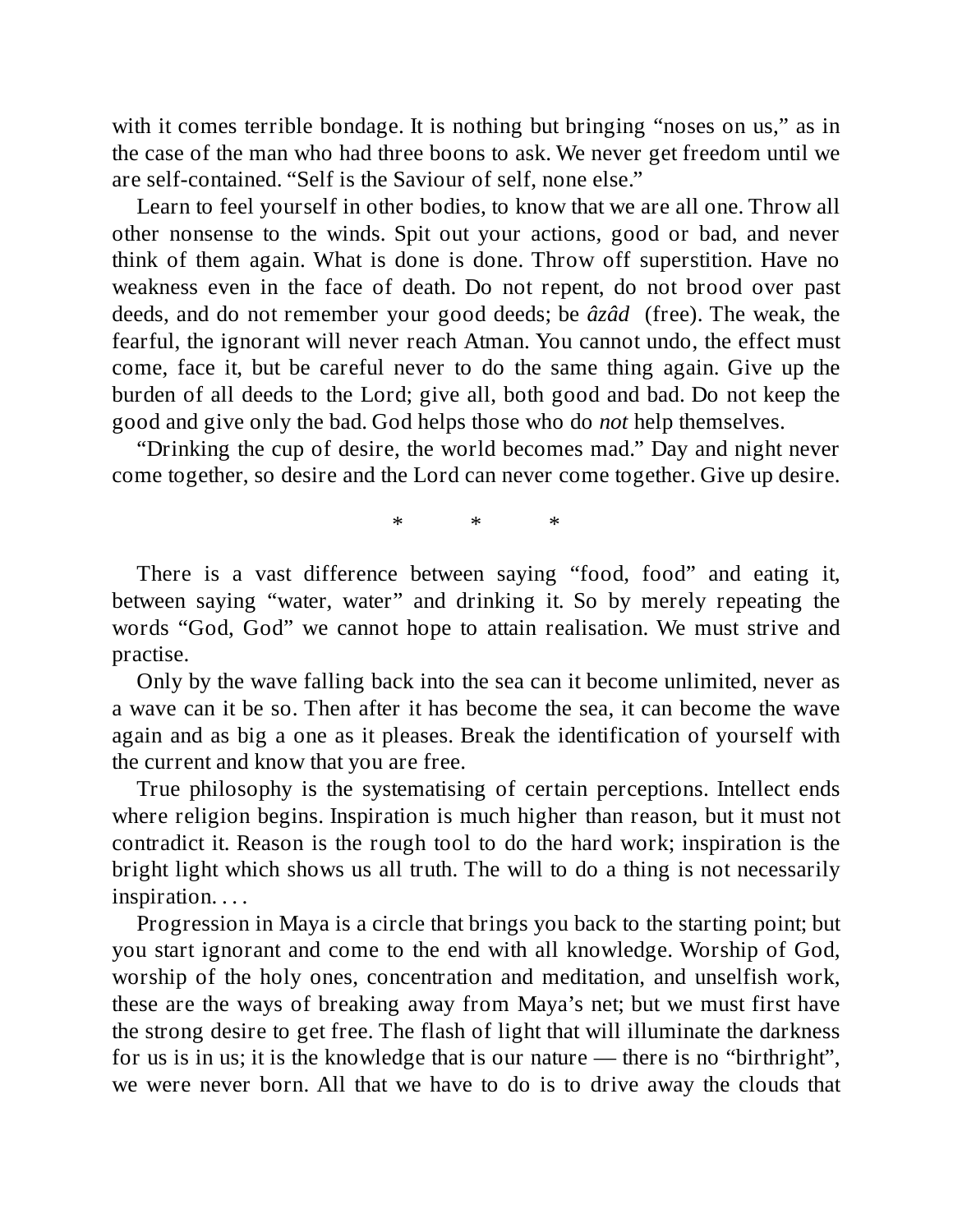cover it.

Give up all desire for enjoyment in earth or heaven. Control the organs of the senses and control the mind. Bear every misery without even knowing that you are miserable. Think of nothing but liberation. Have faith in Guru, in his teachings, and in the surety that you can get free. Say "Soham, Soham" whatever comes. Tell yourself this even in eating, walking, suffering; tell the mind this incessantly — that what we see never existed, that there is only "I". Flash — the dream will break! Think day and night, this universe is zero, only God is. Have intense desire to get free.

All relatives and friends are but "old dry wells"; we fall into them and get dreams of duty and bondage, and there is no end. Do not create illusion by *helping* anyone. It is like a banyan tree, that spreads on and on. If you are a dualist, you are a fool to try to help God. If you are a monist, you know that you are God; where find duty? You have no duty to husband, child, friend. Take things as they come, lie still, and when your body floats, go; rise with the rising tide, fall with falling tide. Let the body die; this idea of body is but a worn-out fable. "Be still and know that you are God."

The present only is existent. There is no past or future even in thought, because to think it, you have to make it the present. Give up everything, and let it float where it will. This world is all a delusion, do not let it fool you again. You have known it for what it is not, now know it for what it is. If the body is dragged anywhere, let it go; do not care where the body is. This tyrannical idea of duty is a terrible poison and is destroying the world.

Do not wait to have a harp and rest by degrees; why not take a harp and begin here? Why wait for heaven? Make it here. In heaven there is no marrying or giving in marriage; why not begin at once and have none here? The yellow robe of the Sannyasin is the sign of the free. Give up the beggar's dress of the world; wear the flag of freedom, the ochre robe.

### **[Sunday,](#page-1-7)** *August 4, 1895***.**

(RECORDED BY MISS S. E. WALDO, A DISCIPLE)

"Whom the ignorant worship, Him I preach unto thee."

This one and only God is the "knownest" of the known. He is the one thing we see everywhere. All know their own Self, all know, "I am", even animals. All we know is the projection of the Self. Teach this to the children, they can grasp it. Every religion has worshipped the Self, even though unconsciously,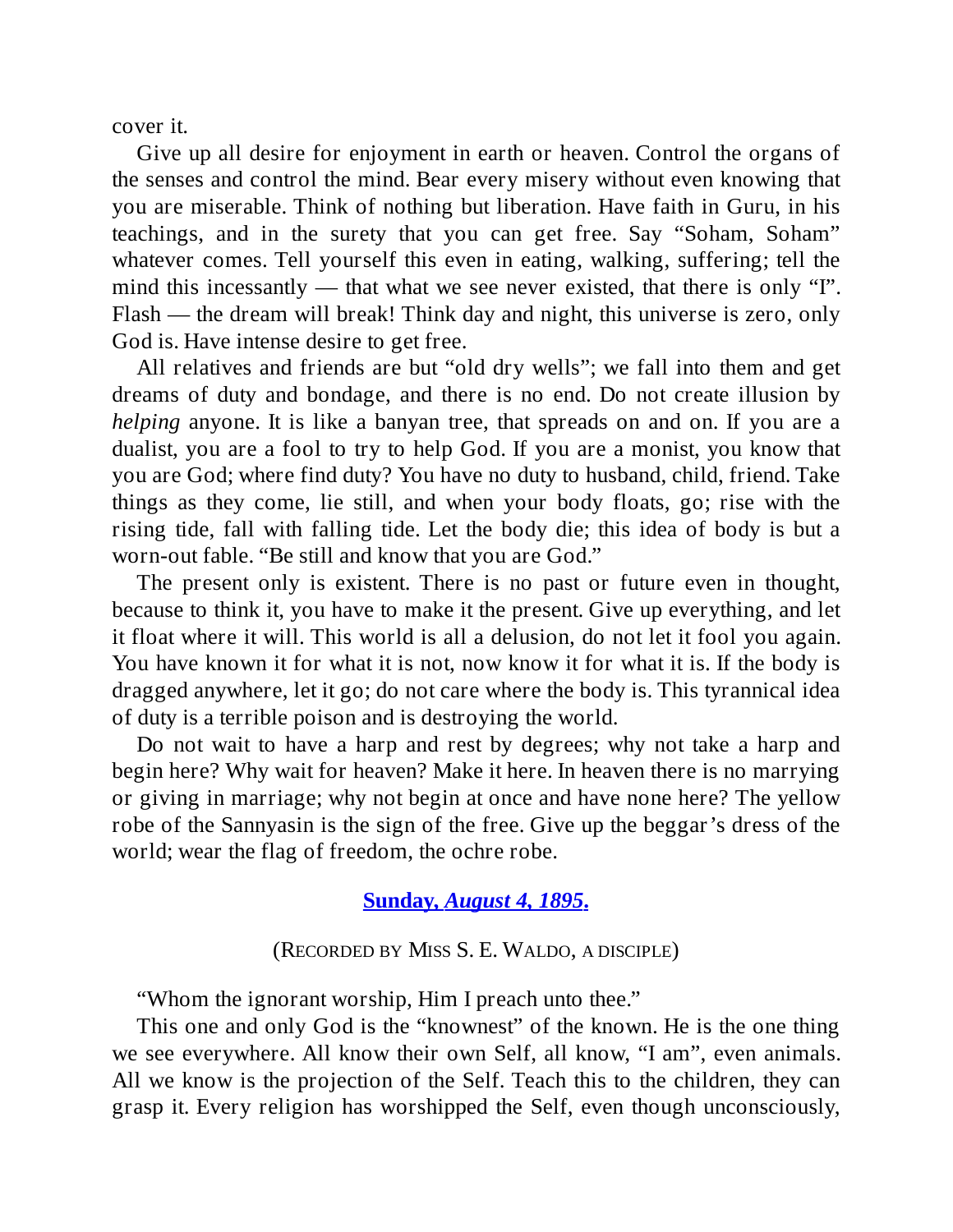because there is nothing else.

This indecent clinging to life as we know it here, is the source of all evil. It causes all this cheating and stealing. It makes money a god and all vices and fears ensue. Value nothing material and do not cling to it. If you cling to nothing, not even life, then there is no fear. "He goes from death to death who sees many in this world." There can be no physical death for us and no mental death, when we see that all is one. All bodies are mine; so even body is eternal, because the tree, the animal, the sun, the moon, the universe itself is my body; then how can it die? Every mind, every thought is mine, then how can death come? The Self is never born and never dies. When we realise this, all doubts vanish. "I am, I know, I love" — these can never be doubted. There is no hunger, for all that is eaten is eaten by me. If a hair falls out, we do not think we die; so if one body dies, it is but a hair falling. . . .

The superconscious is God, is beyond speech beyond thought, beyond consciousness. . . . There are three states, — brutality (Tamas), humanity (Rajas), and divinity (Sattva). Those attaining the highest state simply are. Duty dies there; they only love and as a magnet draw others to them. This is freedom. No more you do moral acts, but whatever you do is moral. The Brahmavit (knower of God) is higher than all gods. The angels came to worship Jesus when he had conquered delusion and had said, "Get thee behind me, Satan." None can help a Brahmavit, the universe itself bows down before him. His every desire is fulfilled, his spirit purifies others; therefore worship the Brahmavit if you wish to attain the highest. When we have the three great "gifts of  $God"$   $\rightarrow$  a human body, intense desire to be free, and the help of a great soul to show us the way — then liberation is certain for us. Mukti is ours.

\* \* \*

Death of the body for ever is Nirvana. It is the negative side and says, "I am not this, nor this, nor this." Vedanta takes the further step and asserts the positive side — Mukti or freedom. "I am Existence absolute, Knowledge absolute, Bliss absolute, I am He", this is Vedanta, the cap-stone of the perfect arch.

The great majority of the adherents of Northern Buddhism believe in Mukti and are really Vedantists. Only the Ceylonese accept Nirvana as annihilation.

No belief or disbelief can kill the "I". That which comes with belief and goes with disbelief is only delusion. Nothing teaches the Atman. "I salute my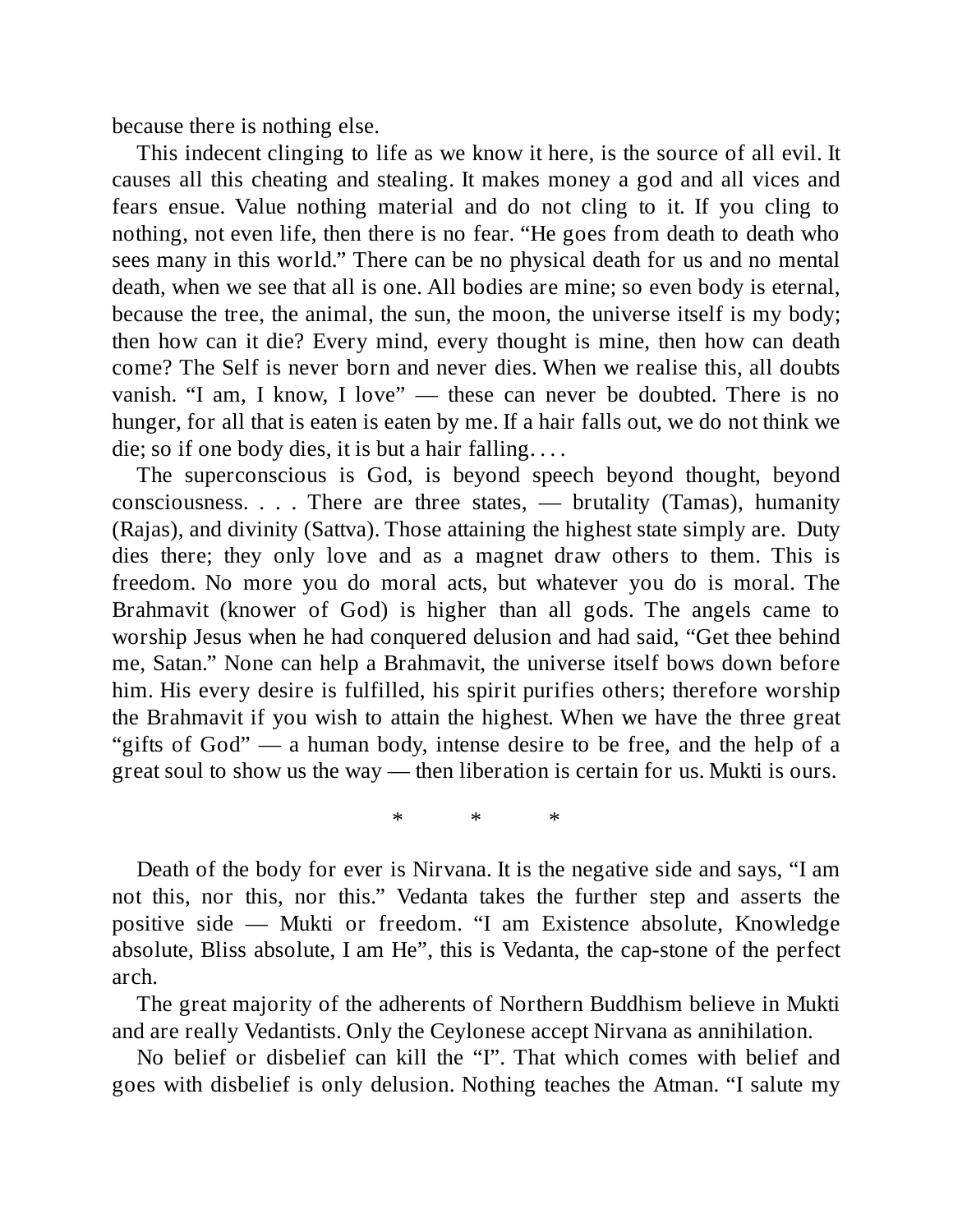own Self." "Self-illuminated, I salute myself, I am Brahman." The body is a dark room; when we enter it, it becomes illuminated, it becomes alive. Nothing can ever affect the illumination; it cannot be destroyed. It may be covered, but never destroyed.

\* \* \*

At the present time God should be worshipped as "Mother", the Infinite Energy. This will lead to purity, and tremendous energy will come here in America. Here no temples weigh us down, no one suffers as they do in poorer countries. Woman has suffered for aeons, and that has given her infinite patience and infinite perseverance. She holds on to an idea. It is this which makes her the support of even superstitious religions and of the priests in every land, and it is this that will free her. We have to become Vedantists and live this grand thought; the masses must get it, and only in free America can this be done. In India these ideas were brought out by individuals like Buddha, Shankara, and others, but the masses did not retain them. The new cycle must see the masses living Vedanta, and this will have to come through women.

"Keep the beloved beautiful Mother in the heart of your hearts with all care." "Throw out everything but the tongue, keep that to say, "Mother, Mother!" "Let no evil counsellors enter; let you and me, my heart, alone see Mother."

"Thou art beyond all that lives!"

"My Moon of life, my Soul of soul!"

Sunday AFTERNOON.

Mind is an instrument in the hand of Atman, just as body is an instrument in the hand of mind. Matter is motion outside, mind is motion inside. All change begins and ends in time. If the Atman is unchangeable, It must be perfect; if perfect, It must be infinite; and if It be infinite, It must be only One; there cannot be two infinites. So the Atman, the Self, can be only One. Though It seems to be various, It is really only One. If a man were to go toward the sun, at every step he would see a different sun, and yet it would be the same sun after all.

*Asti*, "isness", is the basis of all unity; and just as soon as the basis is found, perfection ensues. If all colour could be resolved into one colour, painting would cease. The perfect oneness is rest; we refer all manifestations to one Being. Taoists, Confucianists, Buddhists, Hindus, Jews, Mohammedans, Christians, and Zoroastrians, all preached the golden rule and in almost the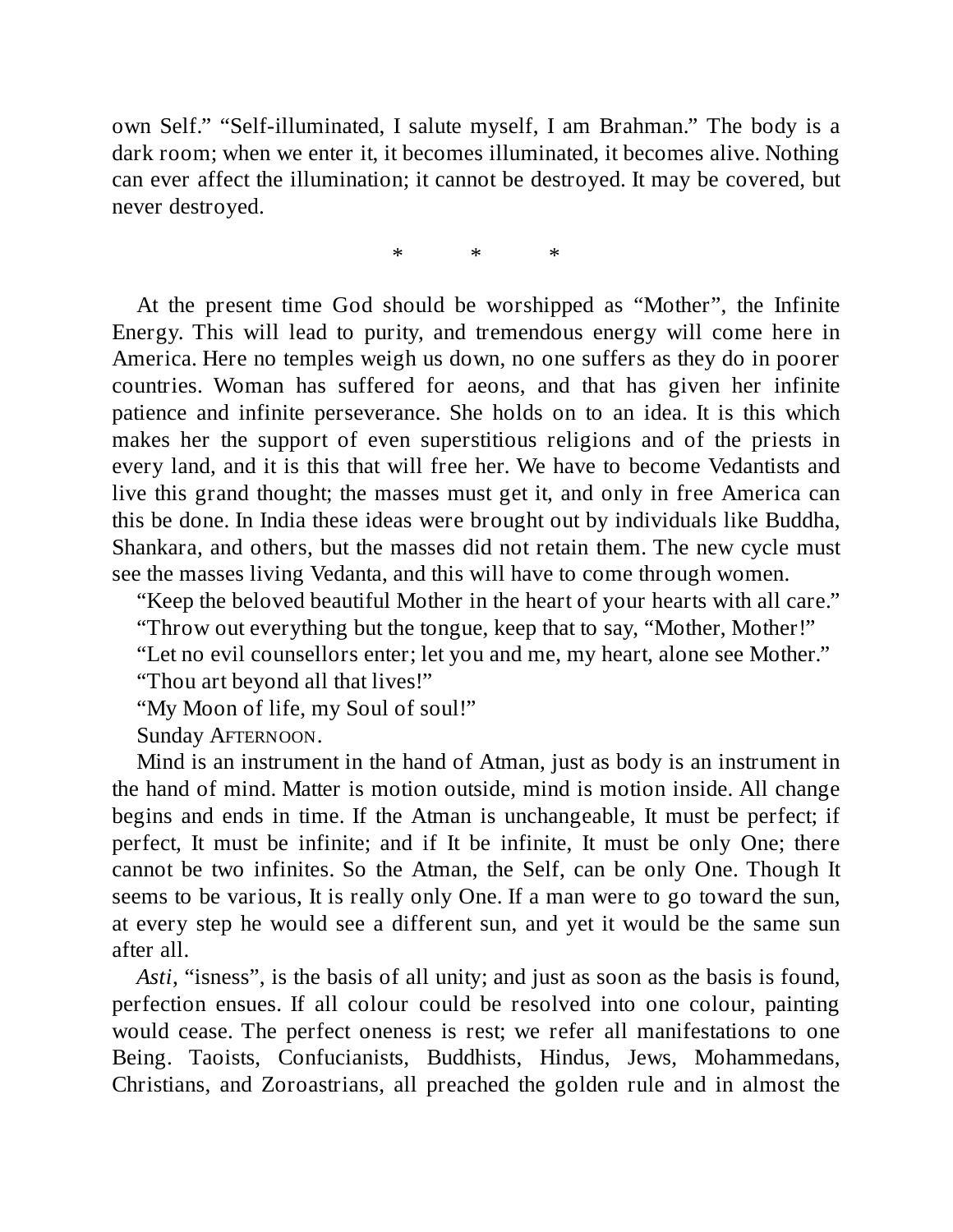same words; but only the Hindus have given the rationale, because they saw the reason: Man must love others because those others are himself. There is but One.

Of all the great religious teachers the world has known, only Lao-tze, Buddha, and Jesus transcended the golden rule and said, "Do good to your enemies", "Love them that hate you."

Principles exist; we do not create them, we only discover them. . . . Religion consists solely in realisation. Doctrines are methods, not religion. All the different religions are but applications of the one religion adapted to suit the requirements of different nations. Theories only lead to fighting; thus the name of God that ought to bring peace has been the cause of half the bloodshed of the world. Go to the direct source. Ask God what He is. Unless He answers, He is not; but every religion teaches that He does answer.

Have something to say for yourself, else how can you have any idea of what others have said? Do not cling to old superstitions; be ever ready for new truths. "Fools are they who would drink brackish water from a well that their forefathers have digged and would not drink pure water from a well that others have digged." Until we realise God for ourselves, we can know nothing about Him. Each man is perfect by his nature; prophets have manifested this perfection, but it is potential in us. How can we understand that Moses saw God unless we too see Him? If God ever came to anyone, He will come to me. I will go to God direct; let Him talk to me. I cannot take belief as a basis; that is atheism and blasphemy. If God spake to a man in the deserts of Arabia two thousand years ago, He can also speak to me today, else how can I know that He has not died? Come to God any way you can; only come. But in coming do not push anyone down.

The knowing ones must have pity on the ignorant. One who knows is willing to give up his body even for an ant, because he knows that the body is nothing.

## **[Monday,](#page-1-0)** *August 5, 1895***.**

## (RECORDED BY MISS S. E. WALDO, A DISCIPLE)

The question is: Is it necessary to pass through all the lower stages to reach the highest, or can a plunge be taken at once? The modern American boy takes twenty-five years to attain that which his forefathers took hundreds of years to do. The present-day Hindu gets in twenty years to the height reached in eight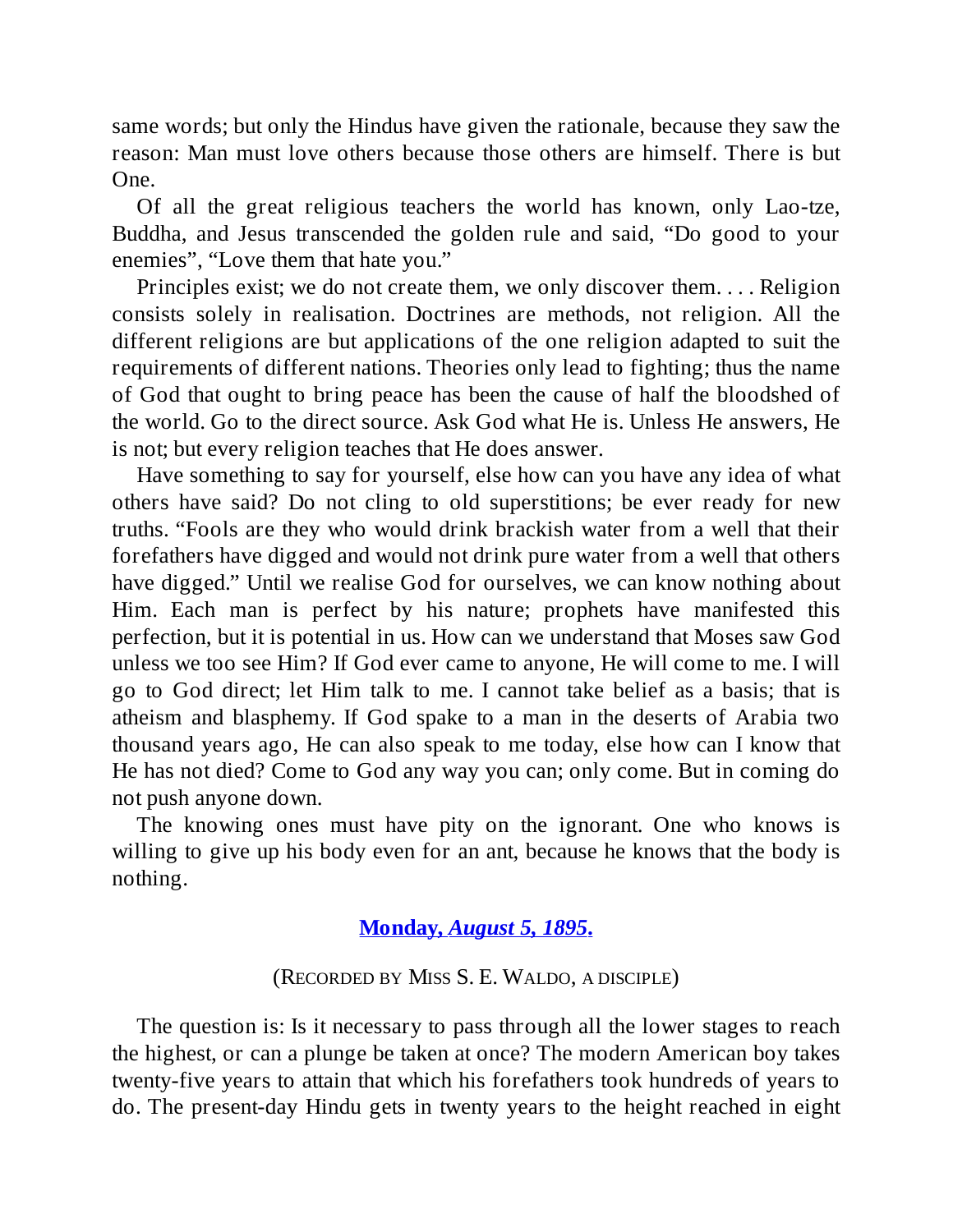thousand years by his ancestors. On the physical side, the embryo goes from the amoeba to man in the womb. These are the teachings of modern science. Vedanta goes further and tells us that we not only have to live the life of all past humanity, but also the future life of all humanity. The man who does the first is the educated man, the second is the Jivanmukta, for ever free (even while living).

Time is merely the measure of our thoughts, and thought being inconceivably swift, there is no limit to the speed with which we can live the life ahead. So it cannot be stated how long it would take to live all future life. It might be in a second, or it might take fifty lifetimes. It depends on the intensity of the desire. The teaching must therefore be modified according to the needs of the taught. The consuming fire is ready for all, even water and chunks of ice quickly consume. Fire a mass of bird-shot, one at least will strike; give a man a whole museum of truths, he will at once take what is suited to him. Past lives have moulded our tendencies; give to the taught in accordance with his tendency. Intellectual, mystical, devotional, practical — make one the basis, but teach the others with it. Intellect must be balanced with love, the mystical nature with reason, while practice must form part of every method. Take every one where he stands and push him forward. Religious teaching must always be constructive, not destructive.

Each tendency shows the life-work of the past, the line or radius along which that man must move. All radii lead to the centre. Never even attempt to disturb anyone's tendencies; to do that puts back both teacher and taught. When you teach Jnana, you must become a Jnani and stand mentally exactly where the taught stands. Similarly in every other Yoga. Develop every faculty as if it were the only one possessed, this is the true secret of so-called harmonious development. That is, get extensity with intensity, but not at its expense. We are infinite. There is no limitation in us, we can be as intense as the most devoted Mohammedan and as broad as the most roaring atheist.

The way to do this is not to put the mind on any one subject, but to develop and control the mind itself; then you can turn it on any side you choose. Thus you keep the intensity and extensity. Feel Jnana as if it were all there was, then do the same with Bhakti, with Raja (-Yoga), with Karma. Give up the waves and go to the ocean, then you can have the waves as you please. Control the "lake" of your own mind, else you cannot understand the lake of another's mind.

The true teacher is one who can throw his whole force into the tendency of the taught. Without real sympathy we can never teach well. Give up the notion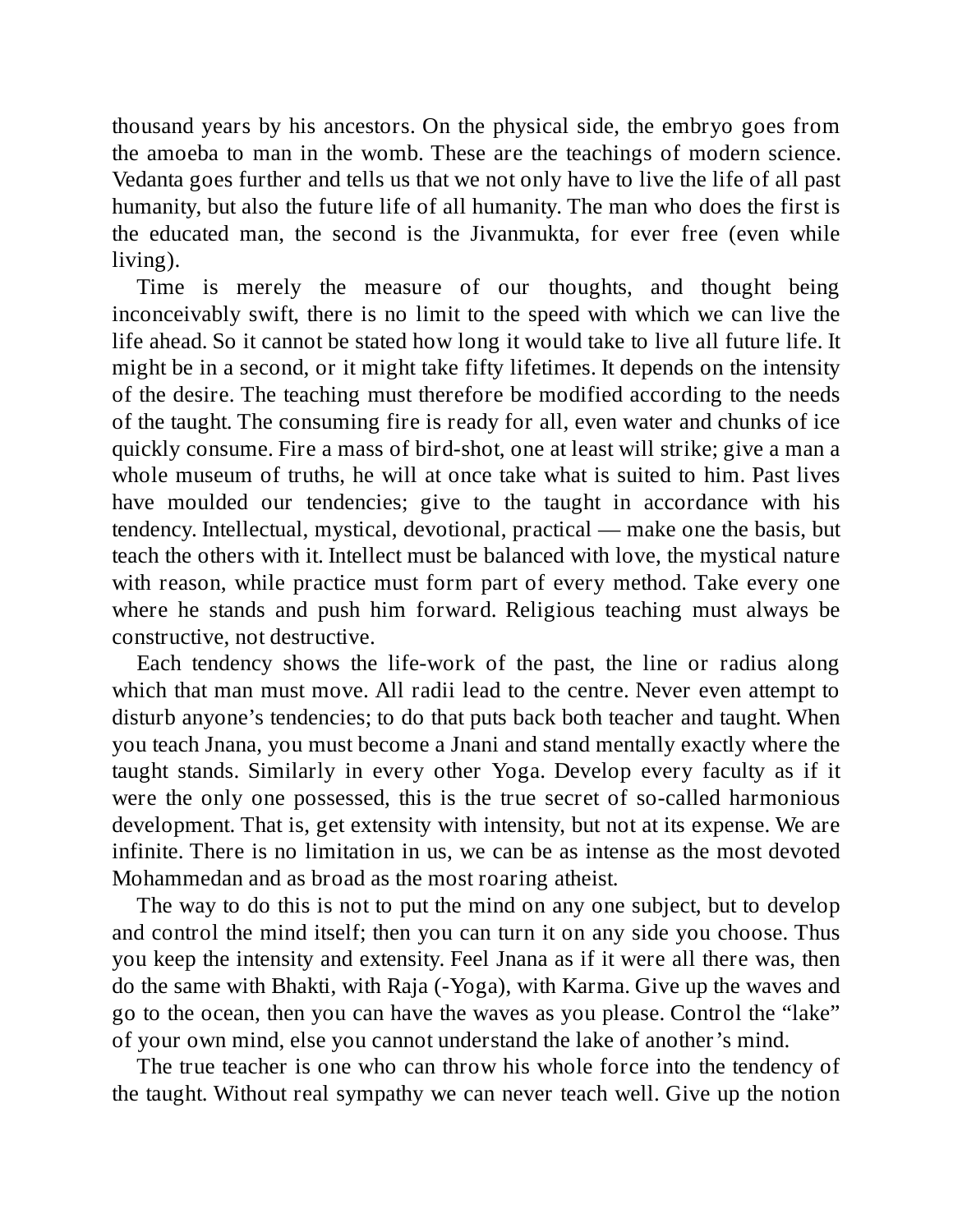that man is a responsible being, only the perfect man is responsible. The ignorant have drunk deep of the cup of delusion and are not sane. You, who *know*, must have infinite patience with these. Have nothing but love for them and find out the disease that has made them see the world in a wrong light, then help them to cure it and see aright. Remember always that only the free have free will; all the rest are in bondage and are not responsible for what they do. Will as will is bound. The water when melting on the top of the Himalayas is free, but becoming the river, it is bound by the banks; yet the original impetus carries it to the sea, and it regains its freedom. The first is the "fall of man", the second is the "resurrection". Not one atom can rest until it finds its freedom.

Some imaginations help to break the bondage of the rest. The whole universe is imagination, but one set of imaginations will cure another set. Those which tell us that there is sin and sorrow and death in the world are terrible; but the other set which says ever, "I am holy, there is God, there is no pain", these are good and help to break the bondage of the others. The highest imagination that can break all the links of the chain is that of Personal God.

"Om tat sat" is the only thing beyond Maya, but God exists eternally. As long as the Niagara Falls exist, the rainbow will exist; but the water continually flows away. The falls are the universe, and the rainbow is personal God; and both are eternal. While the universe exists, God must exist. God creates the universe, and the universe creates God; and both are eternal. Maya is neither existence nor non-existence. Both the Niagara Falls and the rainbow are eternally changeable. . . . Brahman seen through Maya. Persians and Christians split Maya into two and call the good half "God" and the bad half the "devil". Vedanta takes Maya as a whole and recognises a unity beyond it — Brahman. . .

.

Mohammed found that Christianity was straying out from the Semitic fold and his teachings were to show what Christianity ought to be as a Semitic religion, that it should hold to one God. The Aryan idea that "I and my Father are one" disgusted and terrified him. In reality the conception of the Trinity was a great advance over the dualistic idea of Jehovah, who was for ever separate from man. The theory of incarnation is the first link in the chain of ideas leading to the recognition of the oneness of God and man. God appearing first in one human form, then re-appearing at different times in other human forms, is at last recognised as being in every human form, or in all men. Monistic is the highest stage, monotheistic is a lower stage. Imagination will lead you to the highest even more rapidly and easily than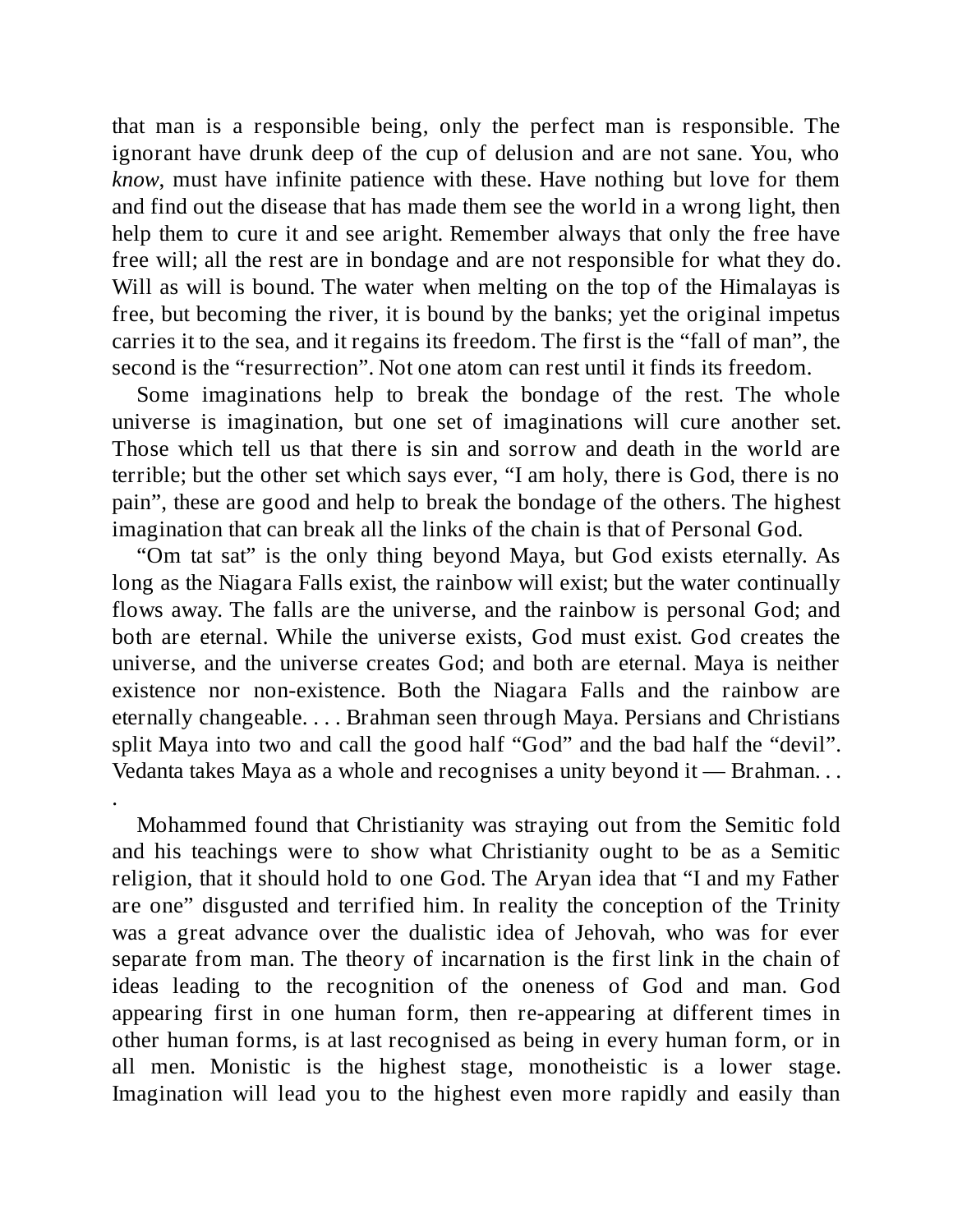reasoning.

Let a few stand out and live for God alone and save religion for the world. Do not pretend to be like Janaka when you are only the "progenitor" of delusions. (The name Janaka means "progenitor" and belonged to a king who, although he still held his kingdom for the sake of his people, had given up everything mentally.) Be honest and say, "I see the ideal but I cannot yet approach it"; but do not pretend to give up when you do not. If you give up, stand fast. If a hundred fall in the fight, seize the flag and carry it on. God is true for all that, no matter who fails. Let him who falls hand on the flag to another to carry on; it can never fall.

When I am washed and clean, why shall impurity be added on to me? Seek first the kingdom of Heaven, and let everything else go. Do not want anything "added into you"; be only glad to get rid of it. Give up and know that success will follow, even if you never see it. Jesus left twelve fishermen, and yet those few blew up the Roman Empire.

Sacrifice on God's altar earth's purest and best. He who struggles is better than he who never attempts. Even to look on one who has given up has a purifying effect. Stand up for God; let the world go. Have no compromise. Give up the world, then alone you are loosened from the body. When it dies, you are *âzâd*, free. Be free. Death alone can never free us. Freedom must be attained by our own efforts during life; then, when the body falls, there will be no rebirth for the free.

Truth is to be judged by truth and by nothing else. Doing good is not the test of truth; the Sun needs no torch by which to see it. Even if truth destroys the whole universe, still it is truth; stand by it.

Practising the concrete forms of religion is easy and attracts the masses; but really there is nothing in the external.

"As the spider throws her web out of herself and draws it in, even so this universe is thrown out and drawn in by God."

## **[Tuesday,](#page-1-1)** *August 6, 1895***.**

## **(RECORDED BY MISS S. E. WALDO, A DISCIPLE)**

Without the "I" there can be no "you" outside. From this some philosophers came to the conclusion that the external world did not exist save in the subject; that the "you" existed only in the "I". Others have argued that the "I" can only be known through the "you" and with equal logic. These two views are partial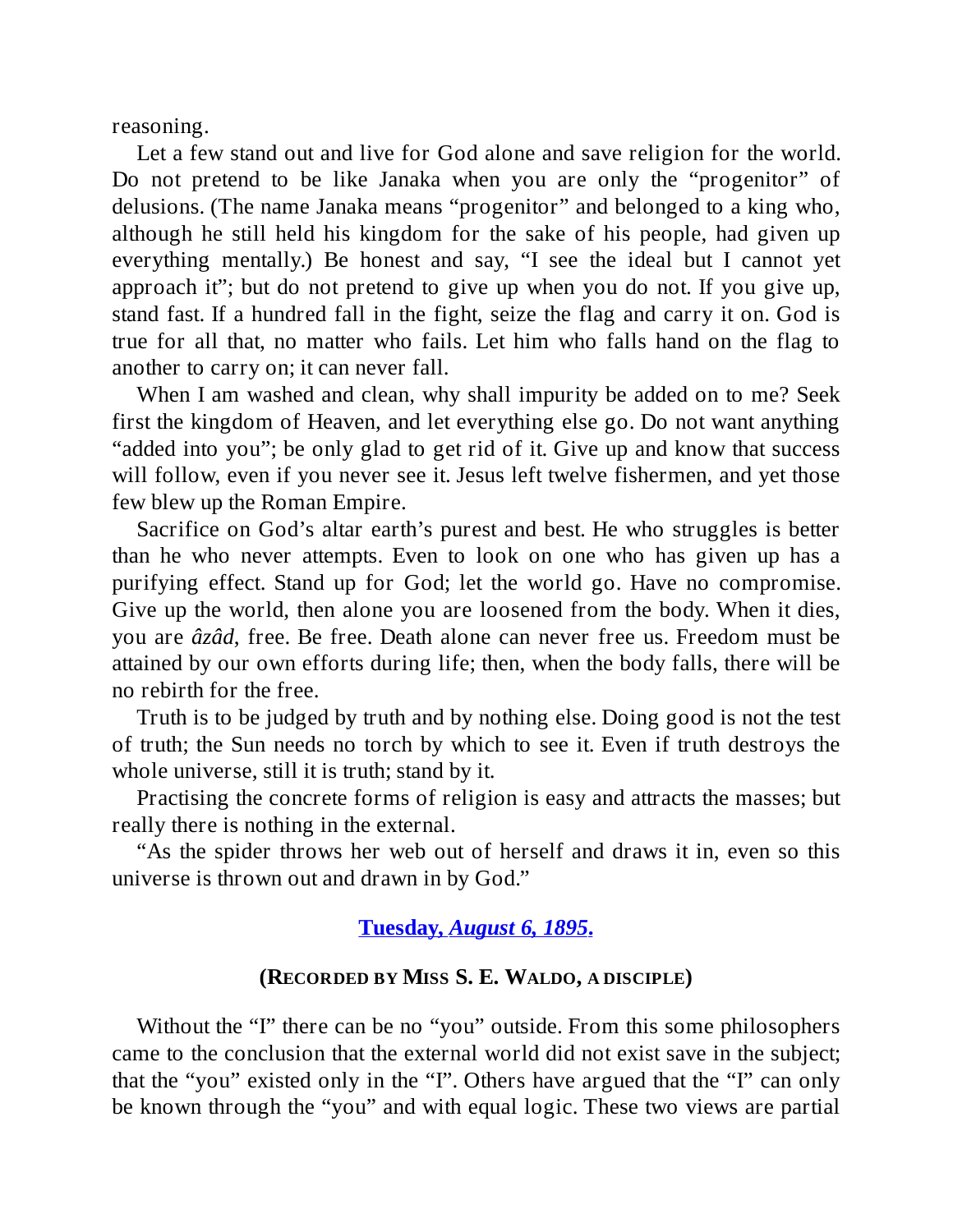truths, each wrong in part and each right in part. Thought is as much material and as much in nature as body is. Both matter and mind exist in a third, a unity which divides itself into the two. This unity is the Atman, the real Self.

There is being, "x", which is manifesting itself as both mind and matter. Its movements in the seen are along certain fixed lines called law. As a unity, it is free; as many, it is bound by law. Still, with all this bondage, an idea of freedom is ever present, and this is Nivritti, or the "dragging from attachment". The materialising forces which through desire lead us to take an active part in worldly affairs are called Pravritti.

That action is moral which frees us from the bondage of matter and vice versa. This world appears infinite, because everything is in a circle; it returns to whence it came. The circle meets, so there is no rest or peace here in any place. We must get out. Mukti is the one end to be attained. . . .

Evil changes in form but remains the same in quality. In ancient times force ruled, today it is cunning. Misery in India is not so bad as in America, because the poor man here sees the greater contrast to his own bad condition.

Good and evil are inextricably combined, and one cannot be had without the other. The sum total of energy in this universe is like a lake, every wave inevitably leads to a corresponding depression. The sum total is absolutely the same; so to make one man happy is to make another unhappy. External happiness is material and the supply is fixed; so that not one grain can be had by one person without taking from another. Only bliss beyond the material world can be had without loss to any. Material happiness is but a transformation of material sorrow.

Those who are born in the wave and kept in it do not see the depression and what is there. Never think, you can make the world better and happier. The bullock in the oil-mill never reaches the wisp of hay tied in front of him, he only grinds out the oil. So we chase the will-o'-the-wisp of happiness that always eludes us, and we only grind nature's mill, then die, merely to begin again. If we could get rid of evil, we should never catch a glimpse of anything higher; we would be satisfied and never struggle to get free. When man finds that all search for happiness in matter is nonsense, then religion begins. All human knowledge is but a part of religion.

In the human body the balance between good and evil is so even that there is a chance for man to wish to free himself from both.

The free never became bound; to ask how he did, is an illogical question. Where no bondage is, there is no cause and effect. "I became a fox in a dream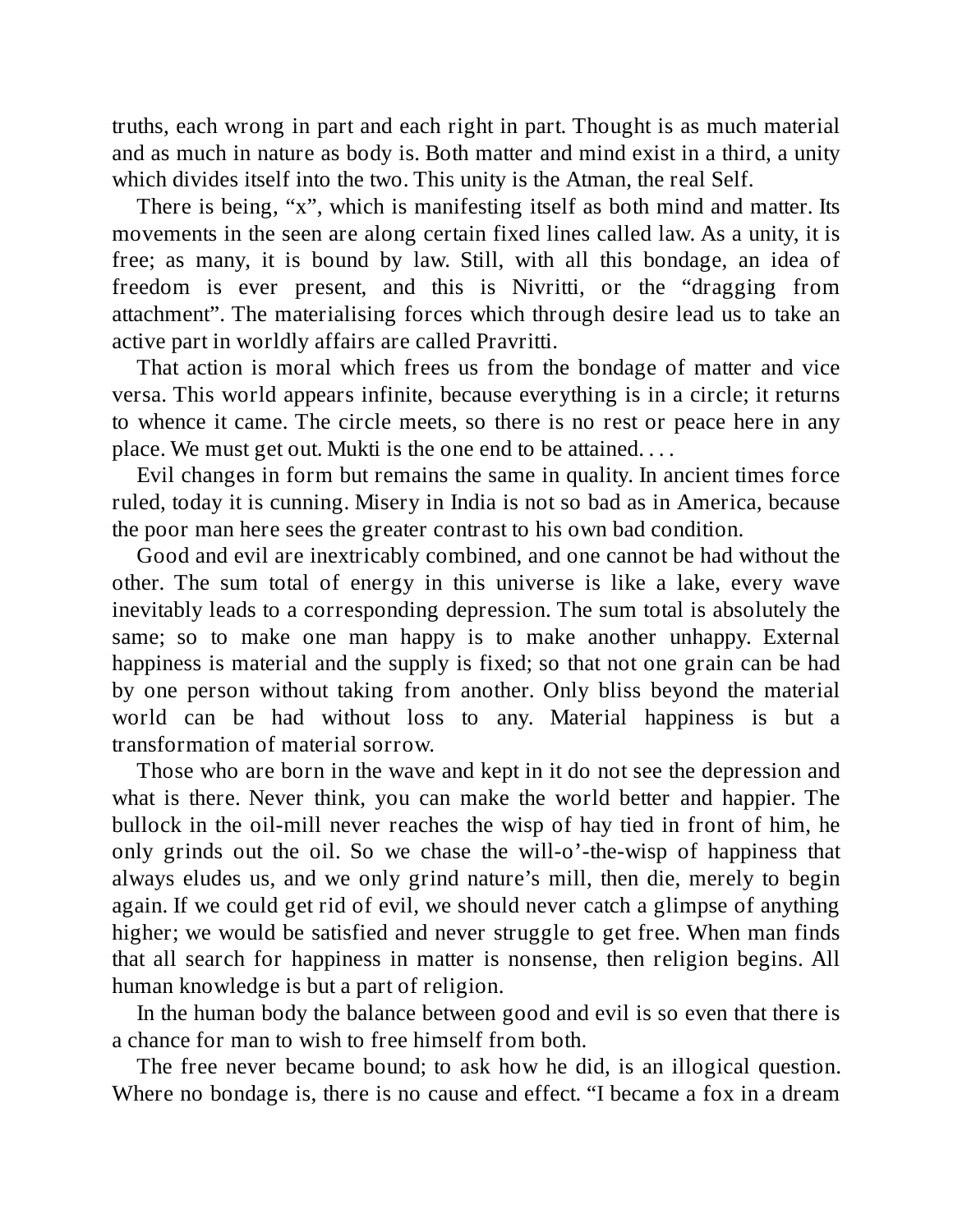and a dog chased me." Now how can I ask why the dog chased me? The fox was a part of the dream, and the dog followed as a matter of course; but both belong to the dream and have no existence outside. Science and religion are both attempts to help us out of the bondage; only religion is the more ancient, and we have the superstition that it is the more holy. In a way it is, because it makes morality a vital point, and science does not.

"Blessed are the pure in heart, for they shall see God." This sentence alone would save mankind if all books and prophets were lost. This purity of heart will bring the vision of God. It is the theme of the whole music of this universe. In purity is no bondage. Remove the veils of ignorance by purity, then we manifest ourselves as we really are and know that we were never in bondage. The seeing of many is the great sin of all the world. See all as Self and love all; let all idea of separateness go. . . .

The diabolical man is a part of my body as a wound or a burn is. We have to nurse it and get it better; so continually nurse and help the diabolical man, until he "heals" and is once happy and healthy.

While we think on the relative plane, we have the right to believe that as bodies we can be hurt by relative things and equally that we can be helped by them. This idea of help, abstracted, is what we call God. The sum total of all ideas of help is God.

God is the abstract compound of all that is merciful and good and helpful; that should be the sole idea. As Atman, we have no body; so to say, "I am God, and poison does not hurt me", is an absurdity. While there is a body and we see it, we have not realised God. Can the little whirlpool remain after the river vanishes? Cry for help, and you will get it; and at last you will find that the one crying for help has vanished, and so has the Helper, and the play is over; only the Self remains.

This once done, come back and play as you will. This body can then do no evil, because it is not until the evil forces are all burned out that liberation comes. All dross has been burned out and there remains "flame without heat and without smoke".

The past momentum carries on the body, but it can only do good, because the bad was all gone before freedom came. The dying thief on the cross reaped the effects of his past actions. He had been a Yogi and had slipped; then he had to be born again; again he slipped and became a thief; but the past good he had done bore fruit, and he met Jesus in the moment when liberation could come, and one word made him free.